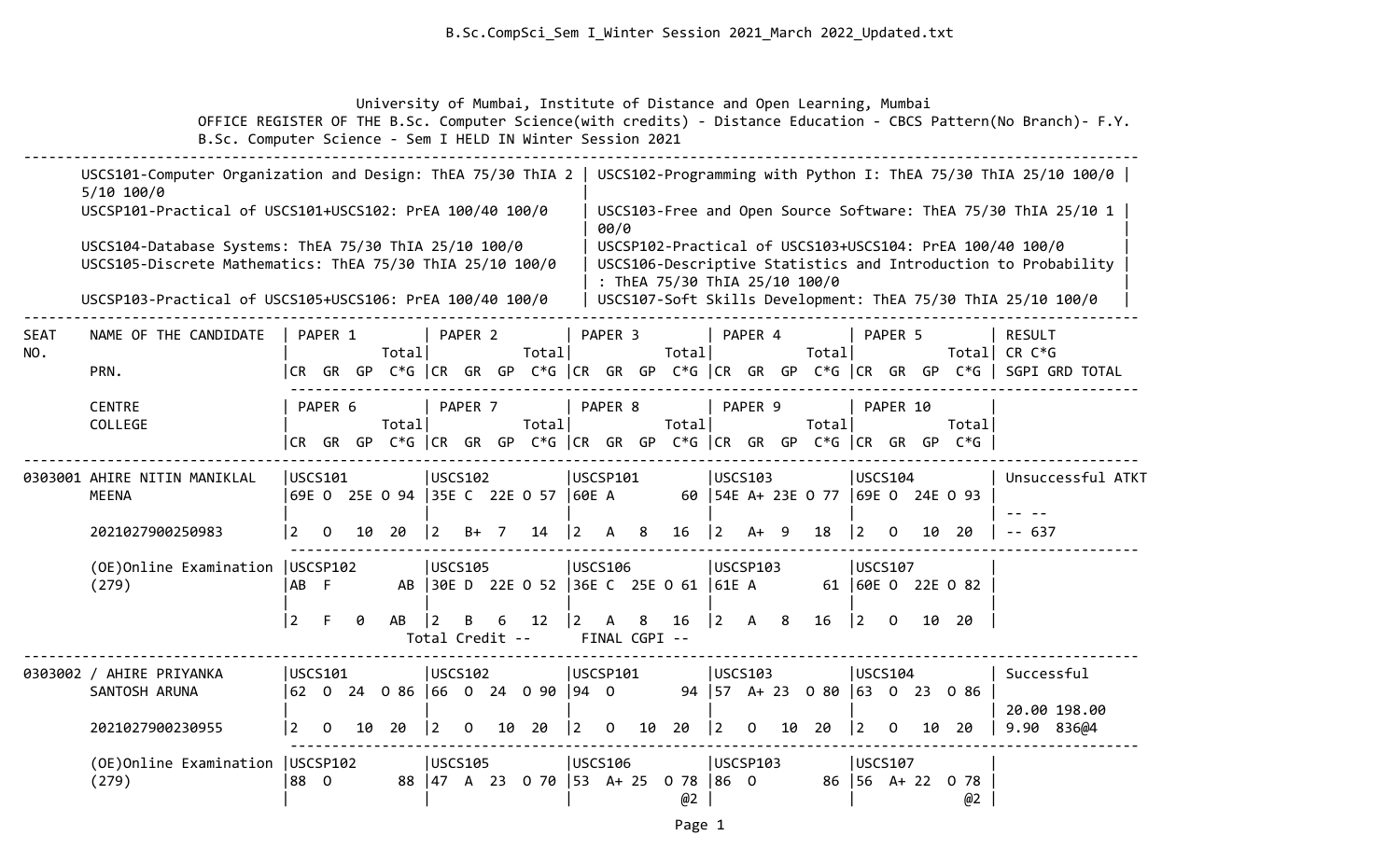|                |                                                                                                                                                                                                                                                                                                                                                                                                                        |                           |             |               |                         |            | B.Sc.CompSci_Sem I Winter Session 2021 March 2022 Updated.txt<br>Total Credit -- FINAL CGPI -- |    |                     |                      |      |             |                                                                                    |            |             |                                  |
|----------------|------------------------------------------------------------------------------------------------------------------------------------------------------------------------------------------------------------------------------------------------------------------------------------------------------------------------------------------------------------------------------------------------------------------------|---------------------------|-------------|---------------|-------------------------|------------|------------------------------------------------------------------------------------------------|----|---------------------|----------------------|------|-------------|------------------------------------------------------------------------------------|------------|-------------|----------------------------------|
|                | 0303003 / AMRUTE PRIYANKA<br>BHARAT BHAVANA<br>2021027900181694                                                                                                                                                                                                                                                                                                                                                        | USCS101<br>$\overline{2}$ | 0           | $\theta$      | USCS102<br>$ 2 \rangle$ | 0          | USCSP101<br>66E O AB F 66   57E A+ AB F 57   28F F<br>$ 2 \tF$                                 | 0  | 0                   | USCS103<br>$\vert$ 2 | F.   | o o         | USCS104<br>28   54E A + AB F 54   69E O AB F 69<br>$ 2 \rangle$                    |            | ø           | Unsuccessful Fail<br>$- - 549$   |
|                | (OE) Online Examination   USCSP102<br>(279)                                                                                                                                                                                                                                                                                                                                                                            | 65E A<br>$\overline{2}$   | 8<br>A      | $16 \quad  2$ | USCS105                 | 00         | USCS106<br>65 24FF ABF 24 48EA ABF 48 78EA+<br>$ 2 \tF$<br>Total Credit -- FINAL CGPI --       |    | 0 0                 | USCSP103             |      |             | USCS107<br>78 60E O AB F 60<br>$\begin{vmatrix} 2 & A+ & 9 & 18 \end{vmatrix}$ 2 F | Ø.         | 0           |                                  |
| MARKS<br>GRADE | / FEMALE, # - 0.229A ,@ - 0.5042A/0.5043A/0.5044A, * - 5045A, RR-RESERVED, --:Fails in Theory/Practical, RCC - 0.5050, AB - ABSENT<br>RPV - PROVISIONAL Eligible, NULL-NULL & VOID, G:Grade C*G:Gradepoints C:credits CP:credit points äC:sum of credit points<br>äCG /äC äCG:sum of product of credits & grades, Internal Marks are Provisional as per R.8668<br>: 80 to 100<br>$\therefore$ 0<br>GRADE POINT : 10.00 | A+<br>9.00                | 70 to 79.99 | A<br>8.00     |                         | B+<br>7.00 | 60 to 69.99 55 to 59.99                                                                        | B. | 50 to 54.99<br>6.00 |                      | 5.00 | 45 to 49.99 |                                                                                    | D.<br>4.00 | 40 to 44.99 | GPA:<br>0 to 39.99<br>F.<br>0.00 |

| B.Sc. Computer Science - Sem I HELD IN Winter Session 2021                                                                            | University of Mumbai, Institute of Distance and Open Learning, Mumbai<br>OFFICE REGISTER OF THE B.Sc. Computer Science(with credits) - Distance Education - CBCS Pattern(No Branch)- F.Y. |
|---------------------------------------------------------------------------------------------------------------------------------------|-------------------------------------------------------------------------------------------------------------------------------------------------------------------------------------------|
| USCS101-Computer Organization and Design: ThEA 75/30 ThIA 2<br>5/10 100/0<br>USCSP101-Practical of USCS101+USCS102: PrEA 100/40 100/0 | USCS102-Programming with Python I: ThEA 75/30 ThIA 25/10 100/0<br>USCS103-Free and Open Source Software: ThEA 75/30 ThIA 25/10 1                                                          |
| USCS104-Database Systems: ThEA 75/30 ThIA 25/10 100/0<br>USCS105-Discrete Mathematics: ThEA 75/30 ThIA 25/10 100/0                    | 00/0<br>USCSP102-Practical of USCS103+USCS104: PrEA 100/40 100/0<br>USCS106-Descriptive Statistics and Introduction to Probability<br>: ThEA 75/30 ThIA 25/10 100/0                       |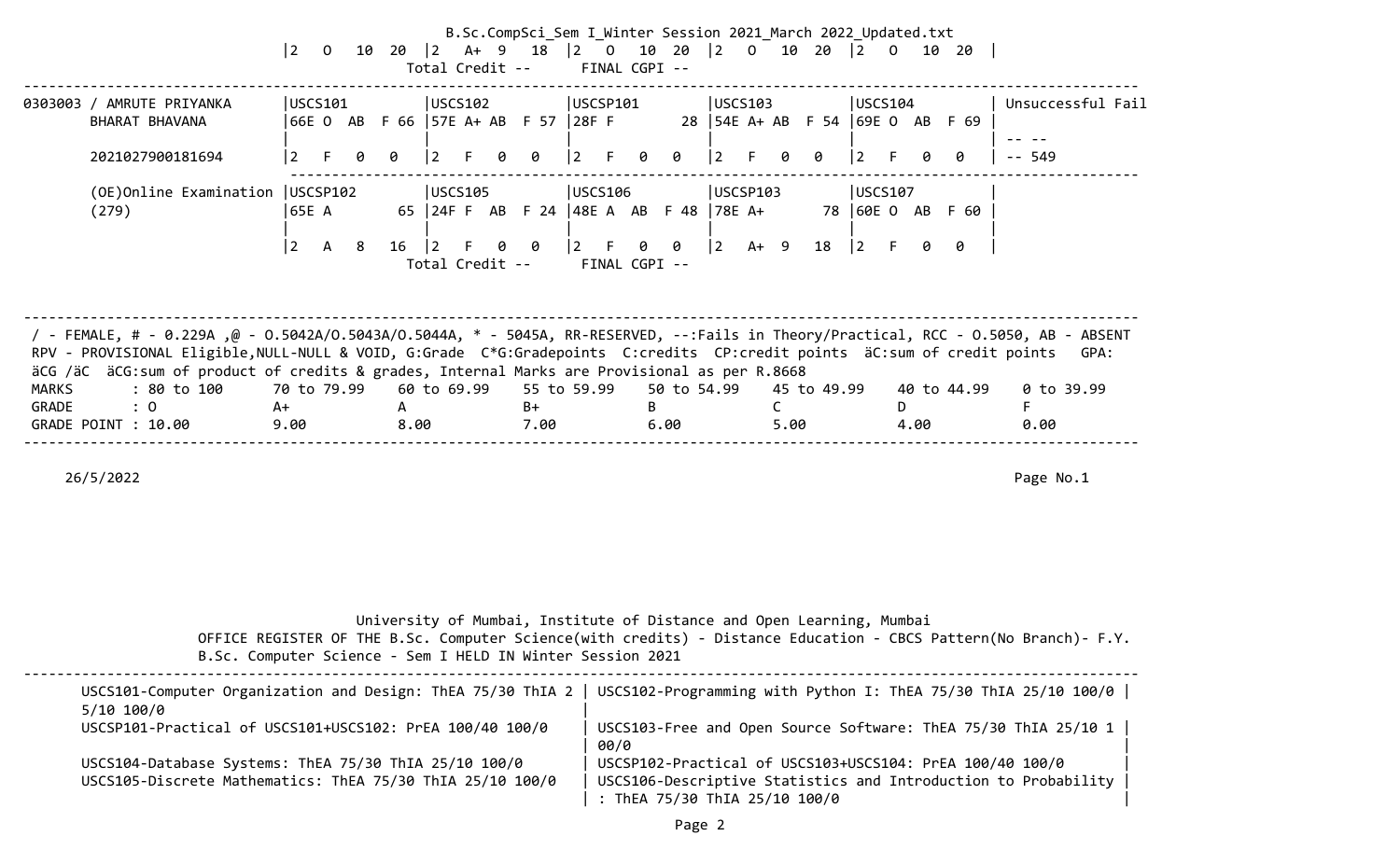|                    | USCSP103-Practical of USCS105+USCS106: PrEA 100/40 100/0   USCS107-Soft Skills Development: ThEA 75/30 ThIA 25/10 100/0 |                            |                |    |                                                                                        |                                           |              |     |                                                                       |                             |                |                    |                                                  |                                                       |              |    | B.Sc.CompSci_Sem I Winter Session 2021 March 2022 Updated.txt |                                                  |          |    |                                                                                |                                                                                                                    |
|--------------------|-------------------------------------------------------------------------------------------------------------------------|----------------------------|----------------|----|----------------------------------------------------------------------------------------|-------------------------------------------|--------------|-----|-----------------------------------------------------------------------|-----------------------------|----------------|--------------------|--------------------------------------------------|-------------------------------------------------------|--------------|----|---------------------------------------------------------------|--------------------------------------------------|----------|----|--------------------------------------------------------------------------------|--------------------------------------------------------------------------------------------------------------------|
| <b>SEAT</b><br>NO. | NAME OF THE CANDIDATE<br>PRN.                                                                                           |                            | PAPER 1        |    | Totall                                                                                 |                                           | PAPER 2      |     | Totall                                                                |                             | PAPER 3        |                    | Total                                            | PAPER 4                                               |              |    | Total                                                         |                                                  | PAPER 5  |    |                                                                                | RESULT<br>Total CR $C*G$<br> CR GR GP C*G  CR GR GP C*G  CR GR GP C*G  CR GR GP C*G  CR GR GP C*G   SGPI GRD TOTAL |
|                    | <b>CENTRE</b><br>COLLEGE                                                                                                |                            | PAPER 6        |    | Total                                                                                  |                                           | PAPER 7      |     | Total                                                                 |                             | PAPER 8        |                    | Totall                                           | PAPER 9                                               |              |    | Total                                                         |                                                  | PAPER 10 |    | Total<br> CR GR GP C*G  CR GR GP C*G  CR GR GP C*G  CR GR GP C*G  CR GR GP C*G |                                                                                                                    |
|                    | 0303004 ARYA SHRIJAYESH RAJEEV USCS101<br>AMITA<br>2021027900140612                                                     | $\vert$ 2                  | $\overline{O}$ |    | 72 0 22 0 94 68 0 25 0 93 93 0<br>10 20                                                | USCS102 <br>$ 2\rangle$                   | $\mathbf{0}$ |     | 10 20                                                                 | USCSP101<br>$\vert 2 \vert$ | $\overline{0}$ | 10                 | 20                                               | USCS103<br>$ 2\rangle$                                | $\mathbf{O}$ |    | 93 60 0 22 0 82 65 0 23 0 88<br>10 20                         | USCS104<br>$ 2\rangle$                           | $\Omega$ |    | 10 20                                                                          | Successful<br>20.00 200.00<br>10.00 878@1                                                                          |
|                    | (OE) Online Examination   USCSP102<br>(279)                                                                             | 88 0<br> 2                 | $\Omega$       | 10 | 20                                                                                     | USCS105<br>$ 2\rangle$                    | $\mathsf{O}$ |     | 88 59 A + 20 0 79 65 0 25 0 90 90 0<br>@1<br>10 20<br>Total Credit -- | <b>USCS106</b>              |                | FINAL CGPI --      | $\begin{array}{ccc} 2 & 0 & 10 & 20 \end{array}$ | USCSP103                                              |              |    | $\begin{vmatrix} 2 & 0 & 10 & 20 \end{vmatrix}$               | USCS107<br> 2                                    | $\Omega$ |    | 90 59 A+ 22 0 81<br>10 20                                                      |                                                                                                                    |
|                    | 0303005 BANGERA DHRUV HARISH<br><b>NISHA</b><br>2021027900176735                                                        | USCS101<br>$\vert$ 2       | $\mathbf{0}$   |    | 65E 0 24E 0 89   59E A+ 24E 0 83   49E C 49   69E 0 24E 0 93   72E 0 24E 0 96<br>10 20 | USCS102<br>l 2.                           | $\mathbf{O}$ |     | 10 20                                                                 | USCSP101<br>$\vert$ 2       | $\overline{C}$ | 5.                 | 10                                               | USCS103<br> 2                                         | $\mathbf{O}$ |    | 10 20                                                         | USCS104<br>12.                                   | $\Omega$ | 10 | -20                                                                            | Unsuccessful ATKT<br>$-- 720$                                                                                      |
|                    | (OE) Online Examination   USCSP102<br>(279)                                                                             | 55E B+<br>$\overline{2}$   | $B+$ 7         |    | 14                                                                                     | USCS105<br>$ 2\rangle$<br>Total Credit -- | F            | 0   | 55   17F F 23E 0 40   45E A 24E 0 69   61E A<br>- 0                   | USCS106<br>$\vert 2 \vert$  | $\mathsf{A}$   | 8<br>FINAL CGPI -- | 16                                               | USCSP103<br>$\begin{vmatrix} 2 & A & 8 \end{vmatrix}$ |              |    | 16                                                            | USCS107<br>$\begin{vmatrix} 2 & 0 \end{vmatrix}$ |          |    | 61 63E 0 22E 0 85<br>10 20                                                     |                                                                                                                    |
|                    | 0303006 / BANKARI DIKSHA<br>PANDHARINATH SHILPA<br>2021027900256995                                                     | USCS101<br>$\vert 2 \vert$ | 0              | 10 | 63 0 24 0 87 48 A 23 0 71 70 A+<br>20                                                  | <b>USCS102</b><br>$ 2\rangle$             | A+           | - 9 | 18                                                                    | USCSP101<br>$\vert 2 \vert$ | $A+ 9$         |                    | 18                                               | USCS103<br>$ 2\rangle$                                |              | 8  | 16                                                            | USCS104<br>$\vert$ 2                             | 0        | 10 | 70 47 A 20 0 67 65 0 20 0 85<br>20                                             | Successful<br>20.00 180.00<br>9.00 733                                                                             |
|                    | (OE) Online Examination   USCSP102<br>(279)                                                                             | 68 A<br>$ 2\rangle$        | A              | -8 | 16                                                                                     | USCS105<br>$ 2\rangle$                    | A 8          |     | 68 41 B 19 A+60 48 A 24 0 72 81 0<br>16<br>Total Credit 20.00         | USCS106<br>$ 2 \tA+ 9$      |                | FINAL CGPI --      | 18                                               | USCSP103<br>$\begin{vmatrix} 2 & 0 \end{vmatrix}$     |              | 10 | 20                                                            | USCS107<br>$ 2\rangle$                           | A+ 9     |    | 81   51 A 21 0 72<br>18                                                        |                                                                                                                    |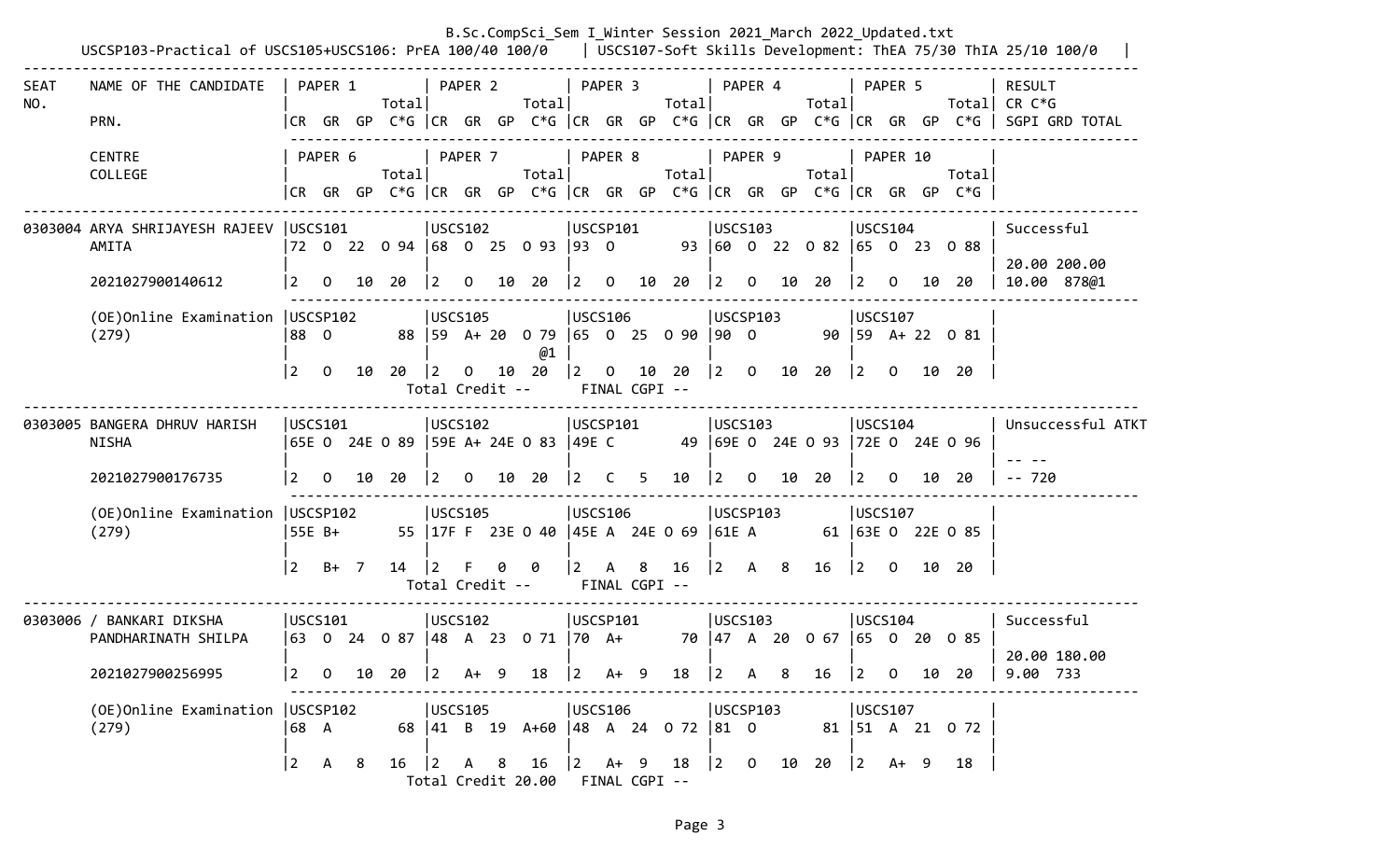B.Sc.CompSci\_Sem I\_Winter Session 2021\_March 2022\_Updated.txt

| / - FEMALE, # - 0.229A ,@ - 0.5042A/0.5043A/0.5044A, * - 5045A, RR-RESERVED, --:Fails in Theory/Practical, RCC - 0.5050, AB - ABSENT |      |      |      |      |      |             |            |
|--------------------------------------------------------------------------------------------------------------------------------------|------|------|------|------|------|-------------|------------|
| RPV - PROVISIONAL Eligible, NULL-NULL & VOID, G:Grade C*G:Gradepoints C:credits CP:credit points äC:sum of credit points             |      |      |      |      |      |             | GPA:       |
| äCG /äC äCG:sum of product of credits & grades, Internal Marks are Provisional as per R.8668                                         |      |      |      |      |      |             |            |
| : 80 to 100    70 to 79.99   60 to 69.99   55 to 59.99   50 to 54.99   45 to 49.99<br>MARKS                                          |      |      |      |      |      | 40 to 44.99 | 0 to 39.99 |
| GRADE<br>$\therefore$ 0                                                                                                              | A+   |      | B+   |      |      |             |            |
| GRADE POINT : 10.00                                                                                                                  | 9.00 | 8.00 | 7.00 | 6.00 | 5.00 | 4.00        | 0.00       |
|                                                                                                                                      |      |      |      |      |      |             |            |

26/5/2022 Page No.2

University of Mumbai, Institute of Distance and Open Learning, Mumbai

 OFFICE REGISTER OF THE B.Sc. Computer Science(with credits) - Distance Education - CBCS Pattern(No Branch)- F.Y. B.Sc. Computer Science - Sem I HELD IN Winter Session 2021

| $5/10$ $100/0$                                                                                                     | USCS101-Computer Organization and Design: ThEA 75/30 ThIA 2   USCS102-Programming with Python I: ThEA 75/30 ThIA 25/10 100/0                                |  |
|--------------------------------------------------------------------------------------------------------------------|-------------------------------------------------------------------------------------------------------------------------------------------------------------|--|
| USCSP101-Practical of USCS101+USCS102: PrEA 100/40 100/0                                                           | USCS103-Free and Open Source Software: ThEA 75/30 ThIA 25/10 1<br>00/0                                                                                      |  |
| USCS104-Database Systems: ThEA 75/30 ThIA 25/10 100/0<br>USCS105-Discrete Mathematics: ThEA 75/30 ThIA 25/10 100/0 | USCSP102-Practical of USCS103+USCS104: PrEA 100/40 100/0<br>USCS106-Descriptive Statistics and Introduction to Probability<br>: ThEA 75/30 ThIA 25/10 100/0 |  |
| USCSP103-Practical of USCS105+USCS106: PrEA 100/40 100/0                                                           | USCS107-Soft Skills Development: ThEA 75/30 ThIA 25/10 100/0                                                                                                |  |
|                                                                                                                    |                                                                                                                                                             |  |

| <b>SEAT</b> | NAME OF THE CANDIDATE |         | PAPER 1 |    |             |                   | PAPER 2            |      |             |    | PAPER <sub>3</sub> |    |             |    | PAPER 4 |     |             |         | PAPER 5  |    |        | <b>RESULT</b>  |
|-------------|-----------------------|---------|---------|----|-------------|-------------------|--------------------|------|-------------|----|--------------------|----|-------------|----|---------|-----|-------------|---------|----------|----|--------|----------------|
| NO.         |                       |         |         |    | Totall      |                   |                    |      | Total       |    |                    |    | Total       |    |         |     | Total       |         |          |    | Total  | CR C*G         |
|             | PRN.                  | CR.     | GR      | GP | $C*G$ $ CR$ |                   | GR.                | GP   | $C*G$       | CR | GR                 | GP | $C*G$ $ CR$ |    | GR      | GP  | $C*G$ $ CR$ |         | GR       | GP | $C*G$  | SGPI GRD TOTAL |
|             | <b>CENTRE</b>         |         | PAPER 6 |    |             |                   | PAPER <sub>7</sub> |      |             |    | PAPER 8            |    |             |    | PAPER 9 |     |             |         | PAPER 10 |    |        |                |
|             | COLLEGE               |         |         |    | Total       |                   |                    |      | Total       |    |                    |    | Total       |    |         |     | Total       |         |          |    | Total∣ |                |
|             |                       | CR.     | GR      | GP | $C*G$ $ CR$ |                   | GR                 | GP   | $C*G$ $ CR$ |    | GR                 | GP | $C*G$       | CR | GR      | GP  | $C*G$ $ CR$ |         | GR       | GP | $C*G$  |                |
| 0303007     | BAVISKAR RUSHIKESH    | USCS101 |         |    |             | $ USCS102\rangle$ |                    |      |             |    | USCSP101           |    |             |    | USCS103 |     |             | USCS104 |          |    |        | Successful     |
|             | NANDKUMAR MANGAL      | 65      |         | 24 | 0 89        | <b>162</b>        | . O                | - 22 | 084         | 66 | A                  |    | 66          | 62 | . O     | -22 | 0 84        | 66      | $\Omega$ | 20 | 086    |                |
|             |                       |         |         |    |             |                   |                    |      |             |    |                    |    |             |    |         |     |             |         |          |    |        | 20.00 190.00   |
|             | 2021027900153833      |         |         | 10 | 20          |                   |                    | 10   | 20          |    | А                  | 8  | 16          |    | 0       | 10  | 20          |         | 0        | 10 | 20     | 9.50<br>790@3  |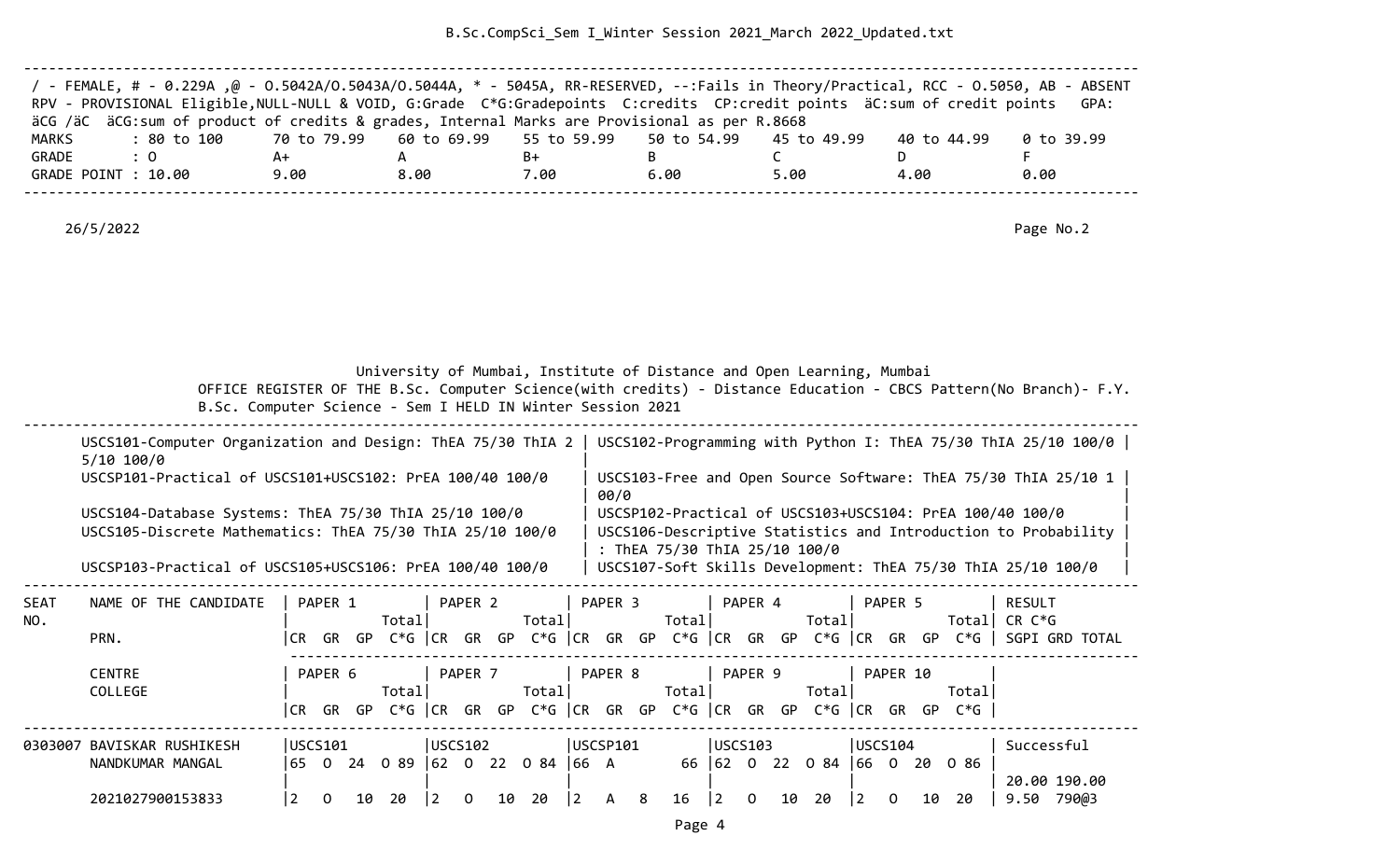|                       |                                                                                                                                                                                                                                                                                                                                                                                                                      |                           |                         |    |           |                                         |                |                | b.sc.compsci_scm i_winter session zozi_naren zozi_opaa |                               |                |   |                                                 |                                               |                                                        |       |             |                                  |                |    |                                          |                                          |
|-----------------------|----------------------------------------------------------------------------------------------------------------------------------------------------------------------------------------------------------------------------------------------------------------------------------------------------------------------------------------------------------------------------------------------------------------------|---------------------------|-------------------------|----|-----------|-----------------------------------------|----------------|----------------|--------------------------------------------------------|-------------------------------|----------------|---|-------------------------------------------------|-----------------------------------------------|--------------------------------------------------------|-------|-------------|----------------------------------|----------------|----|------------------------------------------|------------------------------------------|
|                       | (OE)Online Examination   USCSP102<br>(279)                                                                                                                                                                                                                                                                                                                                                                           | 850                       |                         |    |           | <b>USCS105</b>                          |                |                | 85   59 A + 16 A 75   48 A 22 0 70   74 A +            | <b>USCS106</b>                |                |   |                                                 |                                               | USCSP103                                               |       |             | <b>USCS107</b>                   |                |    | 74 56 A+ 21 0 77<br>@3                   |                                          |
|                       |                                                                                                                                                                                                                                                                                                                                                                                                                      | l 2                       | $\Omega$                | 10 | $20 \t 2$ | Total Credit --                         | $A+ 9$         |                | 18                                                     | $ 2 \tA+ 9$                   |                |   | 18<br>FINAL CGPI --                             | $ 2\rangle$                                   | $A+ 9$                                                 |       | 18          | $ 2\rangle$                      | $\Omega$       | 10 | 20                                       |                                          |
|                       | 0303008 BHAT HARISH SHRIDHAR<br><b>JAYASHREE</b><br>2021027900243894                                                                                                                                                                                                                                                                                                                                                 | $\overline{2}$            | USCS101<br>$\mathbf{O}$ |    | 10 20     | USCS102<br>$ 2\rangle$                  | $\overline{0}$ |                | 56 A+ 24 0 80 60 0 24 0 84 83 0<br>10 20               | USCSP101                      |                |   | $\begin{bmatrix} 2 & 0 & 10 & 20 \end{bmatrix}$ | $ 2\rangle$                                   | USCS103<br>$\overline{0}$                              | 10 20 |             | USCS104<br>$ 2\rangle$           | $A+ 9$         |    | 83   57 A + 25 0 82   50 A 23 0 73<br>18 | Successful<br>20.00 188.00<br>9.40 771   |
|                       | (OE) Online Examination   USCSP102<br>(279)                                                                                                                                                                                                                                                                                                                                                                          | 186 O<br><u> 2</u>        | $\overline{0}$          | 10 | 20   2    | <b>USCS105</b>                          | $\mathsf{A}$   | 8 <sup>8</sup> | 86 41 B 21 0 62 39 B 25 0 64 76 A+<br>16               | <b>USCS106</b><br>$ 2\rangle$ | $\overline{A}$ | 8 | 16                                              |                                               | USCSP103<br>$\begin{vmatrix} 2 & A+ & 9 \end{vmatrix}$ |       | 18          | <b>USCS107</b><br>$ 2\rangle$    | $\overline{0}$ |    | 76 60 0 21 0 81<br>10 20                 |                                          |
|                       |                                                                                                                                                                                                                                                                                                                                                                                                                      |                           |                         |    |           |                                         |                |                | Total Credit 20.00 FINAL CGPI --                       |                               |                |   |                                                 |                                               |                                                        |       |             |                                  |                |    |                                          |                                          |
|                       | 0303009 BHOGLE VIRAJ<br>CHANDRAKANT SUNANDA<br>2021027900157564                                                                                                                                                                                                                                                                                                                                                      | 2                         | USCS101<br>$\mathbf 0$  | 10 | @2<br>20  | <b>USCS102</b><br>$ 2\rangle$           | $\overline{0}$ |                | 54 A+24 078  66 0 25 091  70 A+<br>10 20               | USCSP101<br>$ 2 \tA+ 9$       |                |   | 18                                              | $ 2\rangle$                                   | <b>IUSCS103</b><br>$\mathbf{O}$                        | 10 20 |             | <b>USCS104</b><br>$\overline{2}$ | $A+ 9$         |    | 70   57 A + 25 0 82   50 A 24 0 74<br>18 | Successful<br>20.00 196.00<br>9.80 816@5 |
|                       | (OE) Online Examination   USCSP102<br>(279)                                                                                                                                                                                                                                                                                                                                                                          | 89 O<br> 2                | $\overline{0}$          | 10 | 20        | <b>USCS105</b><br> 2<br>Total Credit -- | $\overline{0}$ |                | 89   54 A + 23 0 77   60 0 25 0 85<br>@3<br>10 20      | USCS106<br>$ 2\rangle$        |                |   | $0$ 10 20<br>FINAL CGPI --                      | 86 O<br>$\begin{vmatrix} 2 & 0 \end{vmatrix}$ | USCSP103                                               | 10    | 20          | <b>USCS107</b><br>$ 2\rangle$    | $\overline{0}$ |    | 86 62 0 22 0 84<br>10 20                 |                                          |
| <b>MARKS</b><br>GRADE | / - FEMALE, # - 0.229A ,@ - 0.5042A/0.5043A/0.5044A, * - 5045A, RR-RESERVED, --:Fails in Theory/Practical, RCC - 0.5050, AB - ABSENT<br>RPV - PROVISIONAL Eligible, NULL-NULL & VOID, G:Grade C*G:Gradepoints C:credits CP:credit points äC:sum of credit points<br>äCG /äC äCG:sum of product of credits & grades, Internal Marks are Provisional as per R.8668<br>: 80 to 100<br>$\colon 0$<br>GRADE POINT : 10.00 | 70 to 79.99<br>A+<br>9.00 |                         |    | A<br>8.00 | 60 to 69.99                             |                |                | 55 to 59.99<br>$B+$<br>7.00                            |                               |                | B | 50 to 54.99<br>6.00                             |                                               | C                                                      | 5.00  | 45 to 49.99 |                                  | D.<br>4.00     |    | 40 to 44.99                              | GPA:<br>0 to 39.99<br>F.<br>0.00         |

# B.Sc.CompSci Sem I Winter Session 2021 March 2022 Updated.txt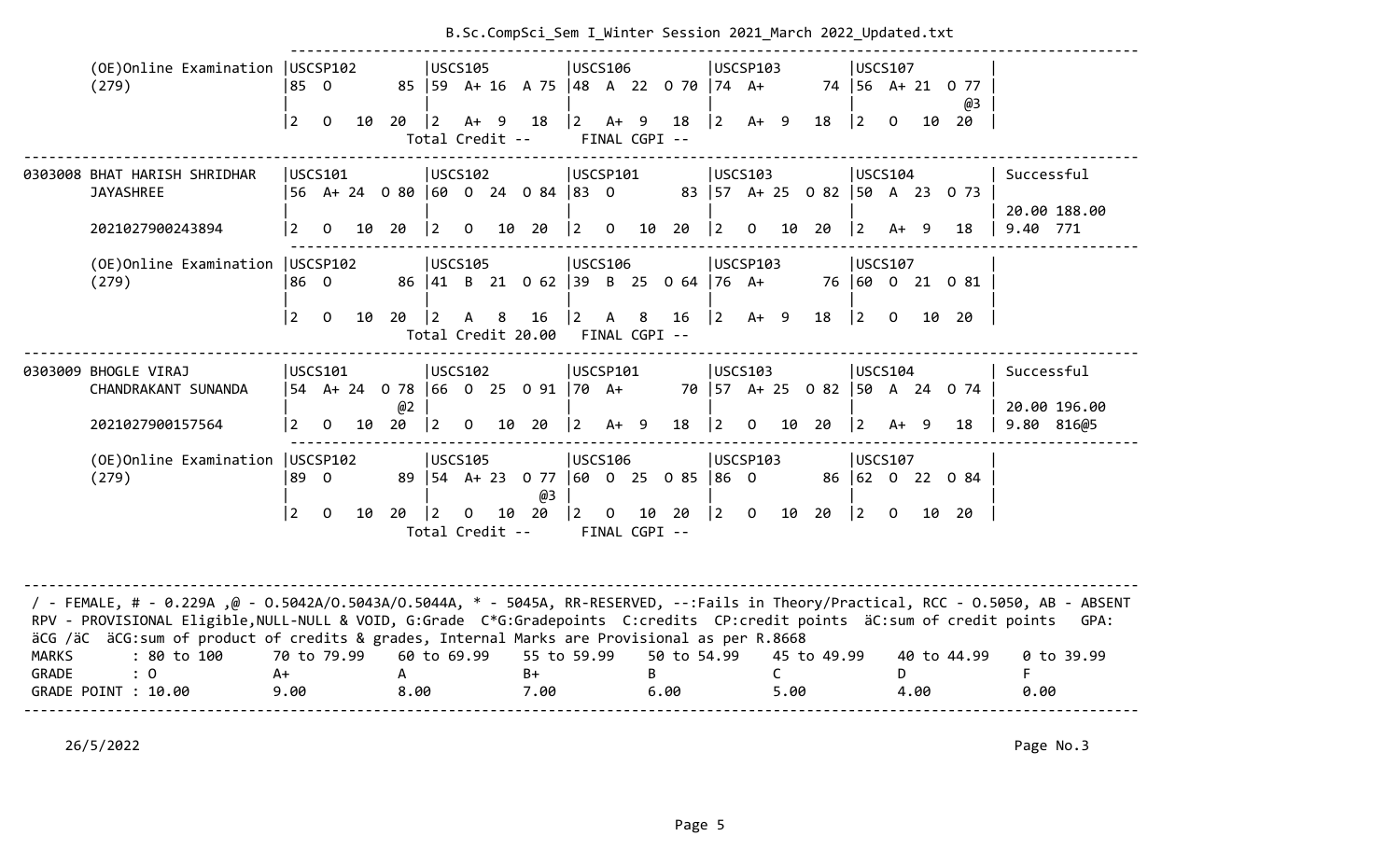University of Mumbai, Institute of Distance and Open Learning, Mumbai

 OFFICE REGISTER OF THE B.Sc. Computer Science(with credits) - Distance Education - CBCS Pattern(No Branch)- F.Y. B.Sc. Computer Science - Sem I HELD IN Winter Session 2021

|                    | USCS101-Computer Organization and Design: ThEA 75/30 ThIA 2<br>$5/10$ 100/0                                        |                                            |              |    |        |                              |                |    |                                                                                  |                |                              |    |                               |             |                 |    |                                      |                |             |    |                   | USCS102-Programming with Python I: ThEA 75/30 ThIA 25/10 100/0                                                             |
|--------------------|--------------------------------------------------------------------------------------------------------------------|--------------------------------------------|--------------|----|--------|------------------------------|----------------|----|----------------------------------------------------------------------------------|----------------|------------------------------|----|-------------------------------|-------------|-----------------|----|--------------------------------------|----------------|-------------|----|-------------------|----------------------------------------------------------------------------------------------------------------------------|
|                    | USCSP101-Practical of USCS101+USCS102: PrEA 100/40 100/0                                                           |                                            |              |    |        |                              |                |    |                                                                                  |                | 00/0                         |    |                               |             |                 |    |                                      |                |             |    |                   | USCS103-Free and Open Source Software: ThEA 75/30 ThIA 25/10 1                                                             |
|                    | USCS104-Database Systems: ThEA 75/30 ThIA 25/10 100/0<br>USCS105-Discrete Mathematics: ThEA 75/30 ThIA 25/10 100/0 |                                            |              |    |        |                              |                |    |                                                                                  |                |                              |    | : ThEA 75/30 ThIA 25/10 100/0 |             |                 |    |                                      |                |             |    |                   | USCSP102-Practical of USCS103+USCS104: PrEA 100/40 100/0<br>USCS106-Descriptive Statistics and Introduction to Probability |
|                    | USCSP103-Practical of USCS105+USCS106: PrEA 100/40 100/0                                                           |                                            |              |    |        |                              |                |    |                                                                                  |                |                              |    |                               |             |                 |    |                                      |                |             |    |                   | USCS107-Soft Skills Development: ThEA 75/30 ThIA 25/10 100/0                                                               |
| <b>SEAT</b><br>NO. | NAME OF THE CANDIDATE                                                                                              |                                            | PAPER 1      |    | Totall |                              | PAPER 2        |    | Totall                                                                           |                | PAPER 3                      |    | Total                         |             | PAPER 4         |    | Totall                               |                | PAPER 5     |    |                   | <b>RESULT</b><br>Total CR C*G                                                                                              |
|                    | PRN.                                                                                                               |                                            |              |    |        |                              |                |    |                                                                                  |                |                              |    |                               |             |                 |    |                                      |                |             |    |                   | CR GR GP C*G   CR GR GP C*G   CR GR GP C*G   CR GR GP C*G   CR GR GP C*G    SGPI GRD TOTAL                                 |
|                    | <b>CENTRE</b><br>COLLEGE                                                                                           |                                            | PAPER 6      |    | Total  |                              | PAPER 7        |    | Total                                                                            |                | PAPER 8                      |    | Total                         |             | PAPER 9         |    | Totall                               |                | PAPER 10    |    | Total             |                                                                                                                            |
|                    |                                                                                                                    |                                            | CR GR GP     |    |        |                              |                |    | C*G $ CR$ GR GP C*G $ CR$ GR GP C*G $ CR$ GR GP C*G $ CR$ GP C*G $ CR$ GR GP C*G |                |                              |    |                               |             |                 |    |                                      |                |             |    |                   |                                                                                                                            |
|                    | 0303010 BHUJBAL VEDANT AMOL<br><b>DARSHANA</b>                                                                     | USCS101                                    |              |    |        | USCS102                      |                |    | 65 0 25 0 90 65 0 24 0 89 71 A+                                                  | USCSP101       |                              |    |                               |             | <b>USCS103</b>  |    | 71   57 A + 24 0 81   57 A + 23 0 80 | USCS104        |             |    |                   | Successful                                                                                                                 |
|                    | 2021027900133577                                                                                                   | $\overline{2}$                             | $\mathbf{0}$ | 10 | 20     | $ 2\rangle$                  | $\mathbf 0$    |    | 10 20                                                                            | $ 2\rangle$    | $A+ 9$                       |    | 18                            | $ 2\rangle$ | $\mathsf{O}$    | 10 | 20                                   | $ 2\rangle$    | $\Omega$    | 10 | 20                | 20.00 180.00<br>$9.00743*$                                                                                                 |
|                    | (OE) Online Examination   USCSP102<br>(279)                                                                        | 63 A                                       |              |    |        | <b>USCS105</b>               |                |    | 63 47 A 23 0 70 62 0 25 0 87 30 D                                                | <b>USCS106</b> |                              |    |                               |             | USCSP103        |    |                                      | <b>USCS107</b> |             |    | 30 60 0 22 0 82   |                                                                                                                            |
|                    |                                                                                                                    | $\overline{2}$                             | A            | 8  | 16     | $\vert$ 2<br>Total Credit -- | $A+ 9$         |    | 18                                                                               | $ 2\rangle$    | $\mathbf 0$<br>FINAL CGPI -- | 10 | 20                            | 2           | D               | 4  | 8                                    | $ 2\rangle$    | $\mathbf 0$ |    | 10 20             |                                                                                                                            |
|                    | 0303011 CHAUHAN KARANSINGH<br>USCS101<br>66E 0 22E 0 88   57E A+ 25E 0 82   AB F<br>LAKHAN SITA                    |                                            |              |    |        | USCS102                      |                |    |                                                                                  | USCSP101       |                              |    |                               |             | USCS103         |    | AB 62E 0 23E 0 85 66E 0 20E 0 86     | USCS104        |             |    |                   | Unsuccessful Fail                                                                                                          |
|                    |                                                                                                                    |                                            |              |    |        |                              |                |    |                                                                                  |                |                              |    |                               |             |                 |    |                                      |                |             |    |                   |                                                                                                                            |
|                    | 2021027900146284                                                                                                   | 2                                          | $\mathbf 0$  | 10 | 20     | $\vert$ 2                    | $\mathbf 0$    | 10 | 20                                                                               | $\overline{2}$ | F                            | 0  | AB                            | 2           | $\Omega$        | 10 | 20                                   | $ 2\rangle$    | $\Omega$    | 10 | 20                | $-- 522$                                                                                                                   |
|                    | (279)                                                                                                              | (OE) Online Examination   USCSP102<br>AB F |              |    |        |                              | <b>USCS105</b> |    | AB 30E D 15E A 45 42E B+ 24E 0 66                                                | <b>USCS106</b> |                              |    |                               | AB          | <b>USCSP103</b> |    |                                      | USCS107        |             |    | AB 50E A 20E 0 70 |                                                                                                                            |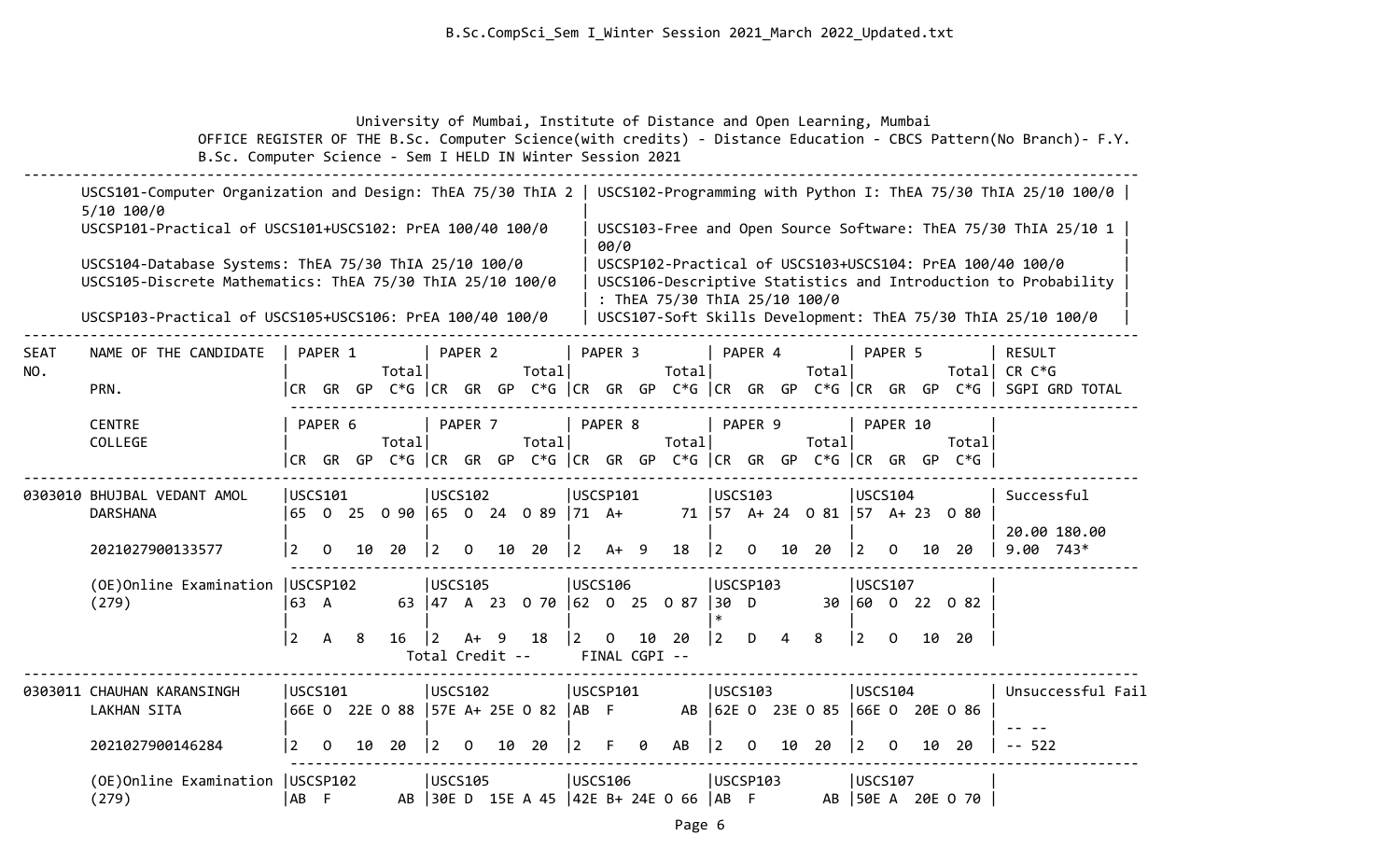|                              |                                                                                                                                                                                                                                                                                                                                                                                                                      |                           |    |   |                          |                                    |              |   | B.Sc.CompSci_Sem I Winter Session 2021 March 2022 Updated.txt      |                                           |   |               |                     |                                                                      |     |      |                                    |                         |    |      |                       |                    |      |
|------------------------------|----------------------------------------------------------------------------------------------------------------------------------------------------------------------------------------------------------------------------------------------------------------------------------------------------------------------------------------------------------------------------------------------------------------------|---------------------------|----|---|--------------------------|------------------------------------|--------------|---|--------------------------------------------------------------------|-------------------------------------------|---|---------------|---------------------|----------------------------------------------------------------------|-----|------|------------------------------------|-------------------------|----|------|-----------------------|--------------------|------|
|                              |                                                                                                                                                                                                                                                                                                                                                                                                                      | $\overline{2}$            | F  | 0 | AB                       | $\vert 2 \vert$<br>Total Credit -- | $\mathsf{C}$ |   | 5 10                                                               | $\begin{vmatrix} 2 & A & 8 \end{vmatrix}$ |   | FINAL CGPI -- | 16                  | $\begin{bmatrix} 2 & F & 0 \end{bmatrix}$                            |     |      | AB                                 | 2                       |    |      | A+ 9 18               |                    |      |
|                              | 0303012 / CHAVAN MONIKA ASHISH   USCS101<br>SUNITA<br>2021027900250445                                                                                                                                                                                                                                                                                                                                               | AB<br>$\overline{2}$      | F. | ø | AB                       | USCS102 <br>$\vert 2 \vert$ F      |              | 0 | F AB F AB   AB F AB F AB   AB F<br>AB                              | USCSP101<br> 2                            |   | F 0           | AB                  | USCS103<br>$ 2\rangle$                                               | F 0 |      | AB AB F AB F AB AB F AB F AB<br>AB | USCS104 <br>$ 2\rangle$ | F  | 0    | AB                    | Absent             |      |
|                              | (OE)Online Examination   USCSP102<br>(279)                                                                                                                                                                                                                                                                                                                                                                           | AB F<br>$\overline{2}$    | F. | ø | AB                       | USCS105<br>$\overline{2}$          |              |   | AB   AB F AB F AB   AB F AB F AB<br>$\Theta$ AB<br>Total Credit -- | USCS106<br> 2                             | F | FINAL CGPI -- | 0 AB                | USCSP103<br>$AB$ F<br>$\begin{bmatrix} 2 & F & \theta \end{bmatrix}$ |     |      | AB                                 | USCS107<br>$ 2\rangle$  | F. | 0    | AB AB F AB F AB<br>AB |                    |      |
| <b>MARKS</b><br><b>GRADE</b> | / - FEMALE, # - 0.229A ,@ - 0.5042A/0.5043A/0.5044A, * - 5045A, RR-RESERVED, --:Fails in Theory/Practical, RCC - 0.5050, AB - ABSENT<br>RPV - PROVISIONAL Eligible, NULL-NULL & VOID, G:Grade C*G:Gradepoints C:credits CP:credit points äC:sum of credit points<br>äCG /äC äCG:sum of product of credits & grades, Internal Marks are Provisional as per R.8668<br>: 80 to 100<br>$\colon$ 0<br>GRADE POINT : 10.00 | 70 to 79.99<br>A+<br>9.00 |    |   | 60 to 69.99<br>A<br>8.00 |                                    |              |   | 55 to 59.99<br>$B+$<br>7.00                                        |                                           |   | B.            | 50 to 54.99<br>6.00 |                                                                      |     | 5.00 | 45 to 49.99                        |                         | D. | 4.00 | 40 to 44.99           | 0 to 39.99<br>0.00 | GPA: |

 University of Mumbai, Institute of Distance and Open Learning, Mumbai OFFICE REGISTER OF THE B.Sc. Computer Science(with credits) - Distance Education - CBCS Pattern(No Branch)- F.Y. B.Sc. Computer Science - Sem I HELD IN Winter Session 2021  $-1-\frac{1}{2}$ 

| $5/10$ $100/0$                                                                                                     | USCS101-Computer Organization and Design: ThEA 75/30 ThIA 2   USCS102-Programming with Python I: ThEA 75/30 ThIA 25/10 100/0 |
|--------------------------------------------------------------------------------------------------------------------|------------------------------------------------------------------------------------------------------------------------------|
| USCSP101-Practical of USCS101+USCS102: PrEA 100/40 100/0                                                           | USCS103-Free and Open Source Software: ThEA 75/30 ThIA 25/10 1<br>00/0                                                       |
| USCS104-Database Systems: ThEA 75/30 ThIA 25/10 100/0<br>USCS105-Discrete Mathematics: ThEA 75/30 ThIA 25/10 100/0 | USCSP102-Practical of USCS103+USCS104: PrEA 100/40 100/0<br>USCS106-Descriptive Statistics and Introduction to Probability   |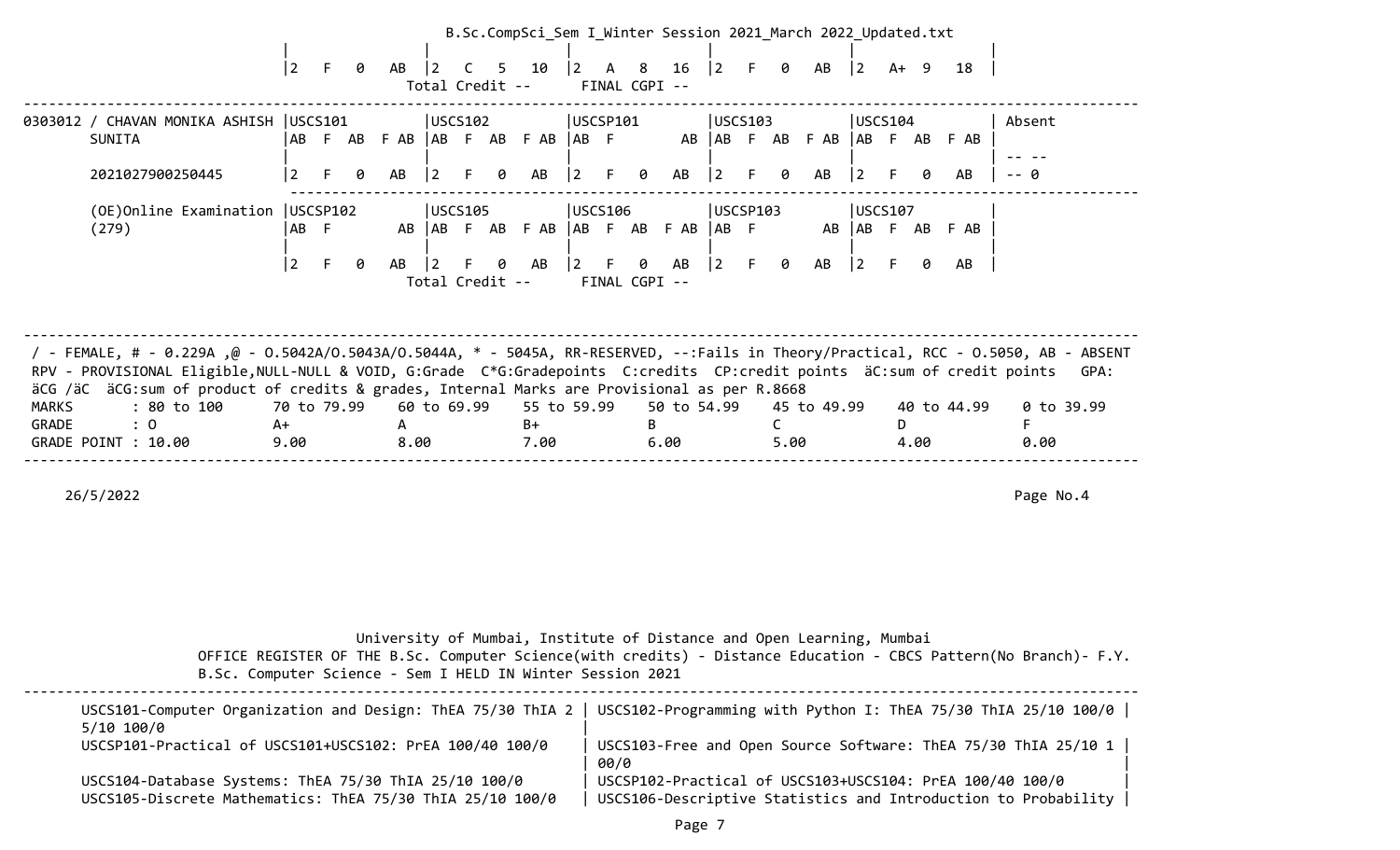|             |                                                           |             |                |    |                                                                                                    |                                |         |   | B.Sc.CompSci_Sem I Winter Session 2021 March 2022 Updated.txt |                 |                    |   | : ThEA 75/30 ThIA 25/10 100/0                    |                 |                                            |                                                 |                                                 |          |                                                                                |                                                                                       |
|-------------|-----------------------------------------------------------|-------------|----------------|----|----------------------------------------------------------------------------------------------------|--------------------------------|---------|---|---------------------------------------------------------------|-----------------|--------------------|---|--------------------------------------------------|-----------------|--------------------------------------------|-------------------------------------------------|-------------------------------------------------|----------|--------------------------------------------------------------------------------|---------------------------------------------------------------------------------------|
|             | USCSP103-Practical of USCS105+USCS106: PrEA 100/40 100/0  |             |                |    |                                                                                                    |                                |         |   |                                                               |                 |                    |   |                                                  |                 |                                            |                                                 |                                                 |          |                                                                                | USCS107-Soft Skills Development: ThEA 75/30 ThIA 25/10 100/0                          |
| SEAT<br>NO. | NAME OF THE CANDIDATE                                     |             | PAPER 1        |    | Totall                                                                                             |                                | PAPER 2 |   | Total                                                         |                 | PAPER 3            |   | Totall                                           |                 | PAPER 4                                    | Totall                                          |                                                 | PAPER 5  |                                                                                | <b>RESULT</b><br>Total  CR C*G                                                        |
|             | PRN.                                                      |             |                |    |                                                                                                    |                                |         |   |                                                               |                 |                    |   |                                                  |                 |                                            |                                                 |                                                 |          |                                                                                | CR GR GP C*G  CR GR GP C*G  CR GR GP C*G  CR GR GP C*G  CR GR GP C*G   SGPI GRD TOTAL |
|             | <b>CENTRE</b><br>COLLEGE                                  |             | PAPER 6        |    | Total                                                                                              | PAPER 7                        |         |   | Total                                                         | PAPER 8         |                    |   | Total                                            |                 | PAPER 9                                    | Total                                           |                                                 | PAPER 10 | Total<br> CR GR GP C*G  CR GR GP C*G  CR GR GP C*G  CR GR GP C*G  CR GR GP C*G |                                                                                       |
|             |                                                           |             |                |    |                                                                                                    |                                |         |   |                                                               |                 |                    |   |                                                  |                 |                                            |                                                 |                                                 |          |                                                                                |                                                                                       |
|             | 0303013 CHAVAN RUPESH UTTAM<br><b>SUNITA</b>              | USCS101     |                |    | 57 A+ 25 0 82  48 A 25 0 73  76 A+                                                                 | USCS102                        |         |   |                                                               | USCSP101        |                    |   |                                                  |                 | USCS103                                    | 76 48 A 25 0 73 66 0 25 0 91                    | USCS104                                         |          |                                                                                | Successful<br>20.00 178.00                                                            |
|             | 2021027900240981                                          | 2           | $\overline{0}$ |    | 10 20                                                                                              | $ 2 \tA+ 9$                    |         |   | 18                                                            | $ 2 \tA+ 9$     |                    |   | 18                                               | $\vert 2 \vert$ | $A+ 9$                                     | 18                                              |                                                 |          | $\begin{bmatrix} 2 & 0 & 10 & 20 \end{bmatrix}$                                | 8.90 736@1                                                                            |
|             | (OE) Online Examination   USCSP102<br>(279)               | 82 O        |                |    |                                                                                                    | USCS105                        |         |   | 82 33 D 21 0 54 39 B 25 0 64                                  | USCS106         |                    |   |                                                  | $ 62 \tA$       | USCSP103                                   |                                                 | USCS107                                         |          | 62   56 A + 23 0 79<br>@1                                                      |                                                                                       |
|             |                                                           | 2           | $\overline{0}$ | 10 | 20                                                                                                 | $ 2\rangle$<br>Total Credit -- | B       | 6 | 12                                                            | $\vert 2 \vert$ | A<br>FINAL CGPI -- | 8 | 16                                               | $ 2\rangle$     | A 8                                        | 16                                              | $ 2\rangle$                                     |          | $0$ 10 20                                                                      |                                                                                       |
|             | 0303014 CHAWLA HRITICK KAILASH  USCS101<br><b>ARCHANA</b> |             |                |    | 65 0 24 0 89 57 A+ 25 0 82 89 0                                                                    | USCS102                        |         |   |                                                               | USCSP101        |                    |   |                                                  |                 | USCS103                                    | 89   54 A + 24 0 78   66 0 21 0 87              | USCS104                                         |          |                                                                                | Successful<br>20.00 198.00                                                            |
|             | 2021027900218374                                          | <u> 2</u>   |                |    | $0$ $10$ $20$                                                                                      | $ 2\rangle$                    |         |   | $0$ 10 20                                                     |                 |                    |   | $\begin{array}{ccc} 2 & 0 & 10 & 20 \end{array}$ | $ 2\rangle$     |                                            | @2<br>$0$ 10 20                                 | $\begin{vmatrix} 2 & 0 \end{vmatrix}$           |          | 10 20                                                                          | 9.90 846@2                                                                            |
|             | (OE) Online Examination   USCSP102<br>(279)               | 196 0       |                |    |                                                                                                    | USCS105                        |         |   | 96 56 A+ 16 A 72 59 A+ 24 0 83 83 0                           | USCS106         |                    |   |                                                  |                 | USCSP103                                   |                                                 | USCS107                                         |          | 83 65 0 22 0 87                                                                |                                                                                       |
|             |                                                           | $\vert$ 2   | $\overline{0}$ | 10 | 20                                                                                                 | $ 2\rangle$                    | $A+ 9$  |   | 18<br>Total Credit --                                         | $ 2\rangle$     | FINAL CGPI --      |   | $0$ 10 20                                        |                 |                                            | $\begin{vmatrix} 2 & 0 & 10 & 20 \end{vmatrix}$ | $\begin{vmatrix} 2 & 0 & 10 & 20 \end{vmatrix}$ |          |                                                                                |                                                                                       |
|             | 0303015 DESAI SIDDHESH SANJAY<br>SWAPNALI                 | USCS101     |                |    | 65 0 23 0 88 45 A 25 0 70 82 0                                                                     | USCS102                        |         |   |                                                               | USCSP101        |                    |   |                                                  |                 | USCS103                                    | 82   57 A + 24 0 81   68 0 23 0 91              | USCS104                                         |          |                                                                                | Successful                                                                            |
|             | 2021027900193687                                          |             |                |    | $\begin{array}{ c c c c c c c c } \hline 2 & 0 & 10 & 20 & 2 & \text{A+} & 9 \ \hline \end{array}$ |                                |         |   | 18                                                            |                 |                    |   | $\begin{vmatrix} 2 & 0 & 10 & 20 \end{vmatrix}$  |                 |                                            | $\begin{vmatrix} 2 & 0 & 10 & 20 \end{vmatrix}$ |                                                 |          | $ 2 \t0 \t10 \t20$                                                             | 20.00 190.00<br>9.50 790@1                                                            |
|             | (OE) Online Examination   USCSP102<br>(279)               | 85 0        |                |    |                                                                                                    | USCS105                        |         |   | 85 36 C 22 0 58 54 A + 25 0 79                                | USCS106         |                    |   | @1                                               |                 | USCSP103<br>$ 72 \tA+$                     |                                                 | USCS107                                         |          | 72 62 0 22 0 84                                                                |                                                                                       |
|             |                                                           | $\boxed{2}$ | $\overline{0}$ | 10 | $20$ $\begin{vmatrix} 2 & 8+ & 7 & 14 \end{vmatrix}$                                               |                                |         |   | Total Credit --                                               |                 | FINAL CGPI --      |   | $ 2 \t0 \t10 \t20$                               |                 | $\begin{vmatrix} 2 & A+ & 9 \end{vmatrix}$ | 18                                              | $\begin{vmatrix} 2 & 0 \end{vmatrix}$           |          | 10 20                                                                          |                                                                                       |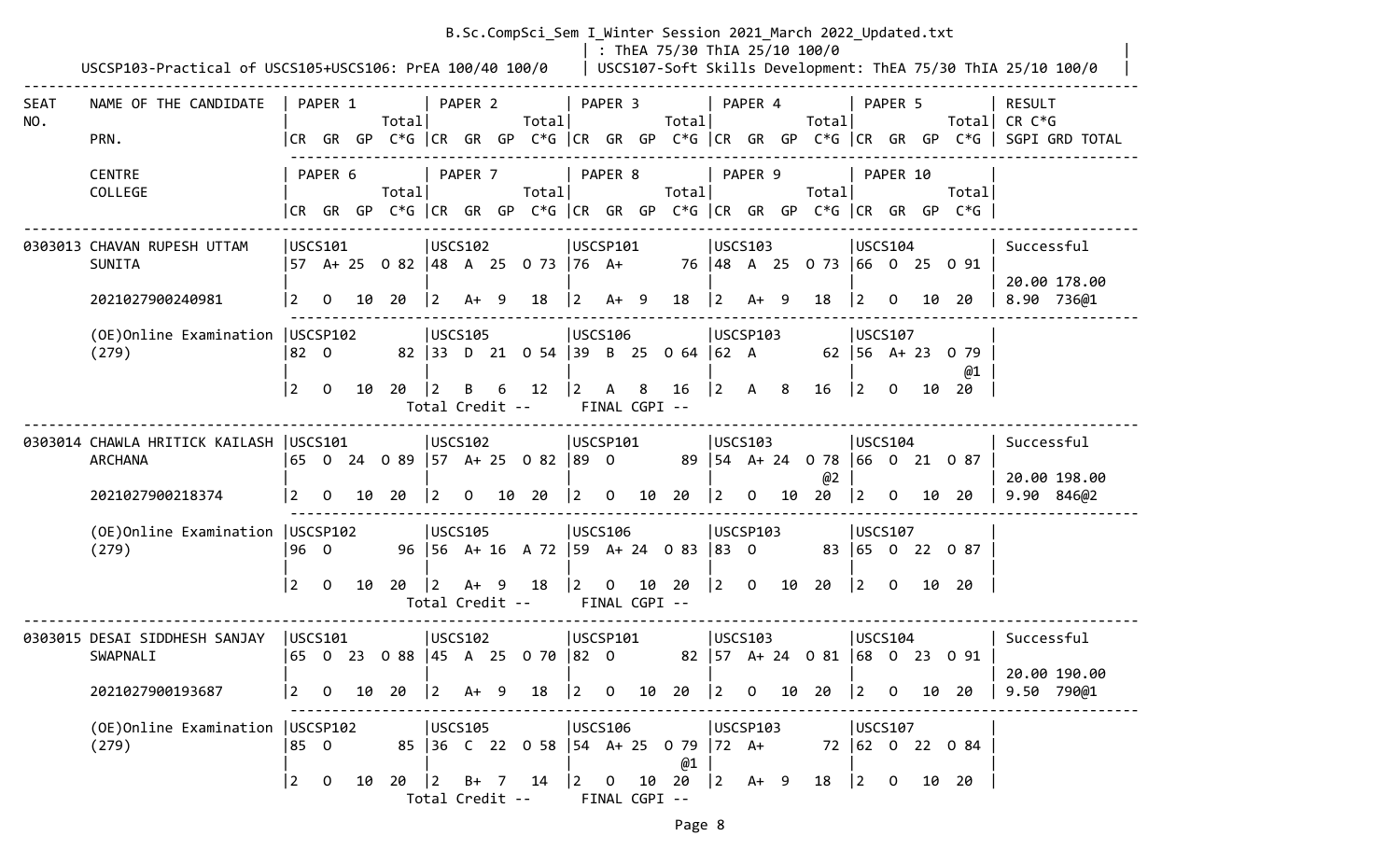| / - FEMALE, # - 0.229A ,@ - 0.5042A/0.5043A/0.5044A, * - 5045A, RR-RESERVED, --:Fails in Theory/Practical, RCC - 0.5050, AB - ABSENT |      |      |      |      |      |             |            |
|--------------------------------------------------------------------------------------------------------------------------------------|------|------|------|------|------|-------------|------------|
| RPV - PROVISIONAL Eligible, NULL-NULL & VOID, G:Grade C*G:Gradepoints C:credits CP:credit points äC:sum of credit points GPA:        |      |      |      |      |      |             |            |
| äCG /äC äCG:sum of product of credits & grades, Internal Marks are Provisional as per R.8668                                         |      |      |      |      |      |             |            |
| : 80 to 100    70 to 79.99   60 to 69.99   55 to 59.99   50 to 54.99   45 to 49.99<br>MARKS                                          |      |      |      |      |      | 40 to 44.99 | 0 to 39.99 |
| GRADE<br>$\therefore$ 0                                                                                                              | A+   |      | B+   |      |      |             |            |
| GRADE POINT : 10.00                                                                                                                  | 9.00 | 8.00 | 7.00 | 6.00 | 5.00 | 4.00        | 0.00       |
|                                                                                                                                      |      |      |      |      |      |             |            |

University of Mumbai, Institute of Distance and Open Learning, Mumbai

 OFFICE REGISTER OF THE B.Sc. Computer Science(with credits) - Distance Education - CBCS Pattern(No Branch)- F.Y. B.Sc. Computer Science - Sem I HELD IN Winter Session 2021

--------------------------------------------------------------------------------------------------------------------------------------

|                                                           | USCS101-Computer Organization and Design: ThEA 75/30 ThIA 2   USCS102-Programming with Python I: ThEA 75/30 ThIA 25/10 100/0 |
|-----------------------------------------------------------|------------------------------------------------------------------------------------------------------------------------------|
| 5/10 100/0                                                |                                                                                                                              |
| USCSP101-Practical of USCS101+USCS102: PrEA 100/40 100/0  | USCS103-Free and Open Source Software: ThEA 75/30 ThIA 25/10 1<br>00/0                                                       |
| USCS104-Database Systems: ThEA 75/30 ThIA 25/10 100/0     | USCSP102-Practical of USCS103+USCS104: PrEA 100/40 100/0                                                                     |
| USCS105-Discrete Mathematics: ThEA 75/30 ThIA 25/10 100/0 | USCS106-Descriptive Statistics and Introduction to Probability                                                               |
| USCSP103-Practical of USCS105+USCS106: PrEA 100/40 100/0  | : ThEA 75/30 ThIA 25/10 100/0<br>USCS107-Soft Skills Development: ThEA 75/30 ThIA 25/10 100/0                                |

| <b>SEAT</b><br>NO. | NAME OF THE CANDIDATE       |         | PAPER 1 |     | Total       |                   | PAPER 2 |    | Total         |       | PAPER 3  |     | Total       |         | PAPER 4 |    | Total    |         | PAPER 5  |    | Total         | <b>RESULT</b><br>CR C*G |  |
|--------------------|-----------------------------|---------|---------|-----|-------------|-------------------|---------|----|---------------|-------|----------|-----|-------------|---------|---------|----|----------|---------|----------|----|---------------|-------------------------|--|
|                    | PRN.                        | CR.     | GR      | GP. | $C*G$ $ CR$ |                   | GR      | GP | C*G  CR       |       | GR       | GP. | $C*G$ $ CR$ |         | GR      | GP | C*G  CR  |         | GR.      | GP | $C*G$         | <b>SGPI GRD TOTAL</b>   |  |
|                    | <b>CENTRE</b><br>COLLEGE    |         | PAPER 6 |     | Totall      |                   | PAPER 7 |    | Total         |       | PAPER 8  |     | Total       |         | PAPER 9 |    | Total    |         | PAPER 10 |    | Total         |                         |  |
|                    |                             | ICR.    | GR      | GP. | C*G  CR     |                   | GR      | GP | C*G  CR       |       | GR       | GP  | C*G  CR     |         | GR      | GP | C*G ICR  |         | GR.      | GP | $C*G$         |                         |  |
|                    | 0303016 DETHE AADITYA VIKAS | USCS101 |         |     |             | $ USCS102\rangle$ |         |    |               |       | USCSP101 |     |             | USCS103 |         |    |          | USCS104 |          |    |               | Unsuccessful Fail       |  |
|                    | VANITA                      | l AB-   |         |     | 21E O 21    |                   |         |    | AB F 18E A+18 | IAB F |          |     | AB          | AB.     |         |    | 23E 0 23 |         |          |    | AB F 18E A+18 |                         |  |

--------------------------------------------------------------------------------------------------------------------------------------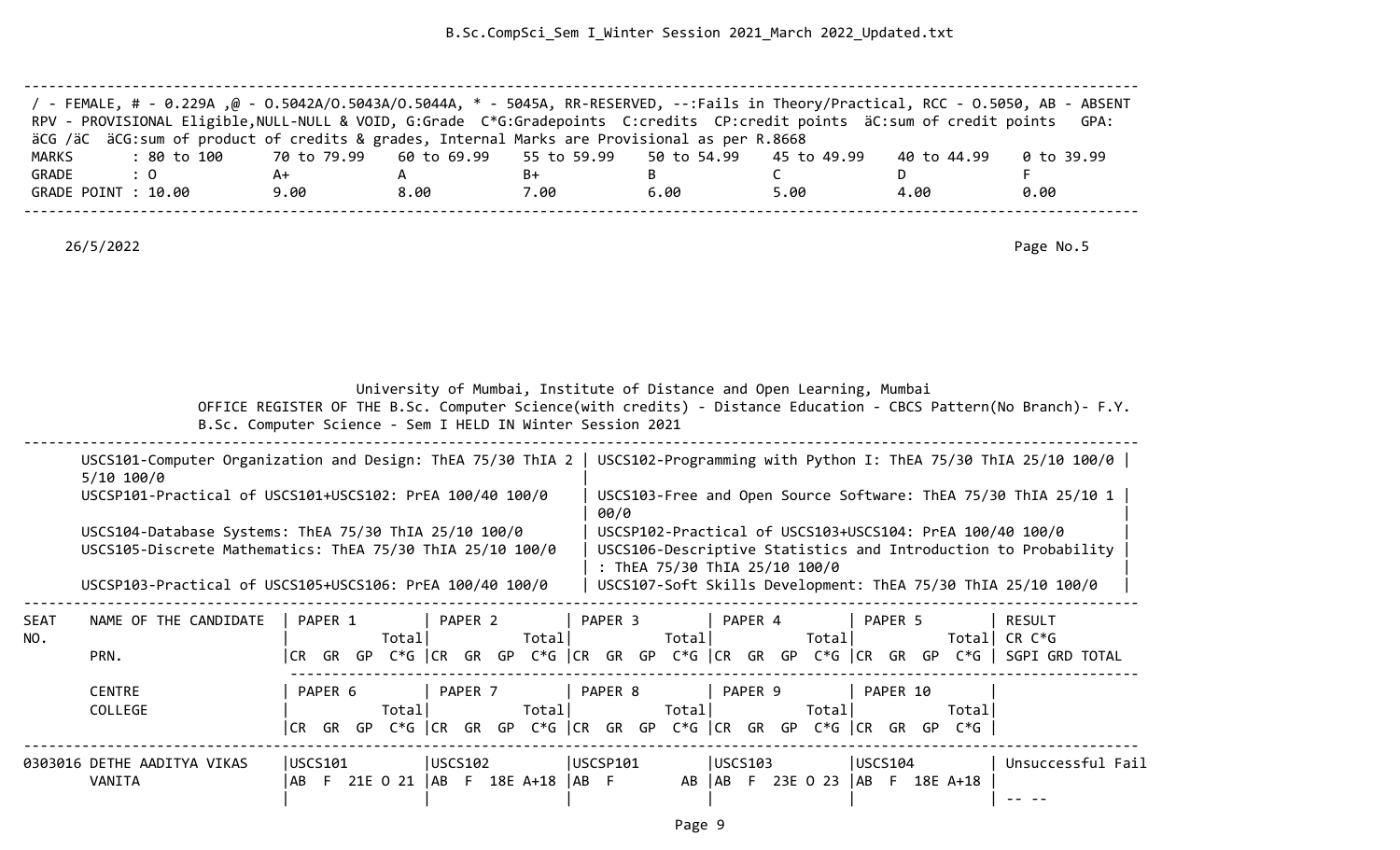|              | 2021027900155581                                                                                                                                                                                                                                                                                                                                                                | $\vert$ 2       |                | 0   | ø                                  | $ 2 \tF$       |                |                      | B.Sc.CompSci_Sem I_Winter Session 2021_March 2022_Updated.txt<br>0 0 2 F 0 AB 2 F 0 0 |                                       |                |               |                     |                                                |    |                      |                                                 | $ 2 \tF$                              |      |      | 0 0                          | -- 141                                   |
|--------------|---------------------------------------------------------------------------------------------------------------------------------------------------------------------------------------------------------------------------------------------------------------------------------------------------------------------------------------------------------------------------------|-----------------|----------------|-----|------------------------------------|----------------|----------------|----------------------|---------------------------------------------------------------------------------------|---------------------------------------|----------------|---------------|---------------------|------------------------------------------------|----|----------------------|-------------------------------------------------|---------------------------------------|------|------|------------------------------|------------------------------------------|
|              | (OE) Online Examination   USCSP102<br>(279)                                                                                                                                                                                                                                                                                                                                     | AB F            |                |     |                                    | <b>USCS105</b> |                |                      | AB   AB F 16E A 16   AB F 23E O 23   AB F                                             | <b>USCS106</b>                        |                |               |                     | USCSP103                                       |    |                      |                                                 | USCS107                               |      |      | AB   AB F 22E 0 22           |                                          |
|              |                                                                                                                                                                                                                                                                                                                                                                                 | $\vert$ 2       | F              | - 0 | AB                                 | $ 2\rangle$    | F.             | 0<br>Total Credit -- | 0                                                                                     | $ 2\rangle$                           | F.             | 0             | 0<br>FINAL CGPI --  | $\vert 2 \vert$                                |    | F 0                  | AB                                              | $ 2\rangle$                           | $-F$ | 0    | 0                            |                                          |
|              | 0303017 DHOKALE VEDANT SANDIP<br><b>JYOTI</b>                                                                                                                                                                                                                                                                                                                                   | USCS101         |                |     | AB F AB F AB   AB F AB F AB   AB F | USCS102        |                |                      |                                                                                       | USCSP101                              |                |               |                     | USCS103                                        |    |                      | AB AB F AB F AB AB F AB F AB                    | USCS104                               |      |      |                              | Absent                                   |
|              | 2021027900219114                                                                                                                                                                                                                                                                                                                                                                | $\overline{2}$  | F.             | 0   | AB                                 | $ 2\rangle$    | F.             | 0                    | AB                                                                                    | $\vert 2 \vert$                       | F.             | 0             | AB                  | 2                                              | F. | 0                    | AB                                              | 12.                                   | F.   |      | AB.                          | -- 0                                     |
|              | (OE) Online Examination   USCSP102<br>(279)                                                                                                                                                                                                                                                                                                                                     | AB F            |                |     |                                    | <b>USCS105</b> |                |                      | AB AB F AB F AB AB F AB F AB AB F                                                     | <b>IUSCS106</b>                       |                |               |                     | USCSP103                                       |    |                      | AB                                              | <b>USCS107</b>                        |      |      | ABFABFAB                     |                                          |
|              |                                                                                                                                                                                                                                                                                                                                                                                 | $ 2\rangle$     | F.             | 0   | $AB$   2                           |                | F.             | 0<br>Total Credit -- | AB                                                                                    | $ 2\rangle$                           | F.             | 0             | AB<br>FINAL CGPI -- | $\begin{bmatrix} 2 & F & \theta \end{bmatrix}$ |    |                      | AB                                              | $ 2\rangle$                           | - F  | ø    | AB                           |                                          |
|              | 0303018 / GAJBHIYE SHEFALI<br>BHUMISHWAR REKHA                                                                                                                                                                                                                                                                                                                                  | USCS101         |                |     | 65 0 24 0 89  60 0 24 0 84  79 A+  | USCS102        |                |                      |                                                                                       | USCSP101                              |                |               | @1                  | USCS103                                        |    |                      |                                                 | USCS104                               |      |      | 79 62 0 24 0 86 68 0 23 0 91 | Successful<br><b>RPV</b><br>20.00 194.00 |
|              | 2021027900175891                                                                                                                                                                                                                                                                                                                                                                | $\vert 2 \vert$ | $\overline{0}$ |     | 10 20                              | $ 2\rangle$    | $\overline{0}$ |                      | 10 20                                                                                 | $ 2\rangle$                           | $\overline{0}$ | 10            | 20                  |                                                |    |                      | $\begin{vmatrix} 2 & 0 & 10 & 20 \end{vmatrix}$ | $\begin{vmatrix} 2 & 0 \end{vmatrix}$ |      |      | 10 20                        | 9.70 812@4                               |
|              | (OE) Online Examination   USCSP102<br>(279)                                                                                                                                                                                                                                                                                                                                     | 75 A+           |                |     |                                    | <b>USCS105</b> |                |                      | 75 45 A 20 0 65 53 A + 24 0 77 82 0                                                   | <b>JUSCS106</b>                       |                |               | @3                  | USCSP103                                       |    |                      |                                                 | <b>USCS107</b>                        |      |      | 82 62 0 22 0 84              |                                          |
|              |                                                                                                                                                                                                                                                                                                                                                                                 | $\vert$ 2       | $A+ 9$         |     | 18   2                             |                |                | A 8                  | 16<br>Total Credit --                                                                 | $\begin{vmatrix} 2 & 0 \end{vmatrix}$ |                | FINAL CGPI -- | 10 20               |                                                |    |                      | $\begin{vmatrix} 2 & 0 & 10 & 20 \end{vmatrix}$ | $\begin{vmatrix} 2 & 0 \end{vmatrix}$ |      |      | 10 20                        |                                          |
| <b>MARKS</b> | / - FEMALE, # - 0.229A ,@ - 0.5042A/0.5043A/0.5044A, * - 5045A, RR-RESERVED, --:Fails in Theory/Practical, RCC - 0.5050, AB - ABSENT<br>RPV - PROVISIONAL Eligible, NULL-NULL & VOID, G:Grade C*G:Gradepoints C:credits CP:credit points äC:sum of credit points<br>äCG /äC äCG:sum of product of credits & grades, Internal Marks are Provisional as per R.8668<br>: 80 to 100 | 70 to 79.99     |                |     |                                    | 60 to 69.99    |                |                      | 55 to 59.99                                                                           |                                       |                |               | 50 to 54.99         |                                                |    |                      | 45 to 49.99                                     |                                       |      |      | 40 to 44.99                  | GPA:<br>0 to 39.99                       |
| <b>GRADE</b> | $\colon 0$<br>GRADE POINT : 10.00                                                                                                                                                                                                                                                                                                                                               | $A+$<br>9.00    |                |     | $\mathsf{A}$<br>8.00               |                |                |                      | $B+$<br>7.00                                                                          |                                       |                | B             | 6.00                |                                                |    | $\mathsf{C}$<br>5.00 |                                                 |                                       | D    | 4.00 |                              | F.<br>0.00                               |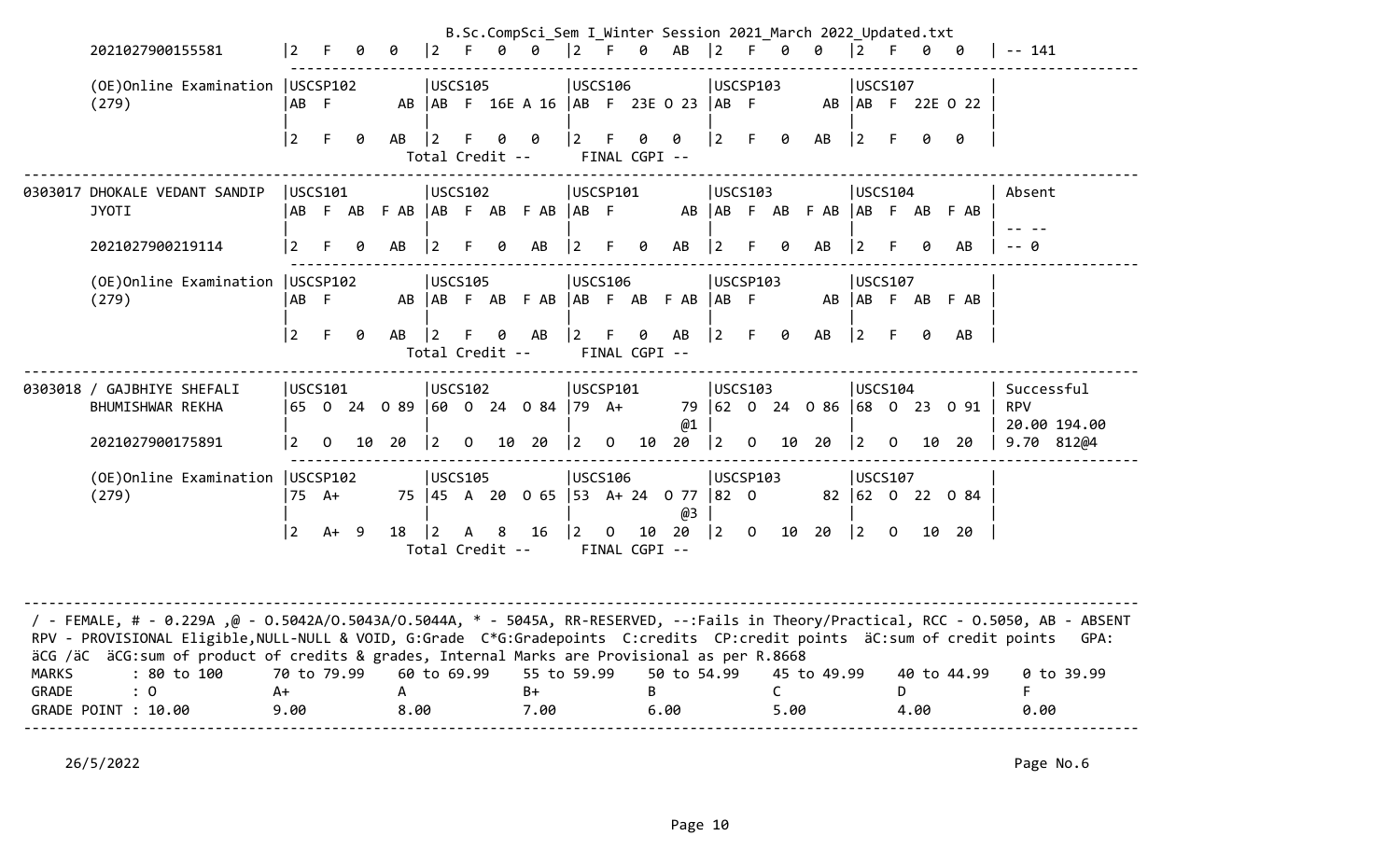University of Mumbai, Institute of Distance and Open Learning, Mumbai

 OFFICE REGISTER OF THE B.Sc. Computer Science(with credits) - Distance Education - CBCS Pattern(No Branch)- F.Y. B.Sc. Computer Science - Sem I HELD IN Winter Session 2021

|                    | USCS101-Computer Organization and Design: ThEA 75/30 ThIA 2<br>$5/10$ 100/0                                        |                |          |    |                                                                       |                        |          |    |                 |                |                    |                    |                               |    |                 |    |                                  |                |          |    |                 | USCS102-Programming with Python I: ThEA 75/30 ThIA 25/10 100/0                                                             |
|--------------------|--------------------------------------------------------------------------------------------------------------------|----------------|----------|----|-----------------------------------------------------------------------|------------------------|----------|----|-----------------|----------------|--------------------|--------------------|-------------------------------|----|-----------------|----|----------------------------------|----------------|----------|----|-----------------|----------------------------------------------------------------------------------------------------------------------------|
|                    | USCSP101-Practical of USCS101+USCS102: PrEA 100/40 100/0                                                           |                |          |    |                                                                       |                        |          |    |                 |                | 00/0               |                    |                               |    |                 |    |                                  |                |          |    |                 | USCS103-Free and Open Source Software: ThEA 75/30 ThIA 25/10 1                                                             |
|                    | USCS104-Database Systems: ThEA 75/30 ThIA 25/10 100/0<br>USCS105-Discrete Mathematics: ThEA 75/30 ThIA 25/10 100/0 |                |          |    |                                                                       |                        |          |    |                 |                |                    |                    | : ThEA 75/30 ThIA 25/10 100/0 |    |                 |    |                                  |                |          |    |                 | USCSP102-Practical of USCS103+USCS104: PrEA 100/40 100/0<br>USCS106-Descriptive Statistics and Introduction to Probability |
|                    | USCSP103-Practical of USCS105+USCS106: PrEA 100/40 100/0                                                           |                |          |    |                                                                       |                        |          |    |                 |                |                    |                    |                               |    |                 |    |                                  |                |          |    |                 | USCS107-Soft Skills Development: ThEA 75/30 ThIA 25/10 100/0                                                               |
| <b>SEAT</b><br>NO. | NAME OF THE CANDIDATE                                                                                              |                | PAPER 1  |    | Total                                                                 |                        | PAPER 2  |    | Total           |                | PAPER <sub>3</sub> |                    | Total                         |    | PAPER 4         |    | Total                            |                | PAPER 5  |    |                 | <b>RESULT</b><br>Total  CR C*G                                                                                             |
|                    | PRN.                                                                                                               |                |          |    |                                                                       |                        |          |    |                 |                |                    |                    |                               |    |                 |    |                                  |                |          |    |                 | CR GR GP C*G CR GR GP C*G CR GR GP C*G CR GR GP C*G CR GR GP C*G SGPI GRD TOTAL                                            |
|                    | <b>CENTRE</b><br>COLLEGE                                                                                           |                | PAPER 6  |    | Total<br>CR GR GP C*G CR GR GP C*G CR GR GP C*G CR GR GP C*G CR GR GP |                        | PAPER 7  |    | Total           |                | PAPER 8            |                    | Total                         |    | PAPER 9         |    | Total                            |                | PAPER 10 |    | Total<br>$C*G$  |                                                                                                                            |
|                    | 0303019 / GANGWANI VAANI<br>SURENDER ANMOL                                                                         |                | USCS101  |    | AB F AB F AB AB F AB F AB AB F                                        | $ USCS102\rangle$      |          |    |                 | USCSP101       |                    |                    |                               |    | <b>USCS103</b>  |    | AB AB F AB F AB AB F AB F AB     | USCS104        |          |    |                 | Absent                                                                                                                     |
|                    | 2021027900187087                                                                                                   | 2              |          | g  | AB                                                                    | $\overline{2}$         |          | ø  | AB              | $\overline{2}$ | F                  | 0                  | AB                            |    |                 | a  | AB                               | 2              |          | a  | AB              | -- 0                                                                                                                       |
|                    | (OE)Online Examination<br>(279)                                                                                    | AB F           | USCSP102 |    |                                                                       | USCS105                |          |    | AB AB F AB F AB | USCS106        |                    |                    | AB F AB F AB                  | AB | <b>USCSP103</b> |    |                                  | USCS107        |          |    | AB AB F AB F AB |                                                                                                                            |
|                    |                                                                                                                    | $\overline{2}$ | F.       | 0  | AB                                                                    | l 2<br>Total Credit -- |          | ø  | AB              | $\overline{2}$ | F.                 | 0<br>FINAL CGPI -- | AB                            | 2  | F.              | ø  | AB                               | $\overline{2}$ |          | a  | AB              |                                                                                                                            |
|                    | 0303020 GARG ABHISHEK DILIP                                                                                        |                | USCS101  |    |                                                                       | USCS102                |          |    |                 |                | USCSP101           |                    |                               |    | USCS103         |    |                                  | USCS104        |          |    |                 | Unsuccessful Fail                                                                                                          |
|                    | ANITA                                                                                                              |                |          |    | 68E 0 25E 0 93 63E 0 20E 0 83                                         |                        |          |    |                 | $ AB \tF$      |                    |                    |                               |    |                 |    | AB 66E 0 22E 0 88 74E 0 24E 0 98 |                |          |    |                 |                                                                                                                            |
|                    | 2021027900158591                                                                                                   | $\overline{2}$ | 0        | 10 | 20                                                                    | l 2.                   | $\Omega$ | 10 | 20              | $\overline{2}$ | F                  | 0                  | AB                            | 2  | $\Omega$        | 10 | 20                               | $ 2\rangle$    | $\Omega$ | 10 | 20              | $- - 593$                                                                                                                  |
|                    | (OE)Online Examination   USCSP102                                                                                  |                |          |    |                                                                       | <b>USCS105</b>         |          |    |                 |                | USCS106            |                    |                               |    | USCSP103        |    |                                  | <b>USCS107</b> |          |    |                 |                                                                                                                            |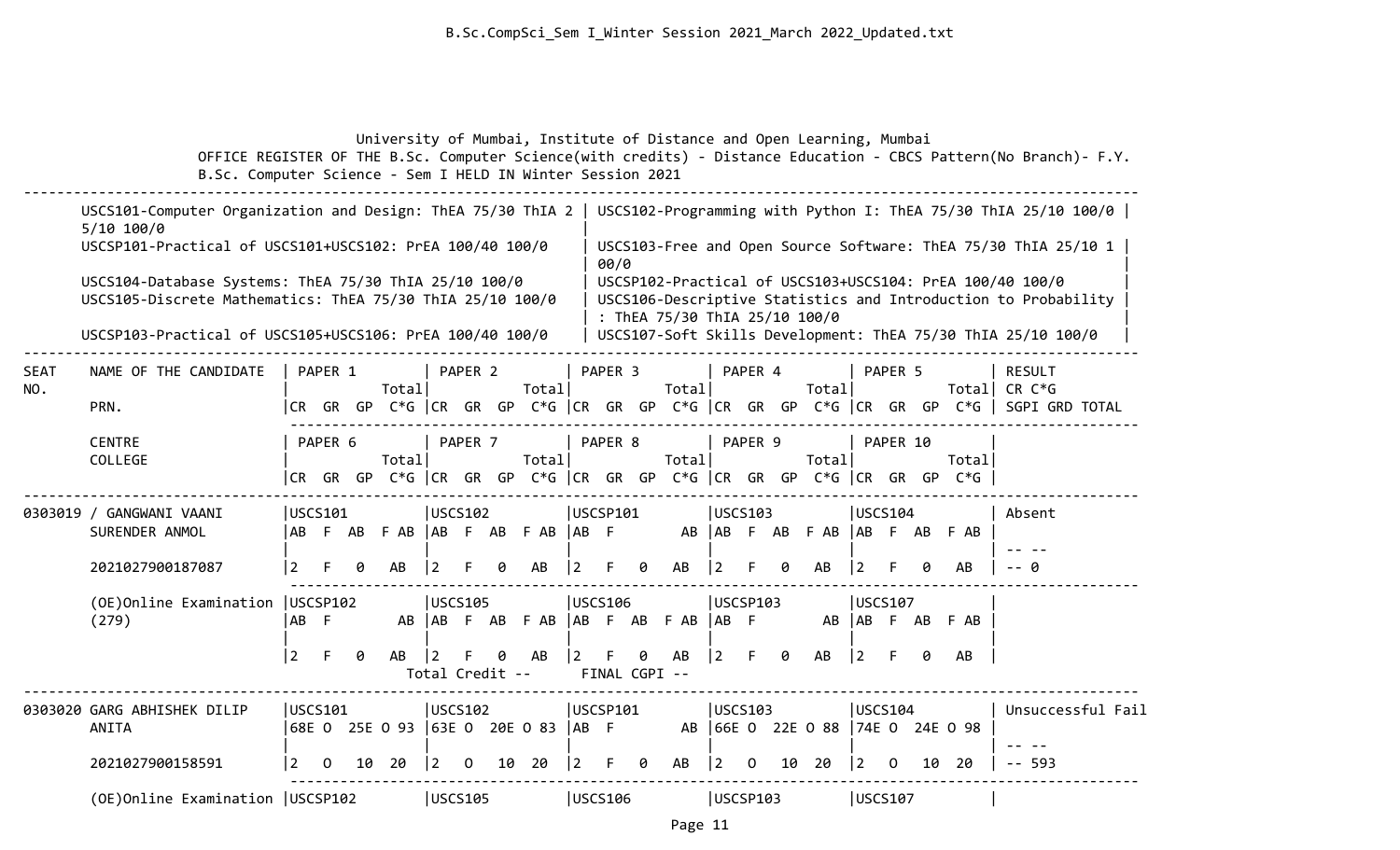|       |                                                                                                                                      |      |                |   |              |                                       |  | B.Sc.CompSci_Sem I Winter Session 2021 March 2022 Updated.txt |                                       |               |                                                         |             |                |      |             |                                       |                |      |                                                                              |                   |
|-------|--------------------------------------------------------------------------------------------------------------------------------------|------|----------------|---|--------------|---------------------------------------|--|---------------------------------------------------------------|---------------------------------------|---------------|---------------------------------------------------------|-------------|----------------|------|-------------|---------------------------------------|----------------|------|------------------------------------------------------------------------------|-------------------|
|       | (279)                                                                                                                                | AB F |                |   |              |                                       |  | AB   59E A+ 20E 0 79   47E A 24E 0 71   AB F                  |                                       |               |                                                         |             |                |      |             |                                       |                |      | AB 59E A+ 22E 0 81                                                           |                   |
|       |                                                                                                                                      |      |                |   |              |                                       |  |                                                               |                                       |               |                                                         |             |                |      |             |                                       |                |      |                                                                              |                   |
|       |                                                                                                                                      | 2    |                | 0 |              |                                       |  | AB  2 A+ 9 18  2 A+ 9 18  2                                   |                                       |               |                                                         |             |                | F 0  | AB          | $\begin{vmatrix} 2 & 0 \end{vmatrix}$ |                |      | 10 20                                                                        |                   |
|       |                                                                                                                                      |      |                |   |              | Total Credit --                       |  |                                                               |                                       | FINAL CGPI -- |                                                         |             |                |      |             |                                       |                |      |                                                                              |                   |
|       | 0303021 GAUDA AJIT KUMAR MANOJ  USCS101                                                                                              |      |                |   |              | USCS102                               |  |                                                               | USCSP101                              |               |                                                         | USCS103     |                |      |             | USCS104                               |                |      |                                                                              | Unsuccessful Fail |
|       | <b>UMA</b>                                                                                                                           |      |                |   |              |                                       |  |                                                               |                                       |               |                                                         |             |                |      |             |                                       |                |      | 68E 0 23E 0 91   65E 0 21E 0 86   AB F AB   59E A+ 24E 0 83   69E 0 18E A+87 | <b>RPV</b>        |
|       |                                                                                                                                      |      |                |   |              |                                       |  |                                                               |                                       |               |                                                         |             |                |      |             |                                       |                |      |                                                                              |                   |
|       | 2021027900141693                                                                                                                     | 12   | $\overline{0}$ |   | 10 20        | $\begin{bmatrix} 2 & 0 \end{bmatrix}$ |  | 10 20                                                         |                                       |               | $\begin{vmatrix} 2 & F & \theta & AB & \end{vmatrix}$ 2 |             | $\overline{0}$ |      | 10 20 2     |                                       | $\overline{O}$ | 10   | -20                                                                          | $- - 566$         |
|       |                                                                                                                                      |      |                |   |              |                                       |  |                                                               |                                       |               |                                                         |             |                |      |             |                                       |                |      |                                                                              |                   |
|       | (OE)Online Examination   USCSP102                                                                                                    |      |                |   |              | USCS105                               |  |                                                               | USCS106                               |               |                                                         | USCSP103    |                |      |             | USCS107                               |                |      |                                                                              |                   |
|       | (279)                                                                                                                                | AB F |                |   |              |                                       |  | AB   41E B 18E A+59   60E O 23E O 83   AB F                   |                                       |               |                                                         |             |                |      |             |                                       |                |      | AB 59E A+ 18E A+77                                                           |                   |
|       |                                                                                                                                      | l 2  |                | ø | AB           | $ 2\rangle$                           |  | B+ 7 14                                                       | $\begin{vmatrix} 2 & 0 \end{vmatrix}$ |               | 10 20                                                   | $ 2\rangle$ | F.             | - 0  | AB          | 2                                     | A+ 9           |      | 18                                                                           |                   |
|       |                                                                                                                                      |      |                |   |              | Total Credit --                       |  |                                                               |                                       | FINAL CGPI -- |                                                         |             |                |      |             |                                       |                |      |                                                                              |                   |
|       |                                                                                                                                      |      |                |   |              |                                       |  |                                                               |                                       |               |                                                         |             |                |      |             |                                       |                |      |                                                                              |                   |
|       |                                                                                                                                      |      |                |   |              |                                       |  |                                                               |                                       |               |                                                         |             |                |      |             |                                       |                |      |                                                                              |                   |
|       |                                                                                                                                      |      |                |   |              |                                       |  |                                                               |                                       |               |                                                         |             |                |      |             |                                       |                |      |                                                                              |                   |
|       | / - FEMALE, # - 0.229A ,@ - 0.5042A/0.5043A/0.5044A, * - 5045A, RR-RESERVED, --:Fails in Theory/Practical, RCC - 0.5050, AB - ABSENT |      |                |   |              |                                       |  |                                                               |                                       |               |                                                         |             |                |      |             |                                       |                |      |                                                                              |                   |
|       | RPV - PROVISIONAL Eligible, NULL-NULL & VOID, G:Grade C*G:Gradepoints C:credits CP:credit points äC:sum of credit points             |      |                |   |              |                                       |  |                                                               |                                       |               |                                                         |             |                |      |             |                                       |                |      |                                                                              | GPA:              |
|       | äCG /äC äCG:sum of product of credits & grades, Internal Marks are Provisional as per R.8668                                         |      |                |   |              |                                       |  |                                                               |                                       |               |                                                         |             |                |      |             |                                       |                |      |                                                                              |                   |
| MARKS | : 80 to 100                                                                                                                          |      | 70 to 79.99    |   |              | 60 to 69.99                           |  | 55 to 59.99                                                   |                                       |               | 50 to 54.99                                             |             |                |      | 45 to 49.99 |                                       |                |      | 40 to 44.99                                                                  | 0 to 39.99        |
| GRADE | : 0                                                                                                                                  | A+   |                |   | $\mathsf{A}$ |                                       |  | $B+$                                                          |                                       |               |                                                         |             |                |      |             |                                       | D              |      |                                                                              |                   |
|       | GRADE POINT : 10.00                                                                                                                  | 9.00 |                |   | 8.00         |                                       |  | 7.00                                                          |                                       |               | 6.00                                                    |             |                | 5.00 |             |                                       |                | 4.00 |                                                                              | 0.00              |
|       |                                                                                                                                      |      |                |   |              |                                       |  |                                                               |                                       |               |                                                         |             |                |      |             |                                       |                |      |                                                                              |                   |
|       | 26/5/2022                                                                                                                            |      |                |   |              |                                       |  |                                                               |                                       |               |                                                         |             |                |      |             |                                       |                |      |                                                                              | Page No.7         |
|       |                                                                                                                                      |      |                |   |              |                                       |  |                                                               |                                       |               |                                                         |             |                |      |             |                                       |                |      |                                                                              |                   |

 University of Mumbai, Institute of Distance and Open Learning, Mumbai OFFICE REGISTER OF THE B.Sc. Computer Science(with credits) - Distance Education - CBCS Pattern(No Branch)- F.Y. B.Sc. Computer Science - Sem I HELD IN Winter Session 2021

| 5/10 100/0                                               | USCS101-Computer Organization and Design: ThEA 75/30 ThIA 2   USCS102-Programming with Python I: ThEA 75/30 ThIA 25/10 100/0 |
|----------------------------------------------------------|------------------------------------------------------------------------------------------------------------------------------|
| USCSP101-Practical of USCS101+USCS102: PrEA 100/40 100/0 | USCS103-Free and Open Source Software: ThEA 75/30 ThIA 25/10 1<br>00/0                                                       |
| USCS104-Database Systems: ThEA 75/30 ThIA 25/10 100/0    | USCSP102-Practical of USCS103+USCS104: PrEA 100/40 100/0                                                                     |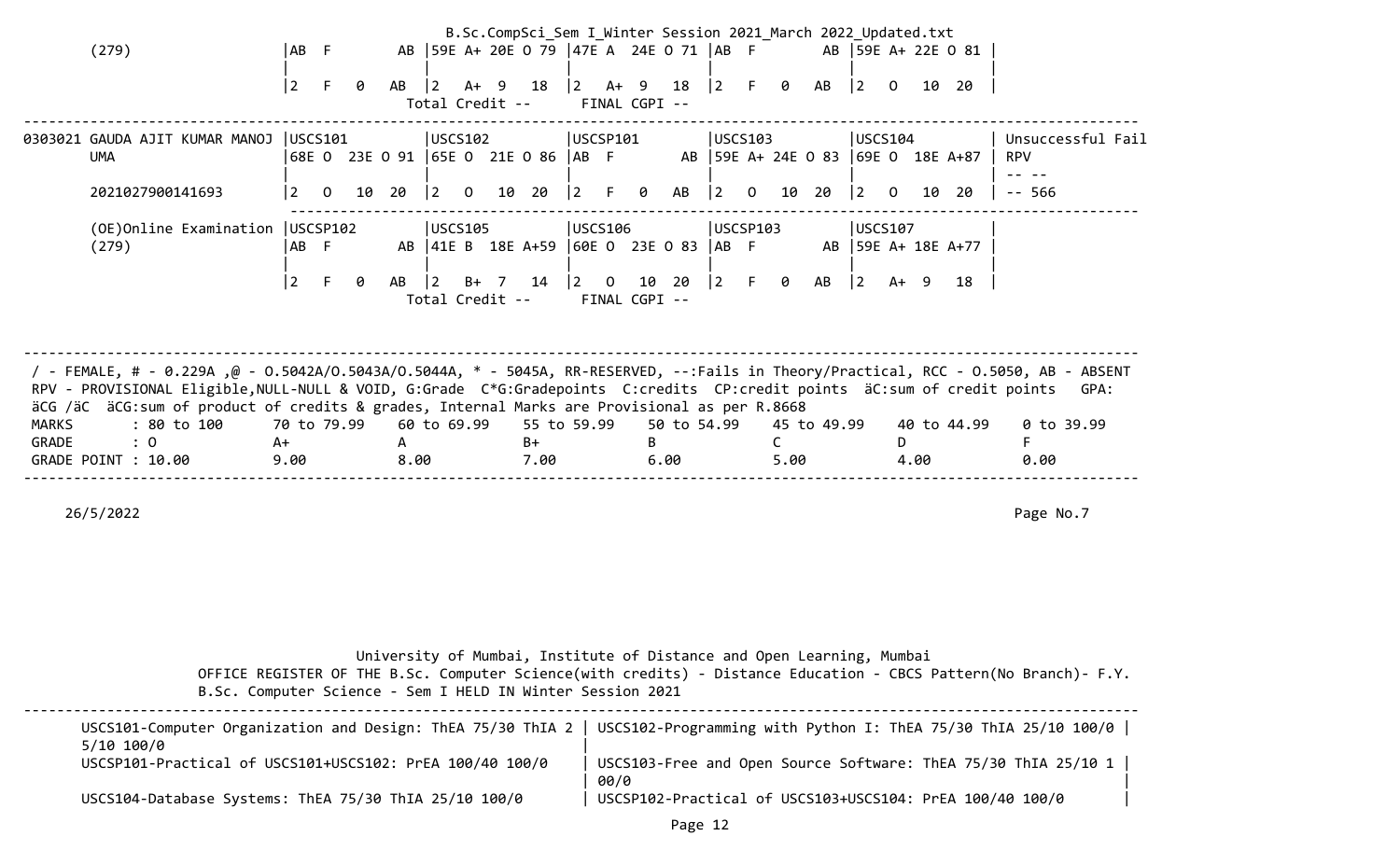|             | USCS105-Discrete Mathematics: ThEA 75/30 ThIA 25/10 100/0<br>USCSP103-Practical of USCS105+USCS106: PrEA 100/40 100/0 |                         |                       |    |                                                                                       |                            |              |   |                                                 |                          |                         |   | : ThEA 75/30 ThIA 25/10 100/0                 |                                                   |          |    | B.Sc.CompSci_Sem I Winter Session 2021 March 2022 Updated.txt |                        |              |    |                                                                                | USCS106-Descriptive Statistics and Introduction to Probability<br>USCS107-Soft Skills Development: ThEA 75/30 ThIA 25/10 100/0 |
|-------------|-----------------------------------------------------------------------------------------------------------------------|-------------------------|-----------------------|----|---------------------------------------------------------------------------------------|----------------------------|--------------|---|-------------------------------------------------|--------------------------|-------------------------|---|-----------------------------------------------|---------------------------------------------------|----------|----|---------------------------------------------------------------|------------------------|--------------|----|--------------------------------------------------------------------------------|--------------------------------------------------------------------------------------------------------------------------------|
| SEAT<br>NO. | NAME OF THE CANDIDATE<br>PRN.                                                                                         |                         | PAPER 1               |    | Totall                                                                                |                            | PAPER 2      |   | Total                                           |                          | PAPER 3                 |   | Total                                         | PAPER 4                                           |          |    | Total                                                         |                        | PAPER 5      |    |                                                                                | RESULT<br>Total  CR C*G<br> CR GR GP C*G  CR GR GP C*G  CR GR GP C*G  CR GR GP C*G  CR GR GP C*G   SGPI GRD TOTAL              |
|             | <b>CENTRE</b><br>COLLEGE                                                                                              |                         | PAPER 6               |    | Total                                                                                 |                            | PAPER 7      |   | Total                                           |                          | PAPER 8                 |   | Total                                         | PAPER 9                                           |          |    | Total                                                         |                        | PAPER 10     |    | Total<br> CR GR GP C*G  CR GR GP C*G  CR GR GP C*G  CR GR GP C*G  CR GR GP C*G |                                                                                                                                |
|             | 0303022 GAVIT DIVESH SANTOSH<br><b>MANDA</b>                                                                          |                         | USCS101               |    | ABF ABF AB  ABF ABF AB  ABF                                                           | USCS102                    |              |   |                                                 | USCSP101                 |                         |   |                                               | USCS103                                           |          |    | AB AB F AB F AB AB F AB F AB                                  | USCS104                |              |    |                                                                                | Absent                                                                                                                         |
|             | 2021027900257124<br>(OE) Online Examination   USCSP102<br>(279)                                                       | $\vert 2 \vert$<br>AB F | F.                    |    | AB                                                                                    | <b>USCS105</b>             |              | ø | AB                                              | <b>JUSCS106</b>          | F.                      | 0 | AB<br>AB   AB F AB F AB   AB F AB F AB   AB F | USCSP103                                          |          |    | AB                                                            | <b>USCS107</b>         |              | ø  | AB<br>AB AB F AB F AB                                                          | - ค                                                                                                                            |
|             |                                                                                                                       | $ 2\rangle$             | F.                    | 0  | AB                                                                                    | Total Credit --            |              |   | AB                                              | $\vert 2 \vert$          | FINAL CGPI --           | 0 | AB                                            | $ 2\rangle$                                       | F        | 0  | AB                                                            | $ 2\rangle$            | F.           | 0  | AB                                                                             |                                                                                                                                |
|             | 0303023 GHANEKAR VIJAY<br>HANUMANT VAISHALI<br>2021027900169302                                                       | $\vert 2 \vert$         | USCS101<br>$\Omega$   |    | 66E O 24E O 90  60E O 24E O 84  AB F<br>10 20                                         | USCS102<br>$\vert 2 \vert$ | $\Omega$     |   | 10 20                                           | USCSP101<br><u> 2</u>    | F.                      | 0 | AB                                            | USCS103<br>$ 2\rangle$                            | $\Omega$ |    | AB   57E A+ 24E 0 81   68E 0 23E 0 91<br>10 20                | USCS104<br>$ 2\rangle$ | $\Omega$     | 10 | -20                                                                            | Unsuccessful Fail<br>$-615$                                                                                                    |
|             | (OE) Online Examination   USCSP102<br>(279)                                                                           | 27F F                   |                       |    |                                                                                       | USCS105                    |              |   |                                                 | USCS106                  |                         |   | 27   26F F 22E 0 48   50E A 25E 0 75   64E A  | USCSP103                                          |          |    |                                                               | USCS107                |              |    | 64 35E C 20E O 55                                                              |                                                                                                                                |
|             |                                                                                                                       | $ 2\rangle$             | F.                    | ø  | 0                                                                                     | 2<br>Total Credit --       |              |   | 0                                               | $\vert 2 \vert$          | $A+ 9$<br>FINAL CGPI -- |   | 18                                            | $\begin{vmatrix} 2 & A & 8 \end{vmatrix}$         |          |    | 16                                                            | $ 2\rangle$            | B+ 7         |    | -14                                                                            |                                                                                                                                |
|             | 0303024 GOHIL VIVEK JAYESH<br>PRAFULLA<br>2021027900153462                                                            |                         | USCS101               |    | 68 0 21 0 89  65 0 25 0 90  58 B+<br>$\begin{array}{ccc} 2 & 0 & 10 & 20 \end{array}$ | USCS102                    |              |   | $\begin{vmatrix} 2 & 0 & 10 & 20 \end{vmatrix}$ | USCSP101<br>$ 2 \t B+7 $ |                         |   |                                               | USCS103                                           |          |    | 58 72 0 24 0 96 69 0 23 0 92<br>14 2 0 10 20 2 0              | USCS104                |              |    | 10 20                                                                          | Successful<br>20.00 184.00<br>9.20 803@2                                                                                       |
|             | (OE)Online Examination   USCSP102<br>(279)                                                                            | $ 2\rangle$             | 78 A+<br>$\mathbf{0}$ | 10 | @2<br>20                                                                              | USCS105<br>$ 2\rangle$     | $\mathsf{C}$ | 5 | 10                                              | USCS106<br>$\vert$ 2     | $\mathbf{O}$            |   | 78 30 D 19 A+49 63 0 23 0 86 81 0<br>10 20    | USCSP103<br>$\begin{vmatrix} 2 & 0 \end{vmatrix}$ |          | 10 | 20                                                            | USCS107<br>$ 2\rangle$ | $\mathbf{0}$ |    | 81 63 0 21 0 84<br>10 20                                                       |                                                                                                                                |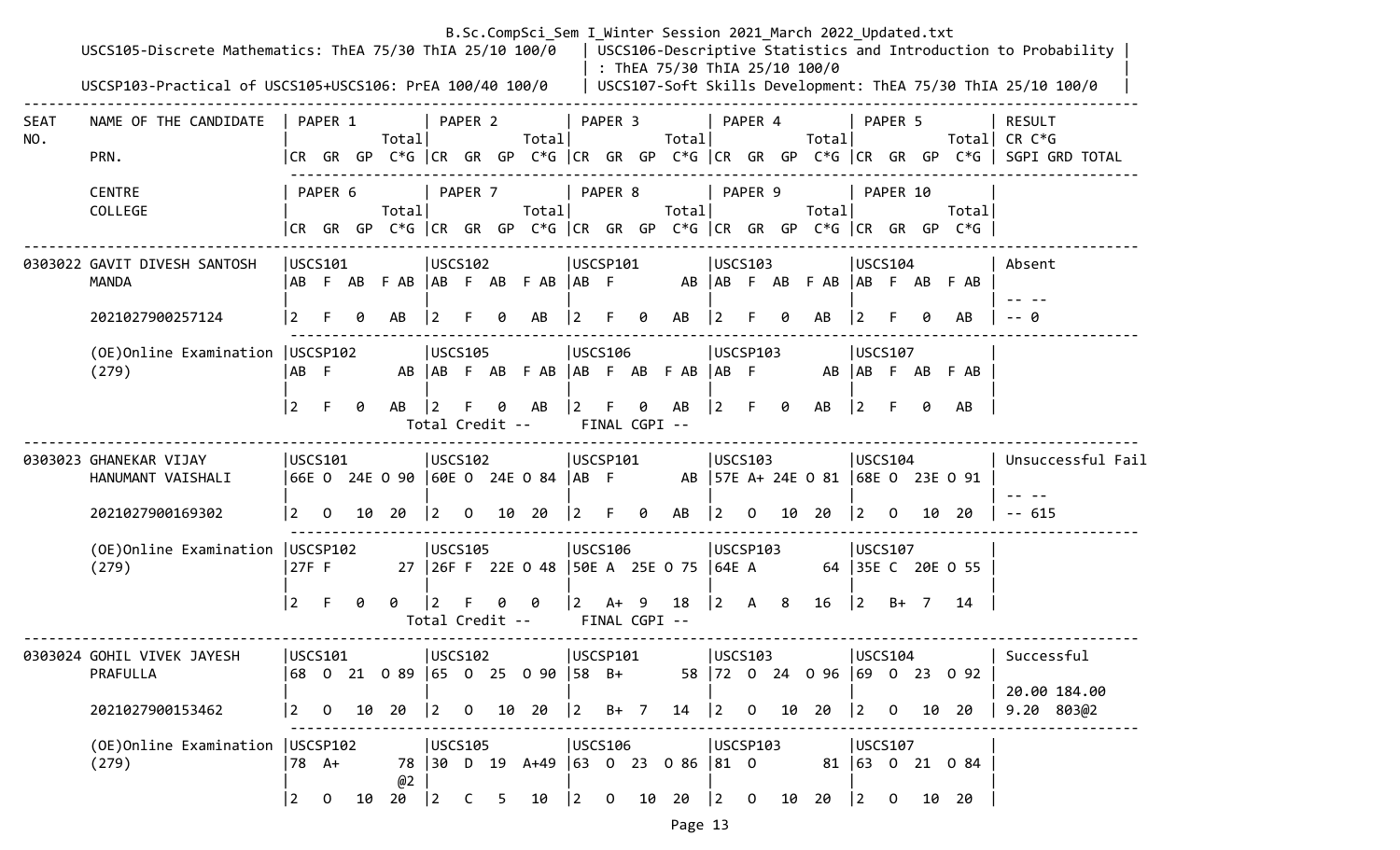B.Sc.CompSci\_Sem I\_Winter Session 2021\_March 2022\_Updated.txt Total Credit -- FINAL CGPI --

| / FEMALE, # - 0.229A, @ - 0.5042A/0.5043A/0.5044A, * - 5045A, RR-RESERVED, --:Fails in Theory/Practical, RCC - 0.5050, AB - ABSENT<br>RPV - PROVISIONAL Eligible, NULL-NULL & VOID, G:Grade C*G:Gradepoints C:credits CP:credit points äC:sum of credit points |      |      |      |      |      |             | GPA:       |
|----------------------------------------------------------------------------------------------------------------------------------------------------------------------------------------------------------------------------------------------------------------|------|------|------|------|------|-------------|------------|
| äCG /äC äCG:sum of product of credits & grades, Internal Marks are Provisional as per R.8668                                                                                                                                                                   |      |      |      |      |      |             |            |
| : 80 to 100    70 to 79.99   60 to 69.99   55 to 59.99   50 to 54.99   45 to 49.99<br>MARKS                                                                                                                                                                    |      |      |      |      |      | 40 to 44.99 | 0 to 39.99 |
| GRADE<br>$\therefore$ 0                                                                                                                                                                                                                                        | A+   |      | B+   |      |      |             |            |
| GRADE POINT : 10.00                                                                                                                                                                                                                                            | 9.00 | 8.00 | 7.00 | 6.00 | 5.00 | 4.00        | 0.00       |
|                                                                                                                                                                                                                                                                |      |      |      |      |      |             |            |

26/5/2022 Page No.8

|  |  |  |  | University of Mumbai, Institute of Distance and Open Learning, Mumbai |
|--|--|--|--|-----------------------------------------------------------------------|
|--|--|--|--|-----------------------------------------------------------------------|

 OFFICE REGISTER OF THE B.Sc. Computer Science(with credits) - Distance Education - CBCS Pattern(No Branch)- F.Y. B.Sc. Computer Science - Sem I HELD IN Winter Session 2021

| ------                                                         |                            |                                    |                                  |  |
|----------------------------------------------------------------|----------------------------|------------------------------------|----------------------------------|--|
| 115C5101<br>and Design'<br>Organi<br>∟zation<br>omnuter<br>. . | <b>ThIA</b><br>730<br>ThEA | USCS102-Programming<br>with<br>. . | 100/0<br>ThEA<br>75/30<br>Python |  |

|      | $5/10$ 100/0                                              |         |        |         |        |         |        |         |                                                                      |          |        |                                                                |  |
|------|-----------------------------------------------------------|---------|--------|---------|--------|---------|--------|---------|----------------------------------------------------------------------|----------|--------|----------------------------------------------------------------|--|
|      | USCSP101-Practical of USCS101+USCS102: PrEA 100/40 100/0  |         |        |         |        | 00/0    |        |         |                                                                      |          |        | USCS103-Free and Open Source Software: ThEA 75/30 ThIA 25/10 1 |  |
|      | USCS104-Database Systems: ThEA 75/30 ThIA 25/10 100/0     |         |        |         |        |         |        |         |                                                                      |          |        | USCSP102-Practical of USCS103+USCS104: PrEA 100/40 100/0       |  |
|      | USCS105-Discrete Mathematics: ThEA 75/30 ThIA 25/10 100/0 |         |        |         |        |         |        |         |                                                                      |          |        | USCS106-Descriptive Statistics and Introduction to Probability |  |
|      |                                                           |         |        |         |        |         |        |         | : ThEA 75/30 ThIA 25/10 100/0                                        |          |        |                                                                |  |
|      | USCSP103-Practical of USCS105+USCS106: PrEA 100/40 100/0  |         |        |         |        |         |        |         |                                                                      |          |        | USCS107-Soft Skills Development: ThEA 75/30 ThIA 25/10 100/0   |  |
| SEAT | NAME OF THE CANDIDATE                                     | PAPER 1 |        | PAPER 2 |        | PAPER 3 |        | PAPER 4 |                                                                      | PAPER 5  |        | RESULT                                                         |  |
| NO.  |                                                           |         | Totall |         | Totall |         | Total  |         | Totall                                                               |          |        | Total CR $C*G$                                                 |  |
|      | PRN.                                                      |         |        |         |        |         |        |         | CR GR GP C*G  CR GR GP C*G  CR GR GP C*G  CR GR GP C*G  CR GR GP C*G |          |        | SGPI GRD TOTAL                                                 |  |
|      | CENTRE                                                    | PAPER 6 |        | PAPER 7 |        | PAPER 8 |        | PAPER 9 |                                                                      | PAPER 10 |        |                                                                |  |
|      | COLLEGE                                                   |         | Totall |         | Totall |         | Totall |         | Totall                                                               |          | Totall |                                                                |  |
|      |                                                           |         |        |         |        |         |        |         | CR GR GP C*G  CR GR GP C*G  CR GR GP C*G  CR GR GP C*G  CR GR GP C*G |          |        |                                                                |  |
|      |                                                           |         |        |         |        |         |        |         |                                                                      |          |        |                                                                |  |

0303025 GORE GAURAV GANESH |USCS101 |USCS102 |USCSP101 |USCS103 |USCS104 | Successful YOGITA |45 A 25 O 70 |53 A+ 23 O 76 |49 C 49 |54 A+ 10 D 64 |48 A 21 O 69 |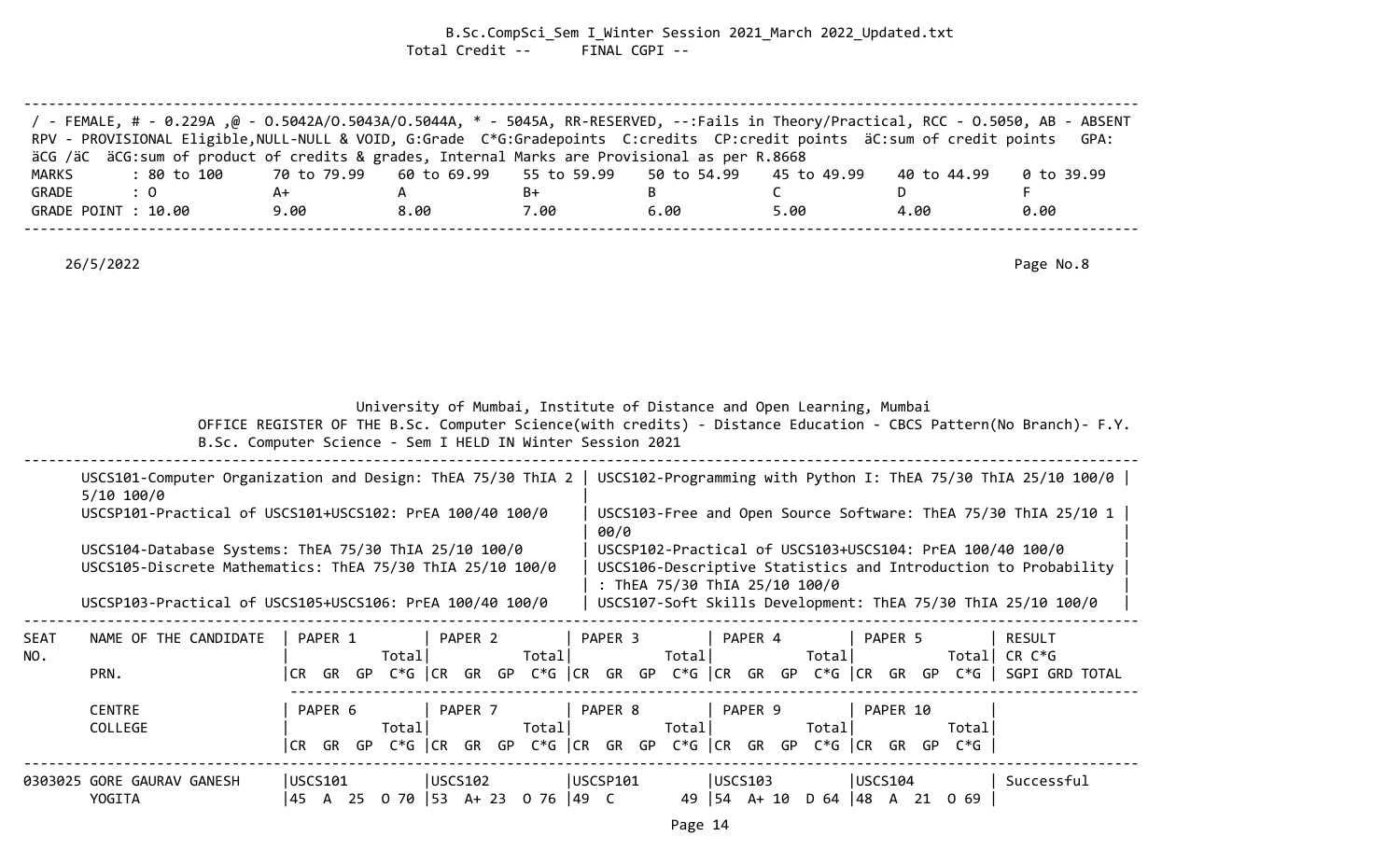|                       |                                                                                                                                                                                                                                                                                                                                                                  |                           |                |    |                           |                         |              |                |                                 |                       |              |    | B.Sc.CompSci Sem I Winter Session 2021 March 2022 Updated.txt |             |                |           |                                  |                |                |      |                     |                                 |
|-----------------------|------------------------------------------------------------------------------------------------------------------------------------------------------------------------------------------------------------------------------------------------------------------------------------------------------------------------------------------------------------------|---------------------------|----------------|----|---------------------------|-------------------------|--------------|----------------|---------------------------------|-----------------------|--------------|----|---------------------------------------------------------------|-------------|----------------|-----------|----------------------------------|----------------|----------------|------|---------------------|---------------------------------|
|                       | 2021027900133813                                                                                                                                                                                                                                                                                                                                                 | $ 2\rangle$               | $A+ 9$         |    | 18                        | $\vert 2 \vert$         | A+           | - 9            | 18                              | $\vert 2 \vert$       | C            | 5  | 10                                                            | 2           |                | 8         | 16                               | $\overline{2}$ |                | 8    | 16                  | 20.00 154.00<br>7.70 637        |
|                       | (OE)Online Examination<br>(279)                                                                                                                                                                                                                                                                                                                                  | 59 B+                     | USCSP102       |    |                           | <b>USCS105</b><br>59 39 |              |                | B 19 A+58 45 A 23               | USCS106               |              |    | $068$ 60 A                                                    | USCSP103    |                |           |                                  | USCS107        |                |      | 60   45 A 19 $A+64$ |                                 |
|                       |                                                                                                                                                                                                                                                                                                                                                                  | $\overline{2}$            | $B+ 7$         |    | 14                        | $ 2\rangle$             | $B+$         | $\overline{7}$ | 14<br>Total Credit 20.00        | 2                     | $\mathsf{A}$ | 8  | 16<br>FINAL CGPI --                                           | $ 2\rangle$ | A 8            |           | 16                               | $ 2\rangle$    | A              | 8    | 16                  |                                 |
|                       | 0303026 / GS PRIYADHARSHNI<br>SELVARAJ SHOBHA                                                                                                                                                                                                                                                                                                                    |                           | <b>USCS101</b> |    |                           | USCS102                 |              |                |                                 | USCSP101              |              |    |                                                               | USCS103     |                |           | 53 65E 0 10E D 75 74E 0 23E 0 97 | USCS104        |                |      |                     | Unsuccessful ATKT<br><b>RPV</b> |
|                       | 2021027900147055                                                                                                                                                                                                                                                                                                                                                 | $\vert$ 2                 | $\mathbf{O}$   | 10 | 20                        | 2                       | $\mathbf{O}$ | 10             | 20                              | 2                     | B.           | 6  | $12 \overline{ }$                                             | $\vert$ 2   | $A+ 9$         |           | 18                               | $ 2\rangle$    | $\mathbf 0$    | 10   | 20                  | $-- 756$                        |
|                       | (OE) Online Examination   USCSP102<br>(279)                                                                                                                                                                                                                                                                                                                      | 67E A                     |                |    |                           | USCS105                 |              |                |                                 | USCS106               |              |    | 67   56E A+ 22E 0 78   56E A+ AB F 56   72E A+                | USCSP103    |                |           |                                  | USCS107        |                |      | 72 62E 0 22E 0 84   |                                 |
|                       |                                                                                                                                                                                                                                                                                                                                                                  | <u> 2</u>                 | A 8            |    | $16 \t 2$                 | Total Credit --         | $A+ 9$       |                | 18                              | $\vert 2 \vert$       | F.           | 0  | 0<br>FINAL CGPI --                                            | $ 2 \tA+ 9$ |                |           | 18                               | 2              | $\overline{0}$ |      | 10 20               |                                 |
|                       | 0303027 INDULKAR ATHARVA<br>VINAYAK VRUSHALI                                                                                                                                                                                                                                                                                                                     |                           | USCS101        |    | 63 0 23 0 86 65 0 22 0 87 | USCS102                 |              |                |                                 | USCSP101<br>$ 51 \tB$ |              |    |                                                               | USCS103     |                |           | 51 65 0 23 0 88 60 0 22 0 82     | USCS104        |                |      |                     | Successful<br>20.00 190.00      |
|                       | 2021027900154264                                                                                                                                                                                                                                                                                                                                                 | $\vert 2 \vert$           | $\mathbf{O}$   | 10 | 20                        | $\vert$ 2               | $\mathbf 0$  |                | 10 20                           | $\vert$ 2             | B            | 6  | 12                                                            | $ 2\rangle$ | $\mathsf{O}$   | 10        | 20                               | $ 2 \rangle$   | $\Omega$       |      | 10 20               | 9.50 788@4                      |
|                       | (OE)Online Examination   USCSP102<br>(279)                                                                                                                                                                                                                                                                                                                       |                           | 74 A+          |    |                           | USCS105                 |              |                | 74 56 A+ 22 0 78 53 A+ 25<br>@2 | USCS106               |              |    | $078$ 84 0<br>@2                                              | USCSP103    |                |           |                                  | <b>USCS107</b> |                |      | 84 60 0 20 0 80     |                                 |
|                       |                                                                                                                                                                                                                                                                                                                                                                  | $ 2\rangle$               | $A+ 9$         |    | 18                        | Total Credit --         | 0            | 10             | 20                              | 2                     | $\Omega$     | 10 | 20<br>FINAL CGPI --                                           | 2           | $\overline{0}$ | 10        | 20                               | 2              | $\mathsf{O}$   | 10   | 20                  |                                 |
|                       | FeMALE, # - 0.229A ,@ - 0.5042A/0.5043A/0.5044A, * - 5045A, RR-RESERVED, --:Fails in Theory/Practical, RCC - 0.5050, AB - ABSENT - /<br>RPV - PROVISIONAL Eligible, NULL-NULL & VOID, G:Grade C*G:Gradepoints C:credits CP:credit points äC:sum of credit points<br>äCG /äC äCG:sum of product of credits & grades, Internal Marks are Provisional as per R.8668 |                           |                |    |                           |                         |              |                |                                 |                       |              |    |                                                               |             |                |           |                                  |                |                |      |                     | GPA:                            |
| <b>MARKS</b><br>GRADE | : 80 to 100<br>: 0<br>GRADE POINT : 10.00                                                                                                                                                                                                                                                                                                                        | 70 to 79.99<br>A+<br>9.00 |                |    | A<br>8.00                 | 60 to 69.99             |              |                | 55 to 59.99<br>B+<br>7.00       |                       |              | B  | 50 to 54.99<br>6.00                                           |             |                | C<br>5.00 | 45 to 49.99                      |                | D.             | 4.00 | 40 to 44.99         | 0 to 39.99<br>0.00              |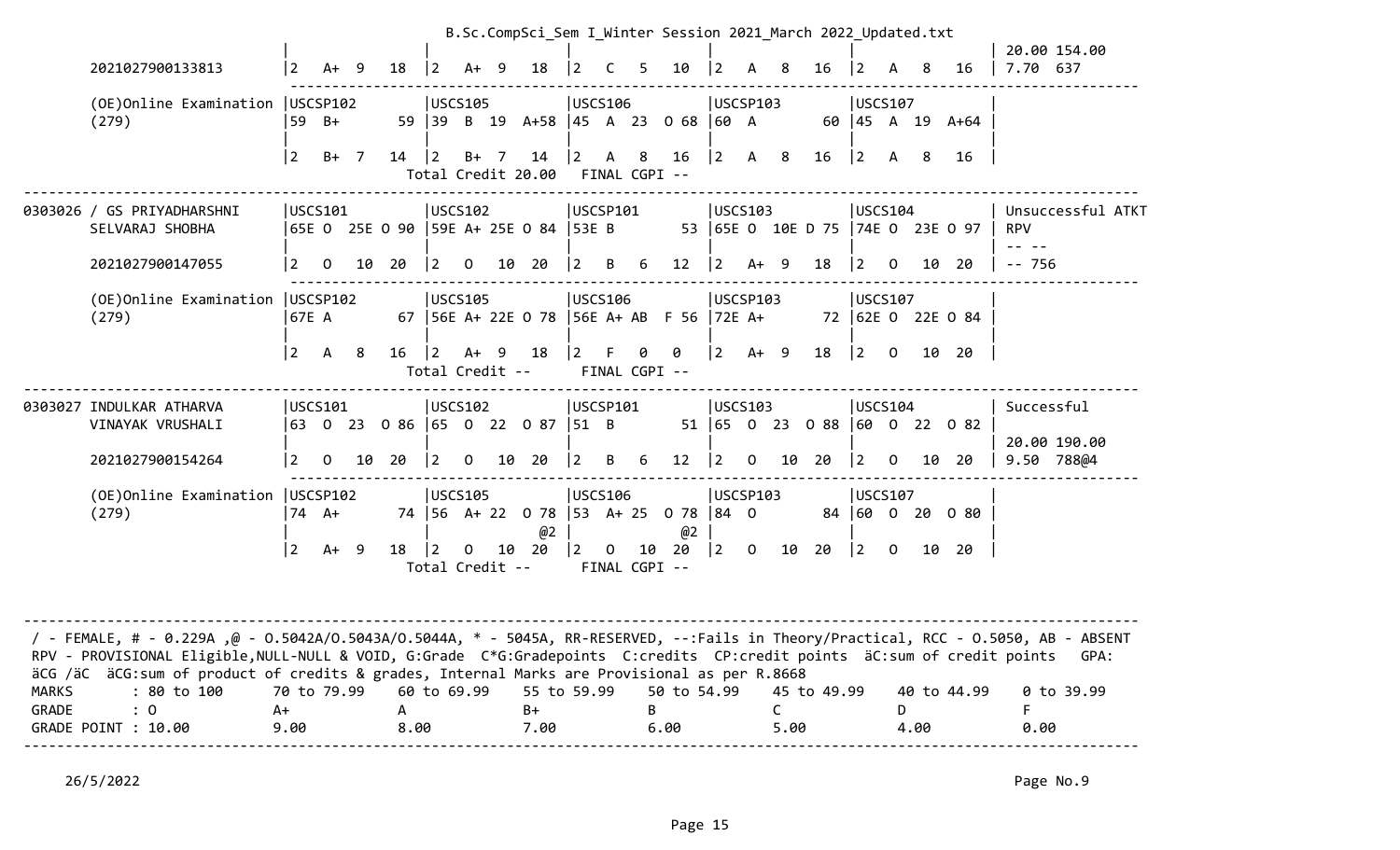|  | University of Mumbai, Institute of Distance and Open Learning, Mumbai                                            |  |  |
|--|------------------------------------------------------------------------------------------------------------------|--|--|
|  | OFFICE REGISTER OF THE B.Sc. Computer Science(with credits) - Distance Education - CBCS Pattern(No Branch)- F.Y. |  |  |
|  | B.Sc. Computer Science - Sem I HELD IN Winter Session 2021                                                       |  |  |

|             | USCS101-Computer Organization and Design: ThEA 75/30 ThIA 2<br>$5/10$ 100/0                                        |                |          |   |                                                                             |                |                       |     |                                         |                 |                               |    |                               |                |              |        |                                  |             |                |    |                 | USCS102-Programming with Python I: ThEA 75/30 ThIA 25/10 100/0                                                             |
|-------------|--------------------------------------------------------------------------------------------------------------------|----------------|----------|---|-----------------------------------------------------------------------------|----------------|-----------------------|-----|-----------------------------------------|-----------------|-------------------------------|----|-------------------------------|----------------|--------------|--------|----------------------------------|-------------|----------------|----|-----------------|----------------------------------------------------------------------------------------------------------------------------|
|             | USCSP101-Practical of USCS101+USCS102: PrEA 100/40 100/0                                                           |                |          |   |                                                                             |                |                       |     |                                         |                 | 00/0                          |    |                               |                |              |        |                                  |             |                |    |                 | USCS103-Free and Open Source Software: ThEA 75/30 ThIA 25/10 1                                                             |
|             | USCS104-Database Systems: ThEA 75/30 ThIA 25/10 100/0<br>USCS105-Discrete Mathematics: ThEA 75/30 ThIA 25/10 100/0 |                |          |   |                                                                             |                |                       |     |                                         |                 |                               |    | : ThEA 75/30 ThIA 25/10 100/0 |                |              |        |                                  |             |                |    |                 | USCSP102-Practical of USCS103+USCS104: PrEA 100/40 100/0<br>USCS106-Descriptive Statistics and Introduction to Probability |
|             | USCSP103-Practical of USCS105+USCS106: PrEA 100/40 100/0                                                           |                |          |   |                                                                             |                |                       |     |                                         |                 |                               |    |                               |                |              |        |                                  |             |                |    |                 | USCS107-Soft Skills Development: ThEA 75/30 ThIA 25/10 100/0                                                               |
| SEAT<br>NO. | NAME OF THE CANDIDATE                                                                                              |                | PAPER 1  |   | Total                                                                       |                | PAPER 2               |     | Total                                   |                 | PAPER <sub>3</sub>            |    | Totall                        |                | PAPER 4      |        | Totall                           |             | PAPER 5        |    | Totall          | <b>RESULT</b><br>$CR C*G$                                                                                                  |
|             | PRN.                                                                                                               |                |          |   |                                                                             |                |                       |     |                                         |                 |                               |    |                               |                |              |        |                                  |             |                |    |                 | CR GR GP C*G  CR GR GP C*G  CR GR GP C*G  CR GR GP C*G  CR GR GP C*G   SGPI GRD TOTAL                                      |
|             | <b>CENTRE</b><br>COLLEGE                                                                                           |                | PAPER 6  |   | Totall<br> CR GR GP C*G  CR GR GP C*G  CR GR GP C*G  CR GR GP C*G  CR GR GP |                | PAPER 7               |     | Total                                   |                 | PAPER 8                       |    | Total                         |                | PAPER 9      |        | Total                            |             | PAPER 10       |    | Total<br>$C*G$  |                                                                                                                            |
|             | 0303028 JADHAV PAWAN PRAKASH                                                                                       |                | USCS101  |   |                                                                             |                | <b>USCS102</b>        |     |                                         |                 | USCSP101                      |    |                               |                | USCS103      |        |                                  |             | USCS104        |    |                 | Successful                                                                                                                 |
|             | POONAM                                                                                                             |                |          |   | 65 0 25 0 90 60 0 25 0 85 60 A                                              |                |                       |     |                                         |                 |                               |    |                               |                | 60 63 0 7    | $\ast$ | D 70 74 0 23 0 97                |             |                |    |                 | 20.00 180.00                                                                                                               |
|             | 2021027900169727                                                                                                   | $\overline{2}$ | $\Omega$ |   | 10 20                                                                       | $\overline{2}$ | $\Omega$              | 10  | - 20                                    | $\vert 2 \vert$ | $\mathsf{A}$                  | 8  | 16                            | $\overline{2}$ | $A+ 9$       |        | 18                               | $\vert$ 2   | $\Omega$       | 10 | 20              | $9.00760*$                                                                                                                 |
|             | (OE) Online Examination   USCSP102<br>(279)                                                                        | 54 B           |          |   |                                                                             |                | <b>USCS105</b>        |     | 54   50 A 22 0 72   62 0 22 0 84   64 A |                 | <b>USCS106</b>                |    |                               |                | USCSP103     |        |                                  |             | <b>USCS107</b> |    | 64 63 0 21 0 84 |                                                                                                                            |
|             |                                                                                                                    | $ 2\rangle$    | B        | 6 | 12                                                                          | $\overline{2}$ | A+<br>Total Credit -- | - 9 | 18                                      | $\vert 2 \vert$ | $\mathbf{0}$<br>FINAL CGPI -- | 10 | 20                            | $ 2\rangle$    | $\mathsf{A}$ | 8      | 16                               | $ 2\rangle$ | $\Omega$       |    | 10 20           |                                                                                                                            |
|             | 0303029 JADHAV RAVINDRA RAMDAS  USCS101<br>SANGITA JADHAV                                                          |                |          |   | 30E D 18E A+48   48E A 22E O 70   AB F                                      |                | USCS102               |     |                                         |                 | USCSP101                      |    |                               |                | USCS103      |        | AB 30E D 24E 0 54 26F F 11E D 37 |             | USCS104        |    |                 | Unsuccessful Fail                                                                                                          |
|             | 2021027900142174                                                                                                   | $\overline{2}$ |          |   | 10                                                                          | 2              | A+                    | -9  | 18                                      |                 |                               | ø  | AB                            |                |              |        | 12                               | 12          |                |    | 0               | $- - 360$                                                                                                                  |
|             |                                                                                                                    |                |          |   |                                                                             |                |                       |     |                                         |                 |                               |    |                               |                |              |        |                                  |             |                |    |                 |                                                                                                                            |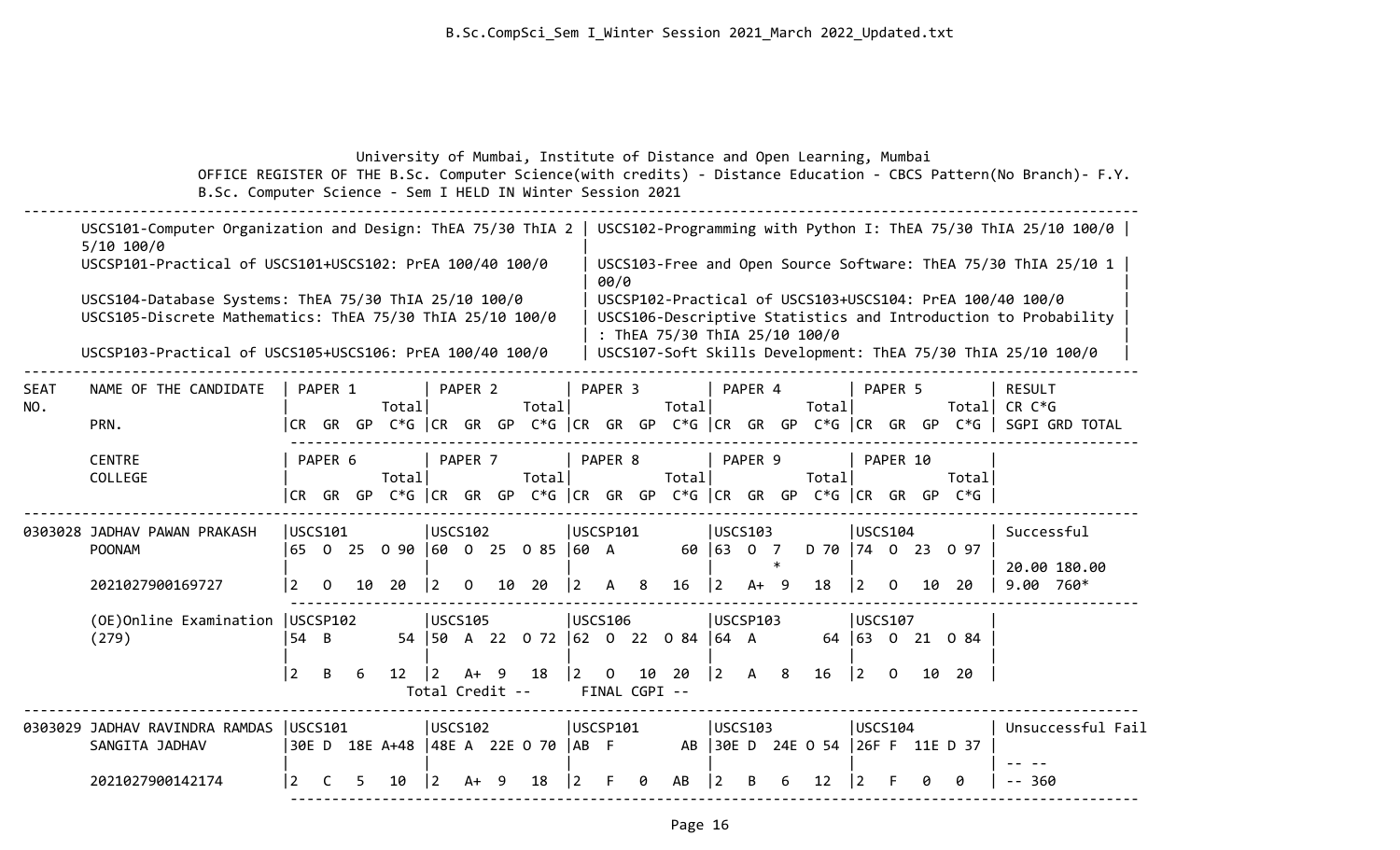|              |                                                                                                                                                                                                                                                                                                                                                                        |                |         |   |      |                 |         |   | B.Sc.CompSci_Sem I Winter Session 2021 March 2022 Updated.txt |             |                |               |             |             |         |                                                |                              |             |    |      |                   |            |  |
|--------------|------------------------------------------------------------------------------------------------------------------------------------------------------------------------------------------------------------------------------------------------------------------------------------------------------------------------------------------------------------------------|----------------|---------|---|------|-----------------|---------|---|---------------------------------------------------------------|-------------|----------------|---------------|-------------|-------------|---------|------------------------------------------------|------------------------------|-------------|----|------|-------------------|------------|--|
|              | (OE) Online Examination   USCSP102                                                                                                                                                                                                                                                                                                                                     |                |         |   |      | USCS105         |         |   |                                                               | USCS106     |                |               |             | USCSP103    |         |                                                |                              | USCS107     |    |      |                   |            |  |
|              | (279)                                                                                                                                                                                                                                                                                                                                                                  | AB F           |         |   |      |                 |         |   | AB 35E C 15E A 50 30E D 16E A 46 AB F                         |             |                |               |             |             |         |                                                |                              |             |    |      | AB 35E C 20E 0 55 |            |  |
|              |                                                                                                                                                                                                                                                                                                                                                                        | $\overline{2}$ | F.      | 0 | AB   | $\vert$ 2       | B.      | 6 | 12                                                            | $ 2\rangle$ | $\overline{C}$ | $5 -$         | 10          |             |         | $\begin{vmatrix} 2 & F & \theta \end{vmatrix}$ | AB                           | 2           |    | B+ 7 | 14                |            |  |
|              |                                                                                                                                                                                                                                                                                                                                                                        |                |         |   |      | Total Credit -- |         |   |                                                               |             |                | FINAL CGPI -- |             |             |         |                                                |                              |             |    |      |                   |            |  |
|              | 0303030 JADHAV SANIL VASUDEV                                                                                                                                                                                                                                                                                                                                           | USCS101        |         |   |      | USCS102         |         |   |                                                               | USCSP101    |                |               |             | USCS103     |         |                                                |                              | USCS104     |    |      |                   | Absent     |  |
|              | VASANTI                                                                                                                                                                                                                                                                                                                                                                |                | AB F AB |   |      |                 |         |   | $F$ AB $ AB$ $F$ AB $F$ AB $ AB$ $F$                          |             |                |               |             |             |         |                                                | AB AB F AB F AB AB F AB F AB |             |    |      |                   |            |  |
|              | 2021027900160864                                                                                                                                                                                                                                                                                                                                                       | 2              |         | ø | AB   |                 |         | ø | AB                                                            | $\vert$ 2   |                | 0             | AB          | $\vert$ 2   |         | ø                                              | AB                           |             |    |      | AB                | -- A       |  |
|              | (OE) Online Examination   USCSP102                                                                                                                                                                                                                                                                                                                                     |                | USCS105 |   |      |                 | USCS106 |   |                                                               |             | USCSP103       |               |             |             | USCS107 |                                                |                              |             |    |      |                   |            |  |
|              | (279)                                                                                                                                                                                                                                                                                                                                                                  | AB F           |         |   |      |                 |         |   | AB AB F AB F AB AB F AB F AB                                  |             |                |               |             | $AB$ F      |         |                                                |                              |             |    |      | AB AB F AB F AB   |            |  |
|              |                                                                                                                                                                                                                                                                                                                                                                        | $\overline{2}$ | F.      | 0 | AB   |                 |         | 0 | AB                                                            | $\vert$ 2   | -F.            | 0             | AB          | $ 2\rangle$ | F.      | 0                                              | AB                           | $ 2\rangle$ | F  | ø    | AB                |            |  |
|              |                                                                                                                                                                                                                                                                                                                                                                        |                |         |   |      | Total Credit -- |         |   |                                                               |             |                | FINAL CGPI -- |             |             |         |                                                |                              |             |    |      |                   |            |  |
|              |                                                                                                                                                                                                                                                                                                                                                                        |                |         |   |      |                 |         |   |                                                               |             |                |               |             |             |         |                                                |                              |             |    |      |                   |            |  |
|              | / FEMALE, # - 0.229A ,@ - 0.5042A/0.5043A/0.5044A, * - 5045A, RR-RESERVED, --:Fails in Theory/Practical, RCC - 0.5050, AB - ABSENT<br>RPV - PROVISIONAL Eligible, NULL-NULL & VOID, G:Grade C*G:Gradepoints C:credits CP:credit points äC:sum of credit points<br>GPA:<br>äCG /äC äCG:sum of product of credits & grades, Internal Marks are Provisional as per R.8668 |                |         |   |      |                 |         |   |                                                               |             |                |               |             |             |         |                                                |                              |             |    |      |                   |            |  |
| <b>MARKS</b> | : 80 to 100                                                                                                                                                                                                                                                                                                                                                            | 70 to 79.99    |         |   |      | 60 to 69.99     |         |   | 55 to 59.99                                                   |             |                |               | 50 to 54.99 |             |         |                                                | 45 to 49.99                  |             |    |      | 40 to 44.99       | 0 to 39.99 |  |
| GRADE        | $\colon 0$                                                                                                                                                                                                                                                                                                                                                             | A+             |         |   | A    |                 |         |   | $B+$                                                          |             |                |               |             |             |         |                                                |                              |             | D. |      |                   |            |  |
|              | GRADE POINT : 10.00                                                                                                                                                                                                                                                                                                                                                    | 9.00           |         |   | 8.00 |                 |         |   | 7.00                                                          |             |                |               | 6.00        |             |         | 5.00                                           |                              |             |    | 4.00 |                   | 0.00       |  |
|              |                                                                                                                                                                                                                                                                                                                                                                        |                |         |   |      |                 |         |   |                                                               |             |                |               |             |             |         |                                                |                              |             |    |      |                   |            |  |

University of Mumbai, Institute of Distance and Open Learning, Mumbai

 OFFICE REGISTER OF THE B.Sc. Computer Science(with credits) - Distance Education - CBCS Pattern(No Branch)- F.Y. B.Sc. Computer Science - Sem I HELD IN Winter Session 2021

|                                                          | USCS101-Computer Organization and Design: ThEA 75/30 ThIA 2   USCS102-Programming with Python I: ThEA 75/30 ThIA 25/10 100/0 |
|----------------------------------------------------------|------------------------------------------------------------------------------------------------------------------------------|
| $5/10$ $100/0$                                           |                                                                                                                              |
| USCSP101-Practical of USCS101+USCS102: PrEA 100/40 100/0 | USCS103-Free and Open Source Software: ThEA 75/30 ThIA 25/10 1                                                               |
|                                                          | 00/0                                                                                                                         |

--------------------------------------------------------------------------------------------------------------------------------------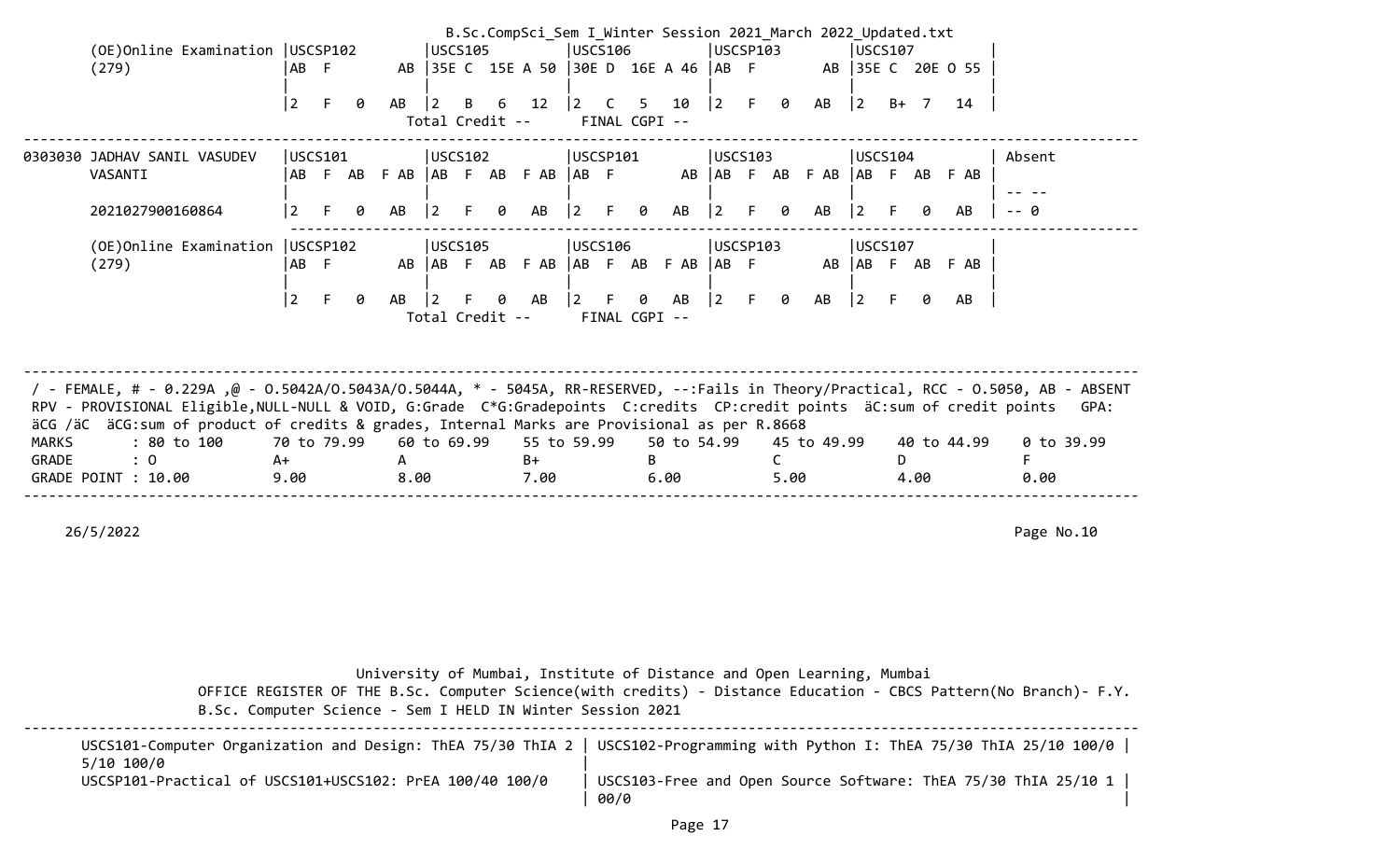|                    | USCS104-Database Systems: ThEA 75/30 ThIA 25/10 100/0<br>USCS105-Discrete Mathematics: ThEA 75/30 ThIA 25/10 100/0<br>USCSP103-Practical of USCS105+USCS106: PrEA 100/40 100/0 |           |          |    |                                        |                                |         |  |                          |                                  |               | B.Sc.CompSci_Sem I Winter Session 2021 March 2022 Updated.txt<br>: ThEA 75/30 ThIA 25/10 100/0 |             |                                           |                                    |                                       |          |    |                                                                                | USCSP102-Practical of USCS103+USCS104: PrEA 100/40 100/0<br>USCS106-Descriptive Statistics and Introduction to Probability<br>USCS107-Soft Skills Development: ThEA 75/30 ThIA 25/10 100/0 |
|--------------------|--------------------------------------------------------------------------------------------------------------------------------------------------------------------------------|-----------|----------|----|----------------------------------------|--------------------------------|---------|--|--------------------------|----------------------------------|---------------|------------------------------------------------------------------------------------------------|-------------|-------------------------------------------|------------------------------------|---------------------------------------|----------|----|--------------------------------------------------------------------------------|--------------------------------------------------------------------------------------------------------------------------------------------------------------------------------------------|
| <b>SEAT</b><br>NO. | NAME OF THE CANDIDATE<br>PRN.                                                                                                                                                  |           | PAPER 1  |    | Totall                                 |                                | PAPER 2 |  | Totall                   |                                  | PAPER 3       | Total                                                                                          |             | PAPER 4                                   | Total                              |                                       | PAPER 5  |    |                                                                                | <b>RESULT</b><br>Total CR $C*G$<br> CR GR GP C*G  CR GR GP C*G  CR GR GP C*G  CR GR GP C*G  CR GR GP C*G   SGPI GRD TOTAL                                                                  |
|                    | <b>CENTRE</b><br>COLLEGE                                                                                                                                                       |           | PAPER 6  |    | Total                                  |                                | PAPER 7 |  | Total                    | PAPER 8                          |               | Total                                                                                          |             | PAPER 9                                   | Total                              |                                       | PAPER 10 |    | Total<br> CR GR GP C*G  CR GR GP C*G  CR GR GP C*G  CR GR GP C*G  CR GR GP C*G |                                                                                                                                                                                            |
|                    | 0303031 JHA NIRMAL KUMAR SUBHAS USCS101<br>H CHANDRA JHA SINDHU<br>DEVI                                                                                                        |           |          |    | 15F F 19E A+34  48E A 22E 0 70  55E B+ | USCS102                        |         |  |                          | USCSP101                         |               |                                                                                                |             | USCS103                                   | 55  41E B 23E 0 64  30E D 19E A+49 | USCS104                               |          |    |                                                                                | Unsuccessful ATKT<br><b>RPV</b>                                                                                                                                                            |
|                    | 2021027900158343                                                                                                                                                               |           |          |    | 0                                      | $\vert 2 \vert$                | $A+ 9$  |  | 18                       | $ 2 \t B+7$                      |               | $14 \mid 2 \mid A \mid 8$                                                                      |             |                                           | 16                                 | $\vert 2 \vert$                       | C.       | 5. | 10                                                                             | $- - 556$                                                                                                                                                                                  |
|                    | (OE) Online Examination   USCSP102<br>(279)                                                                                                                                    | 61E A     |          |    |                                        | USCS105                        |         |  |                          | USCS106                          |               | 61   36E C 17E A 53   33E D 22E O 55   67E A                                                   |             | USCSP103                                  |                                    | USCS107                               |          |    | 67 30E D 18E A+48                                                              |                                                                                                                                                                                            |
|                    |                                                                                                                                                                                | $\vert$ 2 | A 8      |    | 16                                     | $ 2\rangle$<br>Total Credit -- | В       |  | 6 12                     | $ 2\rangle$                      | FINAL CGPI -- | B+ 7 14                                                                                        |             | $\begin{vmatrix} 2 & A & 8 \end{vmatrix}$ | 16                                 | $\begin{vmatrix} 2 & C \end{vmatrix}$ |          |    | 5 10                                                                           |                                                                                                                                                                                            |
|                    | 0303032 JOSHI AMOL PRAKASH<br><b>JYOTI</b>                                                                                                                                     | USCS101   |          |    | 57 A+ 25 O 82  42 B+ 24 O 66  65 A     | USCS102                        |         |  |                          | USCSP101                         |               |                                                                                                |             | USCS103                                   | 65   50 A 23 0 73   62 0 23 0 85   | USCS104                               |          |    |                                                                                | Successful<br>20.00 174.00                                                                                                                                                                 |
|                    | 2021027900228217                                                                                                                                                               | <u> 2</u> |          |    | $0$ 10 20                              | $ 2\rangle$                    | A 8     |  | 16                       |                                  |               | $\begin{vmatrix} 2 & A & 8 & 16 \end{vmatrix}$                                                 |             | $ 2 + 9 $                                 | 18                                 |                                       |          |    | $\begin{array}{ccc} 2 & 0 & 10 & 20 \end{array}$                               | 8.70 727                                                                                                                                                                                   |
|                    | (OE) Online Examination   USCSP102<br>(279)                                                                                                                                    | 90 0      |          |    |                                        | USCS105                        |         |  |                          | USCS106                          |               | 90 32 D 21 0 53 48 A 25 0 73 76 A+                                                             |             | USCSP103                                  |                                    | USCS107                               |          |    | 76 42 B+ 22 0 64                                                               |                                                                                                                                                                                            |
|                    |                                                                                                                                                                                | l 2.      | $\Omega$ | 10 | 20                                     |                                |         |  | 12<br>Total Credit 20.00 | $\vert 2 \vert$<br>FINAL CGPI -- |               | A+ 9 18                                                                                        | $ 2\rangle$ | A+ 9                                      | 18                                 | $ 2\rangle$                           | A        | -8 | 16                                                                             |                                                                                                                                                                                            |
|                    | 0303033 / KADU RITU CHANDU<br>SHAILA                                                                                                                                           | USCS101   |          |    | 65 0 22 0 87  56 A+ 25 0 81  84 0      | USCS102                        |         |  |                          | USCSP101                         |               |                                                                                                |             | USCS103                                   | 84 60 0 24 0 84 54 A + 22 0 76     | USCS104                               |          |    |                                                                                | Successful                                                                                                                                                                                 |
|                    | 2021027900179343                                                                                                                                                               |           |          |    | 2 0 10 20                              |                                |         |  |                          |                                  |               |                                                                                                |             |                                           | 10 20                              | $ 2 \tA+ 9$                           |          |    | 18                                                                             | 20.00 196.00<br>$9.80$ $811@1$                                                                                                                                                             |
|                    | (OE)Online Examination   USCSP102<br>(279)                                                                                                                                     | 80 O      |          |    |                                        | USCS105                        |         |  |                          | USCS106                          |               | 80 56 A+ 18 A+74 57 A+ 25 0 82 79 A+                                                           |             | USCSP103                                  | @1                                 | USCS107                               |          |    | 79 63 0 21 0 84                                                                |                                                                                                                                                                                            |
|                    |                                                                                                                                                                                |           |          |    |                                        |                                |         |  |                          |                                  |               | Page 18                                                                                        |             |                                           |                                    |                                       |          |    |                                                                                |                                                                                                                                                                                            |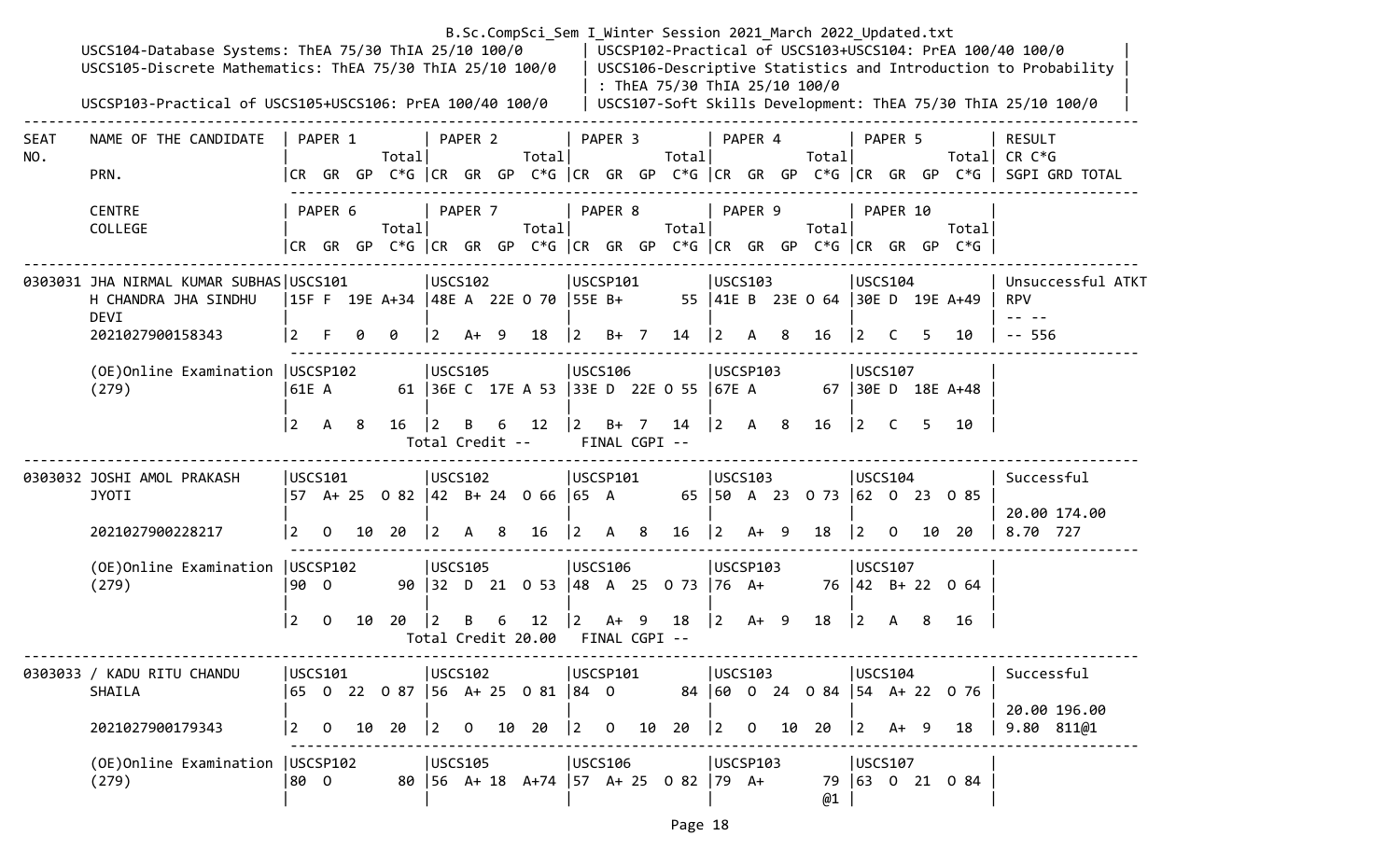B.Sc.CompSci\_Sem I\_Winter Session 2021\_March 2022\_Updated.txt |2 O 10 20 |2 A+ 9 18 |2 O 10 20 |2 O 10 20 |2 O 10 20 | Total Credit -- FINAL CGPI --

|              | / FEMALE, # - 0.229A ,@ - 0.5042A/0.5043A/0.5044A, * - 5045A, RR-RESERVED, --:Fails in Theory/Practical, RCC - 0.5050, AB - ABSENT<br>RPV - PROVISIONAL Eligible, NULL-NULL & VOID, G:Grade C*G:Gradepoints C:credits CP:credit points äC:sum of credit points<br>GPA:<br>äCG /äC äCG:sum of product of credits & grades, Internal Marks are Provisional as per R.8668 |                                                            |             |             |             |                                                                       |                                                                                                                            |                                                                                                                  |  |  |
|--------------|------------------------------------------------------------------------------------------------------------------------------------------------------------------------------------------------------------------------------------------------------------------------------------------------------------------------------------------------------------------------|------------------------------------------------------------|-------------|-------------|-------------|-----------------------------------------------------------------------|----------------------------------------------------------------------------------------------------------------------------|------------------------------------------------------------------------------------------------------------------|--|--|
| <b>MARKS</b> | : 80 to 100                                                                                                                                                                                                                                                                                                                                                            | 70 to 79.99                                                | 60 to 69.99 | 55 to 59.99 | 50 to 54.99 | 45 to 49.99                                                           | 40 to 44.99                                                                                                                | $0$ to 39.99                                                                                                     |  |  |
| GRADE        | $\colon 0$                                                                                                                                                                                                                                                                                                                                                             | $A+$                                                       | A           | $B+$        | B           | $\mathsf{C}$                                                          | D.                                                                                                                         | F.                                                                                                               |  |  |
|              | GRADE POINT : 10.00                                                                                                                                                                                                                                                                                                                                                    | 9.00                                                       | 8.00        | 7.00        | 6.00        | 5.00                                                                  | 4.00                                                                                                                       | 0.00                                                                                                             |  |  |
|              | 26/5/2022                                                                                                                                                                                                                                                                                                                                                              |                                                            |             |             |             |                                                                       |                                                                                                                            | Page No.11                                                                                                       |  |  |
|              |                                                                                                                                                                                                                                                                                                                                                                        | B.Sc. Computer Science - Sem I HELD IN Winter Session 2021 |             |             |             | University of Mumbai, Institute of Distance and Open Learning, Mumbai |                                                                                                                            | OFFICE REGISTER OF THE B.Sc. Computer Science(with credits) - Distance Education - CBCS Pattern(No Branch)- F.Y. |  |  |
|              | USCS101-Computer Organization and Design: ThEA 75/30 ThIA 2   USCS102-Programming with Python I: ThEA 75/30 ThIA 25/10 100/0  <br>5/10 100/0                                                                                                                                                                                                                           |                                                            |             |             |             |                                                                       |                                                                                                                            |                                                                                                                  |  |  |
|              | USCSP101-Practical of USCS101+USCS102: PrEA 100/40 100/0                                                                                                                                                                                                                                                                                                               |                                                            |             |             | 00/0        |                                                                       | USCS103-Free and Open Source Software: ThEA 75/30 ThIA 25/10 1                                                             |                                                                                                                  |  |  |
|              | USCS104-Database Systems: ThEA 75/30 ThIA 25/10 100/0<br>USCS105-Discrete Mathematics: ThEA 75/30 ThIA 25/10 100/0                                                                                                                                                                                                                                                     |                                                            |             |             |             | : ThEA 75/30 ThIA 25/10 100/0                                         | USCSP102-Practical of USCS103+USCS104: PrEA 100/40 100/0<br>USCS106-Descriptive Statistics and Introduction to Probability |                                                                                                                  |  |  |
|              | USCSP103-Practical of USCS105+USCS106: PrEA 100/40 100/0                                                                                                                                                                                                                                                                                                               |                                                            |             |             |             |                                                                       | USCS107-Soft Skills Development: ThEA 75/30 ThIA 25/10 100/0                                                               |                                                                                                                  |  |  |
| <b>SEAT</b>  | NAME OF THE CANDIDATE                                                                                                                                                                                                                                                                                                                                                  | PAPER 1                                                    | PAPER 2     |             | PAPER 3     | PAPER 4<br>Total                                                      | PAPER 5                                                                                                                    | <b>RESULT</b><br>Total CR C*G                                                                                    |  |  |
| NO.          | PRN.                                                                                                                                                                                                                                                                                                                                                                   |                                                            | Total       | Total       | Total       |                                                                       | CR GR GP C*G  CR GR GP C*G  CR GR GP C*G  CR GR GP C*G  CR GR GP C*G   SGPI GRD TOTAL                                      |                                                                                                                  |  |  |
|              | <b>CENTRE</b>                                                                                                                                                                                                                                                                                                                                                          | PAPER 6                                                    | PAPER 7     |             | PAPER 8     | PAPER 9                                                               | PAPER 10                                                                                                                   |                                                                                                                  |  |  |
|              | COLLEGE                                                                                                                                                                                                                                                                                                                                                                |                                                            | Total       | Total       | Total       | Total                                                                 | Total<br> CR GR GP C*G  CR GR GP C*G  CR GR GP C*G  CR GR GP C*G  CR GR GP C*G                                             |                                                                                                                  |  |  |
|              | 0303034 / KAMBLE YUGANDHARA                                                                                                                                                                                                                                                                                                                                            | USCS101                                                    | USCS102     |             | USCSP101    | USCS103                                                               | USCS104                                                                                                                    | Successful                                                                                                       |  |  |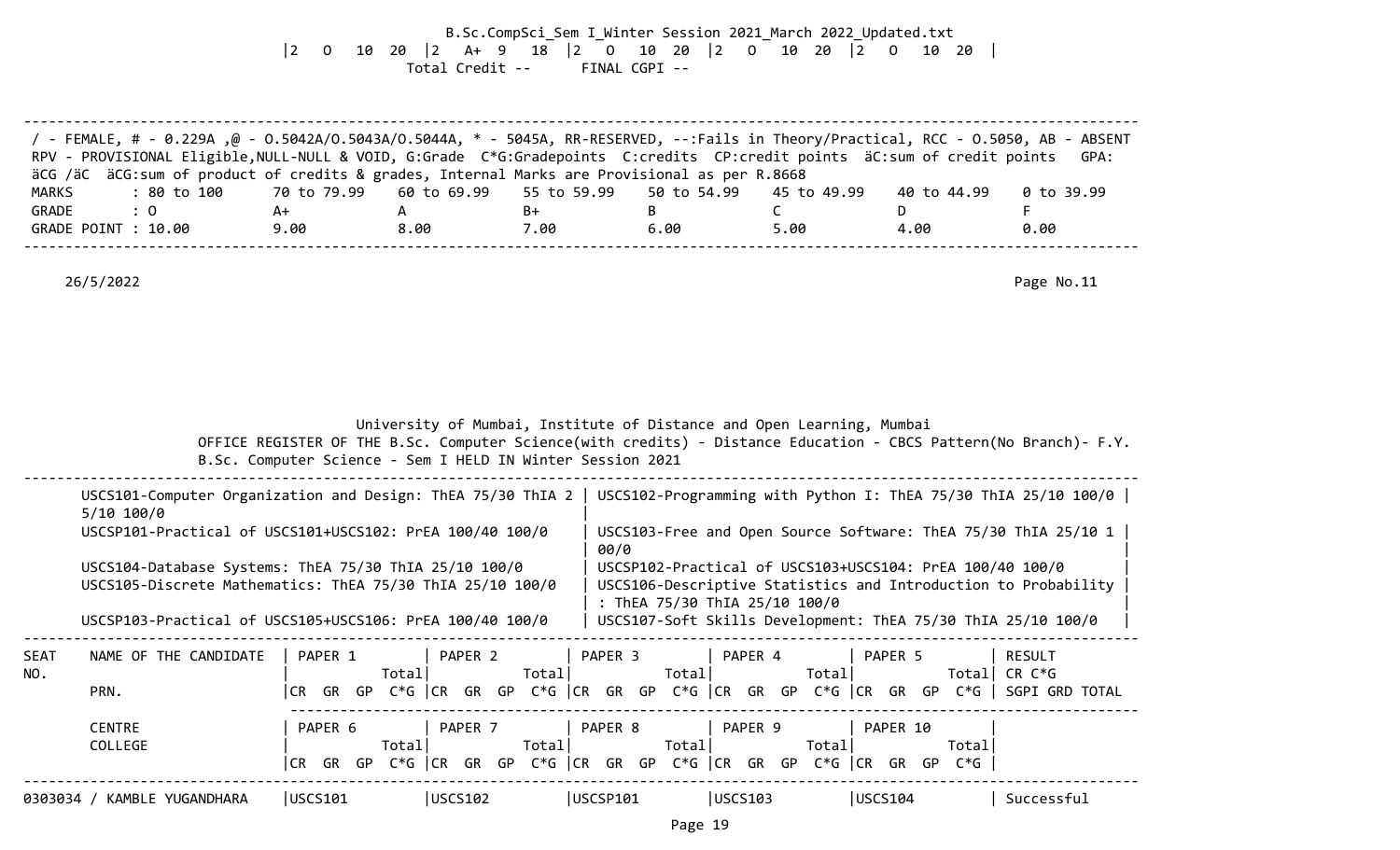|                       | ASHOK ANIKA                                                                                                                                                                                                                                                                                                                                                    |             |              |    | 39 B 23 0 62 56 A+ 24 0 80 86 0        |                                |                |     |                                        |                                       |                |                       |                     |                                       |                |                | B.Sc.CompSci_Sem I Winter Session 2021 March 2022 Updated.txt<br>86 47 A 24 0 71 36 C 22 0 58 |                                       |                |      |                        |                            |
|-----------------------|----------------------------------------------------------------------------------------------------------------------------------------------------------------------------------------------------------------------------------------------------------------------------------------------------------------------------------------------------------------|-------------|--------------|----|----------------------------------------|--------------------------------|----------------|-----|----------------------------------------|---------------------------------------|----------------|-----------------------|---------------------|---------------------------------------|----------------|----------------|-----------------------------------------------------------------------------------------------|---------------------------------------|----------------|------|------------------------|----------------------------|
|                       | 2021027900194234                                                                                                                                                                                                                                                                                                                                               | <u> 2</u>   | A            | -8 | 16                                     | $\overline{2}$                 | $\mathbf 0$    |     | 10 20                                  | $\vert$ 2                             | $\overline{0}$ | 10                    | 20                  | 2                                     | $A+ 9$         |                | 18                                                                                            | $ 2\rangle$                           | B+ 7           |      | 14                     | 20.00 184.00<br>9.20 748@2 |
|                       | (OE) Online Examination   USCSP102<br>(279)                                                                                                                                                                                                                                                                                                                    | 80 0        |              |    |                                        | <b>USCS105</b>                 |                |     | 80 44 B + 21 0 65 62 0 23 0 85         | USCS106                               |                |                       |                     | USCSP103<br>$ 83 \t0$                 |                |                |                                                                                               | USCS107                               |                |      | 83 56 A+ 22 0 78<br>@2 |                            |
|                       |                                                                                                                                                                                                                                                                                                                                                                | $\vert$ 2   | $\Omega$     | 10 | 20                                     | 2 <br>Total Credit --          | $\mathsf{A}$   | - 8 | 16                                     | $\begin{vmatrix} 2 & 0 \end{vmatrix}$ |                | FINAL CGPI --         | 10 20               | $\begin{vmatrix} 2 & 0 \end{vmatrix}$ |                | 10             | 20                                                                                            | $ 2\rangle$                           | $\Omega$       | 10   | 20                     |                            |
|                       | 0303035 KHAN ADNAN IRSHAD SOGRA USCS101                                                                                                                                                                                                                                                                                                                        |             |              |    | 65E 0 25E 0 90   47E A 24E 0 71   AB F | USCS102                        |                |     |                                        | USCSP101                              |                |                       |                     | USCS103                               |                |                | AB 59E A+ 21E 0 80 69E 0 24E 0 93                                                             | USCS104                               |                |      |                        | Unsuccessful Fail          |
|                       | 2021027900154175                                                                                                                                                                                                                                                                                                                                               | $ 2 -$      |              |    | $0$ 10 20                              | $ 2 \tA+ 9$                    |                |     | 18                                     | <u> 2</u>                             | $-F$           | 0                     | AB                  | $ 2\rangle$                           | $\overline{0}$ |                | 10 20                                                                                         | $\begin{vmatrix} 2 & 0 \end{vmatrix}$ |                | 10   | 20                     | $-- 539$                   |
|                       | (OE) Online Examination   USCSP102<br>(279)                                                                                                                                                                                                                                                                                                                    | AB F        |              |    |                                        | USCS105                        |                |     | AB 23F F 22E 0 45 54E A+ 25E 0 79 AB F | <b>USCS106</b>                        |                |                       |                     | USCSP103                              |                |                |                                                                                               | USCS107                               |                |      | AB 60E 0 21E 0 81      |                            |
|                       |                                                                                                                                                                                                                                                                                                                                                                | $ 2\rangle$ | $\mathsf{F}$ | 0  | AB                                     | l 2.<br>Total Credit --        |                | 0   | 0                                      | $\vert 2 \vert$                       |                | A+ 9<br>FINAL CGPI -- | 18                  | $ 2\rangle$                           | F 0            |                | AB                                                                                            | 2                                     | $\overline{0}$ |      | 10 20                  |                            |
|                       | 0303036 / KHAN AYESHA AKHLAQUE  USCS101<br>AHMED ANJUM                                                                                                                                                                                                                                                                                                         |             |              |    | 66 0 25 0 91 63 0 25 0 88 50 B         | USCS102                        |                |     |                                        | USCSP101                              |                |                       |                     | USCS103                               |                |                | 50   54 A + 22 0 76   69 0 21 0 90                                                            | USCS104                               |                |      |                        | Successful<br>20.00 166.00 |
|                       | 2021027900187547                                                                                                                                                                                                                                                                                                                                               | $\vert$ 2   | $0\quad 10$  |    | 20                                     | $ 2\rangle$                    | $\overline{0}$ |     | 10 20                                  | $\vert$ 2                             | B              | 6                     | 12 <sub>2</sub>     | 2                                     | $A+ 9$         |                | 18                                                                                            | $\vert$ 2                             | $\overline{0}$ | 10   | 20                     | $8.30$ 695*                |
|                       | (OE) Online Examination   USCSP102<br>(279)                                                                                                                                                                                                                                                                                                                    | 61 A        |              |    |                                        | USCS105                        |                |     | 61 47 A 21 0 68 48 A 23 0 71 30 D      | USCS106                               |                |                       |                     | USCSP103                              |                |                |                                                                                               | USCS107                               |                |      | 30 48 A 22 0 70        |                            |
|                       |                                                                                                                                                                                                                                                                                                                                                                | $ 2\rangle$ | $\mathsf{A}$ | 8  | 16                                     | $ 2\rangle$<br>Total Credit -- | A              | -8  | 16                                     | 2                                     | $A+9$          | FINAL CGPI --         | 18                  | $ 2\rangle$                           | D              | $\overline{4}$ | 8                                                                                             | $ 2\rangle$                           | $A+ 9$         |      | 18                     |                            |
|                       |                                                                                                                                                                                                                                                                                                                                                                |             |              |    |                                        |                                |                |     |                                        |                                       |                |                       |                     |                                       |                |                |                                                                                               |                                       |                |      |                        |                            |
|                       | / FEMALE, # - 0.229A ,@ - 0.5042A/0.5043A/0.5044A, * - 5045A, RR-RESERVED, --:Fails in Theory/Practical, RCC - 0.5050, AB - ABSENT<br>RPV - PROVISIONAL Eligible, NULL-NULL & VOID, G:Grade C*G:Gradepoints C:credits CP:credit points äC:sum of credit points<br>äCG /äC äCG:sum of product of credits & grades, Internal Marks are Provisional as per R.8668 |             |              |    |                                        |                                |                |     |                                        |                                       |                |                       |                     |                                       |                |                |                                                                                               |                                       |                |      |                        | GPA:                       |
| <b>MARKS</b><br>GRADE | : 80 to 100<br>$\colon 0$<br>A+<br>GRADE POINT : 10.00                                                                                                                                                                                                                                                                                                         | 9.00        | 70 to 79.99  |    | A<br>8.00                              | 60 to 69.99                    |                |     | 55 to 59.99<br>B+<br>7.00              |                                       |                | B                     | 50 to 54.99<br>6.00 |                                       |                | C<br>5.00      | 45 to 49.99                                                                                   |                                       | D              | 4.00 | 40 to 44.99            | 0 to 39.99<br>0.00         |
|                       |                                                                                                                                                                                                                                                                                                                                                                |             |              |    |                                        |                                |                |     |                                        |                                       |                |                       |                     |                                       |                |                |                                                                                               |                                       |                |      |                        |                            |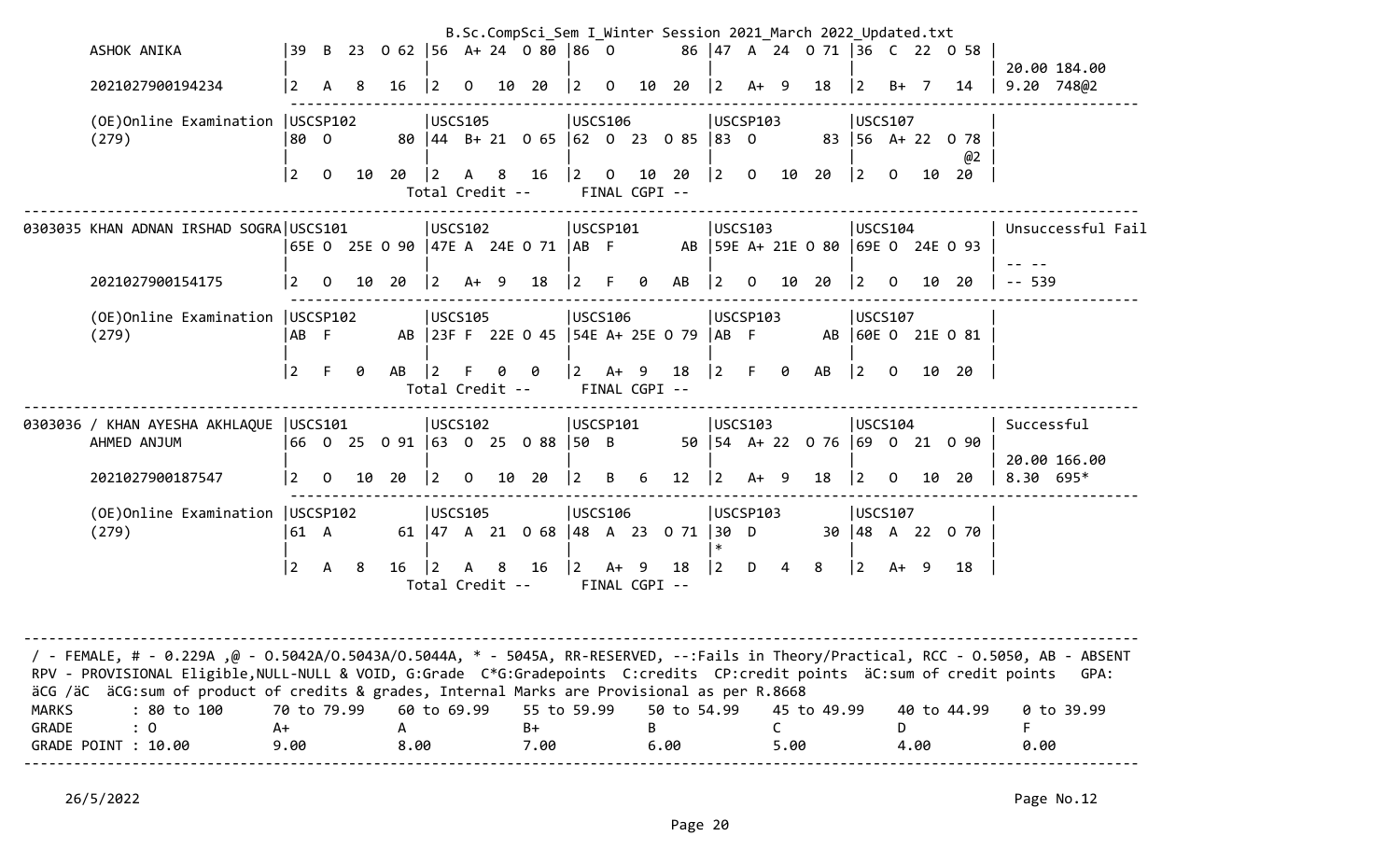### University of Mumbai, Institute of Distance and Open Learning, Mumbai OFFICE REGISTER OF THE B.Sc. Computer Science(with credits) - Distance Education - CBCS Pattern(No Branch)- F.Y. B.Sc. Computer Science - Sem I HELD IN Winter Session 2021

|                    | USCS101-Computer Organization and Design: ThEA 75/30 ThIA 2<br>$5/10$ 100/0                                        |                |          |   |                |   |                |                 |                                 |                    |   |                               |                |                |   |                                     |                |          |    |                                                                                | USCS102-Programming with Python I: ThEA 75/30 ThIA 25/10 100/0                                                             |
|--------------------|--------------------------------------------------------------------------------------------------------------------|----------------|----------|---|----------------|---|----------------|-----------------|---------------------------------|--------------------|---|-------------------------------|----------------|----------------|---|-------------------------------------|----------------|----------|----|--------------------------------------------------------------------------------|----------------------------------------------------------------------------------------------------------------------------|
|                    | USCSP101-Practical of USCS101+USCS102: PrEA 100/40 100/0                                                           |                |          |   |                |   |                |                 |                                 | 00/0               |   |                               |                |                |   |                                     |                |          |    |                                                                                | USCS103-Free and Open Source Software: ThEA 75/30 ThIA 25/10 1                                                             |
|                    | USCS104-Database Systems: ThEA 75/30 ThIA 25/10 100/0<br>USCS105-Discrete Mathematics: ThEA 75/30 ThIA 25/10 100/0 |                |          |   |                |   |                |                 |                                 |                    |   | : ThEA 75/30 ThIA 25/10 100/0 |                |                |   |                                     |                |          |    |                                                                                | USCSP102-Practical of USCS103+USCS104: PrEA 100/40 100/0<br>USCS106-Descriptive Statistics and Introduction to Probability |
|                    | USCSP103-Practical of USCS105+USCS106: PrEA 100/40 100/0                                                           |                |          |   |                |   |                |                 |                                 |                    |   |                               |                |                |   |                                     |                |          |    |                                                                                | USCS107-Soft Skills Development: ThEA 75/30 ThIA 25/10 100/0                                                               |
| <b>SEAT</b><br>NO. | NAME OF THE CANDIDATE                                                                                              |                | PAPER 1  |   | Total          |   | PAPER 2        |                 | Total                           | PAPER <sub>3</sub> |   | Total                         |                | PAPER 4        |   | Total                               |                | PAPER 5  |    | Total                                                                          | <b>RESULT</b><br>CR C*G                                                                                                    |
|                    | PRN.                                                                                                               |                |          |   |                |   |                |                 |                                 |                    |   |                               |                |                |   |                                     |                |          |    |                                                                                | CR GR GP C*G  CR GR GP C*G  CR GR GP C*G  CR GR GP C*G  CR GR GP C*G   SGPI GRD TOTAL                                      |
|                    | <b>CENTRE</b><br>COLLEGE                                                                                           |                | PAPER 6  |   | Total          |   | PAPER 7        |                 | Total                           | PAPER 8            |   | Total                         |                | PAPER 9        |   | Total                               |                | PAPER 10 |    | Total<br> CR GR GP C*G  CR GR GP C*G  CR GR GP C*G  CR GR GP C*G  CR GR GP C*G |                                                                                                                            |
|                    | 0303037 KHAN FARHAJ SAHABALI<br><b>NAZNEEN</b>                                                                     |                | USCS101  |   |                |   | USCS102        |                 | ABF 24E 0 24  ABF 21E 0 21  ABF | USCSP101           |   |                               |                | <b>USCS103</b> |   | AB   12F F 21E 0 33   AB F 17E A 17 | USCS104        |          |    |                                                                                | Unsuccessful Fail                                                                                                          |
|                    | 2021027900169155                                                                                                   | 2              |          |   | ø              | 2 |                |                 | 0                               |                    | 0 | AB                            |                |                |   |                                     |                |          |    | 0                                                                              | 154                                                                                                                        |
|                    | (OE)Online Examination<br>(279)                                                                                    | IAB F          | USCSP102 |   | AB             |   | USCS105        |                 | 30E D 12E C 42                  | <b>USCS106</b>     |   | AB F AB F AB   AB F           |                | USCSP103       |   |                                     | <b>USCS107</b> |          |    | AB   AB F 17E A 17                                                             |                                                                                                                            |
|                    |                                                                                                                    | $ 2\rangle$    | F.       | 0 | AB             | 2 | D              | Total Credit -- | 8                               | FINAL CGPI --      | ø | AB                            | $\overline{2}$ | F.             | 0 | AB                                  | $\frac{12}{2}$ | F.       | ø  | 0                                                                              |                                                                                                                            |
|                    | 0303038 KHAN HAIDER MUKRAM<br>NUZHAT BEGUM                                                                         |                | USCS101  |   | 12F F 11E D 23 |   | <b>USCS102</b> |                 | $ 45E A 18E A+63  AB F$         | USCSP101           |   |                               |                | luscs103       |   | AB 39E B 21E 0 60 71E 0 20E 0 91    | USCS104        |          |    |                                                                                | Unsuccessful Fail                                                                                                          |
|                    | 2021027900131973                                                                                                   | $\overline{2}$ |          |   | ø              | 2 | A              | 8               | 16                              |                    | 0 | AB                            | -2             |                | 8 | 16                                  | $ 2\rangle$    | $\Omega$ | 10 | 20                                                                             | $-- 429$                                                                                                                   |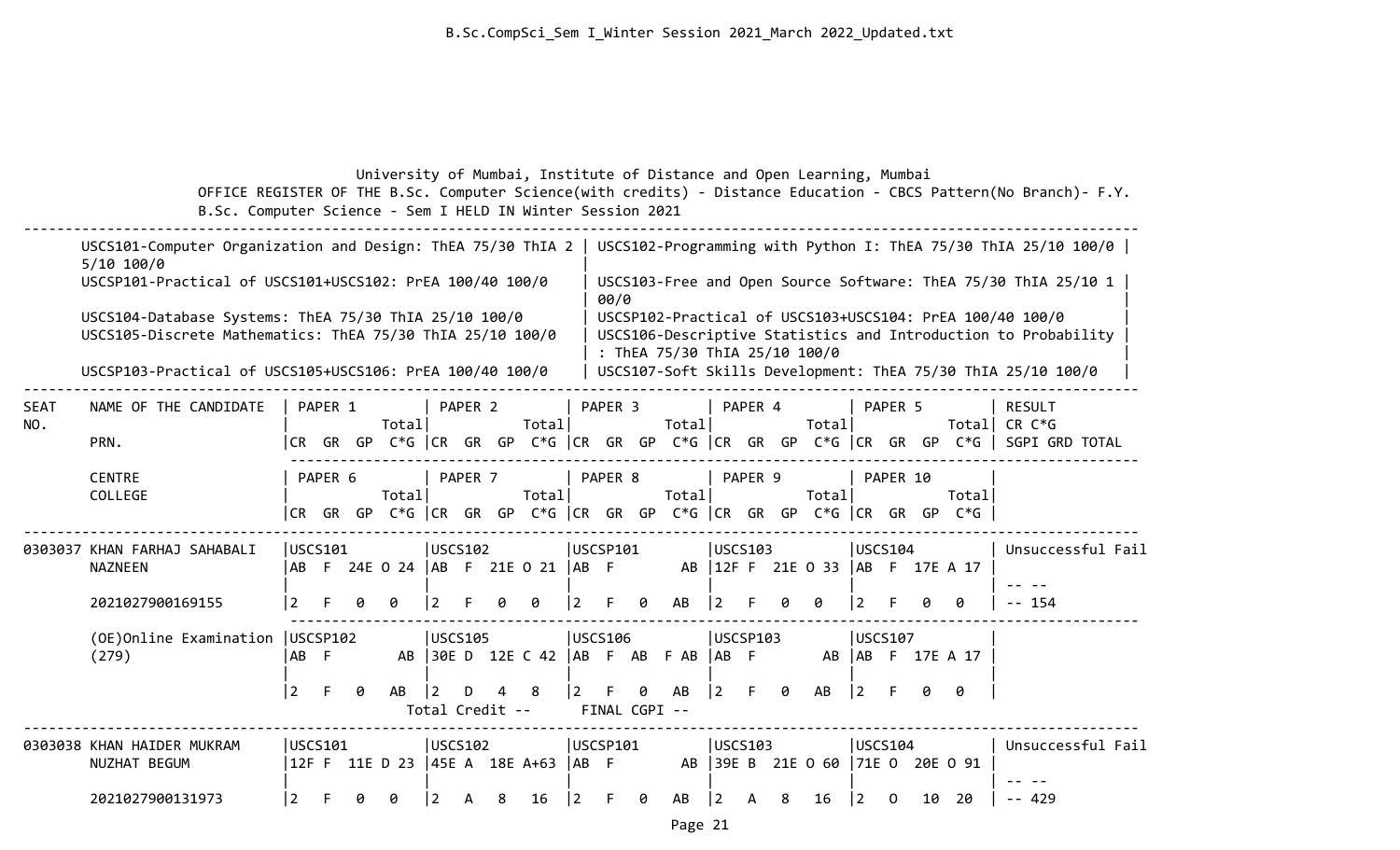|                       |                                                                                                                                                                                                                                                                                                                                                                | B.Sc.CompSci_Sem I Winter Session 2021 March 2022 Updated.txt           |           |                                                                                 |              |                               |                                           |          |                     |                                                                                                 |                                |  |  |
|-----------------------|----------------------------------------------------------------------------------------------------------------------------------------------------------------------------------------------------------------------------------------------------------------------------------------------------------------------------------------------------------------|-------------------------------------------------------------------------|-----------|---------------------------------------------------------------------------------|--------------|-------------------------------|-------------------------------------------|----------|---------------------|-------------------------------------------------------------------------------------------------|--------------------------------|--|--|
|                       | (OE) Online Examination   USCSP102<br>(279)                                                                                                                                                                                                                                                                                                                    | AB F<br>$\overline{2}$<br>ø                                             | AB        | USCS105<br>AB   41E B 15E A 56   44E B+ 21E O 65   AB F<br>$\vert$ 2<br>B+ 7 14 |              | USCS106                       |                                           | USCSP103 | AB<br>$\theta$      | USCS107<br>AB 53E A+ 18E A+71<br>$\begin{vmatrix} 2 & A+ & 9 \end{vmatrix}$<br>18               |                                |  |  |
|                       |                                                                                                                                                                                                                                                                                                                                                                |                                                                         |           | Total Credit --                                                                 |              | FINAL CGPI --                 |                                           |          |                     |                                                                                                 |                                |  |  |
|                       | 0303039 KHARAT KETAN NARENDRA<br>SANGITA<br>2021027900149971                                                                                                                                                                                                                                                                                                   | USCS101<br>44E B+ 24E 0 68 65E 0 23E 0 88 AB F<br>$\vert$ 2<br>A 8 16 2 |           | USCS102<br>$0$ 10 20                                                            |              | USCSP101<br>$\vert 2 \vert$ F |                                           | USCS103  |                     | USCS104<br>AB 57E A+ 21E 0 78 47E A 19E A+66<br>$\begin{vmatrix} 2 & A & 8 \end{vmatrix}$<br>16 | Unsuccessful Fail<br>$- - 490$ |  |  |
|                       |                                                                                                                                                                                                                                                                                                                                                                |                                                                         |           |                                                                                 |              |                               |                                           |          |                     |                                                                                                 |                                |  |  |
|                       | (OE) Online Examination   USCSP102<br>(279)                                                                                                                                                                                                                                                                                                                    | AB F                                                                    |           | USCS105<br>AB 36E C 15E A 51   51E A 24E 0 75   AB F                            |              | USCS106                       |                                           | USCSP103 |                     | USCS107<br>AB   45E A 19E A+64                                                                  |                                |  |  |
|                       |                                                                                                                                                                                                                                                                                                                                                                | $ 2\rangle$<br>0                                                        | $AB$  2   | Total Credit --                                                                 |              |                               | B 6 12  2 A+ 9 18  2 F 0<br>FINAL CGPI -- |          | AB                  | $\begin{vmatrix} 2 & A & 8 \end{vmatrix}$<br>- 16                                               |                                |  |  |
|                       | / FEMALE, # - 0.229A ,@ - 0.5042A/0.5043A/0.5044A, * - 5045A, RR-RESERVED, --:Fails in Theory/Practical, RCC - 0.5050, AB - ABSENT<br>RPV - PROVISIONAL Eligible, NULL-NULL & VOID, G:Grade C*G:Gradepoints C:credits CP:credit points äC:sum of credit points<br>äCG /äC äCG:sum of product of credits & grades, Internal Marks are Provisional as per R.8668 |                                                                         |           |                                                                                 |              |                               |                                           |          |                     |                                                                                                 | GPA:                           |  |  |
| <b>MARKS</b><br>GRADE | : 80 to 100<br>: 0<br>GRADE POINT : 10.00                                                                                                                                                                                                                                                                                                                      | 70 to 79.99<br>A+<br>9.00                                               | A<br>8.00 | 60 to 69.99                                                                     | $B+$<br>7.00 | 55 to 59.99                   | 50 to 54.99<br>6.00                       |          | 45 to 49.99<br>5.00 | 40 to 44.99<br>D.<br>4.00                                                                       | 0 to 39.99<br>0.00             |  |  |
|                       |                                                                                                                                                                                                                                                                                                                                                                |                                                                         |           |                                                                                 |              |                               |                                           |          |                     |                                                                                                 |                                |  |  |

| B.Sc. Computer Science - Sem I HELD IN Winter Session 2021 | University of Mumbai, Institute of Distance and Open Learning, Mumbai<br>OFFICE REGISTER OF THE B.Sc. Computer Science(with credits) - Distance Education - CBCS Pattern(No Branch)- F.Y. |
|------------------------------------------------------------|-------------------------------------------------------------------------------------------------------------------------------------------------------------------------------------------|
| $5/10$ $100/0$                                             | USCS101-Computer Organization and Design: ThEA 75/30 ThIA 2   USCS102-Programming with Python I: ThEA 75/30 ThIA 25/10 100/0                                                              |
| USCSP101-Practical of USCS101+USCS102: PrEA 100/40 100/0   | USCS103-Free and Open Source Software: ThEA 75/30 ThIA 25/10 1                                                                                                                            |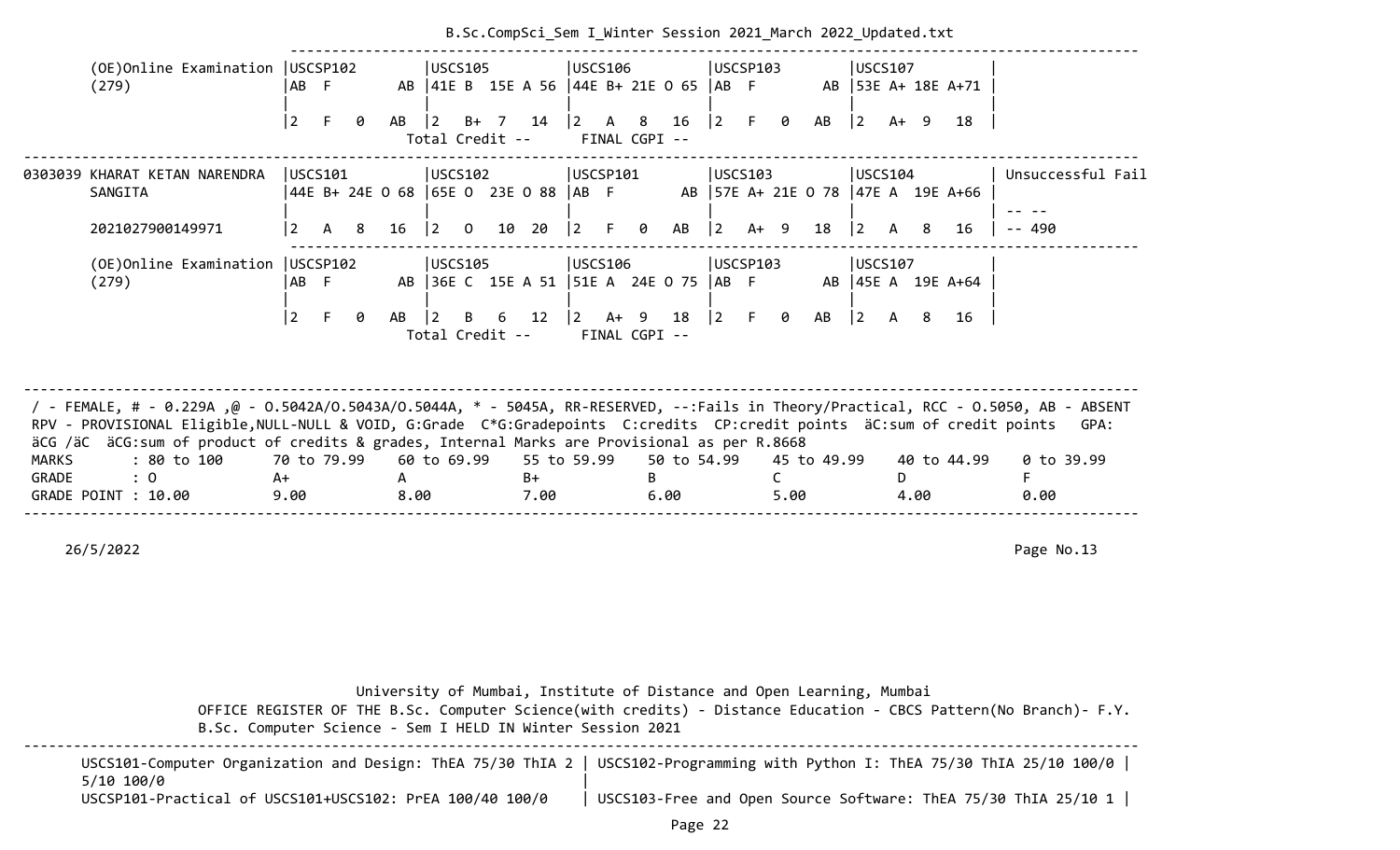|             | USCS104-Database Systems: ThEA 75/30 ThIA 25/10 100/0<br>USCS105-Discrete Mathematics: ThEA 75/30 ThIA 25/10 100/0<br>USCSP103-Practical of USCS105+USCS106: PrEA 100/40 100/0 |                |              |                |                                         |             |         |                 |       |                 | 00/0                    |        | : ThEA 75/30 ThIA 25/10 100/0               |             |          |   | B.Sc.CompSci Sem I Winter Session 2021 March 2022 Updated.txt |                 |                |      |                                                                                | USCSP102-Practical of USCS103+USCS104: PrEA 100/40 100/0<br>USCS106-Descriptive Statistics and Introduction to Probability<br>USCS107-Soft Skills Development: ThEA 75/30 ThIA 25/10 100/0 |
|-------------|--------------------------------------------------------------------------------------------------------------------------------------------------------------------------------|----------------|--------------|----------------|-----------------------------------------|-------------|---------|-----------------|-------|-----------------|-------------------------|--------|---------------------------------------------|-------------|----------|---|---------------------------------------------------------------|-----------------|----------------|------|--------------------------------------------------------------------------------|--------------------------------------------------------------------------------------------------------------------------------------------------------------------------------------------|
| SEAT<br>NO. | NAME OF THE CANDIDATE<br>PRN.                                                                                                                                                  |                | PAPER 1      |                | Total                                   |             | PAPER 2 |                 | Total |                 | PAPER 3                 |        | Totall                                      |             | PAPER 4  |   | Total                                                         |                 | PAPER 5        |      | Totall                                                                         | <b>RESULT</b><br>CR C*G<br> CR GR GP C*G  CR GR GP C*G  CR GR GP C*G  CR GR GP C*G  CR GR GP C*G   SGPI GRD TOTAL                                                                          |
|             | <b>CENTRE</b><br>COLLEGE                                                                                                                                                       |                | PAPER 6      |                | Total                                   |             | PAPER 7 |                 | Total |                 | PAPER 8                 |        | Total                                       |             | PAPER 9  |   | Total                                                         |                 | PAPER 10       |      | Total<br> CR GR GP C*G  CR GR GP C*G  CR GR GP C*G  CR GR GP C*G  CR GR GP C*G |                                                                                                                                                                                            |
|             | 0303040 KHARAT RUSHIKESH<br>MACHHINDRA SUNITA                                                                                                                                  |                | USCS101      |                | 59E A+ 24E 0 83  45E A 17E A 62  AB F   | USCS102     |         |                 |       | USCSP101        |                         |        |                                             |             | USCS103  |   | AB   42E B+ 23E 0 65   56E A+ 23E 0 79                        |                 | USCS104        |      |                                                                                | Unsuccessful Fail                                                                                                                                                                          |
|             | 2021027900248446                                                                                                                                                               | <u> 2</u>      | $\mathbf{0}$ |                | 10 20                                   | 2           | A       | 8               | 16    |                 | F                       | 0      | AB                                          | $ 2\rangle$ | A        | 8 | 16                                                            | $\vert 2 \vert$ |                | A+ 9 | 18                                                                             | -- 456                                                                                                                                                                                     |
|             | (OE) Online Examination   USCSP102<br>(279)                                                                                                                                    | AB F           |              |                |                                         | USCS105     |         |                 |       | USCS106         |                         |        | AB   15F F 21E 0 36   48E A 23E 0 71   AB F |             | USCSP103 |   |                                                               |                 | USCS107        |      | AB 47E A 13E B 60                                                              |                                                                                                                                                                                            |
|             |                                                                                                                                                                                | 2              | F.           | 0              | AB                                      | 2           |         | Total Credit -- | 0     | $\vert$ 2       | FINAL CGPI --           | $A+ 9$ | 18                                          | $ 2\rangle$ | F.       | 0 | AB                                                            | $\vert$ 2       | A              | 8    | 16                                                                             |                                                                                                                                                                                            |
|             | 0303041 KHARUDE SUMIT ASHOK<br>ARTI                                                                                                                                            |                | USCS101      |                | 30E D 21E 0 51   50E A 23E 0 73   53E B | USCS102     |         |                 |       | USCSP101        |                         |        |                                             |             | USCS103  |   | 53   57E A+ 22E 0 79   57E A+ 21E 0 78                        |                 | USCS104        |      |                                                                                | Unsuccessful ATKT                                                                                                                                                                          |
|             | 2021027900151954                                                                                                                                                               | <u> 2</u>      | B            | -6             | 12                                      | $ 2\rangle$ | A+ 9    |                 | 18    | $\vert 2 \vert$ | B 6                     |        | 12 <sub>2</sub>                             | $ 2\rangle$ | $A+ 9$   |   | 18                                                            | $\vert$ 2       | A+             | - 9  | 18                                                                             | $- - 616$                                                                                                                                                                                  |
|             | (OE) Online Examination   USCSP102<br>(279)                                                                                                                                    |                | 59E B+       |                |                                         | USCS105     |         |                 |       | <b>USCS106</b>  |                         |        | 59 21F F 20E 0 41 53E A+ 24E 0 77 32F F     |             | USCSP103 |   |                                                               |                 | USCS107        |      | 32   51E A 22E 0 73                                                            |                                                                                                                                                                                            |
|             |                                                                                                                                                                                | $\overline{2}$ | B+           | $\overline{7}$ | 14                                      | 2           |         | Total Credit -- |       | $\vert 2 \vert$ | $A+ 9$<br>FINAL CGPI -- |        | 18                                          |             |          |   | ø                                                             | $\overline{2}$  | A+             | - 9  | 18                                                                             |                                                                                                                                                                                            |
|             | 0303042 KUMAR RAJESH<br>JAISHANKAR SABITA                                                                                                                                      |                | USCS101      |                | ABFABFAB ABFABFAB ABF                   | USCS102     |         |                 |       | USCSP101        |                         |        | AB                                          |             | USCS103  |   | AB F AB F AB                                                  |                 | <b>USCS104</b> |      | AB F AB F AB                                                                   | Absent<br><b>RPV</b>                                                                                                                                                                       |
|             | 2021027900253471                                                                                                                                                               | <u> 2</u>      | F.           | 0              | AB                                      | $ 2\rangle$ | F.      | 0               | AB    | $ 2\rangle$     | F.                      | 0      | AB                                          | $ 2\rangle$ | F.       |   | AB                                                            | 2               |                |      | AB                                                                             | -- 0                                                                                                                                                                                       |
|             | (OE) Online Examination   USCSP102<br>(279)                                                                                                                                    | AB F           |              |                |                                         | USCS105     |         |                 |       | USCS106         |                         |        | AB AB F AB F AB AB F AB F AB AB F           |             | USCSP103 |   |                                                               |                 | USCS107        |      | AB AB F AB F AB                                                                |                                                                                                                                                                                            |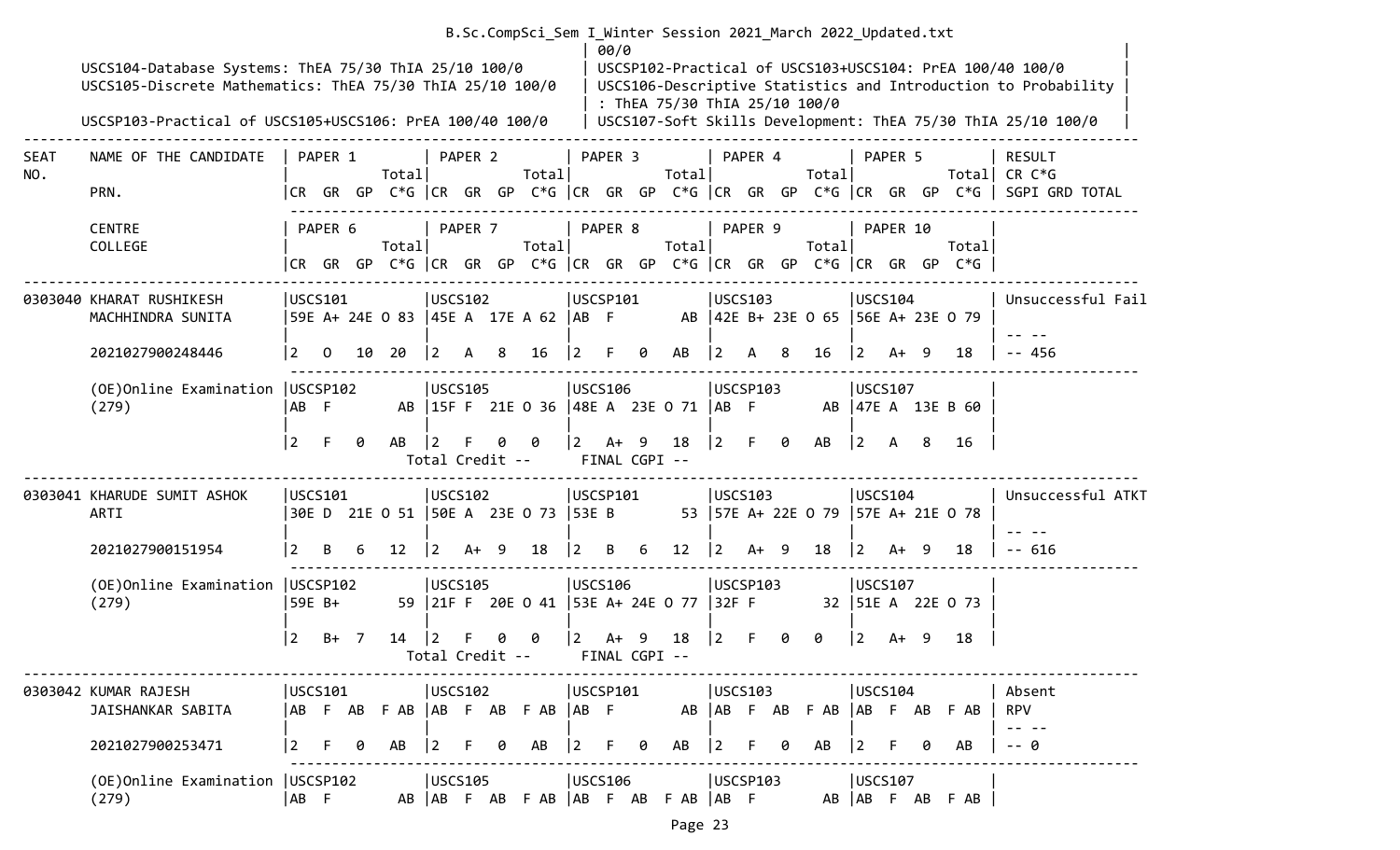|       |                                                                                                                                                                                                                                                                |                                  |                 |                                                            | B.Sc.CompSci Sem I Winter Session 2021 March 2022 Updated.txt                                                                                                                             |                   |               |            |
|-------|----------------------------------------------------------------------------------------------------------------------------------------------------------------------------------------------------------------------------------------------------------------|----------------------------------|-----------------|------------------------------------------------------------|-------------------------------------------------------------------------------------------------------------------------------------------------------------------------------------------|-------------------|---------------|------------|
|       |                                                                                                                                                                                                                                                                | $ 2\rangle$<br>$\mathsf{F}$<br>0 | $AB$   2<br>- F | $AB$  2 F<br>0                                             | AB   2 F 0<br><b>Q</b>                                                                                                                                                                    | AB<br>$ 2\rangle$ | F.<br>ø<br>AB |            |
|       |                                                                                                                                                                                                                                                                |                                  |                 | Total Credit -- FINAL CGPI --                              |                                                                                                                                                                                           |                   |               |            |
|       |                                                                                                                                                                                                                                                                |                                  |                 |                                                            |                                                                                                                                                                                           |                   |               |            |
|       |                                                                                                                                                                                                                                                                |                                  |                 |                                                            |                                                                                                                                                                                           |                   |               |            |
|       | / FEMALE, # - 0.229A ,@ - 0.5042A/0.5043A/0.5044A, * - 5045A, RR-RESERVED, --:Fails in Theory/Practical, RCC - 0.5050, AB - ABSENT<br>RPV - PROVISIONAL Eligible, NULL-NULL & VOID, G:Grade C*G:Gradepoints C:credits CP:credit points äC:sum of credit points |                                  |                 |                                                            |                                                                                                                                                                                           |                   |               | GPA:       |
| MARKS | äCG /äC äCG:sum of product of credits & grades, Internal Marks are Provisional as per R.8668<br>: 80 to 100                                                                                                                                                    | 70 to 79.99                      | 60 to 69.99     | 55 to 59.99                                                | 50 to 54.99                                                                                                                                                                               | 45 to 49.99       | 40 to 44.99   | 0 to 39.99 |
| GRADE | : 0                                                                                                                                                                                                                                                            | A+                               | A               | B+                                                         | B.                                                                                                                                                                                        | $\mathsf{C}$      | D.            | F          |
|       | GRADE POINT : 10.00                                                                                                                                                                                                                                            | 9.00                             |                 | 8.00 7.00                                                  | 6.00                                                                                                                                                                                      | 5.00              | 4.00          | 0.00       |
|       |                                                                                                                                                                                                                                                                |                                  |                 |                                                            |                                                                                                                                                                                           |                   |               |            |
|       | 26/5/2022                                                                                                                                                                                                                                                      |                                  |                 |                                                            |                                                                                                                                                                                           |                   |               | Page No.14 |
|       |                                                                                                                                                                                                                                                                |                                  |                 |                                                            |                                                                                                                                                                                           |                   |               |            |
|       |                                                                                                                                                                                                                                                                |                                  |                 | B.Sc. Computer Science - Sem I HELD IN Winter Session 2021 | University of Mumbai, Institute of Distance and Open Learning, Mumbai<br>OFFICE REGISTER OF THE B.Sc. Computer Science(with credits) - Distance Education - CBCS Pattern(No Branch)- F.Y. |                   |               |            |
|       | USCS101-Computer Organization and Design: ThEA 75/30 ThIA 2   USCS102-Programming with Python I: ThEA 75/30 ThIA 25/10 100/0                                                                                                                                   |                                  |                 |                                                            |                                                                                                                                                                                           |                   |               |            |
|       | $5/10$ 100/0<br>USCSP101-Practical of USCS101+USCS102: PrEA 100/40 100/0                                                                                                                                                                                       |                                  |                 |                                                            | USCS103-Free and Open Source Software: ThEA 75/30 ThIA 25/10 1                                                                                                                            |                   |               |            |
|       | USCS104-Database Systems: ThEA 75/30 ThIA 25/10 100/0<br>USCS105-Discrete Mathematics: ThEA 75/30 ThIA 25/10 100/0                                                                                                                                             |                                  |                 |                                                            | 00/0<br>USCSP102-Practical of USCS103+USCS104: PrEA 100/40 100/0<br>USCS106-Descriptive Statistics and Introduction to Probability                                                        |                   |               |            |
|       | USCSP103-Practical of USCS105+USCS106: PrEA 100/40 100/0                                                                                                                                                                                                       |                                  |                 |                                                            | : ThEA 75/30 ThIA 25/10 100/0<br>USCS107-Soft Skills Development: ThEA 75/30 ThIA 25/10 100/0                                                                                             |                   |               |            |
| SEAT  | NAME OF THE CANDIDATE   PAPER 1   PAPER 2   PAPER 3   PAPER 4   PAPER 5   RESULT                                                                                                                                                                               |                                  |                 |                                                            |                                                                                                                                                                                           |                   |               |            |
| NO.   | PRN.                                                                                                                                                                                                                                                           |                                  |                 |                                                            | CR GR GP C*G  CR GR GP C*G  CR GR GP C*G  CR GR GP C*G  CR GR GP C*G   SGPI GRD TOTAL                                                                                                     |                   |               |            |
|       |                                                                                                                                                                                                                                                                |                                  |                 |                                                            |                                                                                                                                                                                           |                   |               |            |
|       | <b>CENTRE</b><br>COLLEGE                                                                                                                                                                                                                                       |                                  |                 |                                                            | PAPER 6   PAPER 7   PAPER 8   PAPER 9   PAPER 10                                                                                                                                          |                   |               |            |

--------------------------------------------------------------------------------------------------------------------------------------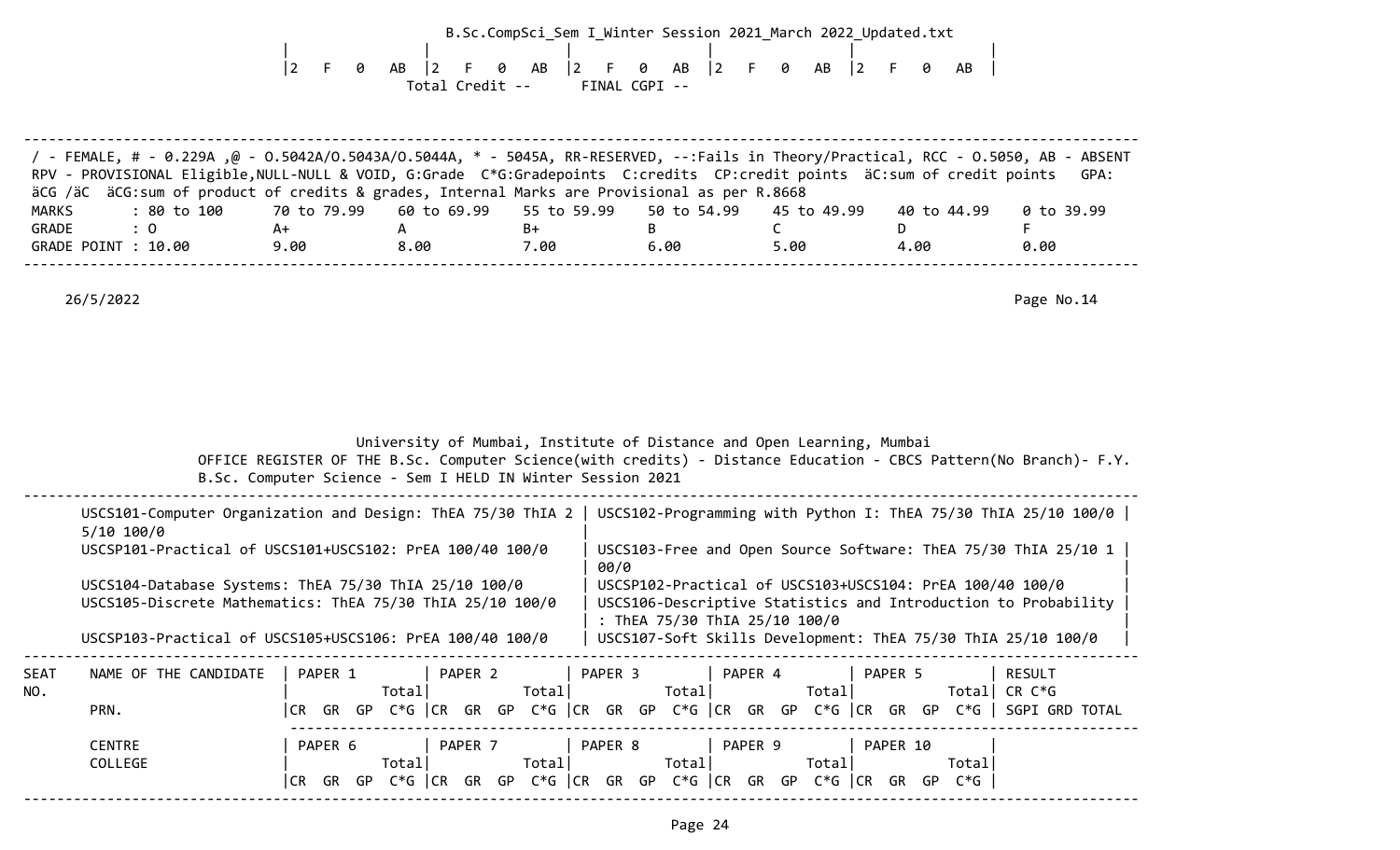|                       | 0303043 KURIL YASHKUMAR                                                                                                                                                                                                                                                                                                                                                                                              |                           | USCS101      |    |                            | USCS102                           |        |     | B.Sc.CompSci_Sem I Winter Session 2021 March 2022 Updated.txt | USCSP101              |        |    |                     |                    | USCS103     |                      |                                       | USCS104        |              |      |                                    | Unsuccessful ATKT                |
|-----------------------|----------------------------------------------------------------------------------------------------------------------------------------------------------------------------------------------------------------------------------------------------------------------------------------------------------------------------------------------------------------------------------------------------------------------|---------------------------|--------------|----|----------------------------|-----------------------------------|--------|-----|---------------------------------------------------------------|-----------------------|--------|----|---------------------|--------------------|-------------|----------------------|---------------------------------------|----------------|--------------|------|------------------------------------|----------------------------------|
|                       | PREMCHAND MAYA                                                                                                                                                                                                                                                                                                                                                                                                       |                           |              |    | 65E 0 24E 0 89             |                                   |        |     | 56E A+ 23E 0 79                                               | $ 70E A+$             |        |    |                     |                    |             |                      | 70   39E B 21E 0 60   42E B+ 16E A 58 |                |              |      |                                    |                                  |
|                       | 2021027900133821                                                                                                                                                                                                                                                                                                                                                                                                     | 2                         | $\mathbf{O}$ | 10 | 20                         | $\overline{2}$                    | $A+ 9$ |     | 18                                                            | $\overline{2}$        | $A+9$  |    | 18                  | $\vert 2 \vert$    | A           | -8                   | 16                                    | (2)            | $B+$ 7       |      | 14                                 | $- - 603$                        |
|                       | (OE) Online Examination   USCSP102<br>(279)                                                                                                                                                                                                                                                                                                                                                                          | 53E B                     |              |    |                            | USCS105                           |        |     | 53 30E D 16E A 46 44E B+ 23E 0 67                             | USCS106               |        |    |                     | USCSP103<br>AB F   |             |                      |                                       | USCS107        |              |      | AB 59E A+ 22E 0 81                 |                                  |
|                       |                                                                                                                                                                                                                                                                                                                                                                                                                      | $\overline{2}$            | B            | 6  | 12                         | $\overline{2}$<br>Total Credit -- | C      | 5.  | 10                                                            | $\mathbf{2}$          | А      | 8  | 16<br>FINAL CGPI -- | 2                  | F.          | 0                    | AB                                    | $\overline{2}$ | $\Omega$     |      | 10 20                              |                                  |
|                       | 0303044 / KUSHALKAR VAISHALI<br>HANUMANTA ANNAPURNA                                                                                                                                                                                                                                                                                                                                                                  | USCS101                   |              |    |                            | USCS102                           |        |     | 60 0 23 0 83 47 A 25 0 72 71 A+                               | USCSP101              |        |    |                     |                    | USCS103     |                      |                                       | USCS104        |              |      | 71   54 A + 23 0 77   69 0 22 0 91 | Successful                       |
|                       | 2021027900222267                                                                                                                                                                                                                                                                                                                                                                                                     | 2                         | 0            | 10 | 20                         | 2                                 | $A+ 9$ |     | 18                                                            | 2                     | $A+ 9$ |    | 18                  | $\overline{2}$     | 0           | 10                   | @3<br>20                              | $ 2\rangle$    | $\Omega$     | 10   | 20                                 | 20.00 182.00<br>$9.10$ $751@4$   |
|                       | (OE) Online Examination   USCSP102<br>(279)                                                                                                                                                                                                                                                                                                                                                                          |                           | 75 A+        |    |                            | USCS105                           |        |     | 75 32 D 21 0 53 50 A 22 0 72                                  | USCS106               |        |    |                     | USCSP103<br> 79 A+ |             |                      | @1                                    | USCS107        |              |      | 79   57 A+ 21 0 78                 |                                  |
|                       |                                                                                                                                                                                                                                                                                                                                                                                                                      | $\overline{2}$            | $A+ 9$       |    | 18                         | l 2.<br>Total Credit --           | B      |     | 12                                                            | $\vert$ 2             | A+     | -9 | 18<br>FINAL CGPI -- | <u> 2</u>          | $\mathbf 0$ | 10                   | 20                                    | $ 2\rangle$    | A+ 9         |      | 18                                 |                                  |
|                       | 0303045 LAHANGE HRISHIKESH<br>DILIP SUSHAMA                                                                                                                                                                                                                                                                                                                                                                          |                           | USCS101      |    | 71 0 24 0 95 54 A+ 22 0 76 | USCS102                           |        |     |                                                               | USCSP101<br>$ 88 \t0$ |        |    | 88                  |                    | USCS103     |                      | 48 A 23 O 71  63 O 25 O 88            | USCS104        |              |      |                                    | Successful                       |
|                       | 2021027900218285                                                                                                                                                                                                                                                                                                                                                                                                     | 2                         | $\mathbf{O}$ | 10 | 20                         | $\overline{2}$                    | A+     | - 9 | 18                                                            | $\overline{2}$        | 0      | 10 | 20                  | $\overline{2}$     | $A+ 9$      |                      | 18                                    | 2              | $\mathbf{0}$ | 10   | 20                                 | 20.00 184.00<br>9.20 784         |
|                       | (OE) Online Examination   USCSP102<br>(279)                                                                                                                                                                                                                                                                                                                                                                          | 86 0                      |              |    | 86                         | <b>USCS105</b><br> 38             | B      |     | 20 0 58 41 B 24 0 65 83 0                                     | <b>USCS106</b>        |        |    |                     | USCSP103           |             |                      |                                       | USCS107        |              |      | 83 53 A+ 21 0 74                   |                                  |
|                       |                                                                                                                                                                                                                                                                                                                                                                                                                      | $\overline{2}$            | $\Omega$     | 10 | 20                         | l 2                               | B+     |     | 14<br>Total Credit 20.00                                      |                       | A      | 8  | 16<br>FINAL CGPI -- | $\vert$ 2          | 0           | 10                   | 20                                    | $\vert$ 2      | A+ 9         |      | 18                                 |                                  |
| <b>MARKS</b><br>GRADE | / - FEMALE, # - 0.229A ,@ - 0.5042A/0.5043A/0.5044A, * - 5045A, RR-RESERVED, --:Fails in Theory/Practical, RCC - 0.5050, AB - ABSENT<br>RPV - PROVISIONAL Eligible, NULL-NULL & VOID, G:Grade C*G:Gradepoints C:credits CP:credit points äC:sum of credit points<br>äCG /äC äCG:sum of product of credits & grades, Internal Marks are Provisional as per R.8668<br>: 80 to 100<br>$\colon 0$<br>GRADE POINT : 10.00 | 70 to 79.99<br>A+<br>9.00 |              |    | A<br>8.00                  | 60 to 69.99                       |        |     | 55 to 59.99<br>B+<br>7.00                                     |                       |        | B  | 50 to 54.99<br>6.00 |                    |             | $\mathsf{C}$<br>5.00 | 45 to 49.99                           |                | D            | 4.00 | 40 to 44.99                        | GPA:<br>0 to 39.99<br>F.<br>0.00 |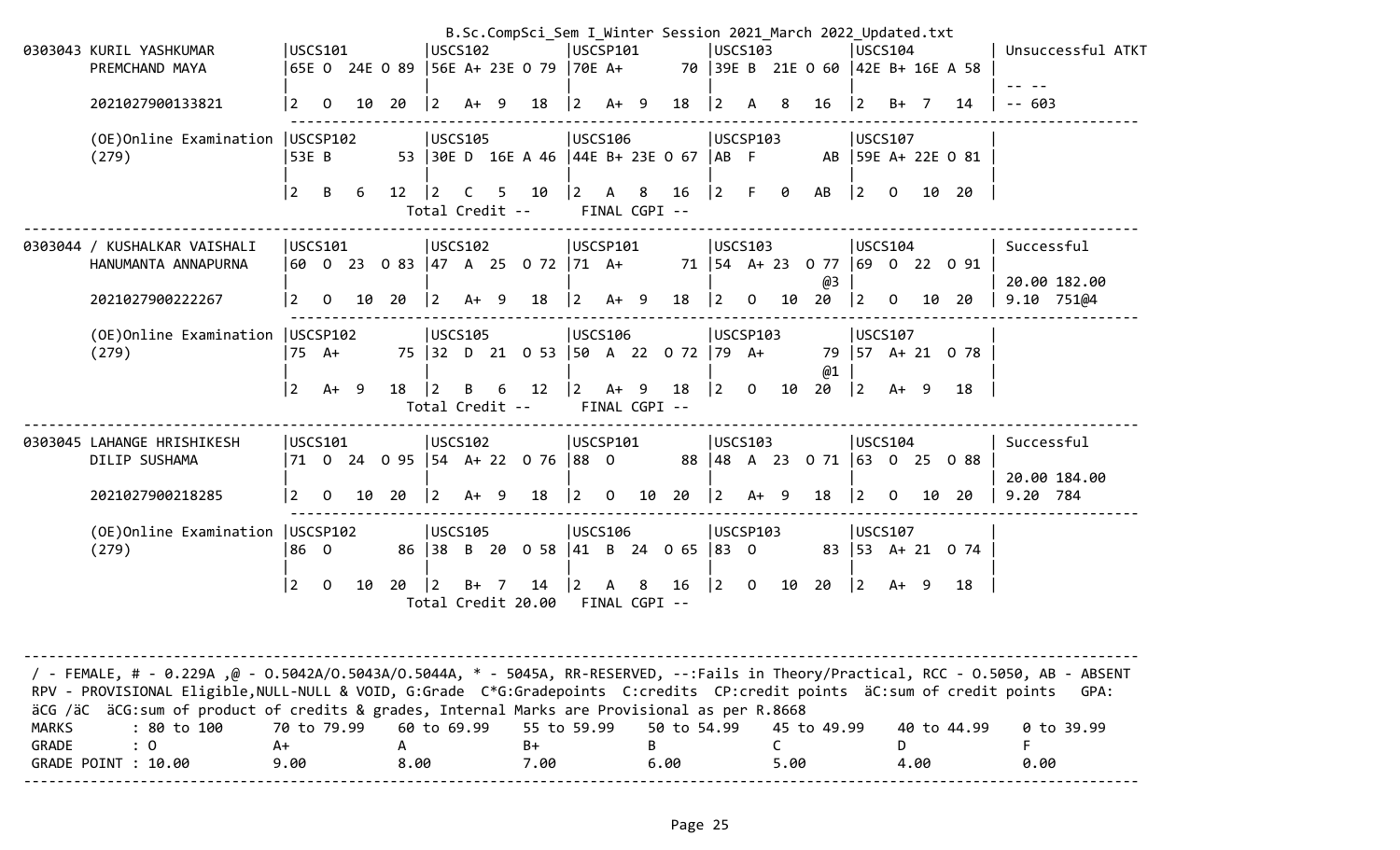### University of Mumbai, Institute of Distance and Open Learning, Mumbai OFFICE REGISTER OF THE B.Sc. Computer Science(with credits) - Distance Education - CBCS Pattern(No Branch)- F.Y. B.Sc. Computer Science - Sem I HELD IN Winter Session 2021

|                    | USCS101-Computer Organization and Design: ThEA 75/30 ThIA 2<br>$5/10$ 100/0                                        |                 |         |   |                |                   |         |    |                                        |          |         |                    |                               |                |          |   |                                                                                         |                |          |   |                      | USCS102-Programming with Python I: ThEA 75/30 ThIA 25/10 100/0 $\vert$                                                     |
|--------------------|--------------------------------------------------------------------------------------------------------------------|-----------------|---------|---|----------------|-------------------|---------|----|----------------------------------------|----------|---------|--------------------|-------------------------------|----------------|----------|---|-----------------------------------------------------------------------------------------|----------------|----------|---|----------------------|----------------------------------------------------------------------------------------------------------------------------|
|                    | USCSP101-Practical of USCS101+USCS102: PrEA 100/40 100/0                                                           |                 |         |   |                |                   |         |    |                                        |          | 00/0    |                    |                               |                |          |   |                                                                                         |                |          |   |                      | USCS103-Free and Open Source Software: ThEA 75/30 ThIA 25/10 1                                                             |
|                    | USCS104-Database Systems: ThEA 75/30 ThIA 25/10 100/0<br>USCS105-Discrete Mathematics: ThEA 75/30 ThIA 25/10 100/0 |                 |         |   |                |                   |         |    |                                        |          |         |                    | : ThEA 75/30 ThIA 25/10 100/0 |                |          |   |                                                                                         |                |          |   |                      | USCSP102-Practical of USCS103+USCS104: PrEA 100/40 100/0<br>USCS106-Descriptive Statistics and Introduction to Probability |
|                    | USCSP103-Practical of USCS105+USCS106: PrEA 100/40 100/0                                                           |                 |         |   |                |                   |         |    |                                        |          |         |                    |                               |                |          |   |                                                                                         |                |          |   |                      | USCS107-Soft Skills Development: ThEA 75/30 ThIA 25/10 100/0                                                               |
| <b>SEAT</b><br>NO. | NAME OF THE CANDIDATE                                                                                              |                 | PAPER 1 |   | Totall         |                   | PAPER 2 |    | Total                                  |          | PAPER 3 |                    | Total                         |                | PAPER 4  |   | Total                                                                                   |                | PAPER 5  |   | Totall               | <b>RESULT</b><br>CR C*G                                                                                                    |
|                    | PRN.                                                                                                               | I CR-           | GR GP   |   |                |                   |         |    |                                        |          |         |                    |                               |                |          |   | $C*G$ $ CR$ $GR$ $GP$ $C*G$ $ CR$ $GR$ $GP$ $C*G$ $ CR$ $GR$ $GP$ $C*G$ $ CR$ $GR$ $GP$ |                |          |   |                      | $C*G$   SGPI GRD TOTAL                                                                                                     |
|                    | <b>CENTRE</b><br>COLLEGE                                                                                           | CR GR GP        | PAPER 6 |   | Total          |                   | PAPER 7 |    | Total                                  |          | PAPER 8 |                    | Total                         |                | PAPER 9  |   | Total<br>C*G $ CR$ GR GP C*G $ CR$ GR GP C*G $ CR$ GR GP C*G $ CR$ GR GR GP             |                | PAPER 10 |   | Total<br>$C*G$       |                                                                                                                            |
|                    | 0303046 MAHALE RISHIKESH DILIP<br><b>VANDANA</b>                                                                   | USCS101         |         |   |                | USCS102           |         |    | 14F F 23E 0 37 53E A+ 21E 0 74 20F F   | USCSP101 |         |                    |                               |                | USCS103  |   | 20 26F F 18E A+44 26F F 19E A+45                                                        | USCS104        |          |   |                      | Unsuccessful Fail                                                                                                          |
|                    | 2021027900153671                                                                                                   | 2               | F.      |   | A              | <u>2</u>          | $A+$    | -9 | 18                                     | 2        | F.      | ø                  | ø                             |                |          | a | a                                                                                       | 2              |          | a | ø                    | $- - 392$                                                                                                                  |
|                    | (OE) Online Examination   USCSP102<br>(279)                                                                        | IAB F           |         |   |                | USCS105           |         |    | AB 21F F 18E A+39 38E B 22E 0 60  AB F | USCS106  |         |                    |                               |                | USCSP103 |   |                                                                                         | USCS107        |          |   | AB   54E A+ 19E A+73 |                                                                                                                            |
|                    |                                                                                                                    | $\vert 2 \vert$ | F.      | 0 | AB             | Total Credit --   |         |    | ø                                      |          | A       | 8<br>FINAL CGPI -- | 16                            | $\overline{2}$ |          | 0 | AB                                                                                      | $ 2\rangle$    | $A+ 9$   |   | 18                   |                                                                                                                            |
|                    | 0303047 MAHAWARKAR ROHIT<br>NAGNATH RANJEETA                                                                       | USCS101         |         |   | 65E O 24E O 89 | $ USCS102\rangle$ |         |    | $ 51E A \t23E 0 \t74  69E A$           | USCSP101 |         |                    | 69 I                          |                | USCS103  |   | 48E A 23E O 71  56E A+ 21E O 77                                                         | <b>USCS104</b> |          |   |                      | Unsuccessful ATKT                                                                                                          |
|                    |                                                                                                                    |                 |         |   |                |                   |         |    |                                        |          |         |                    |                               |                |          |   |                                                                                         |                |          |   |                      |                                                                                                                            |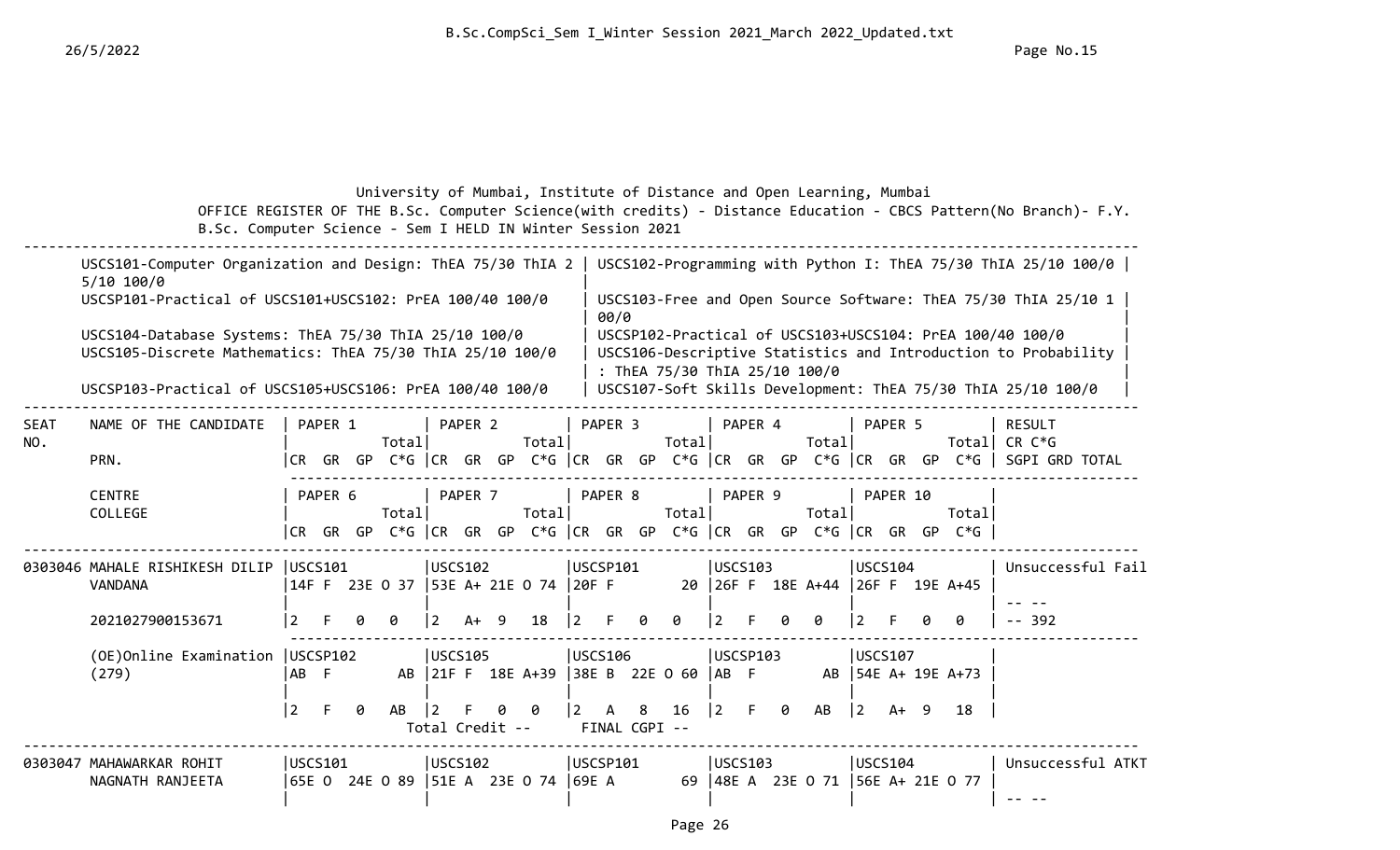|                       |                                                                                                                                                                                                                                                                                                                                                                                                             |                           |                |       |           |                                         |                |    | B.Sc.CompSci_Sem I Winter Session 2021 March 2022 Updated.txt |                               |                |                    |                     |                          |                            |                      |                                  |                        |              |      |                                   |            |                            |
|-----------------------|-------------------------------------------------------------------------------------------------------------------------------------------------------------------------------------------------------------------------------------------------------------------------------------------------------------------------------------------------------------------------------------------------------------|---------------------------|----------------|-------|-----------|-----------------------------------------|----------------|----|---------------------------------------------------------------|-------------------------------|----------------|--------------------|---------------------|--------------------------|----------------------------|----------------------|----------------------------------|------------------------|--------------|------|-----------------------------------|------------|----------------------------|
|                       | 2021027900224781                                                                                                                                                                                                                                                                                                                                                                                            | $\vert$ 2                 | $\overline{0}$ | 10 20 |           | $ 2 \tA+ 9$                             |                |    | 18                                                            | 2                             | A 8            |                    | 16                  | 2                        | A+ 9                       |                      | 18                               | 2                      | A+ 9         |      | 18                                | -- 685     |                            |
|                       | (OE) Online Examination   USCSP102<br>(279)                                                                                                                                                                                                                                                                                                                                                                 | 70E A+                    |                |       |           | USCS105                                 |                |    | 70 20F F 19E A+39 30E D 24E 0 54                              | USCS106                       |                |                    |                     | $ 78E$ A+                | USCSP103                   |                      |                                  | USCS107                |              |      | 78   44E B+ 20E 0 64              |            |                            |
|                       |                                                                                                                                                                                                                                                                                                                                                                                                             | $\overline{2}$            | $A+ 9$         |       | 18        | 2 <br>Total Credit --                   | $-F$           |    | $0 \theta$                                                    | $\vert 2 \vert$               | B              | 6<br>FINAL CGPI -- | 12                  | $ 2\rangle$              |                            | $A+ 9$               | 18                               | $ 2\rangle$            | $\mathsf{A}$ | 8    | 16                                |            |                            |
|                       | 0303048 / MALICK PUSHPITA<br>PANKAJ PRITI<br>2021027900212393                                                                                                                                                                                                                                                                                                                                               | USCS101<br>$\overline{2}$ | $A+ 9$         |       | 18        | USCS102<br>$ 2\rangle$                  | $\overline{0}$ | 10 | 51 A 25 0 76 56 A+ 22 0 78 89 0<br>@2<br>20                   | USCSP101<br>$ 2\rangle$       | $\overline{0}$ | 10                 | 89<br>20            | $ 2\rangle$              | USCS103<br>$\mathsf{O}$    | 10                   | $ 56 \tA+ 22 \tO 78$<br>@2<br>20 | USCS104<br>$ 2\rangle$ | B            | 6    | $ 30 \t D \t 23 \t D \t 53$<br>12 | Successful | 20.00 180.00<br>9.00 755@4 |
|                       | (OE)Online Examination<br>(279)                                                                                                                                                                                                                                                                                                                                                                             | USCSP102<br> 92 0<br> 2   | $\Omega$       | 10    | 20        | USCS105<br>$\vert$ 2<br>Total Credit -- |                |    | 92   44   B+ 19   A+63   42   B+ 24   0 66<br>A 8 16          | <b>USCS106</b><br>$ 2\rangle$ | $\mathsf{A}$   | 8<br>FINAL CGPI -- | 16                  | $ 87 \t0$<br>$ 2\rangle$ | USCSP103<br>$\overline{0}$ | 10 20                | 87                               | USCS107<br>$ 2\rangle$ | $A+ 9$       |      | $ 54 \tA+19 \tA+73 \t$<br>18      |            |                            |
| <b>MARKS</b><br>GRADE | / FEMALE, # - 0.229A ,@ - 0.5042A/0.5043A/0.5044A, * - 5045A, RR-RESERVED, --:Fails in Theory/Practical, RCC - 0.5050, AB - ABSENT<br>RPV - PROVISIONAL Eligible, NULL-NULL & VOID, G:Grade C*G:Gradepoints C:credits CP:credit points äC:sum of credit points<br>äCG /äC äCG:sum of product of credits & grades, Internal Marks are Provisional as per R.8668<br>: 80 to 100<br>: 0<br>GRADE POINT : 10.00 | 70 to 79.99<br>A+<br>9.00 |                |       | A<br>8.00 | 60 to 69.99                             |                |    | 55 to 59.99<br>B+<br>7.00                                     |                               |                | B                  | 50 to 54.99<br>6.00 |                          |                            | $\mathsf{C}$<br>5.00 | 45 to 49.99                      |                        | D.           | 4.00 | 40 to 44.99                       | F<br>0.00  | GPA:<br>0 to 39.99         |
|                       | 26/5/2022                                                                                                                                                                                                                                                                                                                                                                                                   |                           |                |       |           |                                         |                |    |                                                               |                               |                |                    |                     |                          |                            |                      |                                  |                        |              |      |                                   |            | Page No.16                 |

 University of Mumbai, Institute of Distance and Open Learning, Mumbai OFFICE REGISTER OF THE B.Sc. Computer Science(with credits) - Distance Education - CBCS Pattern(No Branch)- F.Y. B.Sc. Computer Science - Sem I HELD IN Winter Session 2021 --------------------------------------------------------------------------------------------------------------------------------------

 USCS101-Computer Organization and Design: ThEA 75/30 ThIA 2 | USCS102-Programming with Python I: ThEA 75/30 ThIA 25/10 100/0 |  $5/10 100/0$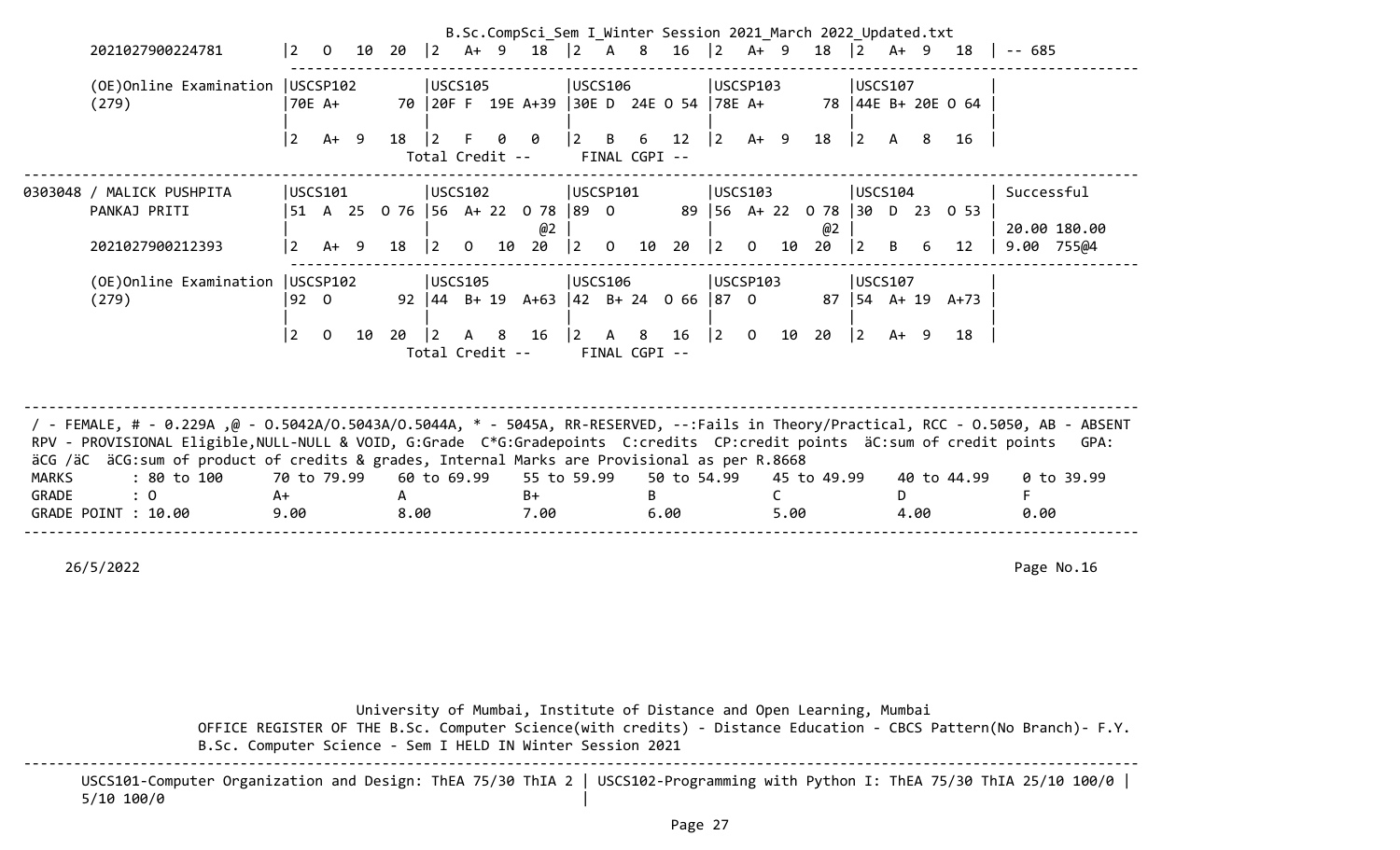|                    | USCSP101-Practical of USCS101+USCS102: PrEA 100/40 100/0<br>USCS104-Database Systems: ThEA 75/30 ThIA 25/10 100/0<br>USCS105-Discrete Mathematics: ThEA 75/30 ThIA 25/10 100/0 |                |                 |    |                            |                                |                |                | B.Sc.CompSci_Sem I Winter Session 2021 March 2022 Updated.txt             |                | 00/0                            |    |                               |             |                |    |                                          |                                       |          |    |                   | USCS103-Free and Open Source Software: ThEA 75/30 ThIA 25/10 1<br>USCSP102-Practical of USCS103+USCS104: PrEA 100/40 100/0<br>USCS106-Descriptive Statistics and Introduction to Probability |
|--------------------|--------------------------------------------------------------------------------------------------------------------------------------------------------------------------------|----------------|-----------------|----|----------------------------|--------------------------------|----------------|----------------|---------------------------------------------------------------------------|----------------|---------------------------------|----|-------------------------------|-------------|----------------|----|------------------------------------------|---------------------------------------|----------|----|-------------------|----------------------------------------------------------------------------------------------------------------------------------------------------------------------------------------------|
|                    | USCSP103-Practical of USCS105+USCS106: PrEA 100/40 100/0                                                                                                                       |                |                 |    |                            |                                |                |                |                                                                           |                |                                 |    | : ThEA 75/30 ThIA 25/10 100/0 |             |                |    |                                          |                                       |          |    |                   | USCS107-Soft Skills Development: ThEA 75/30 ThIA 25/10 100/0                                                                                                                                 |
| <b>SEAT</b><br>NO. | NAME OF THE CANDIDATE                                                                                                                                                          |                | PAPER 1         |    | Totall                     |                                | PAPER 2        |                | Total                                                                     |                | PAPER 3                         |    | Totall                        |             | PAPER 4        |    | Total                                    |                                       | PAPER 5  |    | Totall            | <b>RESULT</b><br>$CR C*G$                                                                                                                                                                    |
|                    | PRN.                                                                                                                                                                           |                |                 |    |                            |                                |                |                |                                                                           |                |                                 |    |                               |             |                |    |                                          |                                       |          |    |                   | CR GR GP C*G CR GR GP C*G CR GR GP C*G CR GR GP C*G CR GR GP C*G SGPI GRD TOTAL                                                                                                              |
|                    | <b>CENTRE</b><br>COLLEGE                                                                                                                                                       |                | PAPER 6         |    | Total                      |                                | PAPER 7        |                | Total <br>CR GR GP C*G CR GR GP C*G CR GR GP C*G CR GR GP C*G CR GR GR GP |                | PAPER 8                         |    | Total                         |             | PAPER 9        |    | Total                                    |                                       | PAPER 10 |    | Total<br>$C*G$    |                                                                                                                                                                                              |
|                    |                                                                                                                                                                                |                |                 |    |                            |                                |                |                |                                                                           |                |                                 |    |                               |             |                |    |                                          |                                       |          |    |                   |                                                                                                                                                                                              |
|                    | 0303049 MANE SAURAV SURESH<br><b>RADHA</b>                                                                                                                                     |                | USCS101         |    | 65 0 23 0 88 59 A+ 21 0 80 | USCS102                        |                |                |                                                                           | $ 87 \t0$      | USCSP101                        |    |                               |             | USCS103        |    | 87   54 A + 24 0 78   60 0 21 0 81<br>@2 | USCS104                               |          |    |                   | Successful<br>20.00 192.00                                                                                                                                                                   |
|                    | 2021027900210363                                                                                                                                                               | $\overline{2}$ | $\mathbf 0$     | 10 | - 20                       | $\vert$ 2                      | $\overline{0}$ |                | 10 20                                                                     | $ 2\rangle$    | $\overline{0}$                  | 10 | 20                            | $\vert$ 2   | $\mathsf{O}$   | 10 | 20                                       | $\begin{vmatrix} 2 & 0 \end{vmatrix}$ |          | 10 | -20               | 9.60 804@2                                                                                                                                                                                   |
|                    | (OE) Online Examination   USCSP102<br>(279)                                                                                                                                    | 85 0           |                 |    |                            | USCS105                        |                |                | 85 41 B 20 0 61 59 A + 25 0 84                                            |                | USCS106                         |    |                               | $ 91 \ 0$   | USCSP103       |    |                                          | USCS107                               |          |    | 91   48 A 21 0 69 |                                                                                                                                                                                              |
|                    |                                                                                                                                                                                | 2              | $\overline{0}$  | 10 | 20                         | $\vert$ 2<br>Total Credit --   | $\mathsf{A}$   | 8 <sup>8</sup> | 16                                                                        | $ 2\rangle$    | $\overline{0}$<br>FINAL CGPI -- |    | 10 20                         | $ 2\rangle$ | $\mathbf{0}$   | 10 | 20                                       | $ 2\rangle$                           | A 8      |    | 16                |                                                                                                                                                                                              |
|                    | 0303050 MASAL VIKAS VITTHAL<br>LAXMI                                                                                                                                           | AB             | USCS101<br>F AB |    | FAB AB FAB FAB             | USCS102                        |                |                |                                                                           | $ AB \tF$      | USCSP101                        |    |                               |             | <b>USCS103</b> |    | AB AB F AB F AB AB F AB F AB             | USCS104                               |          |    |                   | Absent                                                                                                                                                                                       |
|                    | 2021027900198135                                                                                                                                                               | 2              |                 | ø  | AB                         | $\overline{2}$                 |                | 0              | AB                                                                        | $\overline{2}$ | F.                              | 0  | AB                            |             |                | 0  | AB                                       | 2                                     |          | 0  | AB                | -- 0                                                                                                                                                                                         |
|                    | (OE) Online Examination   USCSP102<br>(279)                                                                                                                                    | AB F           |                 |    | AB                         | <b>USCS105</b>                 |                |                | AB F AB F AB                                                              |                | USCS106                         |    | AB F AB F AB                  | AB F        | USCSP103       |    |                                          | <b>USCS107</b>                        |          |    | AB   AB F AB F AB |                                                                                                                                                                                              |
|                    |                                                                                                                                                                                | 2              |                 | 0  | AB                         | $ 2\rangle$<br>Total Credit -- |                | 0              | AB                                                                        | $\vert$ 2      | F.<br>FINAL CGPI --             | 0  | AB                            | 2           | F.             | 0  | AB                                       | 2                                     |          | 0  | AB                |                                                                                                                                                                                              |
|                    | 0303051 MISHRA AJIT DEVCHANDRA   USCS101                                                                                                                                       |                |                 |    |                            | USCS102                        |                |                |                                                                           |                | USCSP101                        |    |                               |             | USCS103        |    |                                          | USCS104                               |          |    |                   | Successful                                                                                                                                                                                   |
|                    | SARITA                                                                                                                                                                         |                |                 |    |                            |                                |                |                | 69 0 25 0 94 41 B 23 0 64 56 B+                                           |                |                                 |    |                               |             |                |    | 56 65 0 21 0 86 66 0 21 0 87             |                                       |          |    |                   | 20.00 176.00                                                                                                                                                                                 |
|                    | 2021027900190252                                                                                                                                                               | $\vert$ 2      | $\mathbf{O}$    | 10 | 20                         | $ 2\rangle$                    | A              | 8              | 16                                                                        | $ 2\rangle$    | $B+$ 7                          |    | 14                            | $ 2\rangle$ | $\overline{0}$ | 10 | 20                                       | 120                                   |          | 10 | 20                | 8.80 743                                                                                                                                                                                     |
|                    | (OE) Online Examination   USCSP102                                                                                                                                             |                |                 |    |                            | USCS105                        |                |                |                                                                           |                | USCS106                         |    |                               |             | USCSP103       |    |                                          | USCS107                               |          |    |                   |                                                                                                                                                                                              |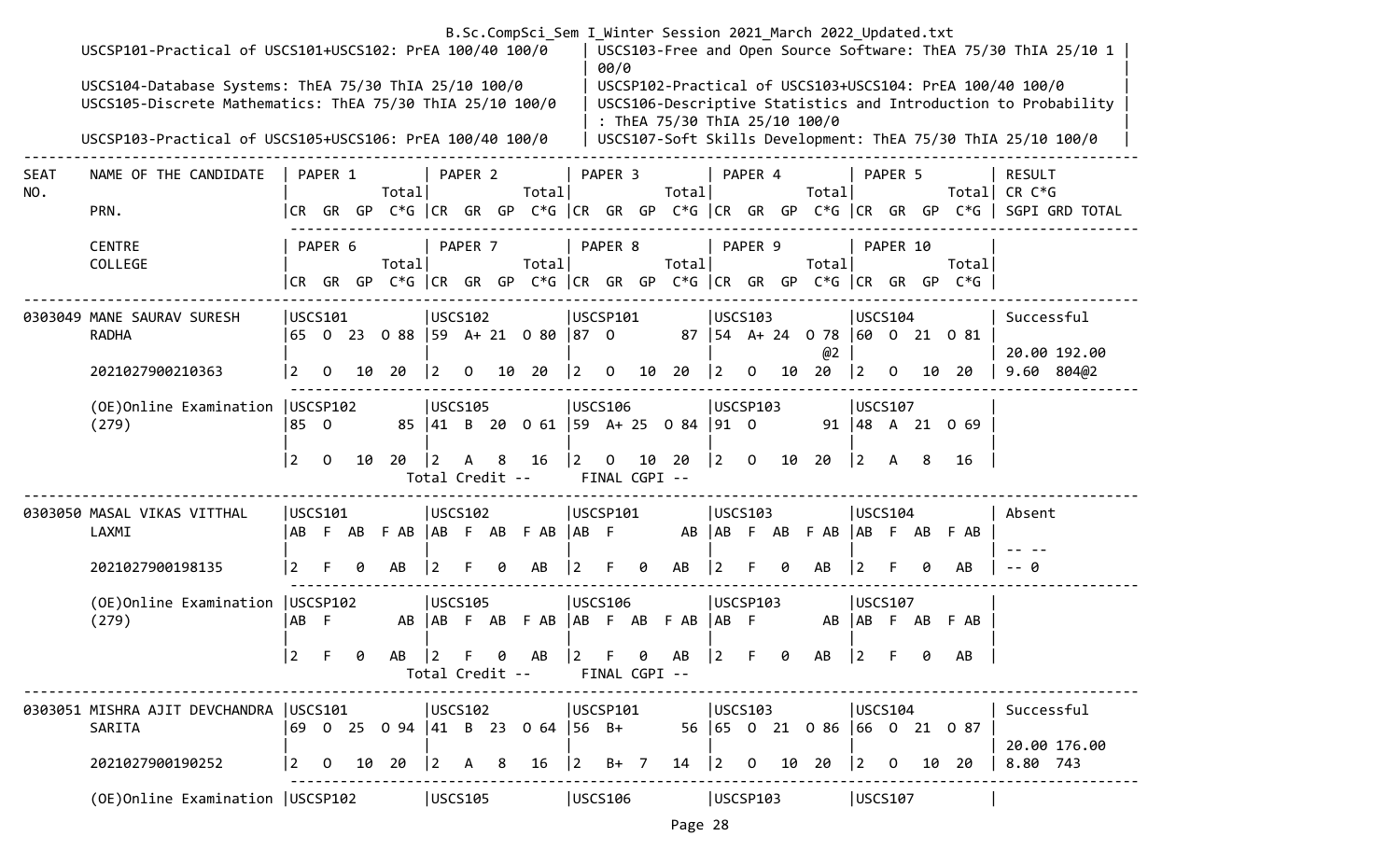| (279)                                                                                                                                                                                                                                                                                                                                                                                                                           | 51 B<br>$\overline{2}$<br>B<br>6                                | $12 \mid 2$<br>Total Credit 20.00 FINAL CGPI -- |       | B.Sc.CompSci_Sem I_Winter Session 2021_March 2022_Updated.txt<br>51   56 A + 20 0 76   60 0 24 0 84   64 A 64   59 A + 22 0 81<br>A+ 9 18  2 0 10 20  2 A 8 16  2 0 10 20                 |                                     |                                       |                                  |
|---------------------------------------------------------------------------------------------------------------------------------------------------------------------------------------------------------------------------------------------------------------------------------------------------------------------------------------------------------------------------------------------------------------------------------|-----------------------------------------------------------------|-------------------------------------------------|-------|-------------------------------------------------------------------------------------------------------------------------------------------------------------------------------------------|-------------------------------------|---------------------------------------|----------------------------------|
| 7 - FEMALE, # - 0.229Α ,@ - 0.5042Α/Ο.5043Α/Ο.5044Α, * - 5045Α, RR-RESERVED, --:Fails in Theory/Practical, RCC - 0.5050, AB - ABSENT<br>RPV - PROVISIONAL Eligible, NULL-NULL & VOID, G:Grade C*G:Gradepoints C:credits CP:credit points äC:sum of credit points<br>äCG /äC äCG:sum of product of credits & grades, Internal Marks are Provisional as per R.8668<br>: 80 to 100<br>MARKS<br>: 0<br>GRADE<br>GRADE POINT : 10.00 | 70 to 79.99  60 to 69.99  55 to 59.99<br>A+ A<br>9.00 8.00 7.00 |                                                 |       | 50 to 54.99<br>$\mathsf B$<br>6.00                                                                                                                                                        | 45 to 49.99<br>$\mathsf{C}$<br>5.00 | 40 to 44.99<br>D <sub>D</sub><br>4.00 | GPA:<br>0 to 39.99<br>F.<br>0.00 |
| 26/5/2022                                                                                                                                                                                                                                                                                                                                                                                                                       |                                                                 |                                                 |       |                                                                                                                                                                                           |                                     |                                       | Page No.17                       |
|                                                                                                                                                                                                                                                                                                                                                                                                                                 | B.Sc. Computer Science - Sem I HELD IN Winter Session 2021      |                                                 |       | University of Mumbai, Institute of Distance and Open Learning, Mumbai<br>OFFICE REGISTER OF THE B.Sc. Computer Science(with credits) - Distance Education - CBCS Pattern(No Branch)- F.Y. |                                     |                                       |                                  |
| USCS101-Computer Organization and Design: ThEA 75/30 ThIA 2   USCS102-Programming with Python I: ThEA 75/30 ThIA 25/10 100/0  <br>$5/10$ 100/0<br>USCSP101-Practical of USCS101+USCS102: PrEA 100/40 100/0                                                                                                                                                                                                                      |                                                                 |                                                 | 00/0  | USCS103-Free and Open Source Software: ThEA 75/30 ThIA 25/10 1                                                                                                                            |                                     |                                       |                                  |
| USCS104-Database Systems: ThEA 75/30 ThIA 25/10 100/0<br>USCS105-Discrete Mathematics: ThEA 75/30 ThIA 25/10 100/0<br>USCSP103-Practical of USCS105+USCS106: PrEA 100/40 100/0   USCS107-Soft Skills Development: ThEA 75/30 ThIA 25/10 100/0                                                                                                                                                                                   |                                                                 |                                                 |       | USCSP102-Practical of USCS103+USCS104: PrEA 100/40 100/0<br>USCS106-Descriptive Statistics and Introduction to Probability<br>: ThEA 75/30 ThIA 25/10 100/0                               |                                     |                                       |                                  |
| NAME OF THE CANDIDATE<br>SEAT<br>NO.<br>PRN.                                                                                                                                                                                                                                                                                                                                                                                    |                                                                 | Total                                           | Total | PAPER 1   PAPER 2   PAPER 3   PAPER 4   PAPER 5<br> CR GR GP C*G  CR GR GP C*G  CR GR GP C*G  CR GR GP C*G  CR GR GP C*G   SGPI GRD TOTAL                                                 |                                     |                                       | RESULT                           |
| <b>CENTRE</b><br>COLLEGE                                                                                                                                                                                                                                                                                                                                                                                                        |                                                                 | Total                                           |       | PAPER 6   PAPER 7   PAPER 8   PAPER 9   PAPER 10<br> CR GR GP C*G  CR GR GP C*G  CR GR GP C*G  CR GR GP C*G  CR GR GP C*G                                                                 |                                     | Total                                 |                                  |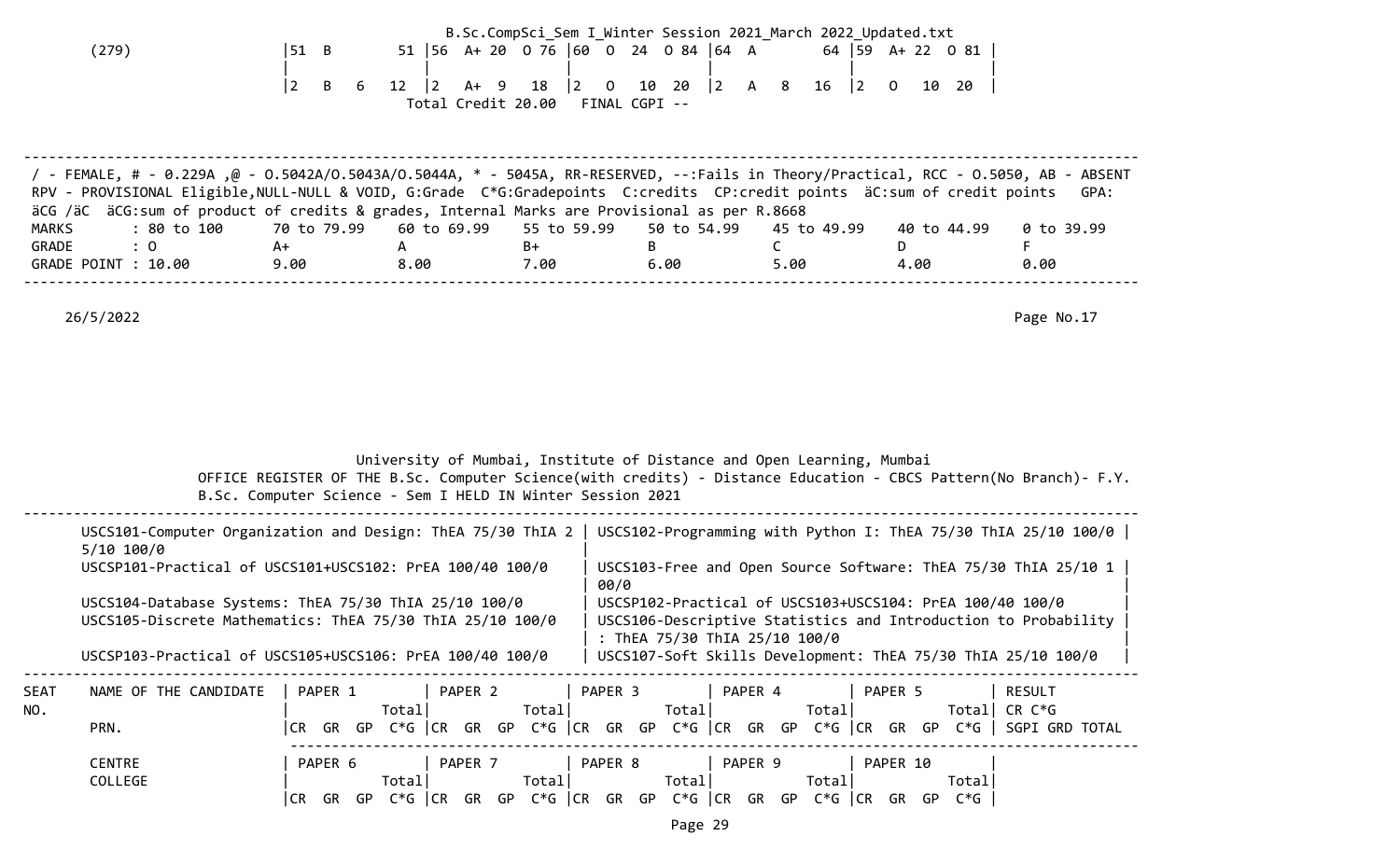| 0303052 MOHITE SHIVAM SANJAY       | USCS101   |                |              |             | USCS102         |        |             |                                                 | USCSP101                                  |     |                                                             | USCS103                                   |                                |                                            |      |     | USCS104            | Successful               |
|------------------------------------|-----------|----------------|--------------|-------------|-----------------|--------|-------------|-------------------------------------------------|-------------------------------------------|-----|-------------------------------------------------------------|-------------------------------------------|--------------------------------|--------------------------------------------|------|-----|--------------------|--------------------------|
| KAVITA                             |           |                |              |             |                 |        |             | 51 A 24 O 75  45 A 19 A+64  63 A                |                                           |     |                                                             |                                           | 63 41 B 18 A+59 45 A 22 0 67   |                                            |      |     |                    |                          |
| 2021027900243422                   | <u> 2</u> | $A+ 9$         |              | 18          | $ 2 \rangle$    | A 8    |             | 16                                              | $\begin{vmatrix} 2 & A & 8 \end{vmatrix}$ |     | 16                                                          | $ 2 \t B+7$                               | 14                             | $ 2\rangle$                                | A    | - 8 | 16                 | 20.00 154.00<br>7.70 632 |
| (OE)Online Examination   USCSP102  |           |                |              |             | USCS105         |        |             |                                                 | USCS106                                   |     |                                                             | USCSP103                                  |                                | USCS107                                    |      |     |                    |                          |
| (279)                              | 183 O     |                |              |             |                 |        |             | 83 30 D 13 B 43 38 B 24 0 62 61 A               |                                           |     |                                                             |                                           |                                |                                            |      |     | 61   38 B 17 A 55  |                          |
|                                    | 2         |                | $0\qquad 10$ | $20 \t 2$   |                 |        | $D \quad 4$ | 8 <sup>8</sup><br>Total Credit 20.00            | $ 2\rangle$                               | A 8 | 16<br>FINAL CGPI --                                         | $\begin{vmatrix} 2 & A & 8 \end{vmatrix}$ | 16                             | 2                                          |      |     | B+ 7 14            |                          |
| 0303053 MURKUTE MAYUR KALYAN       | USCS101   |                |              |             | USCS102         |        |             |                                                 | USCSP101                                  |     |                                                             | USCS103                                   |                                | USCS104                                    |      |     |                    | Successful               |
| LALITA                             |           |                |              |             |                 |        |             | 63 0 24 0 87 53 A+ 25 0 78 81 0<br>@2           |                                           |     |                                                             |                                           | 81 38 B 25 0 63 57 A + 21 0 78 |                                            |      |     | @2                 | 20.00 188.00             |
| 2021027900224475                   | <u> 2</u> | $\Omega$       |              | 10 20       |                 |        |             | $\begin{bmatrix} 2 & 0 & 10 & 20 \end{bmatrix}$ |                                           |     | $\begin{array}{ccc} \n\boxed{2} & 0 & 10 & 20\n\end{array}$ | $\begin{vmatrix} 2 & A & 8 \end{vmatrix}$ | 16                             |                                            |      |     | $ 2 \t0 \t10 \t20$ | 9.40 773@4               |
| (OE)Online Examination   USCSP102  |           |                |              |             | USCS105         |        |             |                                                 | <b>JUSCS106</b>                           |     |                                                             | USCSP103                                  |                                | USCS107                                    |      |     |                    |                          |
| (279)                              | 180 O     |                |              |             |                 |        |             | 80   56 A+ 20 0 76   53 A+ 22 0 75   78 A+      |                                           |     |                                                             |                                           |                                |                                            |      |     | 78 57 A+ 20 0 77   |                          |
|                                    | l 2       | $\overline{0}$ | 10           | $20 \mid 2$ |                 |        |             | A+ 9 18 2 A+ 9 18<br>Total Credit --            |                                           |     | FINAL CGPI --                                               | $ 2 \tA+ 9$                               | 18                             | $\begin{vmatrix} 2 & A+ & 9 \end{vmatrix}$ |      |     | 18                 |                          |
| 0303054 / NALAWADE SAKSHI          | USCS101   |                |              |             | USCS102         |        |             |                                                 | USCSP101                                  |     |                                                             | USCS103                                   |                                | USCS104                                    |      |     |                    | Successful               |
| MARUTI MEENAKSHI                   |           |                |              |             |                 |        |             | 63 0 24 0 87  51 A 23 0 74  80 0                |                                           |     |                                                             |                                           | 80 47 A 24 0 71 68 0 22 0 90   |                                            |      |     |                    |                          |
| 2021027900193915                   | <u> 2</u> | $\mathbf{0}$   |              | 10 20       | $\vert 2 \vert$ | $A+ 9$ |             | 18                                              |                                           |     | $ 2 \t0 \t10 \t20$                                          | $ 2 \tA+ 9$                               | 18                             |                                            |      |     | 12 0 10 20         | 20.00 186.00<br>9.30 769 |
| (OE) Online Examination   USCSP102 |           |                |              | USCS105     |                 |        |             |                                                 | <b>USCS106</b>                            |     |                                                             | USCSP103                                  |                                | USCS107                                    |      |     |                    |                          |
| (279)                              | 85 O      |                |              |             |                 |        |             | 85 47 A 20 0 67                                 |                                           |     | $ 48 \tA} 24 \tC} 72$                                       |                                           | $ 71 \tA+ 71 51 \tA 21 \t0 72$ |                                            |      |     |                    |                          |
|                                    | 2         | $\Omega$       | 10           | 20          | $\vert$ 2       | A 8    |             | 16                                              | $\vert$ 2                                 |     | A+ 9 18                                                     | $ 2 \tA+ 9$                               | 18                             | $\vert$ 2                                  | A+ 9 |     | 18                 |                          |
|                                    |           |                |              |             |                 |        |             | Total Credit 20.00                              | FINAL CGPI --                             |     |                                                             |                                           |                                |                                            |      |     |                    |                          |
|                                    |           |                |              |             |                 |        |             |                                                 |                                           |     |                                                             |                                           |                                |                                            |      |     |                    |                          |

### B.Sc.CompSci\_Sem I\_Winter Session 2021\_March 2022\_Updated.txt

-------------------------------------------------------------------------------------------------------------------------------------- / - FEMALE, # - 0.229A ,@ - O.5042A/O.5043A/O.5044A, \* - 5045A, RR-RESERVED, --:Fails in Theory/Practical, RCC - O.5050, AB - ABSENT RPV - PROVISIONAL Eligible, NULL-NULL & VOID, G:Grade C\*G:Gradepoints C:credits CP:credit points äC:sum of credit points GPA: äCG /äC äCG:sum of product of credits & grades, Internal Marks are Provisional as per R.8668 MARKS : 80 to 100 70 to 79.99 60 to 69.99 55 to 59.99 50 to 54.99 45 to 49.99 40 to 44.99 0 to 39.99  $GRADE$  : O  $A+$   $A$   $B+$   $B$   $C$   $D$  F GRADE POINT : 10.00 9.00 8.00 7.00 6.00 5.00 4.00 0.00 --------------------------------------------------------------------------------------------------------------------------------------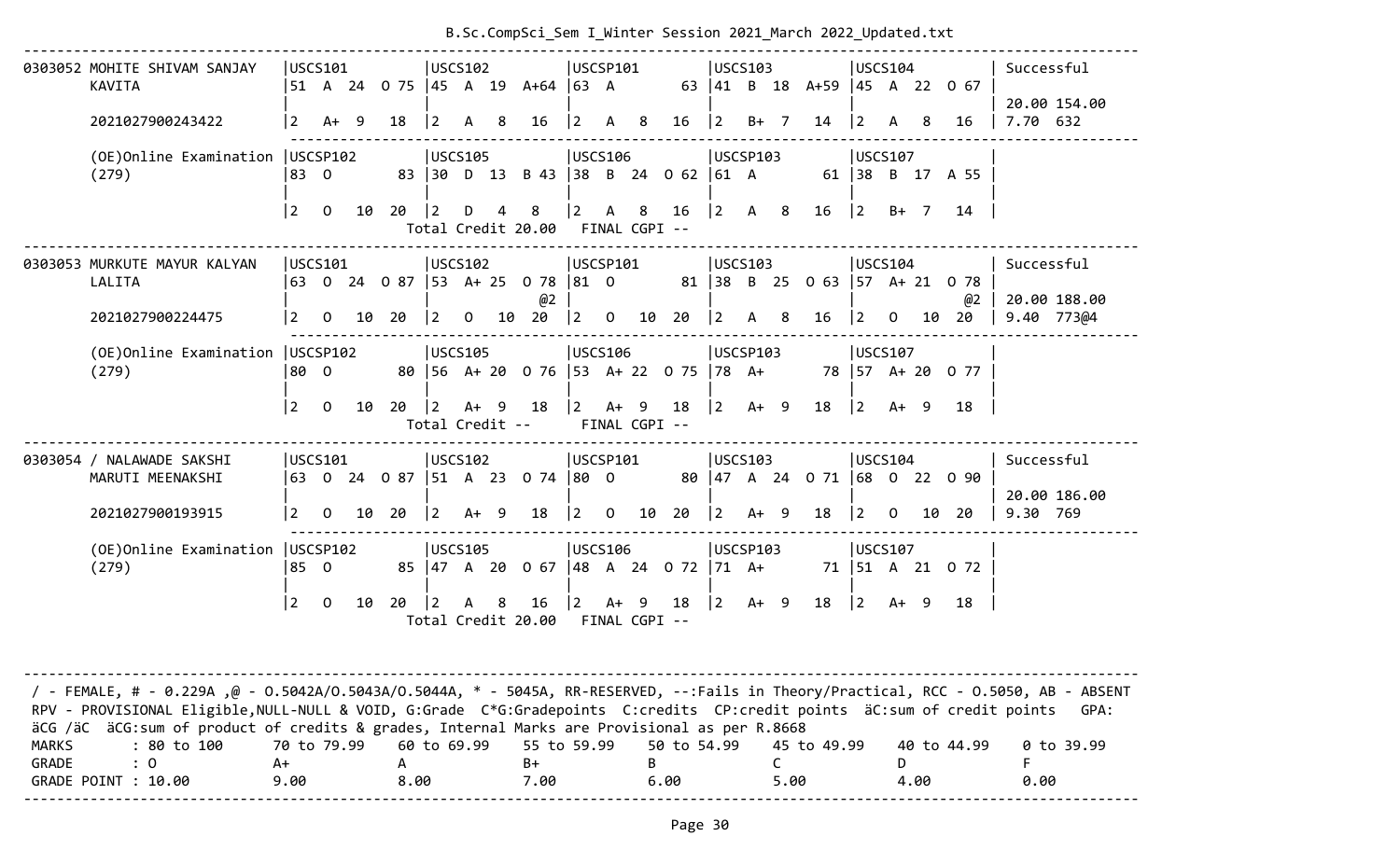# University of Mumbai, Institute of Distance and Open Learning, Mumbai

 OFFICE REGISTER OF THE B.Sc. Computer Science(with credits) - Distance Education - CBCS Pattern(No Branch)- F.Y. B.Sc. Computer Science - Sem I HELD IN Winter Session 2021

|      | USCS101-Computer Organization and Design: ThEA 75/30 ThIA 2  <br>$5/10$ 100/0                                      |           |              |   |        |                |                                 |   |                                 |                                       |               |   |                                                    |             |                |    |                                          |                                            |          |                                                                                 |                                                              | USCS102-Programming with Python I: ThEA 75/30 ThIA 25/10 100/0                        |
|------|--------------------------------------------------------------------------------------------------------------------|-----------|--------------|---|--------|----------------|---------------------------------|---|---------------------------------|---------------------------------------|---------------|---|----------------------------------------------------|-------------|----------------|----|------------------------------------------|--------------------------------------------|----------|---------------------------------------------------------------------------------|--------------------------------------------------------------|---------------------------------------------------------------------------------------|
|      | USCSP101-Practical of USCS101+USCS102: PrEA 100/40 100/0                                                           |           |              |   |        |                |                                 |   |                                 |                                       | 00/0          |   |                                                    |             |                |    |                                          |                                            |          |                                                                                 |                                                              | USCS103-Free and Open Source Software: ThEA 75/30 ThIA 25/10 1                        |
|      | USCS104-Database Systems: ThEA 75/30 ThIA 25/10 100/0<br>USCS105-Discrete Mathematics: ThEA 75/30 ThIA 25/10 100/0 |           |              |   |        |                |                                 |   |                                 |                                       |               |   | : ThEA 75/30 ThIA 25/10 100/0                      |             |                |    |                                          |                                            |          |                                                                                 | USCSP102-Practical of USCS103+USCS104: PrEA 100/40 100/0     | USCS106-Descriptive Statistics and Introduction to Probability                        |
|      | USCSP103-Practical of USCS105+USCS106: PrEA 100/40 100/0                                                           |           |              |   |        |                |                                 |   |                                 |                                       |               |   |                                                    |             |                |    |                                          |                                            |          |                                                                                 | USCS107-Soft Skills Development: ThEA 75/30 ThIA 25/10 100/0 |                                                                                       |
| SEAT | NAME OF THE CANDIDATE                                                                                              |           | PAPER 1      |   | Totall |                | PAPER <sub>2</sub>              |   | Total                           |                                       | PAPER 3       |   | Totall                                             |             | PAPER 4        |    | Total                                    |                                            | PAPER 5  |                                                                                 | <b>RESULT</b><br>Total CR $C*G$                              |                                                                                       |
| NO.  | PRN.                                                                                                               |           |              |   |        |                |                                 |   |                                 |                                       |               |   |                                                    |             |                |    |                                          |                                            |          |                                                                                 |                                                              | CR GR GP C*G  CR GR GP C*G  CR GR GP C*G  CR GR GP C*G  CR GR GP C*G   SGPI GRD TOTAL |
|      | <b>CENTRE</b><br>COLLEGE                                                                                           |           | PAPER 6      |   | Totall |                | PAPER 7                         |   | Total                           |                                       | PAPER 8       |   | Totall                                             |             | PAPER 9        |    | Total                                    |                                            | PAPER 10 | Totall<br> CR GR GP C*G  CR GR GP C*G  CR GR GP C*G  CR GR GP C*G  CR GR GP C*G |                                                              |                                                                                       |
|      | 0303055 / NARAYANE ANJALI<br>NARENDRA APARNA                                                                       |           | USCS101      |   |        |                | USCS102                         |   | 66 0 25 0 91 50 A 25 0 75 57 B+ |                                       | USCSP101      |   |                                                    |             | <b>USCS103</b> |    | 57   53 A + 24 0 77   69 0 25 0 94<br>@3 | USCS104                                    |          |                                                                                 | Successful                                                   | 20.00 176.00                                                                          |
|      | 2021027900180354                                                                                                   | <u> 2</u> | $\Omega$     |   | 10 20  | $\overline{2}$ | $A+ 9$                          |   | 18                              | $\vert 2 \vert$                       | $B+$ 7        |   | 14                                                 | $ 2\rangle$ | $\overline{0}$ | 10 | 20                                       | $\begin{bmatrix} 2 & 0 \end{bmatrix}$      |          | 10 20                                                                           |                                                              | 8.80 730@3                                                                            |
|      | (OE) Online Examination   USCSP102<br>(279)                                                                        | 63 A      |              |   |        |                | <b>USCS105</b>                  |   |                                 |                                       | USCS106       |   | 63 38 B 22 0 60 38 B 25 0 63 74 A+                 |             | USCSP103       |    |                                          | USCS107                                    |          | 74 53 A+ 23 0 76                                                                |                                                              |                                                                                       |
|      |                                                                                                                    | 2         | $\mathsf{A}$ | 8 | 16     | $\vert$ 2      | $\mathsf{A}$<br>Total Credit -- | 8 | 16                              | $\begin{vmatrix} 2 & A \end{vmatrix}$ | FINAL CGPI -- | 8 | 16                                                 | 2           | A+ 9           |    | 18                                       | $\begin{vmatrix} 2 & A+ & 9 \end{vmatrix}$ |          | 18                                                                              |                                                              |                                                                                       |
|      | 0303056 NAYBAGKAR PRATHAMESH<br>PRADIP PRIYA                                                                       |           | USCS101      |   |        |                | USCS102                         |   |                                 |                                       | USCSP101      |   | 65E O AB F 65  62E O AB F 62  78E A+ 78  54E A+ AB |             | USCS103        |    |                                          | USCS104                                    |          | F 54 74E 0 AB F 74                                                              |                                                              | Unsuccessful Fail                                                                     |
|      |                                                                                                                    |           |              |   |        |                |                                 |   |                                 |                                       |               |   | Page 31                                            |             |                |    |                                          |                                            |          |                                                                                 |                                                              |                                                                                       |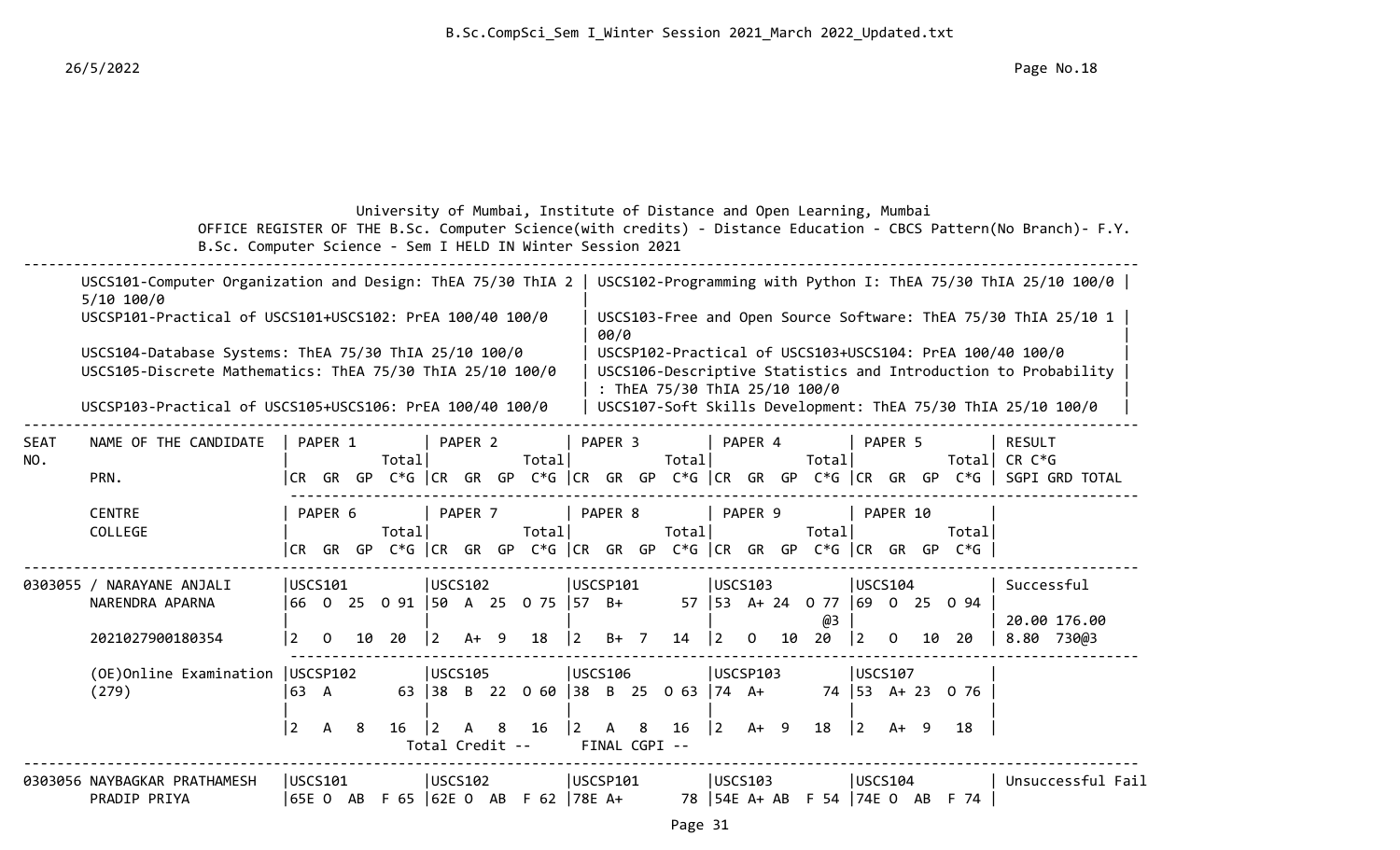|       |                                                                                                                                                                                                                                                                                                                                                                                                                                                                          |             |             |   |             |           |                 |   | B.Sc.CompSci_Sem I Winter Session 2021 March 2022 Updated.txt |                 |        |                           |                                  |                |    |                |             |                                            |   |      |                     |                      |
|-------|--------------------------------------------------------------------------------------------------------------------------------------------------------------------------------------------------------------------------------------------------------------------------------------------------------------------------------------------------------------------------------------------------------------------------------------------------------------------------|-------------|-------------|---|-------------|-----------|-----------------|---|---------------------------------------------------------------|-----------------|--------|---------------------------|----------------------------------|----------------|----|----------------|-------------|--------------------------------------------|---|------|---------------------|----------------------|
|       | 2021027900214674                                                                                                                                                                                                                                                                                                                                                                                                                                                         | $ 2\rangle$ |             |   | 0           |           |                 |   | Ø                                                             | $\vert 2 \vert$ | $A+ 9$ |                           | 18                               | $\vert$ 2      |    |                | ø           |                                            |   |      | ø                   | $- - 602$            |
|       | (OE) Online Examination   USCSP102<br>(279)                                                                                                                                                                                                                                                                                                                                                                                                                              | 70E A+      |             |   |             |           | USCS105         |   | 70   42E B + AB F 42   42E B + AB F 42   85E 0                | <b>USCS106</b>  |        |                           |                                  | USCSP103       |    |                |             | USCS107                                    |   |      | 85 30E D AB F 30    |                      |
|       |                                                                                                                                                                                                                                                                                                                                                                                                                                                                          | 2           | $A+ 9$      |   | $18 \mid 2$ |           | F.              | 0 | 0<br>Total Credit --                                          | $ 2 \quad F$    |        | $\theta$<br>FINAL CGPI -- | 0                                |                |    |                |             |                                            |   | Q.   | 0                   |                      |
|       | 0303057 / NIKAM PRATIMA PRADIP  USCS101<br><b>APARNA</b>                                                                                                                                                                                                                                                                                                                                                                                                                 |             |             |   |             |           | USCS102         |   | 53E A+ 25E 0 78   41E B 23E 0 64   AB F                       | USCSP101        |        |                           | AB 35E C 10E D 45 51E A 21E O 72 | <b>USCS103</b> |    |                |             | USCS104                                    |   |      |                     | Unsuccessful Fail    |
|       | 2021027900223031                                                                                                                                                                                                                                                                                                                                                                                                                                                         | $\vert$ 2   | $A+ 9$      |   | 18          | $\vert$ 2 | A 8             |   | 16                                                            | $\vert 2 \vert$ | F.     | 0                         | AB                               | $\vert$ 2      | C. | 5 <sub>5</sub> | 10          | $\begin{vmatrix} 2 & A+ & 9 \end{vmatrix}$ |   |      | 18                  | $-- 363$             |
|       | (OE) Online Examination   USCSP102<br>(279)                                                                                                                                                                                                                                                                                                                                                                                                                              | AB F        |             |   |             |           | USCS105         |   | AB 23F F 18E A+41   11F F 21E 0 32   AB F                     | USCS106         |        |                           |                                  | USCSP103       |    |                |             | USCS107                                    |   |      | AB   12F F 19E A+31 |                      |
|       |                                                                                                                                                                                                                                                                                                                                                                                                                                                                          | 2           |             | 0 | AB          |           | Total Credit -- | 0 | - 0                                                           | $ 2 \quad F$    |        | 0<br>FINAL CGPI --        | 0                                | $\vert$ 2      | -F | - 0            | AB          | $ 2 \text{ F} $                            |   | 0    | <b>0</b>            |                      |
| MARKS | FEMALE, # - 0.229A ,@ - 0.5042A/0.5043A/0.5044A, * - 5045A, RR-RESERVED, --:Fails in Theory/Practical, RCC - 0.5050, AB - ABSENT / - FEMALE, # - 0.229A , @ - 0.5042A/0.5043A/0.5044A, * - 5045A, RR-RESERVED, --:Fails in Th<br>RPV - PROVISIONAL Eligible, NULL-NULL & VOID, G:Grade C*G:Gradepoints C:credits CP:credit points äC:sum of credit points<br>äCG /äC äCG:sum of product of credits & grades, Internal Marks are Provisional as per R.8668<br>: 80 to 100 |             | 70 to 79.99 |   |             |           | 60 to 69.99     |   | 55 to 59.99                                                   |                 |        |                           | 50 to 54.99                      |                |    |                | 45 to 49.99 |                                            |   |      | 40 to 44.99         | GPA:<br>$0$ to 39.99 |
| GRADE | $\colon 0$<br>GRADE POINT : 10.00                                                                                                                                                                                                                                                                                                                                                                                                                                        | A+<br>9.00  |             |   | A<br>8.00   |           |                 |   | $B+$<br>7.00                                                  |                 |        | B                         | 6.00                             |                |    | C<br>5.00      |             |                                            | D | 4.00 |                     | 0.00                 |

 University of Mumbai, Institute of Distance and Open Learning, Mumbai OFFICE REGISTER OF THE B.Sc. Computer Science(with credits) - Distance Education - CBCS Pattern(No Branch)- F.Y. B.Sc. Computer Science - Sem I HELD IN Winter Session 2021 --------------------------------------------------------------------------------------------------------------------------------------

USCS101-Computer Organization and Design: ThEA 75/30 ThIA 2 | USCS102-Programming with Python I: ThEA 75/30 ThIA 25/10 100/0 |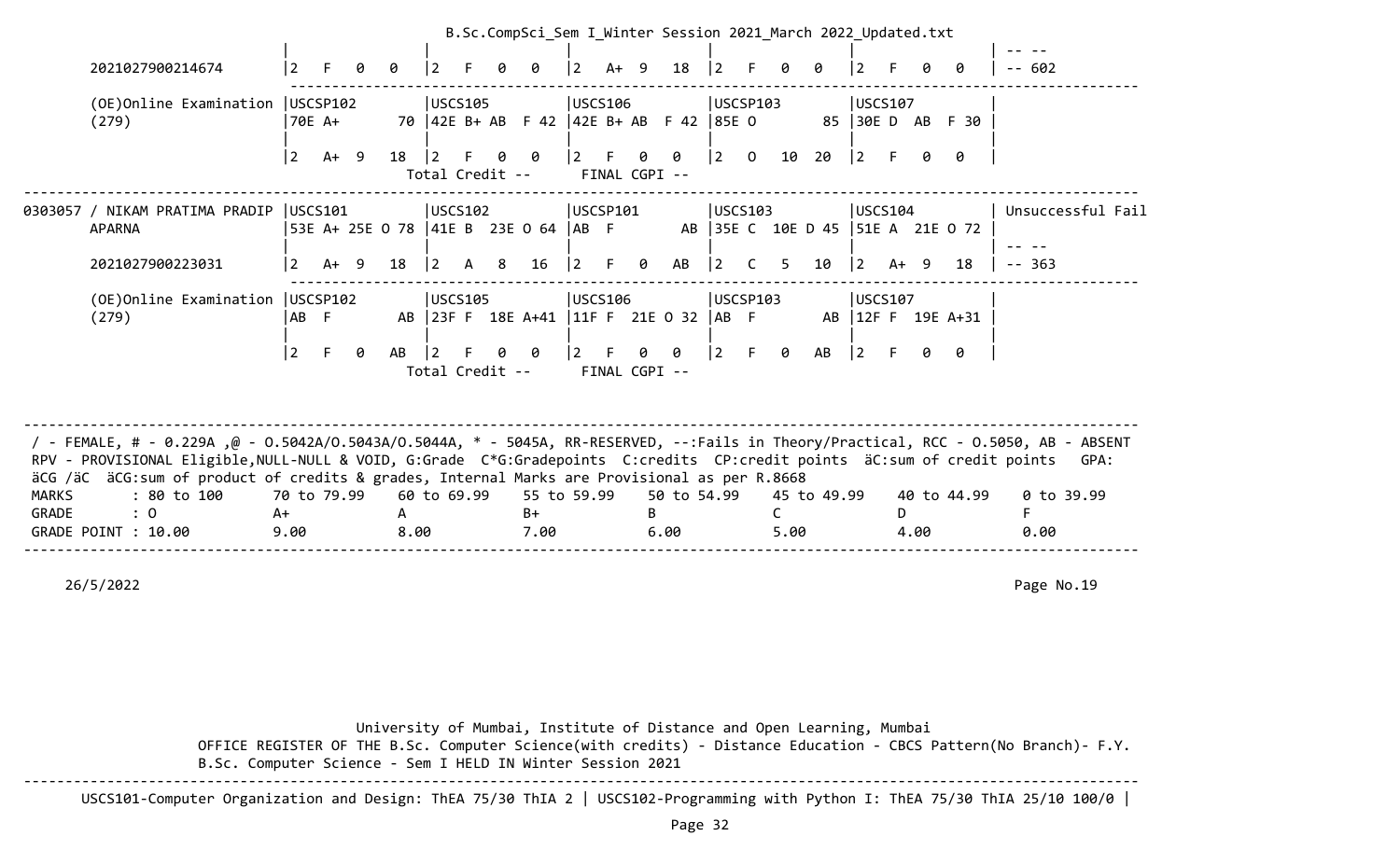| B.Sc.CompSci Sem I Winter Session 2021 March 2022 Updated.txt |  |  |  |  |
|---------------------------------------------------------------|--|--|--|--|
|                                                               |  |  |  |  |

|                    | $5/10$ 100/0<br>USCSP101-Practical of USCS101+USCS102: PrEA 100/40 100/0                                           |                 |         |    |                       |                 |         |   |                                                                           |                                                | 00/0     |                                                                  |                   |         |   |                                  |                          |          |   |                                                                                | USCS103-Free and Open Source Software: ThEA 75/30 ThIA 25/10 1                                                             |  |
|--------------------|--------------------------------------------------------------------------------------------------------------------|-----------------|---------|----|-----------------------|-----------------|---------|---|---------------------------------------------------------------------------|------------------------------------------------|----------|------------------------------------------------------------------|-------------------|---------|---|----------------------------------|--------------------------|----------|---|--------------------------------------------------------------------------------|----------------------------------------------------------------------------------------------------------------------------|--|
|                    | USCS104-Database Systems: ThEA 75/30 ThIA 25/10 100/0<br>USCS105-Discrete Mathematics: ThEA 75/30 ThIA 25/10 100/0 |                 |         |    |                       |                 |         |   |                                                                           |                                                |          | : ThEA 75/30 ThIA 25/10 100/0                                    |                   |         |   |                                  |                          |          |   |                                                                                | USCSP102-Practical of USCS103+USCS104: PrEA 100/40 100/0<br>USCS106-Descriptive Statistics and Introduction to Probability |  |
|                    | USCSP103-Practical of USCS105+USCS106: PrEA 100/40 100/0                                                           |                 |         |    |                       |                 |         |   |                                                                           |                                                |          |                                                                  |                   |         |   |                                  |                          |          |   |                                                                                | USCS107-Soft Skills Development: ThEA 75/30 ThIA 25/10 100/0                                                               |  |
| <b>SEAT</b><br>NO. | NAME OF THE CANDIDATE                                                                                              |                 | PAPER 1 |    | Totall                |                 | PAPER 2 |   | Total                                                                     |                                                | PAPER 3  | Totall                                                           |                   | PAPER 4 |   | Total                            |                          | PAPER 5  |   |                                                                                | <b>RESULT</b><br>Total  CR C*G                                                                                             |  |
|                    | PRN.                                                                                                               |                 |         |    |                       |                 |         |   |                                                                           |                                                |          |                                                                  |                   |         |   |                                  |                          |          |   |                                                                                | CR GR GP C*G  CR GR GP C*G  CR GR GP C*G  CR GR GP C*G  CR GR GP C*G   SGPI GRD TOTAL                                      |  |
|                    | <b>CENTRE</b><br>COLLEGE                                                                                           |                 | PAPER 6 |    | Total                 |                 | PAPER 7 |   | Totall                                                                    |                                                | PAPER 8  | Total                                                            |                   | PAPER 9 |   | Total                            |                          | PAPER 10 |   | Total<br> CR GR GP C*G  CR GR GP C*G  CR GR GP C*G  CR GR GP C*G  CR GR GP C*G |                                                                                                                            |  |
|                    | 0303058 / PARAB TEJASHREE<br>PRABHAKAR PRAGATI                                                                     | USCS101         |         |    |                       | USCS102         |         |   | 35E C 25E 0 60   54E A+ 23E 0 77   58E B+                                 | USCSP101                                       |          |                                                                  | USCS103           |         |   | 58 33E D 24E 0 57 20F F 25E 0 45 | USCS104                  |          |   |                                                                                | Unsuccessful ATKT                                                                                                          |  |
|                    | 2021027900161585                                                                                                   | 2               | A       | -8 | 16                    | $ 2\rangle$     | $A+ 9$  |   | 18                                                                        | $\vert$ 2                                      | $B+$ 7   | 14                                                               | $ 2\rangle$       | $B+ 7$  |   | 14                               | $ 2\rangle$              |          | ø | 0                                                                              | $-- 559$                                                                                                                   |  |
|                    | (OE) Online Examination   USCSP102<br>(279)                                                                        | 56E B+          |         |    |                       | USCS105         |         |   | 56 24F F 22E 0 46 33E D 25E 0 58                                          | USCS106                                        |          |                                                                  | USCSP103<br>40E D |         |   |                                  | USCS107                  |          |   | 40   45E A 17E A 62                                                            |                                                                                                                            |  |
|                    |                                                                                                                    | 2               | B+ 7    |    | $14 \quad  2 \quad F$ | Total Credit -- |         | 0 | - 0                                                                       |                                                |          | $\begin{vmatrix} 2 & B+ & 7 & 14 \end{vmatrix}$<br>FINAL CGPI -- | $ 2\rangle$       | D       | 4 | 8                                | $ 2\rangle$              | A 8      |   | 16                                                                             |                                                                                                                            |  |
|                    | 0303059 PATEL DIVYESH VINOD<br><b>USHA</b>                                                                         | USCS101<br>l 30 |         |    |                       | USCS102         |         |   | D 25 0 55 51 A 23 0 74 81 0                                               | USCSP101                                       |          |                                                                  | USCS103           |         |   | 81 48 A 23 0 71 30 D 21 0 51     | USCS104                  |          |   |                                                                                | Successful<br>20.00 170.00                                                                                                 |  |
|                    | 2021027900191696                                                                                                   | $\vert 2 \vert$ | $B+ 7$  |    | 14                    | $\vert 2 \vert$ | $A+ 9$  |   | 18                                                                        | l 2                                            | $\Omega$ | 10 20                                                            | $ 2\rangle$       | $A+ 9$  |   | 18                               | $ 2\rangle$              | B.       | 6 | 12                                                                             | 8.50 680@6                                                                                                                 |  |
|                    | (OE)Online Examination   USCSP102<br>(279)                                                                         | 80 O            |         |    |                       | USCS105         |         |   | 80 30 D 22 0 52 38 B 24 0 62 77 A+                                        | USCS106                                        |          |                                                                  | USCSP103          |         |   | @3                               | USCS107<br>77   54 A+ 23 |          |   | 0 77<br>@3                                                                     |                                                                                                                            |  |
|                    |                                                                                                                    | $ 2\rangle$     |         |    | $0$ 10 20 2 B 6 12    |                 |         |   | Total Credit --                                                           |                                                |          | FINAL CGPI --                                                    |                   |         |   |                                  |                          |          |   |                                                                                |                                                                                                                            |  |
|                    | 0303060 PATIL SAHIL SHIVAJI<br>VAISHALI                                                                            | USCS101         |         |    | USCS102               |                 |         |   | 38E B AB F 38   47E A AB F 47   AB F AB   48E A AB F 48   57E A + AB F 57 | USCSP101                                       |          |                                                                  | USCS103           |         |   |                                  | USCS104                  |          |   |                                                                                | Unsuccessful Fail                                                                                                          |  |
|                    | 2021027900137583                                                                                                   | 2               |         | 0  | 0                     | $ 2 \tF$        |         |   | 0                                                                         | $\begin{bmatrix} 2 & F & \theta \end{bmatrix}$ |          | AB                                                               | $ 2\rangle$       | F.      | 0 | 0                                | $ 2\rangle$              |          |   | 0                                                                              | $-- 309$                                                                                                                   |  |
|                    |                                                                                                                    |                 |         |    |                       |                 |         |   |                                                                           |                                                |          |                                                                  |                   |         |   |                                  |                          |          |   |                                                                                |                                                                                                                            |  |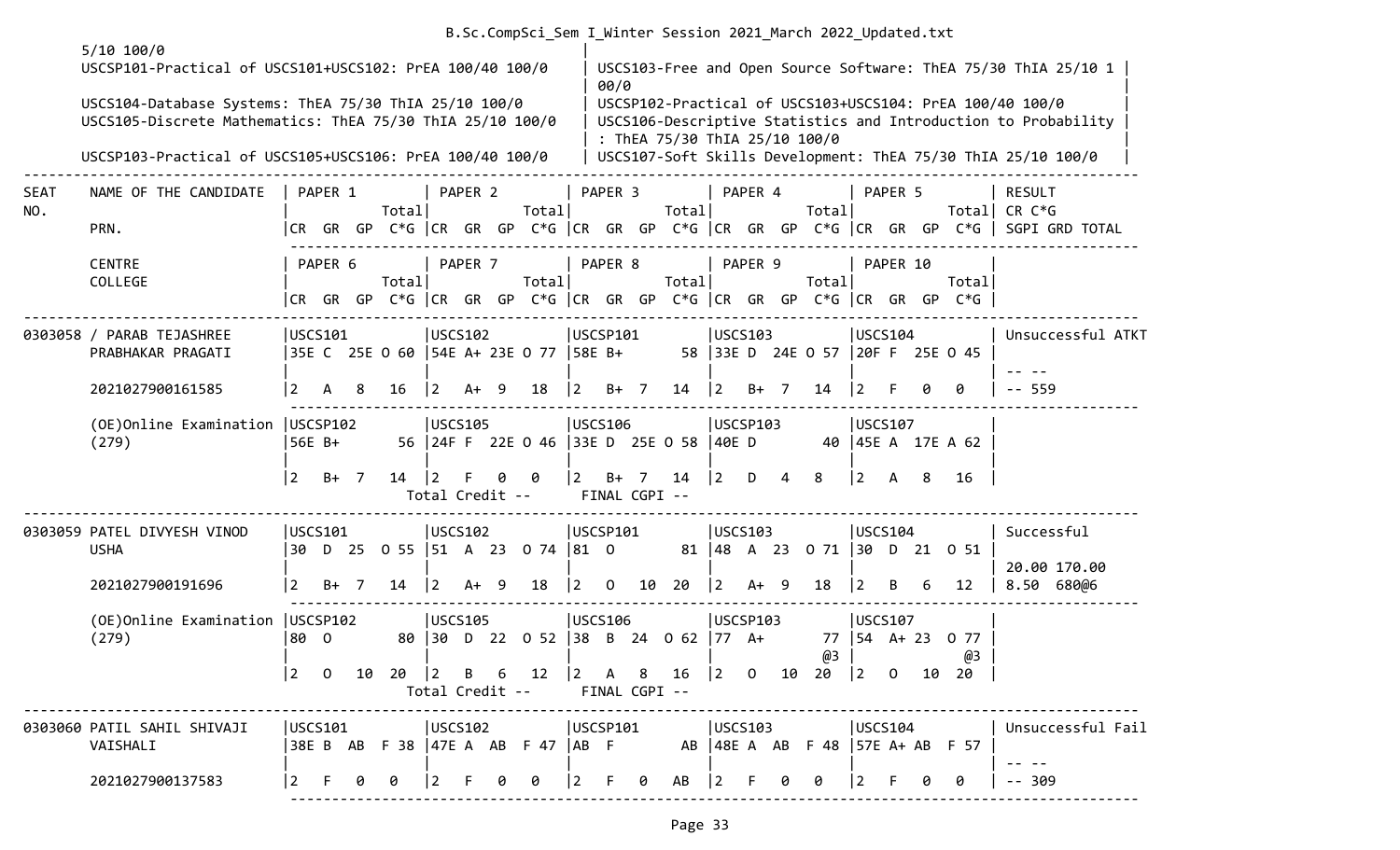| (OE)Online Examination   USCSP102 |           |     | luscs105 |  |  | lUSCS106 |                 |  | USCSP103 |  | LUSCS107 |  |                                                                                                                       |
|-----------------------------------|-----------|-----|----------|--|--|----------|-----------------|--|----------|--|----------|--|-----------------------------------------------------------------------------------------------------------------------|
|                                   |           |     |          |  |  |          |                 |  |          |  |          |  |                                                                                                                       |
|                                   |           |     |          |  |  |          |                 |  |          |  |          |  |                                                                                                                       |
|                                   | ABF<br>12 | - 0 |          |  |  |          | Total Credit -- |  |          |  |          |  | AB 21 F AB F 21   41 E B AB F 41   AB F AB   57 E A + AB F 57<br>AB 2 F 0 0 2 F 0 0 2 F 0 AB 2 F 0 0<br>FINAL CGPI -- |

| / FEMALE, # - 0.229A, @ - 0.5042A/0.5043A/0.5044A, * - 5045A, RR-RESERVED, --:Fails in Theory/Practical, RCC - 0.5050, AB - ABSENT<br>RPV - PROVISIONAL Eligible, NULL-NULL & VOID, G:Grade C*G:Gradepoints C:credits CP:credit points äC:sum of credit points |      |      |      |      |      |             | GPA:       |
|----------------------------------------------------------------------------------------------------------------------------------------------------------------------------------------------------------------------------------------------------------------|------|------|------|------|------|-------------|------------|
| äCG /äC äCG:sum of product of credits & grades, Internal Marks are Provisional as per R.8668                                                                                                                                                                   |      |      |      |      |      |             |            |
| : 80 to 100    70 to 79.99   60 to 69.99   55 to 59.99   50 to 54.99   45 to 49.99<br>MARKS                                                                                                                                                                    |      |      |      |      |      | 40 to 44.99 | 0 to 39.99 |
| GRADE<br>$\therefore$ 0                                                                                                                                                                                                                                        | A+   |      | B+   |      |      |             |            |
| GRADE POINT : 10.00                                                                                                                                                                                                                                            | 9.00 | 8.00 | 7.00 | 6.00 | 5.00 | 4.00        | 0.00       |
|                                                                                                                                                                                                                                                                |      |      |      |      |      |             |            |

|             |                                                                                                                                                                                | B.Sc. Computer Science - Sem I HELD IN Winter Session 2021 |                  |                  | University of Mumbai, Institute of Distance and Open Learning, Mumbai<br>OFFICE REGISTER OF THE B.Sc. Computer Science(with credits) - Distance Education - CBCS Pattern(No Branch)- F.Y.                                   |                   |                                                    |
|-------------|--------------------------------------------------------------------------------------------------------------------------------------------------------------------------------|------------------------------------------------------------|------------------|------------------|-----------------------------------------------------------------------------------------------------------------------------------------------------------------------------------------------------------------------------|-------------------|----------------------------------------------------|
|             | USCS101-Computer Organization and Design: ThEA 75/30 ThIA 2<br>5/10 100/0<br>USCSP101-Practical of USCS101+USCS102: PrEA 100/40 100/0                                          |                                                            |                  |                  | USCS102-Programming with Python I: ThEA 75/30 ThIA 25/10 100/0 $\vert$<br>USCS103-Free and Open Source Software: ThEA 75/30 ThIA 25/10 1                                                                                    |                   |                                                    |
|             | USCS104-Database Systems: ThEA 75/30 ThIA 25/10 100/0<br>USCS105-Discrete Mathematics: ThEA 75/30 ThIA 25/10 100/0<br>USCSP103-Practical of USCS105+USCS106: PrEA 100/40 100/0 |                                                            |                  | 00/0             | USCSP102-Practical of USCS103+USCS104: PrEA 100/40 100/0<br>USCS106-Descriptive Statistics and Introduction to Probability<br>: ThEA 75/30 ThIA 25/10 100/0<br>USCS107-Soft Skills Development: ThEA 75/30 ThIA 25/10 100/0 |                   |                                                    |
| SEAT<br>NO. | NAME OF THE CANDIDATE<br>PRN.                                                                                                                                                  | PAPER 1<br>Total <br>I CR –                                | PAPER 2<br>Total | PAPER 3<br>Total | PAPER 4<br>Totall<br>GR GP C*G  CR GR GP C*G  CR GR GP C*G  CR GR GP C*G  CR GR GP C*G                                                                                                                                      | PAPER 5           | <b>RESULT</b><br>Total  $CR C*G$<br>SGPI GRD TOTAL |
|             | <b>CENTRE</b><br>COLLEGE                                                                                                                                                       | PAPER 6<br>Total                                           | PAPER 7<br>Total | PAPER 8<br>Total | PAPER 9<br>Total                                                                                                                                                                                                            | PAPER 10<br>Total |                                                    |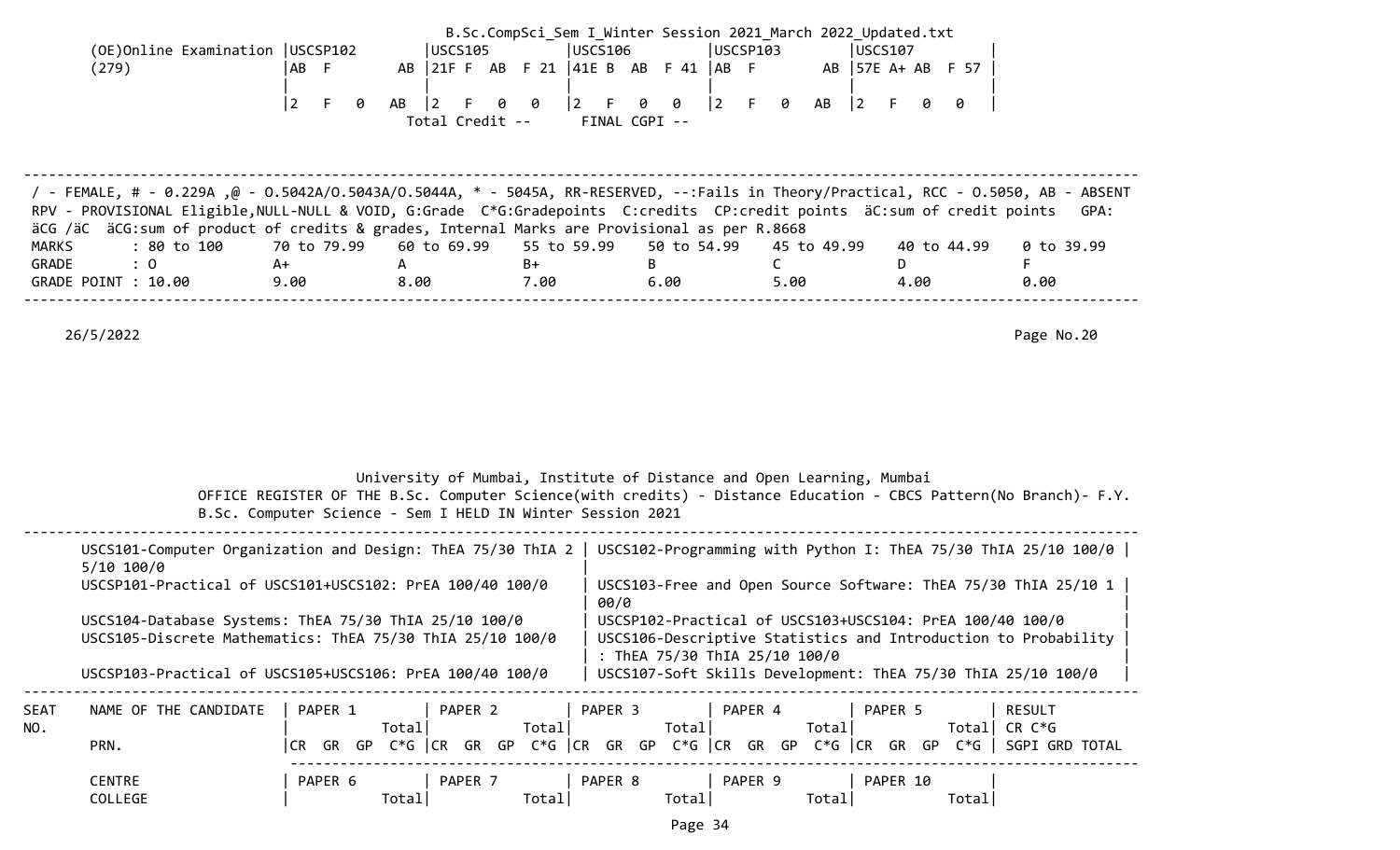|                                                                                                            |                |                 |   |       |                 |                |   | B.Sc.CompSci_Sem I_Winter Session 2021_March 2022_Updated.txt                       |                |          |                    |             |                 |                |        |                                                                                                           |                                       |    |    |                                                                                       |                            |
|------------------------------------------------------------------------------------------------------------|----------------|-----------------|---|-------|-----------------|----------------|---|-------------------------------------------------------------------------------------|----------------|----------|--------------------|-------------|-----------------|----------------|--------|-----------------------------------------------------------------------------------------------------------|---------------------------------------|----|----|---------------------------------------------------------------------------------------|----------------------------|
|                                                                                                            |                |                 |   |       |                 |                |   |                                                                                     |                |          |                    |             |                 |                |        |                                                                                                           |                                       |    |    | CR GR GP C*G  CR GR GP C*G  CR GR GP C*G  CR GR GP C*G  CR GR GP C*G                  |                            |
| 0303061 / PATIL YOJANA SANJAY<br>ASHWINI                                                                   |                | USCS101         |   |       |                 | USCS102        |   | 57 A+ 23 0 80 53 A+ 21 0 74 50 B                                                    | USCSP101       |          |                    |             | USCS103         |                |        | 50 48 A 25 0 73 63 0 24 0 87                                                                              | USCS104                               |    |    |                                                                                       | Successful                 |
| 2021027900167454                                                                                           | $\overline{2}$ | $\overline{O}$  |   | 10 20 | $\vert 2 \vert$ | $A+ 9$         |   | 18                                                                                  | 2              |          | B 6                | 12          | $\vert$ 2       | $A+ 9$         |        | 18                                                                                                        | $\begin{vmatrix} 2 & 0 \end{vmatrix}$ |    |    | 10 20                                                                                 | 20.00 176.00<br>8.80 718   |
| (OE)Online Examination   USCSP102<br>(279)                                                                 |                | $73 \text{ A+}$ |   |       |                 | USCS105        |   | 73   45 A 17 A 62   44 B + 22 0 66   80 0                                           | USCS106        |          |                    |             | USCSP103        |                |        |                                                                                                           | USCS107                               |    |    | 80 50 A 23 0 73                                                                       |                            |
|                                                                                                            | $\sqrt{2}$     | $A+ 9$          |   | 18    | $ 2\rangle$     | A 8            |   | $16 \t 2$<br>Total Credit 20.00 FINAL CGPI --                                       |                |          |                    | A 8 16      |                 |                |        | $\begin{array}{ c c c c c c c c c } \hline 2 & 0 & 10 & 20 & 2 & \text{A+} & 9 & 18 \ \hline \end{array}$ |                                       |    |    |                                                                                       |                            |
| 0303062 PAWAR ADITYA PRAKASH<br>PRACHI                                                                     |                | USCS101         |   |       |                 | USCS102        |   | 62 0 10 D 72 44 B + 21 0 65 53 B                                                    | USCSP101       |          |                    |             | USCS103         |                |        |                                                                                                           | USCS104                               |    |    | 53 53 A+ 23 0 76 62 0 21 0 83                                                         | Successful                 |
| 2021027900172134                                                                                           | $\sqrt{2}$     | $A+ 9$          |   | 18    | $ 2 \rangle$    | A 8            |   | $16 \t 2$                                                                           |                |          | B 6                | $12 \mid 2$ |                 |                | $A+ 9$ | 18                                                                                                        |                                       |    |    | $\begin{array}{ccc} \n\begin{array}{ccc} 2 & 0 & 10 & 20 \n\end{array} \n\end{array}$ | 20.00 174.00<br>8.70 713@1 |
| (OE)Online Examination   USCSP102<br>(279)                                                                 |                | $73 \quad A+$   |   |       |                 | USCS105        |   | 73 44 B+ 12 C 56 48 A 23 0 71 85 0                                                  | USCS106        |          |                    |             | USCSP103        |                |        |                                                                                                           | USCS107                               |    |    | 85 63 0 16 A 79<br>@1                                                                 |                            |
|                                                                                                            | $\overline{2}$ | $A+ 9$          |   | 18    | $ 2\rangle$     |                |   | $B+ 7$ 14 $\begin{vmatrix} 2 & A+ 9 \end{vmatrix}$<br>Total Credit -- FINAL CGPI -- |                |          |                    |             |                 |                |        | 18 2 0 10 20 2 0                                                                                          |                                       |    | 10 | -20                                                                                   |                            |
| 0303063 PEREIRA NAHSHON NATHAN   USCS101<br><b>FLAVIA</b>                                                  |                |                 |   |       |                 | USCS102        |   | AB FAB FAB AB FAB FAB AB F                                                          | USCSP101       |          |                    |             | USCS103         |                |        | AB AB F AB F AB AB F AB F AB                                                                              | USCS104                               |    |    |                                                                                       | Absent                     |
| 2021027900252912                                                                                           | $\overline{2}$ | F.              | 0 | AB    | l 2             |                | 0 | AB                                                                                  | $ 2\rangle$    | F.       | 0                  | AB          | $ 2\rangle$     | - F            | 0      | AB                                                                                                        | $ 2\rangle$                           | F. | ø  | AB                                                                                    | -- 0                       |
| (OE) Online Examination   USCSP102<br><b>USCS105</b><br>(279)<br>AB F<br>AB AB F AB F AB AB F AB F AB AB F |                |                 |   |       |                 | <b>USCS106</b> |   |                                                                                     |                | USCSP103 |                    |             |                 | <b>USCS107</b> |        |                                                                                                           | AB AB F AB F AB                       |    |    |                                                                                       |                            |
|                                                                                                            | $\overline{2}$ | F.              | a | AB    |                 |                | ø | AB<br>Total Credit --                                                               | $\overline{2}$ | F        | 0<br>FINAL CGPI -- | AB          | $\vert 2 \vert$ | $F =$          | 0      | AB                                                                                                        | $\vert$ 2                             |    | ø  | AB                                                                                    |                            |

-------------------------------------------------------------------------------------------------------------------------------------- / - FEMALE, # - 0.229A ,@ - O.5042A/O.5043A/O.5044A, \* - 5045A, RR-RESERVED, --:Fails in Theory/Practical, RCC - O.5050, AB - ABSENT RPV - PROVISIONAL Eligible, NULL-NULL & VOID, G:Grade C\*G:Gradepoints C:credits CP:credit points äC:sum of credit points GPA: äCG /äC äCG:sum of product of credits & grades, Internal Marks are Provisional as per R.8668 MARKS : 80 to 100 70 to 79.99 60 to 69.99 55 to 59.99 50 to 54.99 45 to 49.99 40 to 44.99 0 to 39.99  $GRADE$  : O  $A+$   $A$   $B+$   $B$   $C$   $D$  F GRADE POINT : 10.00 0.00 0.00 0.00 0.00 5.00 5.00 4.00 0.00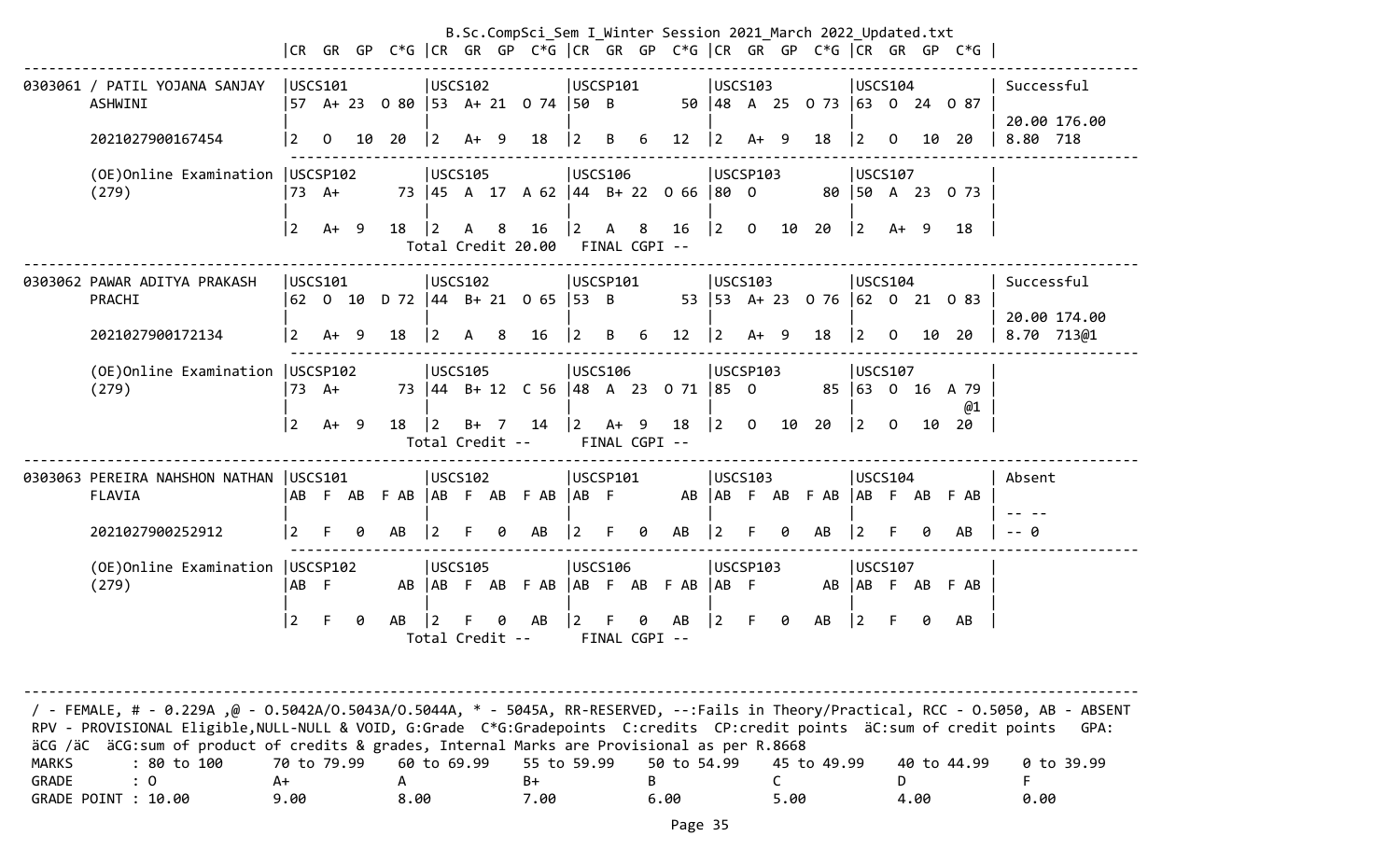--------------------------------------------------------------------------------------------------------------------------------------

 University of Mumbai, Institute of Distance and Open Learning, Mumbai OFFICE REGISTER OF THE B.Sc. Computer Science(with credits) - Distance Education - CBCS Pattern(No Branch)- F.Y. B.Sc. Computer Science - Sem I HELD IN Winter Session 2021

|                    | USCS101-Computer Organization and Design: ThEA 75/30 ThIA 2   USCS102-Programming with Python I: ThEA 75/30 ThIA 25/10 100/0  <br>$5/10$ 100/0<br>USCSP101-Practical of USCS101+USCS102: PrEA 100/40 100/0 |                            |                                                                                         |                                                            |                                           | USCS103-Free and Open Source Software: ThEA 75/30 ThIA 25/10 1                                                             |                            |
|--------------------|------------------------------------------------------------------------------------------------------------------------------------------------------------------------------------------------------------|----------------------------|-----------------------------------------------------------------------------------------|------------------------------------------------------------|-------------------------------------------|----------------------------------------------------------------------------------------------------------------------------|----------------------------|
|                    | USCS104-Database Systems: ThEA 75/30 ThIA 25/10 100/0<br>USCS105-Discrete Mathematics: ThEA 75/30 ThIA 25/10 100/0                                                                                         |                            |                                                                                         | 00/0                                                       | : ThEA 75/30 ThIA 25/10 100/0             | USCSP102-Practical of USCS103+USCS104: PrEA 100/40 100/0<br>USCS106-Descriptive Statistics and Introduction to Probability |                            |
|                    | USCSP103-Practical of USCS105+USCS106: PrEA 100/40 100/0                                                                                                                                                   |                            |                                                                                         |                                                            |                                           | USCS107-Soft Skills Development: ThEA 75/30 ThIA 25/10 100/0                                                               |                            |
| <b>SEAT</b><br>NO. | NAME OF THE CANDIDATE                                                                                                                                                                                      | PAPER 1<br>Totall          | PAPER 2<br>Total                                                                        | PAPER 3<br>Total                                           | PAPER 4<br>Totall                         | PAPER 5<br>Total                                                                                                           | <b>RESULT</b><br>CR C*G    |
|                    | PRN.                                                                                                                                                                                                       |                            |                                                                                         |                                                            |                                           | CR GR GP C*G CR GR GP C*G CR GR GP C*G CR GR GP C*G CR GR GP C*G SGPI GRD TOTAL                                            |                            |
|                    | <b>CENTRE</b><br>COLLEGE                                                                                                                                                                                   | PAPER 6<br>Total           | PAPER 7<br>Total                                                                        | PAPER 8<br>Total                                           | PAPER 9<br>Total                          | PAPER 10<br>Totall                                                                                                         |                            |
|                    |                                                                                                                                                                                                            | CR .<br>GR GP              | $C*G$ $ CR$ $GR$ $GP$ $C*G$ $ CR$ $GR$ $GP$ $C*G$ $ CR$ $GR$ $GP$ $C*G$ $ CR$ $GR$ $GP$ |                                                            |                                           | $C*G$                                                                                                                      |                            |
|                    | 0303064 PINJARI NAVED ISMAIL<br><b>ROSHAN</b>                                                                                                                                                              | USCS101<br>68              | USCS102<br>0 25 0 93 66 0 25 0 91 83 0                                                  | USCSP101                                                   | USCS103<br>83 53 A + 23 0 76 63 0 21 0 84 | USCS104                                                                                                                    | Successful<br>20.00 192.00 |
|                    | 2021027900229194                                                                                                                                                                                           | $\mathbf{O}$<br>10 20<br>2 | $\vert$ 2<br>$\mathbf{0}$<br>10 20                                                      | $ 2\rangle$<br>10 20<br>$\mathbf{0}$                       | $ 2\rangle$<br>$A+9$<br>18                | 20<br>$\vert 2 \vert$<br>$\overline{0}$<br>10                                                                              | 805@2<br>9.60              |
|                    | (OE)Online Examination   USCSP102<br>(279)                                                                                                                                                                 | 80 0                       | <b>USCS105</b><br>80   47 A 21 0 68   54 A + 24 0 78                                    | <b>USCS106</b><br>@2                                       | USCSP103<br>$ 82 \t0$<br>82               | <b>USCS107</b><br> 48 A 22 0 70                                                                                            |                            |
|                    |                                                                                                                                                                                                            | 2<br>20<br>$\Omega$<br>10  | -8<br>16<br>$\overline{2}$<br>A<br>Total Credit --                                      | 20<br>$ 2\rangle$<br>$\overline{0}$<br>10<br>FINAL CGPI -- | 10<br> 2 <br>$\overline{0}$<br>20         | $ 2\rangle$<br>18<br>$A+ 9$                                                                                                |                            |
|                    | 0303065 PRAJAPATI SATISH KUMAR   USCS101                                                                                                                                                                   |                            | USCS102                                                                                 | USCSP101                                                   | USCS103                                   | USCS104                                                                                                                    | Successful                 |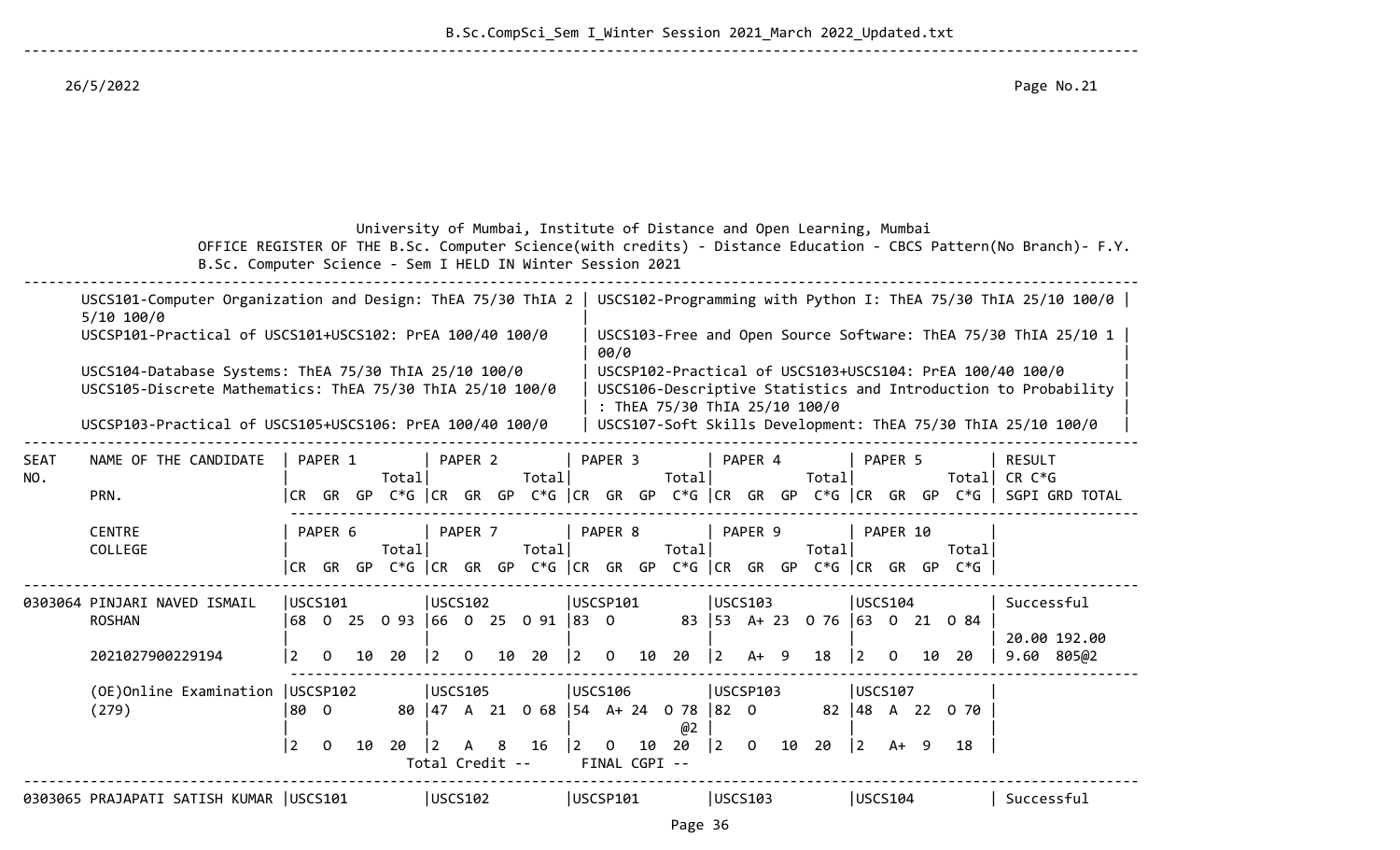|              |                                                                                                                                    |                 |                 |      |             |                        |     | B.Sc.CompSci Sem I Winter Session 2021 March 2022 Updated.txt |             |                               |     |                       |             |              |      |                                  |                                       |          |      |                     |           |                   |
|--------------|------------------------------------------------------------------------------------------------------------------------------------|-----------------|-----------------|------|-------------|------------------------|-----|---------------------------------------------------------------|-------------|-------------------------------|-----|-----------------------|-------------|--------------|------|----------------------------------|---------------------------------------|----------|------|---------------------|-----------|-------------------|
|              | SURESH GYANDEVI                                                                                                                    |                 |                 |      |             |                        |     | 50 A 21 0 71 60 0 24 0 84 82 0                                |             |                               |     |                       |             |              |      | 82 47 A 20 0 67 62 0 20 0 82     |                                       |          |      |                     |           |                   |
|              | 2021027900223104                                                                                                                   | $\vert 2 \vert$ |                 | 18   | $ 2\rangle$ | $\overline{0}$         |     | 10 20                                                         | 2           | $\overline{0}$                |     | 10 20                 | $ 2\rangle$ |              | 8    |                                  |                                       | $\Omega$ | 10   | 20                  | 8.80 720* | 20.00 176.00      |
|              |                                                                                                                                    |                 | $A+ 9$          |      |             |                        |     |                                                               |             |                               |     |                       |             | $\mathsf{A}$ |      | 16                               | $ 2 \rangle$                          |          |      |                     |           |                   |
|              | (OE)Online Examination                                                                                                             |                 | USCSP102        |      |             | USCS105                |     |                                                               |             | USCS106                       |     |                       | USCSP103    |              |      |                                  | USCS107                               |          |      |                     |           |                   |
|              | (279)                                                                                                                              |                 | $75 \text{ A+}$ |      |             |                        |     | 75 24 D 15 A 39 42 B + 23 0 65                                |             |                               |     |                       | $ 80 \t0$   |              |      |                                  |                                       |          |      | 80   54 A + 21 0 75 |           |                   |
|              |                                                                                                                                    | l 2             | $A+ 9$          | 18   | $\vert$ 2   | C<br>Total Credit --   | 5   | 10                                                            | 2           | $\mathsf{A}$<br>FINAL CGPI -- | - 8 | 16                    | $ 2\rangle$ | $\mathsf{O}$ | 10   | 20                               | $ 2\rangle$                           | $A+ 9$   |      | 18                  |           |                   |
|              | 0303066 / PRAJAPATI VIDYA                                                                                                          |                 | USCS101         |      |             | USCS102                |     |                                                               |             | USCSP101                      |     |                       | USCS103     |              |      |                                  | USCS104                               |          |      |                     |           | Unsuccessful ATKT |
|              | CHANDRASHEKHAR SUNITA                                                                                                              |                 |                 |      |             |                        |     | 30E D 19E A+49   54E A+ 25E 0 79   70E A+                     |             |                               |     |                       |             |              |      | 70 30E D 21E 0 51 18F F 15E A 33 |                                       |          |      |                     |           |                   |
|              |                                                                                                                                    |                 |                 |      |             |                        |     |                                                               |             |                               |     |                       |             |              |      |                                  |                                       |          |      |                     |           |                   |
|              | 2021027900242055                                                                                                                   |                 |                 | 10   | $\vert$ 2   | A+                     | - 9 | 18                                                            | $ 2\rangle$ | $A+ 9$                        |     | 18                    |             | B            | 6    | 12                               |                                       |          |      | ø                   | $-- 592$  |                   |
|              | (OE) Online Examination   USCSP102                                                                                                 |                 |                 |      |             | <b>USCS105</b>         |     |                                                               |             | USCS106                       |     |                       | USCSP103    |              |      |                                  | USCS107                               |          |      |                     |           |                   |
|              | (279)                                                                                                                              |                 | 70E A+          |      |             |                        |     | 70   44E B+ 17E A 61                                          |             |                               |     | 51E A AB F 51   62E A |             |              |      |                                  |                                       |          |      | 62   47E A 19E A+66 |           |                   |
|              |                                                                                                                                    |                 |                 |      |             |                        |     |                                                               |             |                               |     |                       |             |              |      |                                  |                                       |          |      |                     |           |                   |
|              |                                                                                                                                    | l 2.            | $A+ 9$          | 18   | $\vert$ 2   | A 8<br>Total Credit -- |     | - 16                                                          | $2 \quad F$ | FINAL CGPI --                 | 0   | 0                     | $\vert$ 2   | A 8          |      | 16                               | $\begin{vmatrix} 2 & A \end{vmatrix}$ |          | -8   | 16                  |           |                   |
|              |                                                                                                                                    |                 |                 |      |             |                        |     |                                                               |             |                               |     |                       |             |              |      |                                  |                                       |          |      |                     |           |                   |
|              |                                                                                                                                    |                 |                 |      |             |                        |     |                                                               |             |                               |     |                       |             |              |      |                                  |                                       |          |      |                     |           |                   |
|              | FEMALE, # - 0.229A ,@ - 0.5042A/0.5043A/0.5044A, * - 5045A, RR-RESERVED, --:Fails in Theory/Practical, RCC - 0.5050, AB - ABSENT / |                 |                 |      |             |                        |     |                                                               |             |                               |     |                       |             |              |      |                                  |                                       |          |      |                     |           |                   |
|              | RPV - PROVISIONAL Eligible, NULL-NULL & VOID, G:Grade C*G:Gradepoints C:credits CP:credit points äC:sum of credit points           |                 |                 |      |             |                        |     |                                                               |             |                               |     |                       |             |              |      |                                  |                                       |          |      |                     |           | GPA:              |
| <b>MARKS</b> | äCG /äC äCG:sum of product of credits & grades, Internal Marks are Provisional as per R.8668<br>: 80 to 100                        | 70 to 79.99     |                 |      |             | 60 to 69.99            |     | 55 to 59.99                                                   |             |                               |     | 50 to 54.99           |             |              |      | 45 to 49.99                      |                                       |          |      | 40 to 44.99         |           | 0 to 39.99        |
| GRADE        | $\colon 0$                                                                                                                         | A+              |                 | А    |             |                        |     | $B+$                                                          |             |                               |     |                       |             |              |      |                                  |                                       | D.       |      |                     |           |                   |
|              | GRADE POINT : 10.00                                                                                                                | 9.00            |                 | 8.00 |             |                        |     | 7.00                                                          |             |                               |     | 6.00                  |             |              | 5.00 |                                  |                                       |          | 4.00 |                     | 0.00      |                   |

--------------------------------------------------------------------------------------------------------------------------------------

26/5/2022 Page No.22

 University of Mumbai, Institute of Distance and Open Learning, Mumbai OFFICE REGISTER OF THE B.Sc. Computer Science(with credits) - Distance Education - CBCS Pattern(No Branch)- F.Y. B.Sc. Computer Science - Sem I HELD IN Winter Session 2021 --------------------------------------------------------------------------------------------------------------------------------------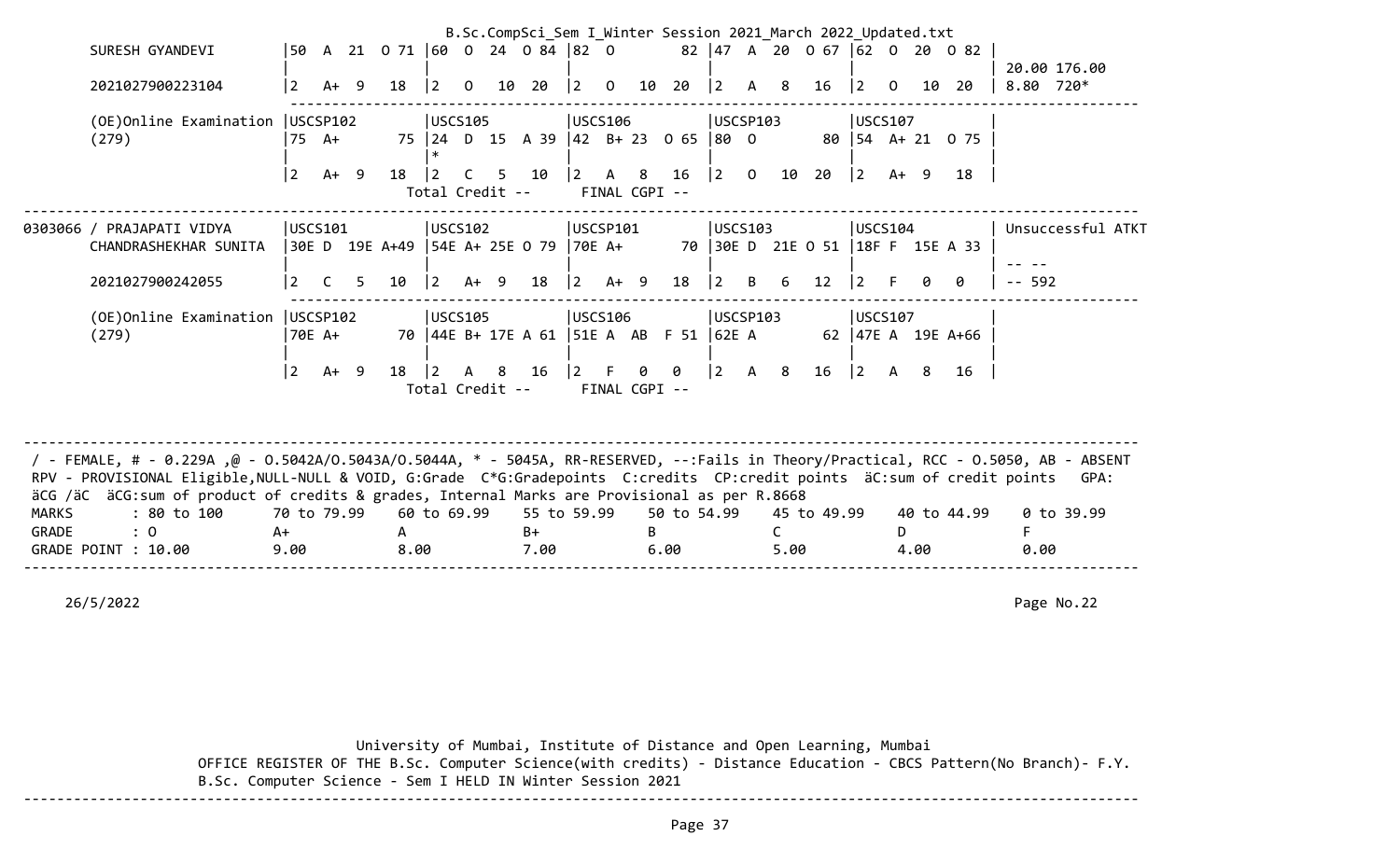|             | B.Sc.CompSci_Sem I_Winter Session 2021_March 2022_Updated.txt<br>USCS101-Computer Organization and Design: ThEA 75/30 ThIA 2   USCS102-Programming with Python I: ThEA 75/30 ThIA 25/10 100/0 |                 |                                                |    |                                     |                                       |          |                      |                 |              |                 |   |                                                                  |             |          |    |                                      |                                       |              |    |                                                                                 |                                                                                                                            |
|-------------|-----------------------------------------------------------------------------------------------------------------------------------------------------------------------------------------------|-----------------|------------------------------------------------|----|-------------------------------------|---------------------------------------|----------|----------------------|-----------------|--------------|-----------------|---|------------------------------------------------------------------|-------------|----------|----|--------------------------------------|---------------------------------------|--------------|----|---------------------------------------------------------------------------------|----------------------------------------------------------------------------------------------------------------------------|
|             | $5/10$ 100/0                                                                                                                                                                                  |                 |                                                |    |                                     |                                       |          |                      |                 |              |                 |   |                                                                  |             |          |    |                                      |                                       |              |    |                                                                                 |                                                                                                                            |
|             | USCSP101-Practical of USCS101+USCS102: PrEA 100/40 100/0                                                                                                                                      |                 |                                                |    |                                     |                                       |          |                      |                 |              | 00/0            |   |                                                                  |             |          |    |                                      |                                       |              |    |                                                                                 | USCS103-Free and Open Source Software: ThEA 75/30 ThIA 25/10 1                                                             |
|             | USCS104-Database Systems: ThEA 75/30 ThIA 25/10 100/0<br>USCS105-Discrete Mathematics: ThEA 75/30 ThIA 25/10 100/0                                                                            |                 |                                                |    |                                     |                                       |          |                      |                 |              |                 |   | : ThEA 75/30 ThIA 25/10 100/0                                    |             |          |    |                                      |                                       |              |    |                                                                                 | USCSP102-Practical of USCS103+USCS104: PrEA 100/40 100/0<br>USCS106-Descriptive Statistics and Introduction to Probability |
|             | USCSP103-Practical of USCS105+USCS106: PrEA 100/40 100/0                                                                                                                                      |                 |                                                |    |                                     |                                       |          |                      |                 |              |                 |   |                                                                  |             |          |    |                                      |                                       |              |    |                                                                                 | USCS107-Soft Skills Development: ThEA 75/30 ThIA 25/10 100/0                                                               |
| SEAT<br>NO. | NAME OF THE CANDIDATE                                                                                                                                                                         |                 | PAPER 1                                        |    | Total                               |                                       | PAPER 2  |                      | Total           |              | PAPER 3         |   | Total                                                            |             | PAPER 4  |    | Total                                |                                       | PAPER 5      |    |                                                                                 | <b>RESULT</b><br>Total  CR C*G                                                                                             |
|             | PRN.                                                                                                                                                                                          |                 |                                                |    |                                     |                                       |          |                      |                 |              |                 |   |                                                                  |             |          |    |                                      |                                       |              |    |                                                                                 | CR GR GP C*G  CR GR GP C*G  CR GR GP C*G  CR GR GP C*G  CR GR GP C*G   SGPI GRD TOTAL                                      |
|             | <b>CENTRE</b><br>COLLEGE                                                                                                                                                                      |                 | PAPER 6                                        |    | Total                               |                                       | PAPER 7  |                      | Total           |              | PAPER 8         |   | Total                                                            |             | PAPER 9  |    | Total                                |                                       | PAPER 10     |    | Totall<br> CR GR GP C*G  CR GR GP C*G  CR GR GP C*G  CR GR GP C*G  CR GR GP C*G |                                                                                                                            |
|             | 0303067 RAUL SANDIP VILAS KAMAL USCS101                                                                                                                                                       |                 |                                                |    | 47E A 25E O 72 56E A+ 23E O 79 AB F |                                       | USCS102  |                      |                 |              | USCSP101        |   |                                                                  |             | USCS103  |    | AB 62E 0 24E 0 86 72E 0 24E 0 96     | USCS104                               |              |    |                                                                                 | Unsuccessful Fail                                                                                                          |
|             | 2021027900193327                                                                                                                                                                              | $\vert 2 \vert$ | A+                                             | -9 | 18                                  | <u>2</u>                              | A+       | -9                   | 18              | 2            | F.              | 0 | AB                                                               | l 2         | 0        | 10 | 20                                   | $\vert 2 \vert$                       | $\Omega$     | 10 | -20                                                                             | $-- 519$                                                                                                                   |
|             | (OE) Online Examination   USCSP102<br>(279)                                                                                                                                                   | ∣AB F           |                                                |    |                                     |                                       | USCS105  |                      |                 |              | USCS106         |   | AB 32E D 20E 0 52 26F F 25E 0 51 AB F                            |             | USCSP103 |    |                                      | USCS107                               |              |    | AB 60E 0 23E 0 83                                                               |                                                                                                                            |
|             |                                                                                                                                                                                               | 2               | F.                                             | 0  | AB                                  |                                       | В        | 6<br>Total Credit -- | 12              |              | FINAL CGPI --   | 0 | 0                                                                | $\vert$ 2   | F.       | 0  | AB                                   | $ 2\rangle$                           | $\mathbf{0}$ |    | 10 20                                                                           |                                                                                                                            |
|             | 0303068 SADAVARTE SHREYASH<br>RAJESH ARUNA                                                                                                                                                    |                 | USCS101                                        |    |                                     | USCS102                               |          |                      |                 |              | <b>USCSP101</b> |   |                                                                  |             | USCS103  |    | 60   51E A 25E O 76   69E O 23E O 92 | <b>USCS104</b>                        |              |    |                                                                                 | Unsuccessful ATKT                                                                                                          |
|             | 2021027900134082                                                                                                                                                                              | 2               | 0                                              |    | 10 20                               | $\overline{2}$                        | $\Omega$ | 10                   | - 20            | $\mathbf{2}$ | A               | 8 | 16                                                               | $ 2\rangle$ | $A+ 9$   |    | 18                                   | $\vert$ 2                             | $\Omega$     |    | 10 20                                                                           | $- - 709$                                                                                                                  |
|             | (OE) Online Examination   USCSP102<br>(279)                                                                                                                                                   | 29F F           |                                                |    |                                     |                                       | USCS105  |                      |                 |              | USCS106         |   | 29   38E B 22E 0 60   63E 0 24E 0 87   51E B 51   50E A 23E 0 73 |             | USCSP103 |    |                                      | USCS107                               |              |    |                                                                                 |                                                                                                                            |
|             |                                                                                                                                                                                               |                 | $\begin{bmatrix} 2 & F & \theta \end{bmatrix}$ |    | 0                                   |                                       |          |                      | Total Credit -- |              | FINAL CGPI --   |   |                                                                  |             |          |    |                                      |                                       |              |    | 18                                                                              |                                                                                                                            |
|             | 0303069 SAHA DUSHYANT KISHAN<br><b>DOLA</b>                                                                                                                                                   |                 | USCS101                                        |    | 62 0 23 0 85  60 0 25 0 85  92 0    | USCS102                               |          |                      |                 |              | USCSP101        |   | USCS103                                                          |             |          |    | 92   59 A + 22 0 81   68 0 23 0 91   | USCS104                               |              |    |                                                                                 | Successful                                                                                                                 |
|             | 2021027900228191                                                                                                                                                                              |                 | $\begin{vmatrix} 2 & 0 \end{vmatrix}$          |    | 10 20                               | $\begin{bmatrix} 2 & 0 \end{bmatrix}$ |          |                      | 10 20           |              |                 |   | $\begin{array}{ccccccccc} 2 & 0 & 10 & 20 & 2 & 0 \end{array}$   |             |          |    | 10 20                                | $\begin{bmatrix} 2 & 0 \end{bmatrix}$ |              |    | 10 20                                                                           | 20.00 194.00<br>9.70 828                                                                                                   |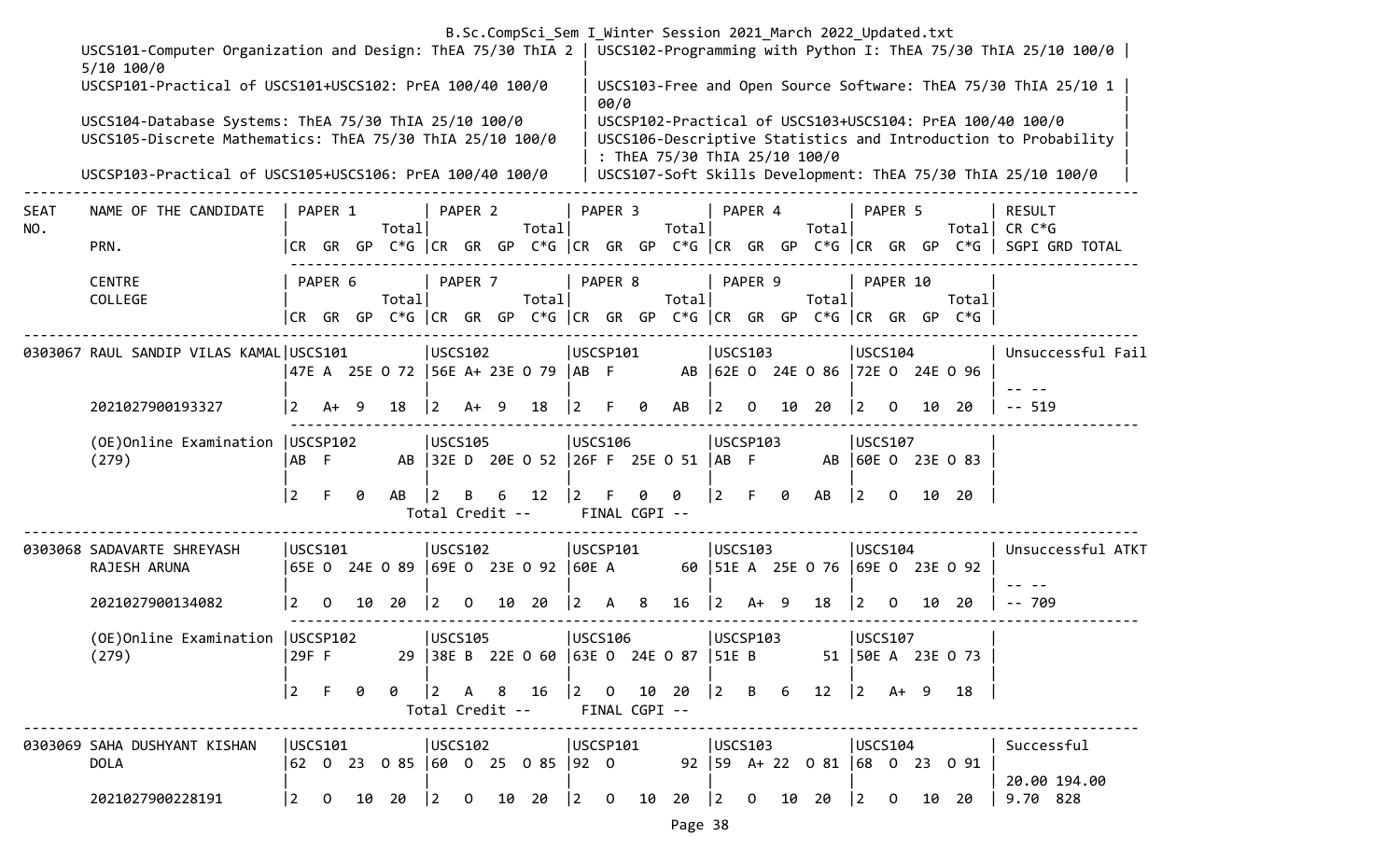|                                                                                                                                                                                                                                                                                                                                                                                              |                                        |                                                            |                 |                                              | B.Sc.CompSci Sem I Winter Session 2021 March 2022 Updated.txt                                                                                                                                                                                                                                 |                                                |                                                                                                                  |
|----------------------------------------------------------------------------------------------------------------------------------------------------------------------------------------------------------------------------------------------------------------------------------------------------------------------------------------------------------------------------------------------|----------------------------------------|------------------------------------------------------------|-----------------|----------------------------------------------|-----------------------------------------------------------------------------------------------------------------------------------------------------------------------------------------------------------------------------------------------------------------------------------------------|------------------------------------------------|------------------------------------------------------------------------------------------------------------------|
| (OE)Online Examination   USCSP102<br>(279)                                                                                                                                                                                                                                                                                                                                                   | 80 0                                   | USCS105                                                    |                 | USCS106<br>80 47 A 22 0 69 47 A 23 0 70 85 0 | USCSP103                                                                                                                                                                                                                                                                                      | <b>USCS107</b><br>85 69 0 21 0 90              |                                                                                                                  |
|                                                                                                                                                                                                                                                                                                                                                                                              | $\boxed{2}$<br>$\overline{0}$<br>10 20 | $\vert$ 2<br>8<br>Total Credit 20.00                       | $\vert$ 2<br>16 | 18<br>A+ 9<br>FINAL CGPI --                  | $\begin{vmatrix} 2 & 0 \end{vmatrix}$<br>10 20                                                                                                                                                                                                                                                | $\begin{vmatrix} 2 & 0 \end{vmatrix}$<br>10 20 |                                                                                                                  |
| 7 - FEMALE, # - 0.229Α ,@ - 0.5042Α/Ο.5043Α/Ο.5044Α, * - 5045Α, RR-RESERVED, --:Fails in Theory/Practical, RCC - 0.5050, AB - ABSENT<br>RPV - PROVISIONAL Eligible, NULL-NULL & VOID, G:Grade C*G:Gradepoints C:credits CP:credit points äC:sum of credit points<br>äCG /äC äCG:sum of product of credits & grades, Internal Marks are Provisional as per R.8668                             |                                        |                                                            |                 |                                              |                                                                                                                                                                                                                                                                                               |                                                | GPA:                                                                                                             |
| : 80 to 100<br><b>MARKS</b>                                                                                                                                                                                                                                                                                                                                                                  | 70 to 79.99                            | 60 to 69.99                                                | 55 to 59.99     | 50 to 54.99                                  | 45 to 49.99                                                                                                                                                                                                                                                                                   | 40 to 44.99                                    | $0$ to 39.99                                                                                                     |
| GRADE<br>: 0<br>GRADE POINT : 10.00                                                                                                                                                                                                                                                                                                                                                          | A+<br>9.00                             | A<br>8.00                                                  | B+<br>7.00      | B<br>6.00                                    | $\mathsf{C}$<br>5.00                                                                                                                                                                                                                                                                          | D<br>4.00                                      | F<br>0.00                                                                                                        |
|                                                                                                                                                                                                                                                                                                                                                                                              |                                        | B.Sc. Computer Science - Sem I HELD IN Winter Session 2021 |                 |                                              | University of Mumbai, Institute of Distance and Open Learning, Mumbai                                                                                                                                                                                                                         |                                                | OFFICE REGISTER OF THE B.Sc. Computer Science(with credits) - Distance Education - CBCS Pattern(No Branch)- F.Y. |
|                                                                                                                                                                                                                                                                                                                                                                                              |                                        |                                                            |                 |                                              |                                                                                                                                                                                                                                                                                               |                                                |                                                                                                                  |
| USCS101-Computer Organization and Design: ThEA 75/30 ThIA 2   USCS102-Programming with Python I: ThEA 75/30 ThIA 25/10 100/0  <br>$5/10$ 100/0<br>USCSP101-Practical of USCS101+USCS102: PrEA 100/40 100/0<br>USCS104-Database Systems: ThEA 75/30 ThIA 25/10 100/0<br>USCS105-Discrete Mathematics: ThEA 75/30 ThIA 25/10 100/0<br>USCSP103-Practical of USCS105+USCS106: PrEA 100/40 100/0 |                                        |                                                            |                 | 00/0                                         | USCS103-Free and Open Source Software: ThEA 75/30 ThIA 25/10 1<br>USCSP102-Practical of USCS103+USCS104: PrEA 100/40 100/0<br>USCS106-Descriptive Statistics and Introduction to Probability<br>: ThEA 75/30 ThIA 25/10 100/0<br>USCS107-Soft Skills Development: ThEA 75/30 ThIA 25/10 100/0 |                                                |                                                                                                                  |
| NAME OF THE CANDIDATE<br>SEAT<br>NO.<br>PRN.                                                                                                                                                                                                                                                                                                                                                 | PAPER 1                                | PAPER 2<br>Totall                                          | Total           | PAPER 3<br>Total                             | PAPER 4<br>Total<br> CR GR GP C*G  CR GR GP C*G  CR GR GP C*G  CR GR GP C*G  CR GR GP C*G   SGPI GRD TOTAL                                                                                                                                                                                    | PAPER 5                                        | <b>RESULT</b><br>Total CR $C*G$                                                                                  |

| CENTRE | <b>DADER</b><br>-1<br>.<br>ີ | PAPER | <b>DADER</b><br><u>ы </u> | <b>PAPER</b> | <b>PAPER</b><br>10 <sub>o</sub><br>ᅩひ |  |
|--------|------------------------------|-------|---------------------------|--------------|---------------------------------------|--|
|--------|------------------------------|-------|---------------------------|--------------|---------------------------------------|--|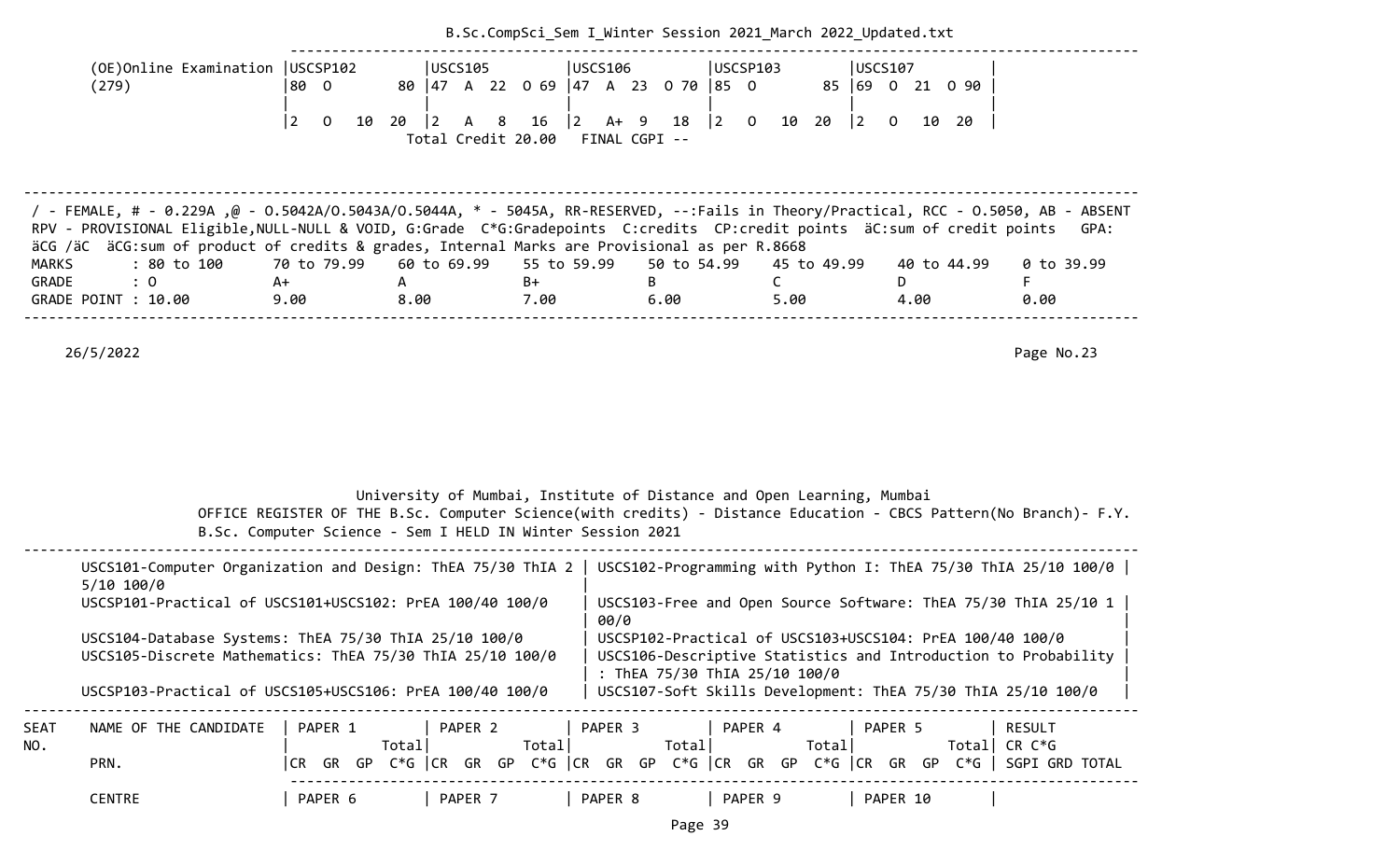| COLLEGE                                                                                                      |                             |                           |    | Totall          |                         |      |   | Total                                        |                                                  |        |        | B.Sc.CompSci_Sem I_Winter Session 2021 March 2022 Updated.txt<br>Totall                 |                 |                                                            |   | Total                                  |                                                         |    | Totall |                                        |
|--------------------------------------------------------------------------------------------------------------|-----------------------------|---------------------------|----|-----------------|-------------------------|------|---|----------------------------------------------|--------------------------------------------------|--------|--------|-----------------------------------------------------------------------------------------|-----------------|------------------------------------------------------------|---|----------------------------------------|---------------------------------------------------------|----|--------|----------------------------------------|
|                                                                                                              |                             |                           |    |                 |                         |      |   |                                              |                                                  |        |        | CR GR GP C*G  CR GR GP C*G  CR GR GP C*G  CR GR GP C*G  CR GR GP C*G                    |                 |                                                            |   |                                        |                                                         |    |        |                                        |
| 0303070 / SAROJ KHUSHBOODEVI SH USCS101<br><b>OBHNATH SAROJ</b><br>SHOBHNATH SAVITRIDEVI<br>2021027900176894 | l 2                         | $\Omega$                  |    | 10 20           | USCS102<br>$ 2 \rangle$ | A+ 9 |   | 63E 0 25E 0 88   47E A 23E 0 70   AB F<br>18 | USCSP101                                         |        |        | AB  54E A+ 24E 0 78  60E 0 20E 0 80<br>$\begin{array}{cccc} 2 & F & 0 & AB \end{array}$ | $\vert 2 \vert$ | <b>USCS103</b><br>$A+ 9$                                   |   | 18                                     | USCS104<br>$\begin{bmatrix} 2 & 0 \end{bmatrix}$        | 10 | -20    | Unsuccessful Fail<br>$- - 478$         |
| (OE) Online Examination   USCSP102<br>(279)                                                                  | AB F<br>l 2                 | $-F$                      | 0  | $AB$   2 F      | USCS105                 |      | 0 | - 0<br>Total Credit --                       | USCS106<br>$\begin{vmatrix} 2 & B \end{vmatrix}$ |        |        | AB 23F F 19E A+42 32E D 22E 0 54 AB F<br>$6 \t12 \t2$<br>FINAL CGPI --                  |                 | USCSP103                                                   |   | AB  47E A 19E A+66<br>F 0 AB  2 A 8 16 | USCS107                                                 |    |        |                                        |
| 0303071 SAROJ SURAJ AMARNATH<br>ASHADEVI                                                                     |                             | USCS101                   |    |                 | USCS102                 |      |   |                                              | USCSP101                                         |        |        | 53E A + AB F 53   50E A AB F 50   AB F AB   56E A + AB F 56   68E O AB F 68             |                 | USCS103                                                    |   |                                        | USCS104                                                 |    |        | Unsuccessful Fail                      |
| 2021027900234721<br>(OE)Online Examination   USCSP102<br>(279)                                               | 2<br>AB F<br>$\overline{2}$ | F 0                       |    | 0<br>AB         | l 2<br>USCS105          |      | ø | 0<br>0<br>Total Credit --                    | $\vert$ 2<br>USCS106<br>$\overline{2}$           | -F     | 0<br>0 | AB<br>AB 26F F AB F 26 54E A+ AB F 54 AB F AB 59E A+ AB F 59<br>0<br>FINAL CGPI --      |                 | USCSP103<br>$\begin{vmatrix} 2 & F & \theta \end{vmatrix}$ | ø | 0<br>AB                                | 2<br>USCS107<br>$\vert 2 \vert$                         | 0  | 0<br>0 | $- - 366$                              |
| 0303072 SATVE SHUBHAM SUNIL<br><b>SUGANDHA</b><br>2021027900160841                                           | 2                           | USCS101<br>$\overline{0}$ |    | 10 20 2 0 10 20 | USCS102                 |      |   | 66 0 25 0 91 63 0 25 0 88 62 A               | USCSP101                                         |        |        | $\begin{array}{ c c c c c c c c } \hline 2 & A & 8 & 16 & 2 & 0 \\ \hline \end{array}$  |                 | USCS103                                                    |   | 62 60 0 24 0 84 74 0 25 0 99<br>10 20  | USCS104<br>$\begin{vmatrix} 2 & 0 \end{vmatrix}$        |    | 10 20  | Successful<br>20.00 180.00<br>9.00 765 |
| (OE)Online Examination   USCSP102<br>(279)                                                                   | 62 A<br> 2                  | A                         | -8 | 16              | USCS105<br>$\vert$ 2    | B    | 6 | 12<br>Total Credit 20.00 FINAL CGPI --       | USCS106<br> 2                                    | $A+ 9$ |        | 62   30 D 21 0 51   47 A 25 0 72   73 A+ 73   60 0 23 0 83<br>18                        |                 | USCSP103<br>$ 2 \tA+ 9$                                    |   | 18                                     | <b>USCS107</b><br>$\begin{bmatrix} 2 & 0 \end{bmatrix}$ |    | 10 20  |                                        |

-------------------------------------------------------------------------------------------------------------------------------------- / - FEMALE, # - 0.229A ,@ - O.5042A/O.5043A/O.5044A, \* - 5045A, RR-RESERVED, --:Fails in Theory/Practical, RCC - O.5050, AB - ABSENT RPV - PROVISIONAL Eligible, NULL-NULL & VOID, G:Grade C\*G:Gradepoints C:credits CP:credit points äC:sum of credit points GPA: äCG /äC äCG:sum of product of credits & grades, Internal Marks are Provisional as per R.8668 MARKS : 80 to 100 70 to 79.99 60 to 69.99 55 to 59.99 50 to 54.99 45 to 49.99 40 to 44.99 0 to 39.99  $GRADE$  : O  $A+$   $A$   $B+$   $B$   $C$   $D$  F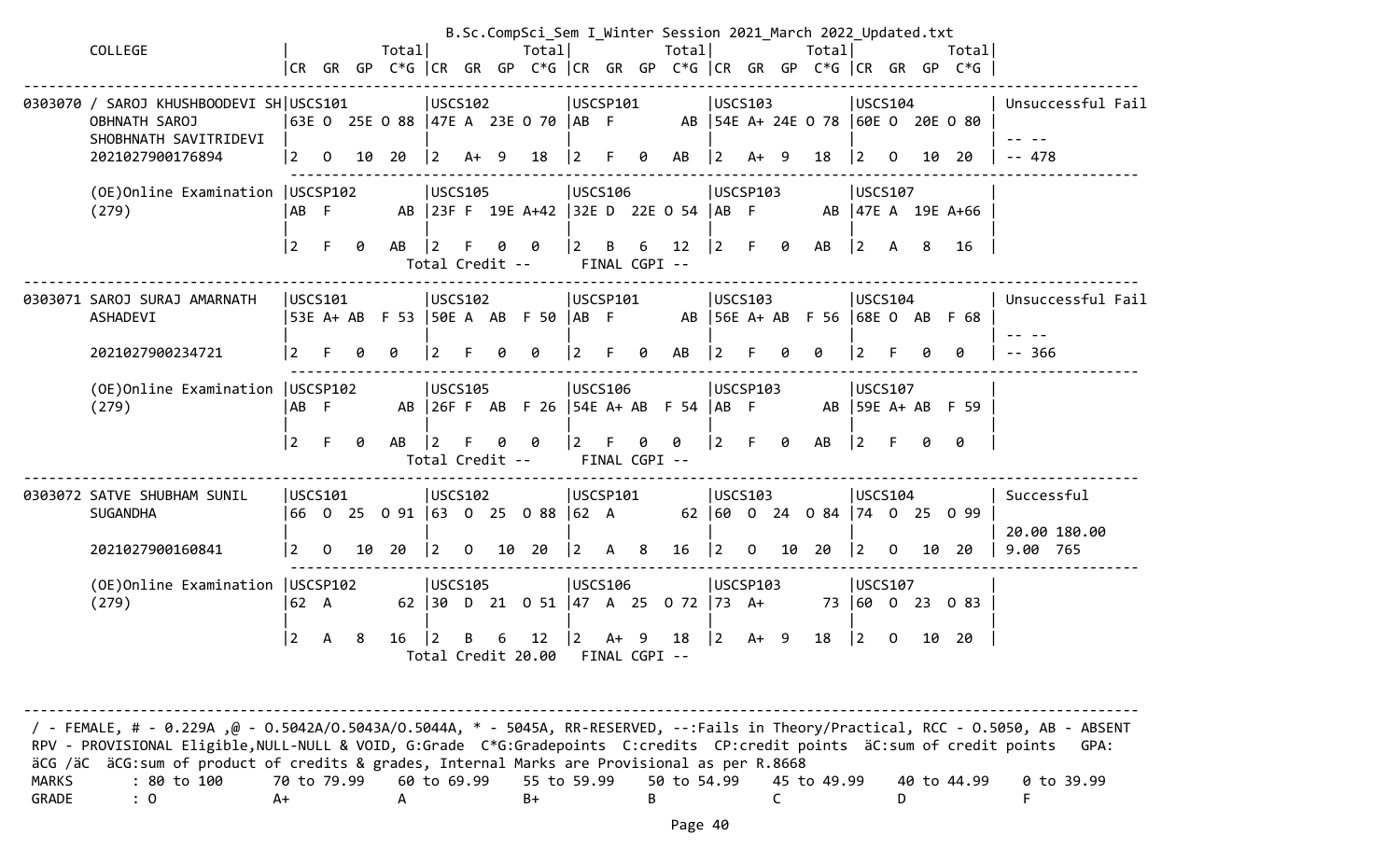|                                       |     |      | ⊆≏m  | Session 2021<br><b>WINTAR</b> | 2022<br>March<br>-- | Updated,<br>.txt |      |  |
|---------------------------------------|-----|------|------|-------------------------------|---------------------|------------------|------|--|
| 10.00<br><b>GRADE</b><br><b>POTNT</b> | .00 | 8.00 | .00. | .00 د                         | ,.00                | 4.00             | 00.ر |  |
|                                       |     |      |      |                               |                     |                  |      |  |

University of Mumbai, Institute of Distance and Open Learning, Mumbai

 OFFICE REGISTER OF THE B.Sc. Computer Science(with credits) - Distance Education - CBCS Pattern(No Branch)- F.Y. B.Sc. Computer Science - Sem I HELD IN Winter Session 2021

--------------------------------------------------------------------------------------------------------------------------------------

|             | USCS101-Computer Organization and Design: ThEA 75/30 ThIA 2<br>5/10 100/0<br>USCSP101-Practical of USCS101+USCS102: PrEA 100/40 100/0<br>USCS104-Database Systems: ThEA 75/30 ThIA 25/10 100/0<br>USCS105-Discrete Mathematics: ThEA 75/30 ThIA 25/10 100/0<br>USCSP103-Practical of USCS105+USCS106: PrEA 100/40 100/0 |                |                           |    |          |                      |                |                                           |             | 00/0               | : ThEA 75/30 ThIA 25/10 100/0             |                        |                |    |                                    |                        |                |    |                                                                                   | USCS102-Programming with Python I: ThEA 75/30 ThIA 25/10 100/0<br>USCS103-Free and Open Source Software: ThEA 75/30 ThIA 25/10 1<br>USCSP102-Practical of USCS103+USCS104: PrEA 100/40 100/0<br>USCS106-Descriptive Statistics and Introduction to Probability<br>USCS107-Soft Skills Development: ThEA 75/30 ThIA 25/10 100/0 |
|-------------|-------------------------------------------------------------------------------------------------------------------------------------------------------------------------------------------------------------------------------------------------------------------------------------------------------------------------|----------------|---------------------------|----|----------|----------------------|----------------|-------------------------------------------|-------------|--------------------|-------------------------------------------|------------------------|----------------|----|------------------------------------|------------------------|----------------|----|-----------------------------------------------------------------------------------|--------------------------------------------------------------------------------------------------------------------------------------------------------------------------------------------------------------------------------------------------------------------------------------------------------------------------------|
| SEAT<br>NO. | NAME OF THE CANDIDATE<br>PRN.                                                                                                                                                                                                                                                                                           |                | PAPER 1                   |    | Total    |                      | PAPER 2        | Total                                     |             | PAPER 3            | Total                                     |                        | PAPER 4        |    | Totall                             |                        | PAPER 5        |    | Totall                                                                            | <b>RESULT</b><br>CR C*G<br> CR GR GP C*G   CR GR GP C*G   CR GR GP C*G   CR GR GP C*G   CR GR GP C*G    SGPI GRD TOTAL                                                                                                                                                                                                         |
|             | <b>CENTRE</b><br>COLLEGE                                                                                                                                                                                                                                                                                                |                | PAPER 6                   |    | Total    |                      | PAPER 7        | Total                                     |             | PAPER 8            | Total                                     |                        | PAPER 9        |    | Total                              |                        | PAPER 10       |    | Total<br>CR GR GP C*G CR GR GP C*G CR GR GP C*G CR GR GP C*G CR GR GP C*G $\vert$ |                                                                                                                                                                                                                                                                                                                                |
|             | 0303073 SAYED MOHAMMED AMIR<br>SIKANDAR RUKSANA<br>2021027900138203                                                                                                                                                                                                                                                     | $\overline{2}$ | USCS101<br>$\overline{0}$ | 10 | @1<br>20 | USCS102<br>$\vert$ 2 | $\overline{0}$ | 54 A+ 25 0 79 65 0 25 0 90 57 B+<br>10 20 | $ 2\rangle$ | USCSP101<br>$B+ 7$ | 14                                        | USCS103<br>$ 2\rangle$ | $\overline{0}$ | 10 | 57 62 0 23 0 85 63 0 21 0 84<br>20 | USCS104<br>$ 2\rangle$ | $\overline{0}$ | 10 | 20                                                                                | Successful<br>20.00 178.00<br>$8.90$ $741@1$                                                                                                                                                                                                                                                                                   |
|             | (OE)Online Examination   USCSP102<br>(279)                                                                                                                                                                                                                                                                              |                | $71 A+$                   |    |          | USCS105              |                |                                           |             | USCS106            | 71   50 A 21 0 71   44 B + 24 0 68   54 B | USCSP103               |                |    |                                    |                        | USCS107        |    | 54 60 0 22 0 82                                                                   |                                                                                                                                                                                                                                                                                                                                |

 |2 A+ 9 18 |2 A+ 9 18 |2 A 8 16 |2 B 6 12 |2 O 10 20 | Total Credit -- FINAL CGPI -- --------------------------------------------------------------------------------------------------------------------------------------

| | | | | |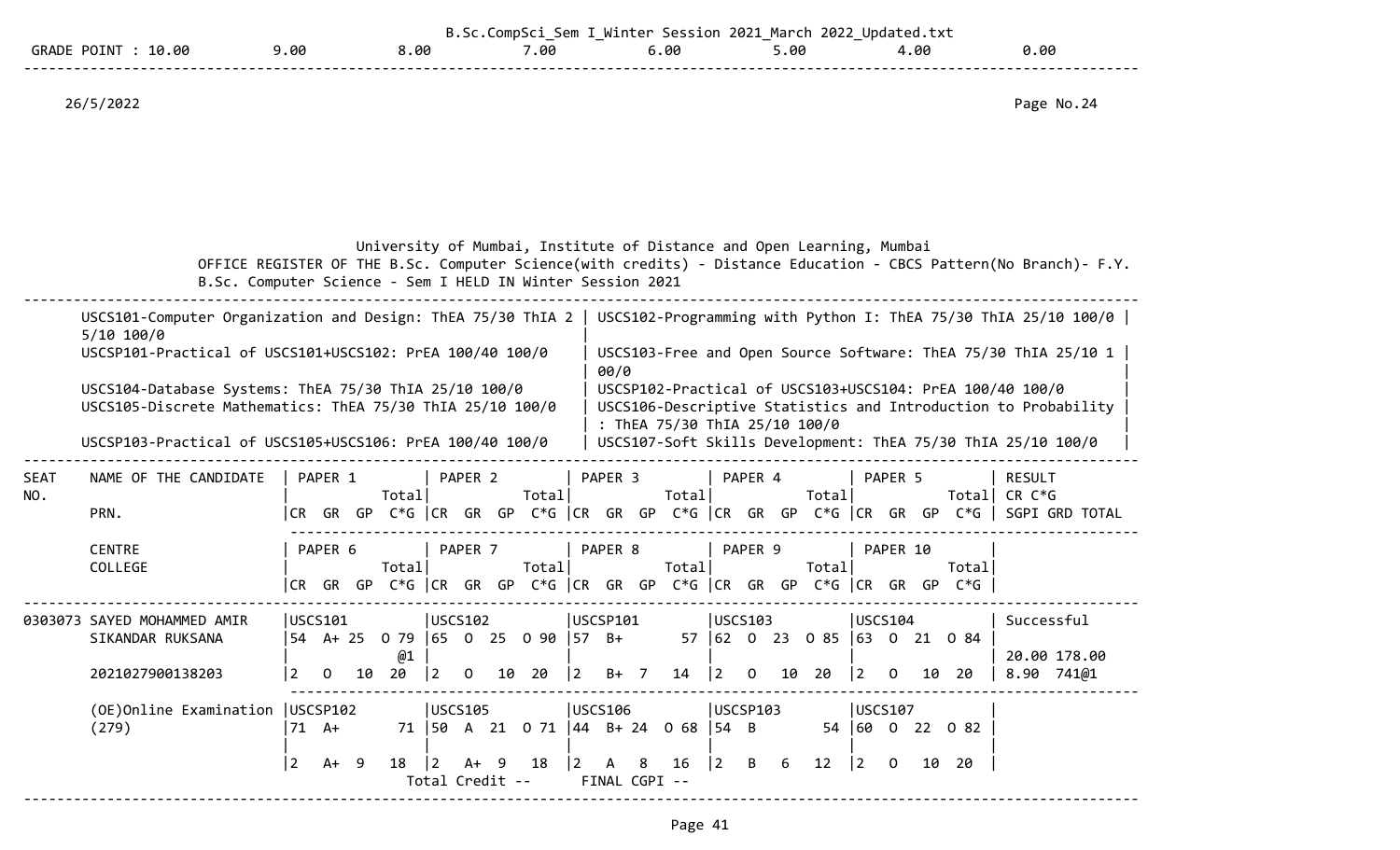|              |                                                                                                                                                                                                                                                                                                                                                                |                   |              |    |       |                              |        |    | B.Sc.CompSci Sem I Winter Session 2021 March 2022 Updated.txt |                 |              |                    |             |                    |         |      |                                      |                 |          |      |                   |                   |  |
|--------------|----------------------------------------------------------------------------------------------------------------------------------------------------------------------------------------------------------------------------------------------------------------------------------------------------------------------------------------------------------------|-------------------|--------------|----|-------|------------------------------|--------|----|---------------------------------------------------------------|-----------------|--------------|--------------------|-------------|--------------------|---------|------|--------------------------------------|-----------------|----------|------|-------------------|-------------------|--|
|              | 0303074 / SAYYED SIMRAN                                                                                                                                                                                                                                                                                                                                        | USCS101           |              |    |       | USCS102                      |        |    |                                                               | USCSP101        |              |                    |             |                    | USCS103 |      |                                      | USCS104         |          |      |                   | Unsuccessful Fail |  |
|              | MOHAMMAD FATIMA                                                                                                                                                                                                                                                                                                                                                |                   |              |    |       |                              |        |    | 63E O AB F 63  60E O AB F 60  55E B+                          |                 |              |                    |             |                    |         |      | 55   53E A + AB F 53   63E O AB F 63 |                 |          |      |                   |                   |  |
|              | 2021027900148051                                                                                                                                                                                                                                                                                                                                               | $\overline{2}$    |              |    | Ø     | $\overline{2}$               |        |    | ø                                                             | l 2             | $B+ 7$       |                    | 14          | $\vert$ 2          |         |      |                                      | $\overline{2}$  |          |      | 0                 | $- - 602$         |  |
|              | (OE) Online Examination   USCSP102<br>(279)                                                                                                                                                                                                                                                                                                                    | 61E A             |              |    |       | USCS105                      |        |    | 61   56E A + AB F 56   63E O AB F 63   72E A +                | USCS106         |              |                    |             | USCSP103           |         |      |                                      | USCS107         |          |      | 72 56E A+ AB F 56 |                   |  |
|              |                                                                                                                                                                                                                                                                                                                                                                | 2                 | A            | -8 | 16    | $\vert$ 2<br>Total Credit -- |        |    | 0                                                             |                 |              | 0<br>FINAL CGPI -- | 0           | $\overline{2}$     | $A+ 9$  |      | 18                                   | $ 2\rangle$     |          |      | 0                 |                   |  |
|              | 0303075 SHAH SAMEER AMEEN<br><b>SHABNAM</b>                                                                                                                                                                                                                                                                                                                    | USCS101           |              |    |       | USCS102                      |        |    |                                                               | USCSP101        |              |                    |             |                    | USCS103 |      | AB   51E A 23E 0 74   66E 0 22E 0 88 | USCS104         |          |      |                   | Unsuccessful Fail |  |
|              | 2021027900135537                                                                                                                                                                                                                                                                                                                                               | $\overline{2}$    | $\mathbf{0}$ |    | 10 20 | $ 2\rangle$                  | $A+ 9$ |    | 18                                                            | l 2             | F.           | 0                  | AB          | $ 2\rangle$        | $A+ 9$  |      | 18                                   | $\vert 2 \vert$ | $\Omega$ | 10   | 20                | $- - 503$         |  |
|              | (OE)Online Examination<br>(279)                                                                                                                                                                                                                                                                                                                                | USCSP102<br>IAB F |              |    |       | <b>USCS105</b>               |        |    | AB 26F F 16E A 42   44E B+ 23E 0 67                           | <b>USCS106</b>  |              |                    |             | USCSP103<br>$AB$ F |         |      |                                      | USCS107         |          |      | AB 45E A 21E 0 66 |                   |  |
|              |                                                                                                                                                                                                                                                                                                                                                                | $\vert$ 2         | F.           | 0  | AB    | $\vert$ 2<br>Total Credit -- |        | Q. | - 0                                                           | $\vert 2 \vert$ | $\mathsf{A}$ | 8<br>FINAL CGPI -- | 16          | $ 2\rangle$        | F.      | 0    | AB                                   | $\vert$ 2       | A        | -8   | 16                |                   |  |
|              | / FEMALE, # - 0.229A ,@ - 0.5042A/0.5043A/0.5044A, * - 5045A, RR-RESERVED, --:Fails in Theory/Practical, RCC - 0.5050, AB - ABSENT<br>RPV - PROVISIONAL Eligible, NULL-NULL & VOID, G:Grade C*G:Gradepoints C:credits CP:credit points äC:sum of credit points<br>äCG /äC äCG:sum of product of credits & grades, Internal Marks are Provisional as per R.8668 |                   |              |    |       |                              |        |    |                                                               |                 |              |                    |             |                    |         |      |                                      |                 |          |      |                   | GPA:              |  |
| <b>MARKS</b> | : 80 to 100                                                                                                                                                                                                                                                                                                                                                    | 70 to 79.99       |              |    |       | 60 to 69.99                  |        |    | 55 to 59.99                                                   |                 |              |                    | 50 to 54.99 |                    |         |      | 45 to 49.99                          |                 |          |      | 40 to 44.99       | $0$ to 39.99      |  |
| <b>GRADE</b> | : 0                                                                                                                                                                                                                                                                                                                                                            | A+                |              |    | A     |                              |        |    | $B+$                                                          |                 |              |                    |             |                    |         |      |                                      |                 | D        |      |                   |                   |  |
|              | GRADE POINT : 10.00                                                                                                                                                                                                                                                                                                                                            | 9.00              |              |    | 8.00  |                              |        |    | 7.00                                                          |                 |              |                    | 6.00        |                    |         | 5.00 |                                      |                 |          | 4.00 |                   | 0.00              |  |

--------------------------------------------------------------------------------------------------------------------------------------

26/5/2022 Page No.25

 University of Mumbai, Institute of Distance and Open Learning, Mumbai OFFICE REGISTER OF THE B.Sc. Computer Science(with credits) - Distance Education - CBCS Pattern(No Branch)- F.Y. B.Sc. Computer Science - Sem I HELD IN Winter Session 2021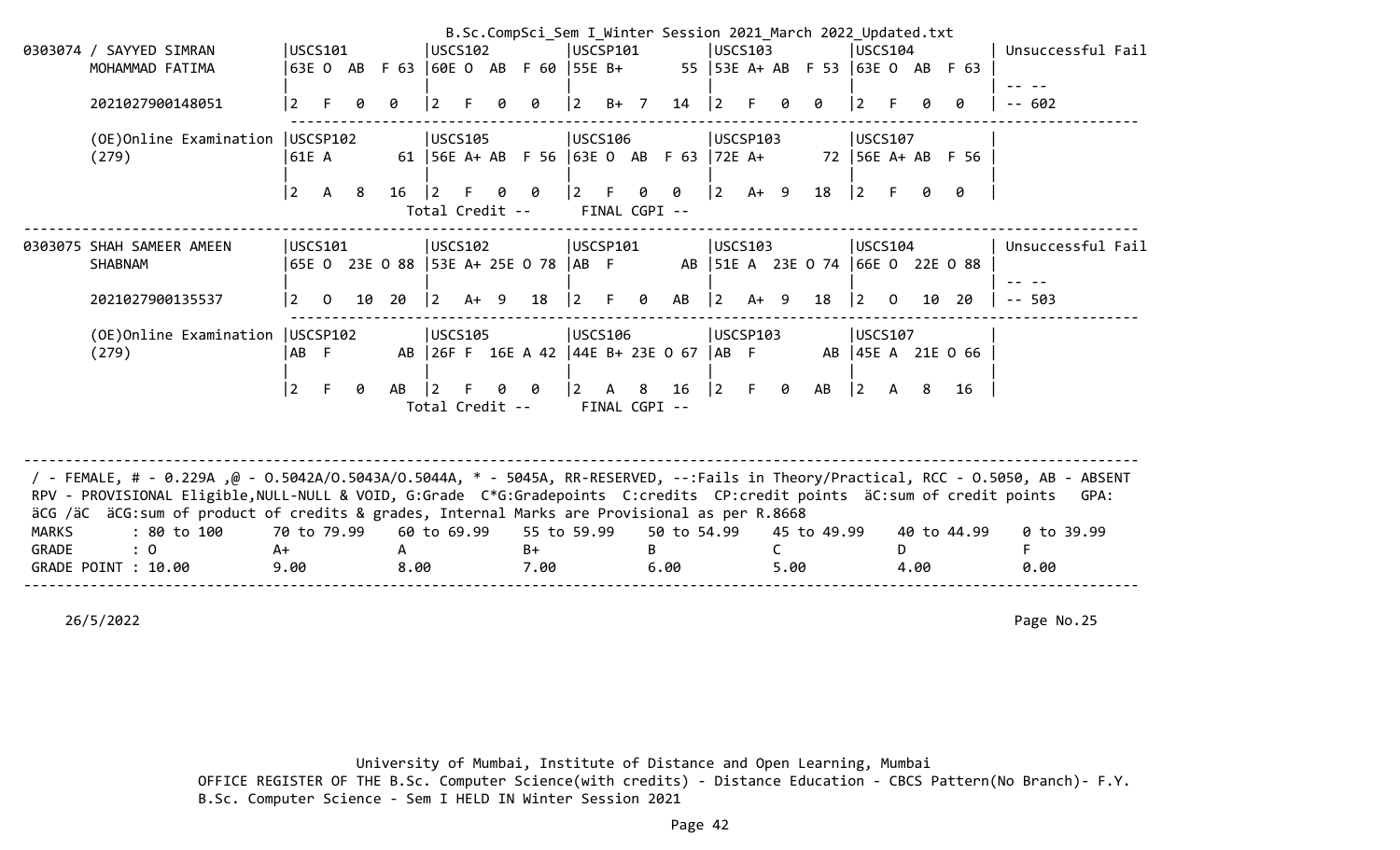# B.Sc.CompSci\_Sem I\_Winter Session 2021\_March 2022\_Updated.txt

|                    | USCS101-Computer Organization and Design: ThEA 75/30 ThIA 2<br>$5/10$ 100/0<br>USCSP101-Practical of USCS101+USCS102: PrEA 100/40 100/0 |                 |         |    |        |                                   |              |     |                                                     |             |          |                    |                               |             |                 |    |                                  |                           |                |    |                                                                                | USCS102-Programming with Python I: ThEA 75/30 ThIA 25/10 100/0  <br>USCS103-Free and Open Source Software: ThEA 75/30 ThIA 25/10 1 |
|--------------------|-----------------------------------------------------------------------------------------------------------------------------------------|-----------------|---------|----|--------|-----------------------------------|--------------|-----|-----------------------------------------------------|-------------|----------|--------------------|-------------------------------|-------------|-----------------|----|----------------------------------|---------------------------|----------------|----|--------------------------------------------------------------------------------|------------------------------------------------------------------------------------------------------------------------------------|
|                    | USCS104-Database Systems: ThEA 75/30 ThIA 25/10 100/0<br>USCS105-Discrete Mathematics: ThEA 75/30 ThIA 25/10 100/0                      |                 |         |    |        |                                   |              |     |                                                     |             | 00/0     |                    | : ThEA 75/30 ThIA 25/10 100/0 |             |                 |    |                                  |                           |                |    |                                                                                | USCSP102-Practical of USCS103+USCS104: PrEA 100/40 100/0<br>USCS106-Descriptive Statistics and Introduction to Probability         |
|                    | USCSP103-Practical of USCS105+USCS106: PrEA 100/40 100/0                                                                                |                 |         |    |        |                                   |              |     |                                                     |             |          |                    |                               |             |                 |    |                                  |                           |                |    |                                                                                | USCS107-Soft Skills Development: ThEA 75/30 ThIA 25/10 100/0                                                                       |
| <b>SEAT</b><br>NO. | NAME OF THE CANDIDATE                                                                                                                   |                 | PAPER 1 |    | Totall |                                   | PAPER 2      |     | Totall                                              |             | PAPER 3  |                    | Total                         |             | PAPER 4         |    | Total                            |                           | PAPER 5        |    | Totall                                                                         | <b>RESULT</b><br>CR C*G                                                                                                            |
|                    | PRN.                                                                                                                                    |                 |         |    |        |                                   |              |     |                                                     |             |          |                    |                               |             |                 |    |                                  |                           |                |    |                                                                                | CR GR GP C*G  CR GR GP C*G  CR GR GP C*G  CR GR GP C*G  CR GR GP C*G   SGPI GRD TOTAL                                              |
|                    | <b>CENTRE</b><br>COLLEGE                                                                                                                |                 | PAPER 6 |    | Total  |                                   | PAPER 7      |     | Total                                               |             | PAPER 8  |                    | Total                         |             | PAPER 9         |    | Total                            |                           | PAPER 10       |    | Total<br> CR GR GP C*G  CR GR GP C*G  CR GR GP C*G  CR GR GP C*G  CR GR GP C*G |                                                                                                                                    |
|                    | 0303076 SHAIKH AKBAR ALI<br>BARKAT ALI ZAHIDA                                                                                           |                 | USCS101 |    |        | USCS102                           |              |     | 66 0 24 0 90 57 A+ 22 0 79 72 A+                    |             | USCSP101 |                    |                               |             | <b>IUSCS103</b> |    | 72 66 0 22 0 88 65 0 23 0 88     |                           | <b>USCS104</b> |    |                                                                                | Successful                                                                                                                         |
|                    | 2021027900206365                                                                                                                        | $\overline{2}$  | 0       | 10 | 20     | $ 2\rangle$                       | $\mathbf{0}$ | 10  | @1<br>20                                            | $ 2\rangle$ | $A+ 9$   |                    | 18                            | $ 2\rangle$ | $\mathbf{O}$    | 10 | 20                               | $ 2\rangle$               | $\mathbf{O}$   | 10 | -20                                                                            | 20.00 188.00<br>$9.40$ 767@2                                                                                                       |
|                    | (OE) Online Examination   USCSP102<br>(279)                                                                                             |                 | 70 A+   |    |        | <b>USCS105</b>                    |              |     | 70 42 B+ 18 A+60 39 B 22 0 61                       |             | USCS106  |                    |                               | 80 0        | USCSP103        |    |                                  | $80 \mid 56 \quad A + 23$ | USCS107        |    | 0 79<br>@1                                                                     |                                                                                                                                    |
|                    |                                                                                                                                         | $\vert 2 \vert$ | $A+ 9$  |    | 18     | $\overline{2}$<br>Total Credit -- | A            | 8   | 16                                                  | <u> 2</u>   | A        | 8<br>FINAL CGPI -- | 16                            | $ 2\rangle$ | 0               | 10 | 20                               | $ 2\rangle$               | $\Omega$       | 10 | 20                                                                             |                                                                                                                                    |
|                    | 0303077 SHAIKH ASIF MOHAMMED<br>HUSSAIN FARIDA                                                                                          |                 | USCS101 |    |        | USCS102                           |              |     | 48 A 24 O 72  54 A+ 22 O 76  72 A+                  |             | USCSP101 |                    |                               |             | <b>USCS103</b>  |    | 72   59 A + 11 D 70   63 0 23    |                           | <b>USCS104</b> |    | 086                                                                            | Successful<br>20.00 176.00                                                                                                         |
|                    | 2021027900197693                                                                                                                        | $\overline{2}$  | $A+9$   |    | 18     | $\vert$ 2                         | $A+$         | - 9 | 18                                                  | l 2         | $A+ 9$   |                    | 18                            | $ 2\rangle$ | $A+ 9$          |    | 18                               | $ 2\rangle$               | $\Omega$       |    | 10 20                                                                          | 8.80 723                                                                                                                           |
|                    | (OE) Online Examination   USCSP102<br>(279)                                                                                             | 80 0            |         |    |        | USCS105                           |              |     | 80 42 B+ 16 A 58 41 B 25 0 66 67 A 67 53 A+ 23 0 76 |             | USCS106  |                    |                               |             | USCSP103        |    |                                  |                           | USCS107        |    |                                                                                |                                                                                                                                    |
|                    |                                                                                                                                         |                 |         |    |        |                                   |              |     | Total Credit 20.00 FINAL CGPI --                    |             |          |                    |                               |             |                 |    |                                  |                           |                |    | 18                                                                             |                                                                                                                                    |
|                    | 0303078 SHAIKH FARID ANWAR<br>NASIMA                                                                                                    |                 | USCS101 |    |        | USCS102                           |              |     | 30E D 25E O 55  60E O 24E O 84  33F F               |             | USCSP101 |                    |                               | USCS103     |                 |    | 33 63E 0 20E 0 83 45E A 24E 0 69 | USCS104                   |                |    |                                                                                | Unsuccessful Fail<br>-- --                                                                                                         |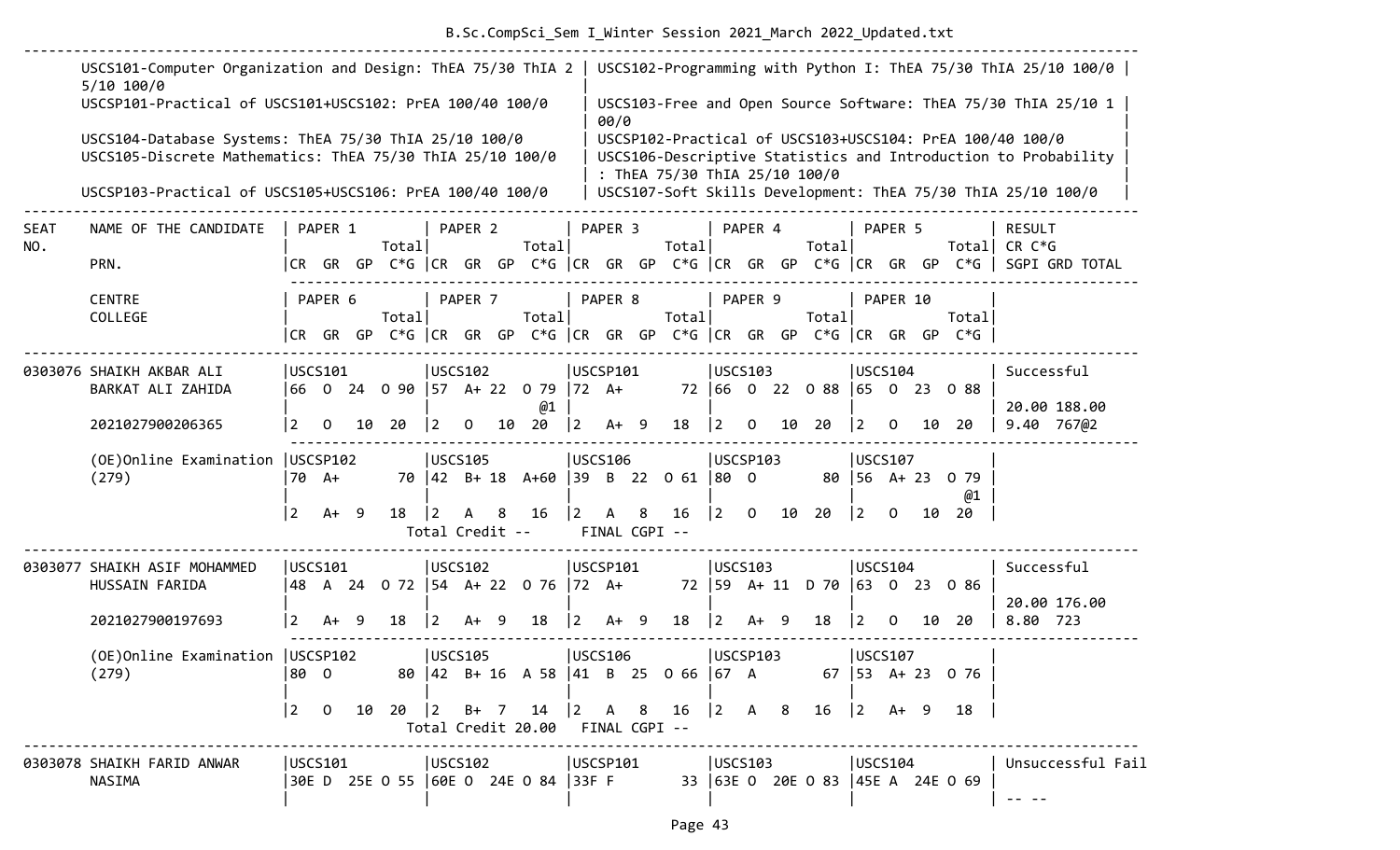|              |                                                                                                                                                                                                                                                                                                                                                                                            |                            |                                                            |                      |                                                        | B.Sc.CompSci_Sem I Winter Session 2021 March 2022 Updated.txt         |                                                                                                                                                                                                                                                              |               |
|--------------|--------------------------------------------------------------------------------------------------------------------------------------------------------------------------------------------------------------------------------------------------------------------------------------------------------------------------------------------------------------------------------------------|----------------------------|------------------------------------------------------------|----------------------|--------------------------------------------------------|-----------------------------------------------------------------------|--------------------------------------------------------------------------------------------------------------------------------------------------------------------------------------------------------------------------------------------------------------|---------------|
|              | 2021027900166145                                                                                                                                                                                                                                                                                                                                                                           | 2<br>$B+$ 7                | $14 \mid 2 \mid 0$                                         | 10 20 2 F 0          | 0                                                      | $ 2\rangle$<br>$0$ 10 20 2                                            | A 8                                                                                                                                                                                                                                                          | $16$   -- 582 |
|              | (OE) Online Examination   USCSP102<br>(279)                                                                                                                                                                                                                                                                                                                                                | 30F F                      | USCS105                                                    |                      | USCS106<br>30   63E 0 18E A+81   50E A 22E 0 72   AB F | USCSP103                                                              | USCS107<br>AB   54E A+ 21E 0 75                                                                                                                                                                                                                              |               |
|              |                                                                                                                                                                                                                                                                                                                                                                                            | $\vert 2 \vert$<br>F.<br>0 | $ 2\rangle$<br>0<br>$\overline{0}$<br>Total Credit --      | $ 2\rangle$<br>10 20 | A+ 9 18<br>FINAL CGPI --                               | $\begin{vmatrix} 2 & F & \theta \end{vmatrix}$<br>AB                  | $ 2\rangle$<br>A+ 9<br>18                                                                                                                                                                                                                                    |               |
|              | 7 - FEMALE, # - 0.229Α ,@ - 0.5042Α/Ο.5043Α/Ο.5044Α, * - 5045Α, RR-RESERVED, --:Fails in Theory/Practical, RCC - 0.5050, AB - ABSENT<br>RPV - PROVISIONAL Eligible, NULL-NULL & VOID, G:Grade C*G:Gradepoints C:credits CP:credit points äC:sum of credit points<br>äCG /äC äCG:sum of product of credits & grades, Internal Marks are Provisional as per R.8668                           |                            |                                                            |                      |                                                        |                                                                       |                                                                                                                                                                                                                                                              | GPA:          |
| <b>MARKS</b> | : 80 to 100                                                                                                                                                                                                                                                                                                                                                                                | 70 to 79.99                | 60 to 69.99                                                | 55 to 59.99          | 50 to 54.99                                            | 45 to 49.99                                                           | 40 to 44.99                                                                                                                                                                                                                                                  | 0 to 39.99    |
| GRADE        | : 0<br>GRADE POINT : 10.00                                                                                                                                                                                                                                                                                                                                                                 | A+<br>9.00                 | A<br>8.00                                                  | $B+$<br>7.00         | B<br>6.00                                              | C<br>5.00                                                             | D.<br>4.00                                                                                                                                                                                                                                                   | F<br>0.00     |
|              | 26/5/2022                                                                                                                                                                                                                                                                                                                                                                                  |                            | B.Sc. Computer Science - Sem I HELD IN Winter Session 2021 |                      |                                                        | University of Mumbai, Institute of Distance and Open Learning, Mumbai | OFFICE REGISTER OF THE B.Sc. Computer Science(with credits) - Distance Education - CBCS Pattern(No Branch)- F.Y.                                                                                                                                             | Page No.26    |
|              | USCS101-Computer Organization and Design: ThEA 75/30 ThIA 2   USCS102-Programming with Python I: ThEA 75/30 ThIA 25/10 100/0  <br>5/10 100/0<br>USCSP101-Practical of USCS101+USCS102: PrEA 100/40 100/0<br>USCS104-Database Systems: ThEA 75/30 ThIA 25/10 100/0<br>USCS105-Discrete Mathematics: ThEA 75/30 ThIA 25/10 100/0<br>USCSP103-Practical of USCS105+USCS106: PrEA 100/40 100/0 |                            |                                                            |                      | 00/0                                                   | : ThEA 75/30 ThIA 25/10 100/0                                         | USCS103-Free and Open Source Software: ThEA 75/30 ThIA 25/10 1<br>USCSP102-Practical of USCS103+USCS104: PrEA 100/40 100/0<br>USCS106-Descriptive Statistics and Introduction to Probability<br>USCS107-Soft Skills Development: ThEA 75/30 ThIA 25/10 100/0 |               |
| SEAT<br>NO.  | NAME OF THE CANDIDATE<br>PRN.                                                                                                                                                                                                                                                                                                                                                              | PAPER 1                    | PAPER 2<br>Total                                           | Total                | PAPER 3<br>Total                                       | PAPER 4<br>Total                                                      | PAPER 5<br>Total CR $C*G$<br>CR GR GP $C*G$ $ CR$ GR GP $C*G$ $ CR$ GR GP $C*G$ $ CR$ GR GP $C*G$ $ CR$ GR GP $C*G$ $ $ SGPI GRD TOTAL                                                                                                                       | <b>RESULT</b> |

------------------------------------------------------------------------------------------------------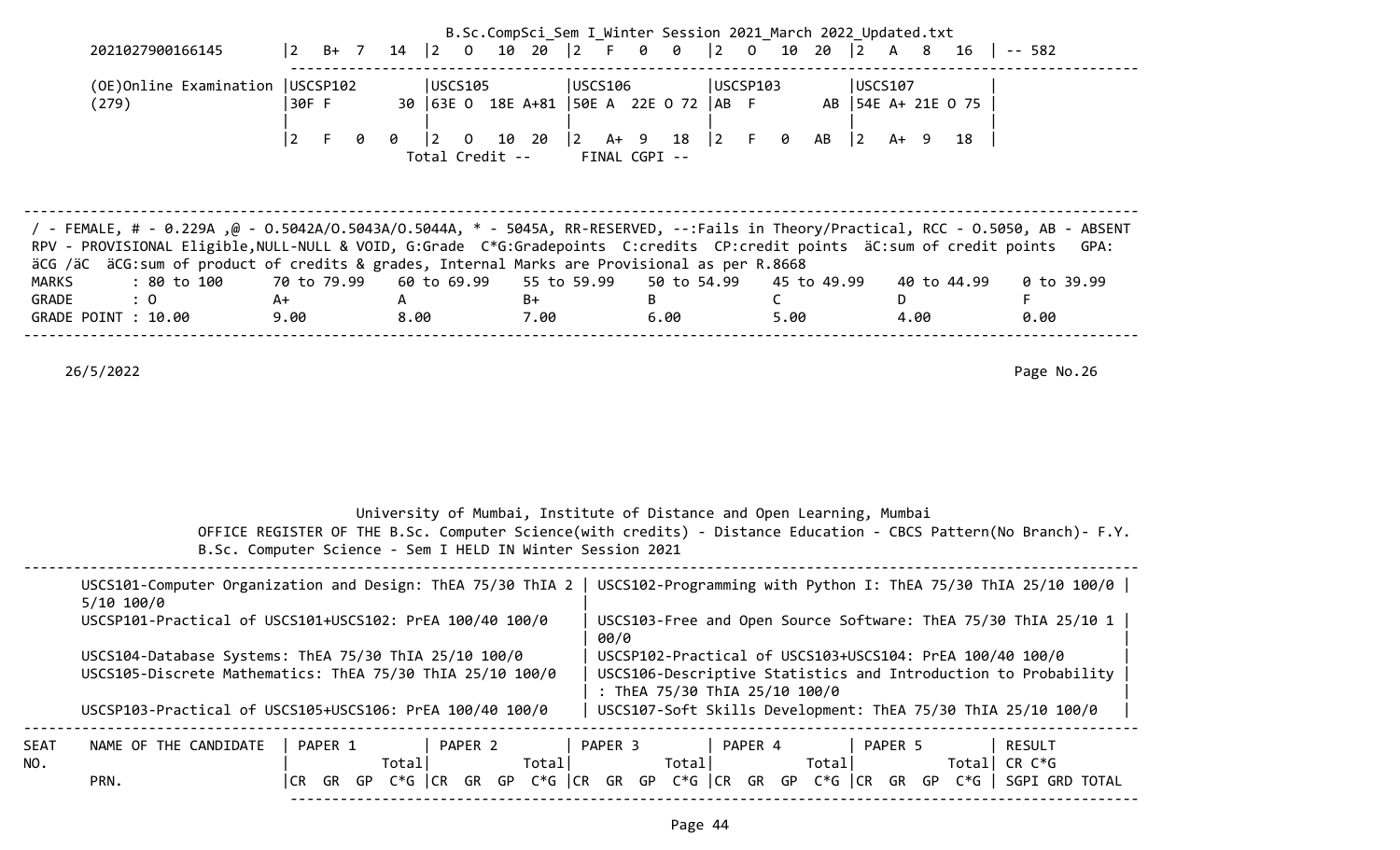|                                                        |                 |                |    |        |                       |                |      | B.Sc.CompSci_Sem I_Winter Session 2021_March 2022_Updated.txt |                 |              |        |                    |                                           |                |   |                                       |                                       |          |    |                                                                      |                            |
|--------------------------------------------------------|-----------------|----------------|----|--------|-----------------------|----------------|------|---------------------------------------------------------------|-----------------|--------------|--------|--------------------|-------------------------------------------|----------------|---|---------------------------------------|---------------------------------------|----------|----|----------------------------------------------------------------------|----------------------------|
| <b>CENTRE</b>                                          |                 | PAPER 6        |    |        |                       | PAPER 7        |      |                                                               |                 | PAPER 8      |        |                    |                                           | PAPER 9        |   |                                       |                                       | PAPER 10 |    |                                                                      |                            |
| COLLEGE                                                |                 |                |    | Totall |                       |                |      | Total                                                         |                 |              |        | Total              |                                           |                |   | Total                                 |                                       |          |    | Total                                                                |                            |
|                                                        |                 |                |    |        |                       |                |      |                                                               |                 |              |        |                    |                                           |                |   |                                       |                                       |          |    | CR GR GP C*G  CR GR GP C*G  CR GR GP C*G  CR GR GP C*G  CR GR GP C*G |                            |
| 0303079 / SHAIKH FATIMA<br>MUSHRAFA SALIM SAEEDA       | USCS101         |                |    |        | USCS102               |                |      | 59E A+ 22E O 81  42E B+ 15E A 57  71E A+                      | USCSP101        |              |        |                    |                                           | <b>USCS103</b> |   | 71   54E A+ 23E 0 77   60E 0 17E A 77 | USCS104                               |          |    |                                                                      | Unsuccessful ATKT          |
|                                                        |                 |                |    |        |                       |                |      |                                                               |                 |              |        |                    |                                           |                |   |                                       |                                       |          |    |                                                                      |                            |
| 2021027900203154                                       | 2               | 0              | 10 | 20     | $ 2\rangle$           |                | B+ 7 | 14                                                            | $ 2\rangle$     |              | $A+ 9$ | 18                 | $\vert$ 2                                 | $A+ 9$         |   | 18                                    | $\overline{2}$                        | $A+ 9$   |    | 18                                                                   | $- - 698$                  |
| (OE) Online Examination   USCSP102<br>(279)            | 85E 0           |                |    |        | USCS105               |                |      | 85   21F F 16E A 37   53E A+ AB F 53   83E O                  | USCS106         |              |        |                    |                                           | USCSP103       |   |                                       | USCS107                               |          |    | 83 56E A+ 21E 0 77                                                   |                            |
|                                                        | 2               | $\overline{0}$ | 10 | 20     | 2 <br>Total Credit -- | F.             | 0    | 0                                                             | $2^{\circ}$     | F            | 0      | 0<br>FINAL CGPI -- |                                           |                |   | $ 2 \t0 \t10 \t20$                    | 2                                     | $A+ 9$   |    | 18                                                                   |                            |
|                                                        |                 |                |    |        |                       |                |      |                                                               |                 |              |        |                    |                                           |                |   |                                       |                                       |          |    |                                                                      |                            |
| 0303080 SHAIKH MOHAMMED JAVED<br>MOHD UMER ABIDA BEGUM | USCS101         |                |    |        | USCS102               |                |      | 69 0 25 0 94  62 0 25 0 87  72 A+                             | USCSP101        |              |        |                    |                                           | USCS103        |   | 72 62 0 22 0 84 74 0 25 0 99          | USCS104                               |          |    |                                                                      | Successful                 |
| 2021027900166161                                       | 2               | $\overline{0}$ |    | 10 20  | $ 2\rangle$           | $\overline{0}$ |      | 10 20                                                         | $\vert$ 2       |              | $A+ 9$ | 18                 | $ 2\rangle$                               | 0              |   | 10 20                                 | $\vert$ 2                             | 0        | 10 | -20                                                                  | 20.00 186.00<br>9.30 80002 |
| (OE) Online Examination   USCSP102<br>(279)            | 65 A            |                |    |        | USCS105               |                |      | 65   47 A 21 0 68   53 A + 25 0 78   69 A                     | <b>USCS106</b>  |              |        |                    |                                           | USCSP103       |   |                                       | USCS107                               |          |    | 69 66 0 18 A+84                                                      |                            |
|                                                        | 2               | A              | 8  | 16     | $\vert$ 2             | A              | 8    | 16                                                            | $\vert 2 \vert$ | $\mathbf{0}$ | 10     | @2<br>20           | $\begin{vmatrix} 2 & A & 8 \end{vmatrix}$ |                |   | 16                                    | $\vert 2 \vert$                       | $\Omega$ |    | 10 20                                                                |                            |
|                                                        |                 |                |    |        | Total Credit --       |                |      |                                                               |                 |              |        | FINAL CGPI --      |                                           |                |   |                                       |                                       |          |    |                                                                      |                            |
| 0303081 SHAIKH MUNIR ALI NASIM   USCS101<br>ALI MONIRA |                 |                |    |        | USCS102               |                |      | 71E 0 25E 0 96   59E A+ 19E A+78   20F F                      | USCSP101        |              |        |                    |                                           | USCS103        |   | 20   57E A+ 23E 0 80   71E 0 20E 0 91 | USCS104                               |          |    |                                                                      | Unsuccessful Fail          |
| 2021027900172591                                       | $\vert 2 \vert$ | $\Omega$       | 10 | 20     | $ 2\rangle$           | $A+ 9$         |      | 18                                                            | $ 2\rangle$     | -F           | 0      | 0                  | <u> 2</u>                                 | $\overline{0}$ |   | 10 20                                 | $\begin{vmatrix} 2 & 0 \end{vmatrix}$ |          |    | 10 20                                                                | $-- 583$                   |
| (OE) Online Examination   USCSP102<br>(279)            | 25F F           |                |    |        | USCS105               |                |      | 25   39E B 12E C 51   48E A 18E A+66   AB F                   | USCS106         |              |        |                    |                                           | USCSP103       |   |                                       | USCS107                               |          |    | AB 57E A+ 19E A+76                                                   |                            |
|                                                        | $\vert$ 2       | F.             | 0  | Ø      | 12.                   | B              | 6    | 12                                                            | $\vert 2 \vert$ | A            | 8      | 16                 | $ 2\rangle$                               | F.             | 0 | AB                                    | $\vert$ 2                             | $A+ 9$   |    | 18                                                                   |                            |
|                                                        |                 |                |    |        | Total Credit --       |                |      |                                                               |                 |              |        | FINAL CGPI --      |                                           |                |   |                                       |                                       |          |    |                                                                      |                            |

 / - FEMALE, # - 0.229A ,@ - O.5042A/O.5043A/O.5044A, \* - 5045A, RR-RESERVED, --:Fails in Theory/Practical, RCC - O.5050, AB - ABSENT RPV - PROVISIONAL Eligible, NULL-NULL & VOID, G:Grade C\*G:Gradepoints C:credits CP:credit points äC:sum of credit points GPA: äCG /äC äCG:sum of product of credits & grades, Internal Marks are Provisional as per R.8668 MARKS : 80 to 100 70 to 79.99 60 to 69.99 55 to 59.99 50 to 54.99 45 to 49.99 40 to 44.99 0 to 39.99

--------------------------------------------------------------------------------------------------------------------------------------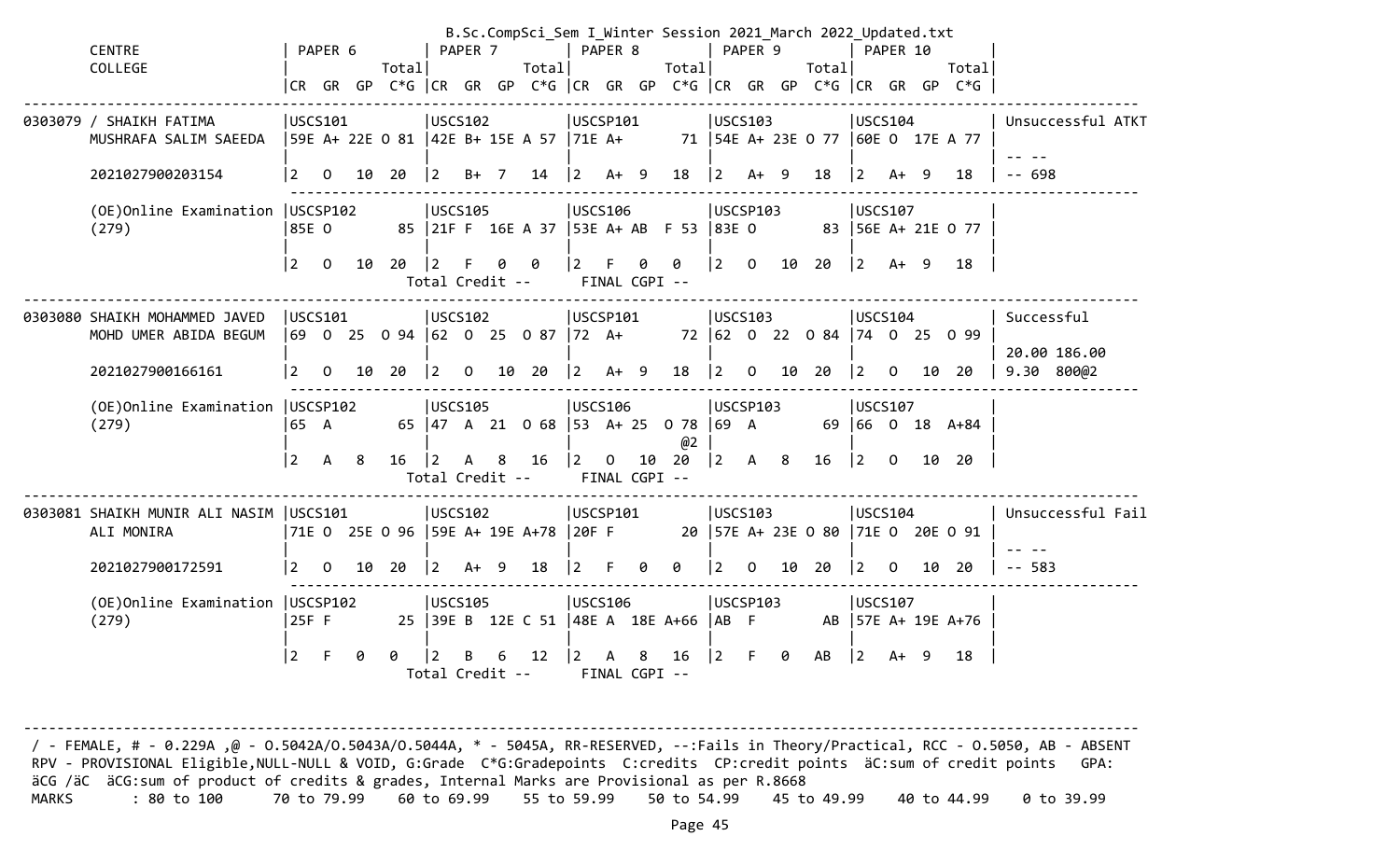|                             |      |      | ⊂om<br>ิกฑกเ | Session 2021<br>Winter | March 2022<br>_ | Updated.txt U |      |
|-----------------------------|------|------|--------------|------------------------|-----------------|---------------|------|
| <b>GRADE</b>                | ∸    |      |              |                        |                 |               |      |
| 10.00<br><b>GRADE POINT</b> | 9.00 | 00.د | .00          | .00                    | .00             | .00           | 0.00 |
|                             |      |      |              |                        |                 |               |      |

|  |  |  | University of Mumbai, Institute of Distance and Open Learning, Mumbai |  |  |  |  |  |
|--|--|--|-----------------------------------------------------------------------|--|--|--|--|--|
|--|--|--|-----------------------------------------------------------------------|--|--|--|--|--|

 OFFICE REGISTER OF THE B.Sc. Computer Science(with credits) - Distance Education - CBCS Pattern(No Branch)- F.Y. B.Sc. Computer Science - Sem I HELD IN Winter Session 2021

|             | USCS101-Computer Organization and Design: ThEA 75/30 ThIA 2<br>USCS102-Programming with Python I: ThEA 75/30 ThIA 25/10 100/0  <br>5/10 100/0<br>USCSP101-Practical of USCS101+USCS102: PrEA 100/40 100/0<br>USCS103-Free and Open Source Software: ThEA 75/30 ThIA 25/10 1<br>00/0<br>USCS104-Database Systems: ThEA 75/30 ThIA 25/10 100/0<br>USCSP102-Practical of USCS103+USCS104: PrEA 100/40 100/0<br>USCS105-Discrete Mathematics: ThEA 75/30 ThIA 25/10 100/0<br>USCS106-Descriptive Statistics and Introduction to Probability<br>: ThEA 75/30 ThIA 25/10 100/0<br>USCSP103-Practical of USCS105+USCS106: PrEA 100/40 100/0<br>USCS107-Soft Skills Development: ThEA 75/30 ThIA 25/10 100/0<br>PAPER 2<br>PAPER 3<br>PAPER 4<br>NAME OF THE CANDIDATE<br>PAPER 1<br>PAPER 5<br><b>RESULT</b><br>Total<br>Total<br>Total<br>Total<br>CR C*G<br>Totall<br> CR GR GP C*G   CR GR GP C*G   CR GR GP C*G   CR GR GP C*G   CR GR GP C*G    SGPI GRD TOTAL<br>PRN.<br><b>CENTRE</b><br>PAPER 8<br>PAPER 9<br>PAPER 6<br>PAPER 7<br>PAPER 10<br>Total <br>Total<br>Total<br>Total<br>COLLEGE<br>Total<br>GR GP C*G CR GR GP C*G CR GR GP C*G CR GR GP C*G CR GR GP C*G $ $<br>CR -<br>USCS101<br>USCS102<br>USCSP101<br>USCS103<br>USCS104<br>Successful<br>0303082 SHAIKH SHABBIR MUSTAK<br>RANI<br>54 A+ 21 0 75 51 A 19 A+70 71 A+<br>71 62 0 21 0 83<br> 54 A+ 20<br>0 74<br>20.00 178.00<br>$A+ 9$<br>$A+ 9$<br>$A+ 9$ |                |   |   |    |             |         |   |                              |             |                    |   |    |             |                |    |     |           |         |     |                     |          |
|-------------|------------------------------------------------------------------------------------------------------------------------------------------------------------------------------------------------------------------------------------------------------------------------------------------------------------------------------------------------------------------------------------------------------------------------------------------------------------------------------------------------------------------------------------------------------------------------------------------------------------------------------------------------------------------------------------------------------------------------------------------------------------------------------------------------------------------------------------------------------------------------------------------------------------------------------------------------------------------------------------------------------------------------------------------------------------------------------------------------------------------------------------------------------------------------------------------------------------------------------------------------------------------------------------------------------------------------------------------------------------------------------------------------------------------------------|----------------|---|---|----|-------------|---------|---|------------------------------|-------------|--------------------|---|----|-------------|----------------|----|-----|-----------|---------|-----|---------------------|----------|
|             |                                                                                                                                                                                                                                                                                                                                                                                                                                                                                                                                                                                                                                                                                                                                                                                                                                                                                                                                                                                                                                                                                                                                                                                                                                                                                                                                                                                                                              |                |   |   |    |             |         |   |                              |             |                    |   |    |             |                |    |     |           |         |     |                     |          |
|             |                                                                                                                                                                                                                                                                                                                                                                                                                                                                                                                                                                                                                                                                                                                                                                                                                                                                                                                                                                                                                                                                                                                                                                                                                                                                                                                                                                                                                              |                |   |   |    |             |         |   |                              |             |                    |   |    |             |                |    |     |           |         |     |                     |          |
|             |                                                                                                                                                                                                                                                                                                                                                                                                                                                                                                                                                                                                                                                                                                                                                                                                                                                                                                                                                                                                                                                                                                                                                                                                                                                                                                                                                                                                                              |                |   |   |    |             |         |   |                              |             |                    |   |    |             |                |    |     |           |         |     |                     |          |
|             |                                                                                                                                                                                                                                                                                                                                                                                                                                                                                                                                                                                                                                                                                                                                                                                                                                                                                                                                                                                                                                                                                                                                                                                                                                                                                                                                                                                                                              |                |   |   |    |             |         |   |                              |             |                    |   |    |             |                |    |     |           |         |     |                     |          |
| SEAT<br>NO. |                                                                                                                                                                                                                                                                                                                                                                                                                                                                                                                                                                                                                                                                                                                                                                                                                                                                                                                                                                                                                                                                                                                                                                                                                                                                                                                                                                                                                              |                |   |   |    |             |         |   |                              |             |                    |   |    |             |                |    |     |           |         |     |                     |          |
|             |                                                                                                                                                                                                                                                                                                                                                                                                                                                                                                                                                                                                                                                                                                                                                                                                                                                                                                                                                                                                                                                                                                                                                                                                                                                                                                                                                                                                                              |                |   |   |    |             |         |   |                              |             |                    |   |    |             |                |    |     |           |         |     |                     |          |
|             |                                                                                                                                                                                                                                                                                                                                                                                                                                                                                                                                                                                                                                                                                                                                                                                                                                                                                                                                                                                                                                                                                                                                                                                                                                                                                                                                                                                                                              |                |   |   |    |             |         |   |                              |             |                    |   |    |             |                |    |     |           |         |     |                     |          |
|             |                                                                                                                                                                                                                                                                                                                                                                                                                                                                                                                                                                                                                                                                                                                                                                                                                                                                                                                                                                                                                                                                                                                                                                                                                                                                                                                                                                                                                              |                |   |   |    |             |         |   |                              |             |                    |   |    |             |                |    |     |           |         |     |                     |          |
|             |                                                                                                                                                                                                                                                                                                                                                                                                                                                                                                                                                                                                                                                                                                                                                                                                                                                                                                                                                                                                                                                                                                                                                                                                                                                                                                                                                                                                                              |                |   |   |    |             |         |   |                              |             |                    |   |    |             |                |    |     |           |         |     |                     |          |
|             | 2021027900203243                                                                                                                                                                                                                                                                                                                                                                                                                                                                                                                                                                                                                                                                                                                                                                                                                                                                                                                                                                                                                                                                                                                                                                                                                                                                                                                                                                                                             | $\overline{2}$ |   |   | 18 | $ 2\rangle$ |         |   | 18                           | $ 2\rangle$ |                    |   | 18 | $\vert$ 2   | $\mathbf{O}$   | 10 | 20  | $\vert$ 2 | A+      | - 9 | 18                  | 8.90 724 |
|             | (OE) Online Examination   USCSP102                                                                                                                                                                                                                                                                                                                                                                                                                                                                                                                                                                                                                                                                                                                                                                                                                                                                                                                                                                                                                                                                                                                                                                                                                                                                                                                                                                                           |                |   |   |    |             | USCS105 |   |                              |             | USCS106            |   |    |             | luscsP103      |    |     |           | USCS107 |     |                     |          |
|             | (279)                                                                                                                                                                                                                                                                                                                                                                                                                                                                                                                                                                                                                                                                                                                                                                                                                                                                                                                                                                                                                                                                                                                                                                                                                                                                                                                                                                                                                        | 68 A           |   |   |    |             |         |   | 68 50 A 14 B+64 42 B+22 0 64 |             |                    |   |    | $ 82 \t0$   |                |    | 82  |           |         |     | $ 53 \tA+20 \tO 73$ |          |
|             |                                                                                                                                                                                                                                                                                                                                                                                                                                                                                                                                                                                                                                                                                                                                                                                                                                                                                                                                                                                                                                                                                                                                                                                                                                                                                                                                                                                                                              | $\overline{2}$ | A | 8 | 16 |             |         | 8 | 16<br>Total Credit 20.00     | I 2         | A<br>FINAL CGPI -- | 8 | 16 | $ 2\rangle$ | $\overline{0}$ | 10 | -20 | $\vert$ 2 | A+      | -9  | 18                  |          |
|             |                                                                                                                                                                                                                                                                                                                                                                                                                                                                                                                                                                                                                                                                                                                                                                                                                                                                                                                                                                                                                                                                                                                                                                                                                                                                                                                                                                                                                              |                |   |   |    |             |         |   |                              |             |                    |   |    |             |                |    |     |           |         |     |                     |          |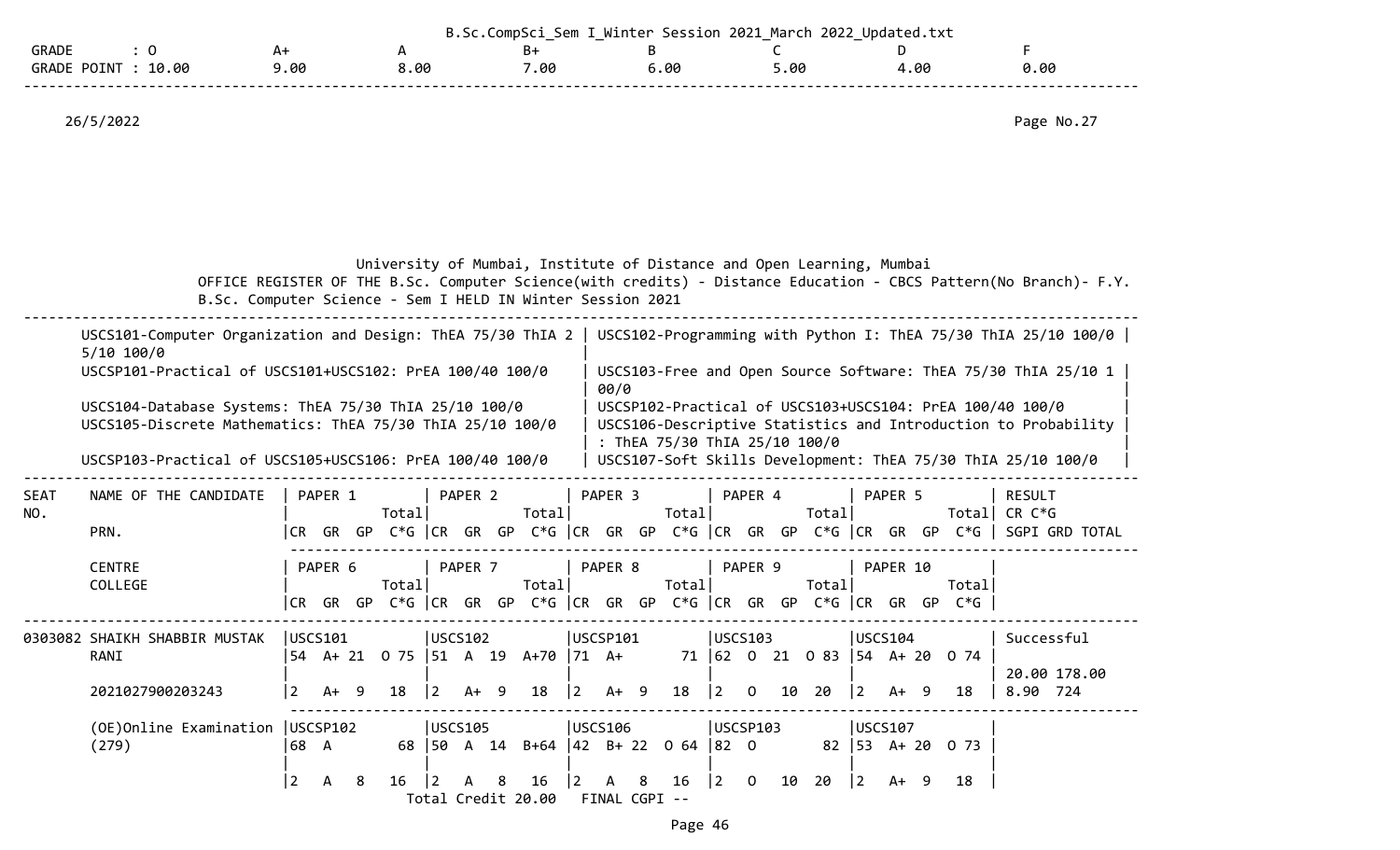|                       | 0303083 / SHAIKH TAIZEBA ARBAZ<br><b>SHAGUFTA</b>                                                                                                                                                                                                                                                                                                                | USCS101                   |                |    |           |                | USCS102         |     | 54 A + 25 0 79 60 0 23 0 83 88 0  | USCSP101                              |                |                        |                     | USCS103                                        |                |           | 88 60 0 22 0 82 62 0 25 0 87 | USCS104        |                |      |                 |                      | Successful                 |
|-----------------------|------------------------------------------------------------------------------------------------------------------------------------------------------------------------------------------------------------------------------------------------------------------------------------------------------------------------------------------------------------------|---------------------------|----------------|----|-----------|----------------|-----------------|-----|-----------------------------------|---------------------------------------|----------------|------------------------|---------------------|------------------------------------------------|----------------|-----------|------------------------------|----------------|----------------|------|-----------------|----------------------|----------------------------|
|                       | 2021027900141267                                                                                                                                                                                                                                                                                                                                                 | $\overline{2}$            | $\overline{0}$ | 10 | @1<br>20  | $ 2\rangle$    | $\overline{O}$  |     | 10 20                             | $ 2\rangle$                           | $\overline{O}$ |                        | 10 20               | $ 2\rangle$                                    | $\overline{0}$ |           | 10 20                        | <u> 2</u>      | $\overline{0}$ | 10   | -20             |                      | 20.00 184.00<br>9.20 778@1 |
|                       | (OE) Online Examination   USCSP102<br>(279)                                                                                                                                                                                                                                                                                                                      | 82 0                      |                |    |           |                | USCS105         |     | 82 39 B 21 0 60 63 0 23 0 86 42 D | <b>USCS106</b>                        |                |                        |                     | USCSP103                                       |                |           |                              | USCS107        |                |      | 42 68 0 21 0 89 |                      |                            |
|                       |                                                                                                                                                                                                                                                                                                                                                                  | l 2.                      | $\overline{0}$ | 10 | 20        | $\vert$ 2      | Total Credit -- |     | A 8 16                            | $\begin{vmatrix} 2 & 0 \end{vmatrix}$ |                | 10 20<br>FINAL CGPI -- |                     | $\begin{vmatrix} 2 & D & 4 \end{vmatrix}$      |                |           | 8                            | $\vert$ 2      | $\overline{0}$ |      | 10 20           |                      |                            |
|                       | 0303084 SHARMA VIVEK MUKUND<br>DEO SHARMA GAYTRI<br><b>DEVI</b>                                                                                                                                                                                                                                                                                                  |                           | USCS101        |    |           |                | USCS102         |     | ABFABFAB ABFABFAB ABF             | USCSP101                              |                |                        |                     | USCS103                                        |                |           | AB AB F AB F AB              | USCS104        |                |      | AB F AB F AB    | Absent<br><b>RPV</b> |                            |
|                       | 2021027900256024                                                                                                                                                                                                                                                                                                                                                 | $\overline{2}$            | F.             | 0  | AB        | $\overline{2}$ |                 | ø   | AB                                | $ 2\rangle$                           | F.             | 0                      | AB                  | 2                                              | F.             | 0         | AB                           | 2              | F.             | ø    | AB              | -- A                 |                            |
|                       | (OE) Online Examination   USCSP102<br>(279)                                                                                                                                                                                                                                                                                                                      | AB F                      |                |    | AB        |                | USCS105         |     | AB F AB F AB                      | <b>USCS106</b>                        |                |                        | AB F AB F AB        | USCSP103<br>$AB$ F                             |                |           | AB                           | <b>USCS107</b> |                |      | AB F AB F AB    |                      |                            |
|                       |                                                                                                                                                                                                                                                                                                                                                                  | $ 2\rangle$               | F              | 0  | AB        | $\vert$ 2      | Total Credit -- | ิ ค | AB                                | $ 2\rangle$                           | E.             | 0<br>FINAL CGPI --     | AB                  | $\begin{bmatrix} 2 & F & \theta \end{bmatrix}$ |                |           | AB                           | $ 2\rangle$    | F.             | 0    | AB              |                      |                            |
|                       | / - FEMALE, # - 0.229A ,@ - 0.5042A/0.5043A/0.5044A, * - 5045A, RR-RESERVED, --:Fails in Theory/Practical, RCC - 0.5050, AB - ABSENT<br>RPV - PROVISIONAL Eligible, NULL-NULL & VOID, G:Grade C*G:Gradepoints C:credits CP:credit points äC:sum of credit points<br>äCG /äC äCG:sum of product of credits & grades, Internal Marks are Provisional as per R.8668 |                           |                |    |           |                |                 |     |                                   |                                       |                |                        |                     |                                                |                |           |                              |                |                |      |                 |                      | GPA:                       |
| <b>MARKS</b><br>GRADE | : 80 to 100<br>: 0<br>GRADE POINT : 10.00                                                                                                                                                                                                                                                                                                                        | 70 to 79.99<br>A+<br>9.00 |                |    | A<br>8.00 |                | 60 to 69.99     |     | 55 to 59.99<br>$B+$<br>7.00       |                                       |                | B.                     | 50 to 54.99<br>6.00 |                                                |                | C<br>5.00 | 45 to 49.99                  |                | D.             | 4.00 | 40 to 44.99     | 0.00                 | $0$ to 39.99               |
|                       |                                                                                                                                                                                                                                                                                                                                                                  |                           |                |    |           |                |                 |     |                                   |                                       |                |                        |                     |                                                |                |           |                              |                |                |      |                 |                      |                            |

# B.Sc.CompSci\_Sem I\_Winter Session 2021\_March 2022\_Updated.txt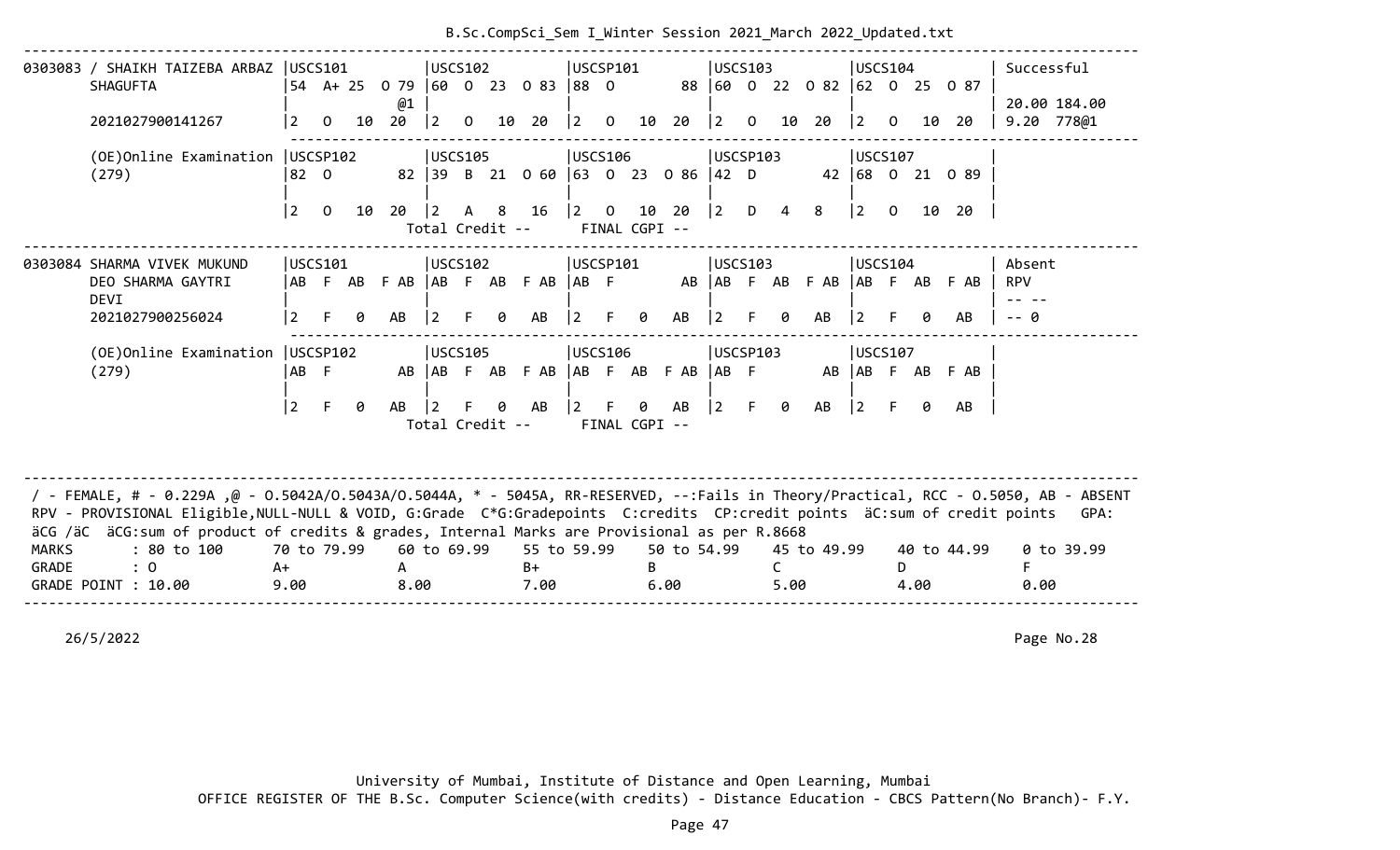### B.Sc.CompSci\_Sem I\_Winter Session 2021\_March 2022\_Updated.txt

B.Sc. Computer Science - Sem I HELD IN Winter Session 2021

|             | USCS101-Computer Organization and Design: ThEA 75/30 ThIA 2   USCS102-Programming with Python I: ThEA 75/30 ThIA 25/10 100/0  <br>$5/10$ 100/0<br>USCSP101-Practical of USCS101+USCS102: PrEA 100/40 100/0 |                |                |    |         |                 |                      |    |                                                                                                                                                    |                |                    |   |                               |             |          |    |                                      |             |          |     |                                                                          | USCS103-Free and Open Source Software: ThEA 75/30 ThIA 25/10 1                                                             |
|-------------|------------------------------------------------------------------------------------------------------------------------------------------------------------------------------------------------------------|----------------|----------------|----|---------|-----------------|----------------------|----|----------------------------------------------------------------------------------------------------------------------------------------------------|----------------|--------------------|---|-------------------------------|-------------|----------|----|--------------------------------------|-------------|----------|-----|--------------------------------------------------------------------------|----------------------------------------------------------------------------------------------------------------------------|
|             | USCS104-Database Systems: ThEA 75/30 ThIA 25/10 100/0<br>USCS105-Discrete Mathematics: ThEA 75/30 ThIA 25/10 100/0                                                                                         |                |                |    |         |                 |                      |    |                                                                                                                                                    |                | 00/0               |   | : ThEA 75/30 ThIA 25/10 100/0 |             |          |    |                                      |             |          |     |                                                                          | USCSP102-Practical of USCS103+USCS104: PrEA 100/40 100/0<br>USCS106-Descriptive Statistics and Introduction to Probability |
|             | USCSP103-Practical of USCS105+USCS106: PrEA 100/40 100/0                                                                                                                                                   |                |                |    |         |                 |                      |    |                                                                                                                                                    |                |                    |   |                               |             |          |    |                                      |             |          |     |                                                                          | USCS107-Soft Skills Development: ThEA 75/30 ThIA 25/10 100/0                                                               |
| SEAT<br>NO. | NAME OF THE CANDIDATE                                                                                                                                                                                      |                | PAPER 1        |    | Totall  |                 | PAPER 2              |    | Total                                                                                                                                              |                | PAPER 3            |   | Total                         |             | PAPER 4  |    | Total                                |             | PAPER 5  |     | Totall                                                                   | <b>RESULT</b><br>CR C*G                                                                                                    |
|             | PRN.                                                                                                                                                                                                       |                |                |    |         |                 |                      |    |                                                                                                                                                    |                |                    |   |                               |             |          |    |                                      |             |          |     |                                                                          | CR GR GP C*G  CR GR GP C*G  CR GR GP C*G  CR GR GP C*G  CR GR GP C*G   SGPI GRD TOTAL                                      |
|             | <b>CENTRE</b><br>COLLEGE                                                                                                                                                                                   |                | PAPER 6        |    | Total   |                 | PAPER 7              |    | Total                                                                                                                                              |                | PAPER 8            |   | Total                         |             | PAPER 9  |    | Total                                |             | PAPER 10 |     | Total                                                                    |                                                                                                                            |
|             |                                                                                                                                                                                                            |                |                |    |         |                 |                      |    |                                                                                                                                                    |                |                    |   |                               |             |          |    |                                      |             |          |     | CR GR GP C*G CR GR GP C*G CR GR GP C*G CR GR GP C*G CR GR GP C*G $\vert$ |                                                                                                                            |
|             | 0303085 SHEIKH SOHEIL ASLAM<br>PARVEZ NAJMA                                                                                                                                                                | USCS101        |                |    |         |                 | <b>USCS102</b>       |    | 20F F 24E 0 44   57E A+ 23E 0 80   71E A+                                                                                                          |                | USCSP101           |   |                               |             | USCS103  |    | 71 47E A 23E O 70 33E D 22E O 55     | USCS104     |          |     |                                                                          | Unsuccessful ATKT                                                                                                          |
|             | 2021027900247393                                                                                                                                                                                           |                |                |    | ø       | $\vert 2 \vert$ | 0                    | 10 | 20                                                                                                                                                 | $\overline{2}$ | $A+9$              |   | 18                            | $ 2\rangle$ | A+       | -9 | 18                                   | $ 2\rangle$ | $B+$ 7   |     | 14                                                                       | $- - 678$                                                                                                                  |
|             | (OE) Online Examination   USCSP102<br>(279)                                                                                                                                                                | 96E 0          |                |    |         |                 | <b>USCS105</b>       |    | 96 35E C 19E A+54 44E B+ 22E 0 66                                                                                                                  |                | USCS106            |   |                               | $ 71E A+$   | USCSP103 |    |                                      | USCS107     |          |     | 71 50E A 21E O 71                                                        |                                                                                                                            |
|             |                                                                                                                                                                                                            | l 2            | $\overline{0}$ | 10 | 20      | 12              | B<br>Total Credit -- | 6  | 12                                                                                                                                                 | $\mathbf{2}$   | A<br>FINAL CGPI -- | 8 | 16                            | $\vert$ 2   | $A+ 9$   |    | 18                                   | $ 2\rangle$ | $A+ 9$   |     | 18                                                                       |                                                                                                                            |
|             | 0303086 SHETTY VIKHYAT<br>PURANDER PURNIMA                                                                                                                                                                 | USCS101        |                |    |         |                 | <b>USCS102</b>       |    | 30 D 23 0 53 60 0 23 0 83 59 B+                                                                                                                    |                | USCSP101           |   |                               |             | USCS103  |    | 59   57 A + 22 0 79   53 A + 16 A 69 | USCS104     |          |     |                                                                          | Successful                                                                                                                 |
|             | 2021027900154891                                                                                                                                                                                           | 2              | B              | 6  | 12      | $\vert 2 \vert$ | $\Omega$             |    | 10 20                                                                                                                                              | $\vert$ 2      | $B+$ 7             |   | 14                            | $ 2\rangle$ | $\Omega$ | 10 | @1<br>20                             | $ 2\rangle$ | A        | - 8 | 16                                                                       | 20.00 160.00<br>8.00 66001                                                                                                 |
|             | (OE) Online Examination   USCSP102<br>(279)                                                                                                                                                                | 54 B           |                |    |         |                 | USCS105              |    | 54   57 A + 13 B 70   51 A 19 A + 70   58 B + 58   48 A 17 A 65                                                                                    |                | USCS106            |   |                               |             | USCSP103 |    |                                      | USCS107     |          |     |                                                                          |                                                                                                                            |
|             |                                                                                                                                                                                                            | $ 2 \text{ B}$ |                | 6  |         |                 |                      |    | 12 $\begin{vmatrix} 2 & 4 & 9 & 18 \end{vmatrix}$ 2 A + 9 18 $\begin{vmatrix} 2 & 8 & 7 & 14 \end{vmatrix}$ 2 A 8<br>Total Credit -- FINAL CGPI -- |                |                    |   |                               |             |          |    |                                      |             |          |     | 16                                                                       |                                                                                                                            |
|             | 0303087 SHINDE ANKIT VIJAY<br>VINAYA                                                                                                                                                                       | USCS101        |                |    | USCS102 |                 |                      |    | 57 A+ 25 0 82  65 0 25 0 90  89 0                                                                                                                  |                | USCSP101           |   |                               |             | USCS103  |    |                                      | USCS104     |          |     | 89 60 0 23 0 83 69 0 24 0 93                                             | Successful                                                                                                                 |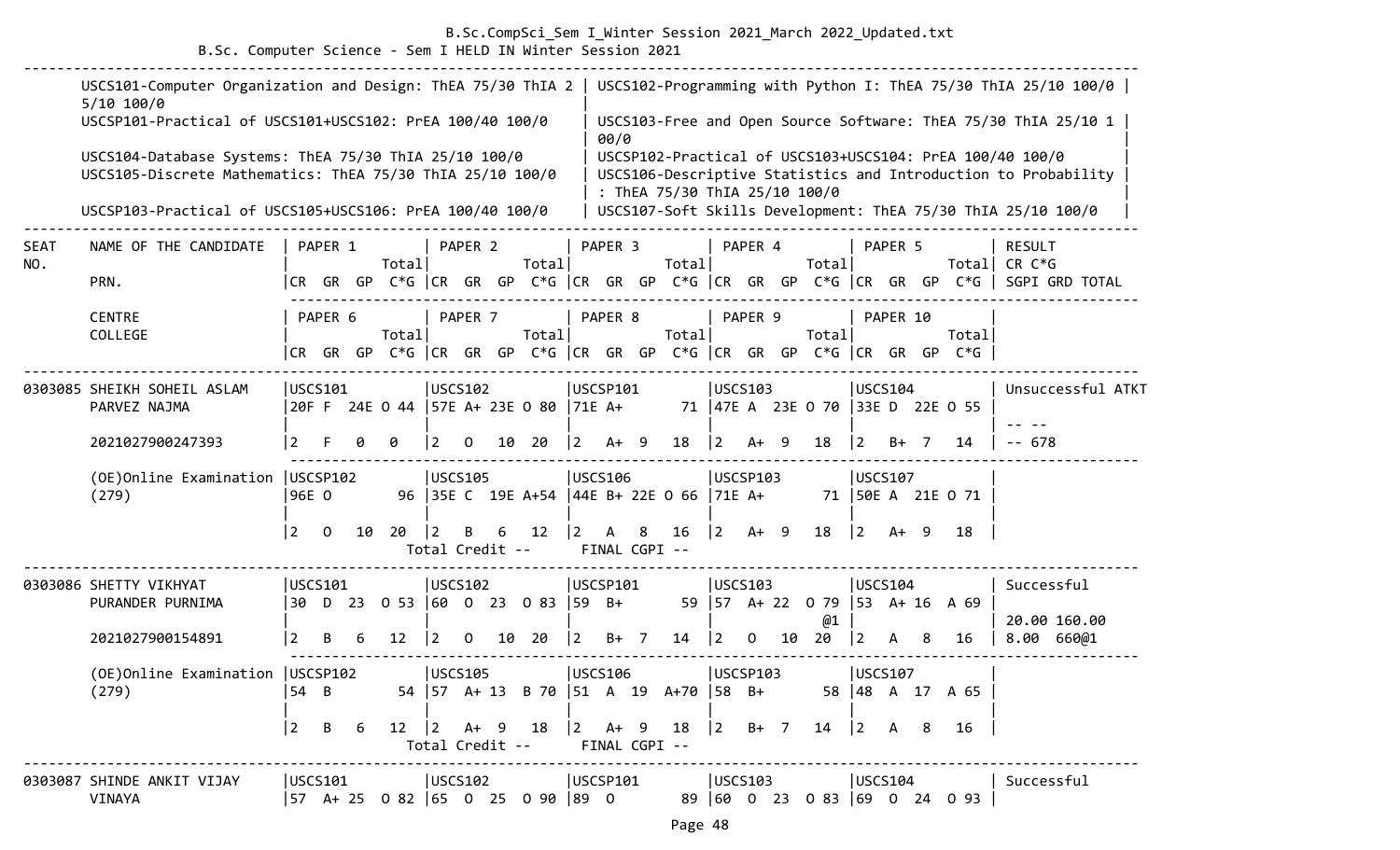|                                                                                                                                                                                                                                                                                                                                                                                                 |                                                                                                                                                                                |                                                                       |                                 |         | B.Sc.CompSci Sem I Winter Session 2021 March 2022 Updated.txt |             |                                 |           |                               |                                       |                |       |             |                 |                |                 |                                                                                                                          |                                                                                                                                  |  |
|-------------------------------------------------------------------------------------------------------------------------------------------------------------------------------------------------------------------------------------------------------------------------------------------------------------------------------------------------------------------------------------------------|--------------------------------------------------------------------------------------------------------------------------------------------------------------------------------|-----------------------------------------------------------------------|---------------------------------|---------|---------------------------------------------------------------|-------------|---------------------------------|-----------|-------------------------------|---------------------------------------|----------------|-------|-------------|-----------------|----------------|-----------------|--------------------------------------------------------------------------------------------------------------------------|----------------------------------------------------------------------------------------------------------------------------------|--|
| 2021027900233002                                                                                                                                                                                                                                                                                                                                                                                | $\vert$ 2<br>$\overline{0}$                                                                                                                                                    | 10<br>$20 \t 2$                                                       | $\overline{0}$                  | 10      | 20                                                            | $ 2\rangle$ | $\overline{0}$                  | 10 20     |                               | $ 2\rangle$                           | $\overline{0}$ | 10    | 20          | $\vert 2 \vert$ | $\mathbf{0}$   | 10 20           | 10.00 874                                                                                                                | 20.00 200.00                                                                                                                     |  |
| (OE) Online Examination   USCSP102<br>(279)                                                                                                                                                                                                                                                                                                                                                     | 96 0                                                                                                                                                                           |                                                                       | <b>USCS105</b>                  |         | 96 60 0 21 0 81 60 0 25 0 85 85 0                             | USCS106     |                                 |           |                               |                                       | USCSP103       |       |             |                 | USCS107        | 85 69 0 21 0 90 |                                                                                                                          |                                                                                                                                  |  |
|                                                                                                                                                                                                                                                                                                                                                                                                 | $\overline{2}$<br>$\overline{0}$                                                                                                                                               | 20<br>10                                                              | $\vert$ 2<br>Total Credit 20.00 | 10<br>0 | 20                                                            | $ 2\rangle$ | $\overline{0}$<br>FINAL CGPI -- | 10 20     |                               | $\begin{vmatrix} 2 & 0 \end{vmatrix}$ |                | 10 20 |             | $ 2\rangle$     | $\overline{0}$ | 10 20           |                                                                                                                          |                                                                                                                                  |  |
| 7 - FEMALE, # - 0.229Α ,@ - 0.5042Α/Ο.5043Α/Ο.5044Α, * - 5045Α, RR-RESERVED, --:Fails in Theory/Practical, RCC - 0.5050, AB - ABSENT<br>RPV - PROVISIONAL Eligible, NULL-NULL & VOID, G:Grade C*G:Gradepoints C:credits CP:credit points äC:sum of credit points<br>äCG /äC äCG:sum of product of credits & grades, Internal Marks are Provisional as per R.8668<br>: 80 to 100<br><b>MARKS</b> | 70 to 79.99                                                                                                                                                                    |                                                                       | 60 to 69.99                     |         | 55 to 59.99                                                   |             |                                 |           | 50 to 54.99                   |                                       |                |       | 45 to 49.99 |                 |                | 40 to 44.99     |                                                                                                                          | GPA:<br>$0$ to 39.99                                                                                                             |  |
| : 0<br>GRADE<br>GRADE POINT : 10.00                                                                                                                                                                                                                                                                                                                                                             | A+<br>9.00                                                                                                                                                                     | A<br>8.00                                                             |                                 |         | $B+$<br>7.00                                                  |             |                                 | B<br>6.00 |                               |                                       | $\mathsf{C}$   | 5.00  |             |                 | D<br>4.00      |                 | F<br>0.00                                                                                                                |                                                                                                                                  |  |
|                                                                                                                                                                                                                                                                                                                                                                                                 |                                                                                                                                                                                |                                                                       |                                 |         |                                                               |             |                                 |           |                               |                                       |                |       |             |                 |                |                 |                                                                                                                          |                                                                                                                                  |  |
| 26/5/2022                                                                                                                                                                                                                                                                                                                                                                                       | OFFICE REGISTER OF THE B.Sc. Computer Science(with credits) - Distance Education - CBCS Pattern(No Branch)- F.Y.<br>B.Sc. Computer Science - Sem I HELD IN Winter Session 2021 | University of Mumbai, Institute of Distance and Open Learning, Mumbai |                                 |         |                                                               |             |                                 |           |                               |                                       |                |       |             |                 |                |                 |                                                                                                                          | Page No.29                                                                                                                       |  |
| USCS101-Computer Organization and Design: ThEA 75/30 ThIA 2   USCS102-Programming with Python I: ThEA 75/30 ThIA 25/10 100/0  <br>5/10 100/0<br>USCSP101-Practical of USCS101+USCS102: PrEA 100/40 100/0<br>USCS104-Database Systems: ThEA 75/30 ThIA 25/10 100/0<br>USCS105-Discrete Mathematics: ThEA 75/30 ThIA 25/10 100/0<br>USCSP103-Practical of USCS105+USCS106: PrEA 100/40 100/0      |                                                                                                                                                                                |                                                                       |                                 |         |                                                               |             | 00/0                            |           | : ThEA 75/30 ThIA 25/10 100/0 |                                       |                |       |             |                 |                |                 | USCSP102-Practical of USCS103+USCS104: PrEA 100/40 100/0<br>USCS107-Soft Skills Development: ThEA 75/30 ThIA 25/10 100/0 | USCS103-Free and Open Source Software: ThEA 75/30 ThIA 25/10 1<br>USCS106-Descriptive Statistics and Introduction to Probability |  |
| SEAT<br>NAME OF THE CANDIDATE<br>NO.<br>PRN.                                                                                                                                                                                                                                                                                                                                                    | PAPER 1<br>$CR$ GR GP $C*G$ $CR$ GR GP                                                                                                                                         | Total                                                                 | PAPER 2                         |         | Total                                                         |             | PAPER 3                         |           | Total                         |                                       | PAPER 4        |       | Total       |                 | PAPER 5        |                 | <b>RESULT</b><br>Total CR $C*G$                                                                                          | <code>C*G</code> $ $ CR GR GP C*G $ $ CR GR GP C*G $ $ CR GR GP C*G $ $ SGPI GRD TOTAL                                           |  |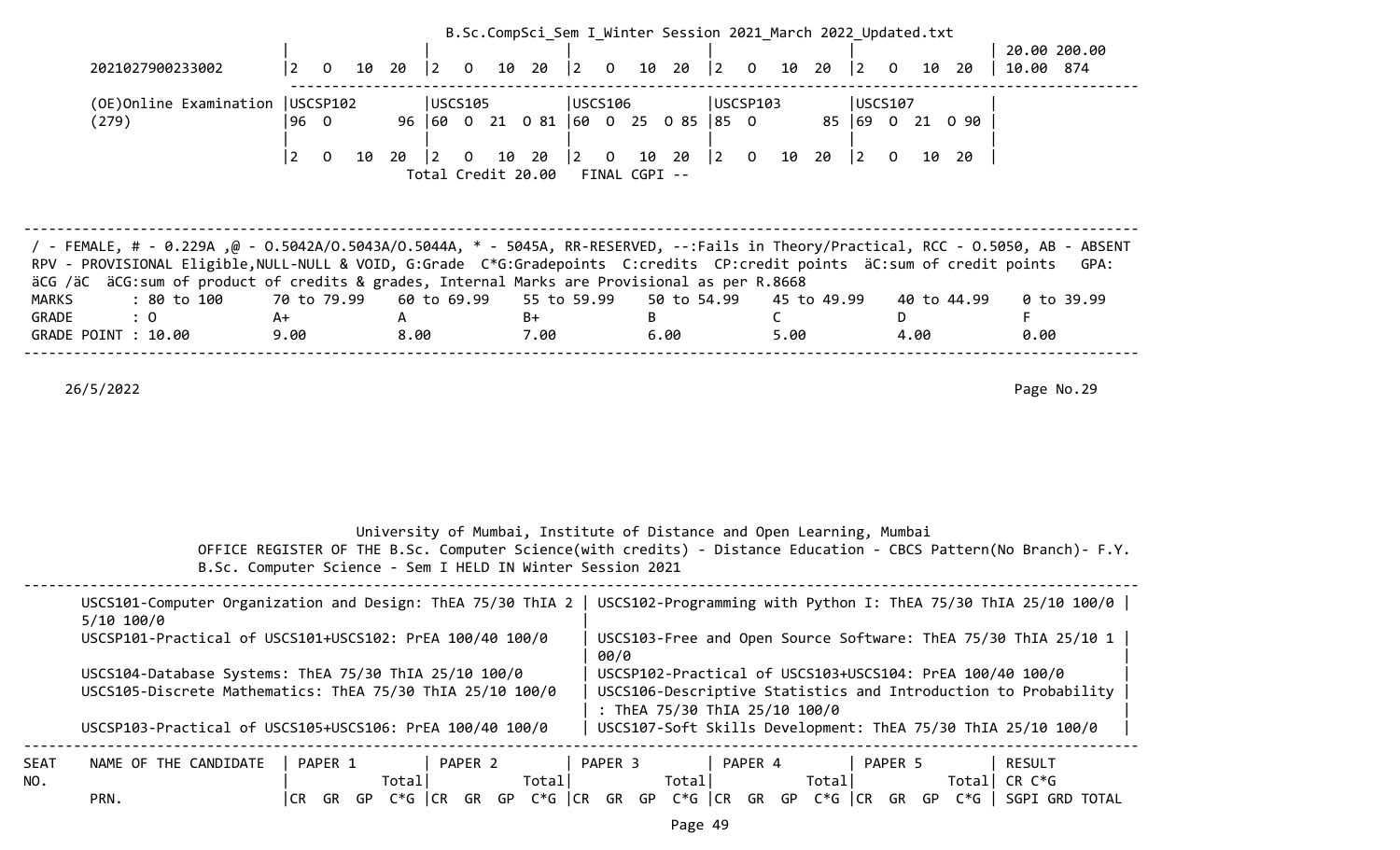|                                                                                                                          |           |                                       |    |                    |                 |         |  | B.Sc.CompSci Sem I Winter Session 2021 March 2022 Updated.txt      |                                           |  |     |                                                             |                                           |  |                                                |                                           |          |    |                                                                                                                           |                            |
|--------------------------------------------------------------------------------------------------------------------------|-----------|---------------------------------------|----|--------------------|-----------------|---------|--|--------------------------------------------------------------------|-------------------------------------------|--|-----|-------------------------------------------------------------|-------------------------------------------|--|------------------------------------------------|-------------------------------------------|----------|----|---------------------------------------------------------------------------------------------------------------------------|----------------------------|
| <b>CENTRE</b>                                                                                                            |           | PAPER 6                               |    |                    |                 | PAPER 7 |  |                                                                    | PAPER 8                                   |  |     |                                                             | PAPER 9                                   |  |                                                |                                           | PAPER 10 |    |                                                                                                                           |                            |
| COLLEGE                                                                                                                  |           |                                       |    | Totall             |                 |         |  | Total                                                              |                                           |  |     | Total                                                       |                                           |  | Totall                                         |                                           |          |    | Totall<br> CR GR GP C*G  CR GR GP C*G  CR GR GP C*G  CR GR GP C*G  CR GR GP C*G                                           |                            |
| 0303088 / SHIRSEKAR DAKSHATA                                                                                             | USCS101   |                                       |    |                    | USCS102         |         |  |                                                                    | USCSP101                                  |  |     |                                                             | USCS103                                   |  |                                                | USCS104                                   |          |    |                                                                                                                           | Successful                 |
| RAJENDRA                                                                                                                 |           |                                       |    |                    |                 |         |  | 62 0 21 0 83  48 A 23 0 71  70 A+ 70  57 A+ 24 0 81  57 A+ 22 0 79 |                                           |  |     |                                                             |                                           |  |                                                |                                           |          |    |                                                                                                                           | 20.00 182.00               |
| 2021027900256786                                                                                                         |           |                                       |    | $ 2 \t0 \t10 \t20$ | $ 2 \tA+ 9$     |         |  | $18 \mid 2 \quad A+ \quad 9$                                       |                                           |  |     |                                                             |                                           |  | 18   2 0 10 20   2 0 10 20                     |                                           |          |    | @1                                                                                                                        | 9.10 729@1                 |
| (OE)Online Examination                                                                                                   | USCSP102  |                                       |    |                    | USCS105         |         |  |                                                                    | <b>USCS106</b>                            |  |     |                                                             | USCSP103                                  |  |                                                | USCS107                                   |          |    |                                                                                                                           |                            |
| (279)                                                                                                                    |           | 70 A+                                 |    |                    |                 |         |  |                                                                    |                                           |  |     |                                                             |                                           |  |                                                |                                           |          |    | 70 36 C 15 A 51 47 A 24 0 71 81 0 81 54 A+ 18 A+72                                                                        |                            |
|                                                                                                                          | $\vert$ 2 | $A+ 9$                                |    | 18                 | 2               |         |  | B 6 12  2 A+ 9 18  2 0 10 20                                       |                                           |  |     |                                                             |                                           |  |                                                | $\vert$ 2                                 | $A+ 9$   |    | 18                                                                                                                        |                            |
| Total Credit -- FINAL CGPI --<br> USCS102<br>USCSP101<br> USCS103<br> USCS104<br>0303089 SINGH ROBIN VIJAYKUMAR  USCS101 |           |                                       |    |                    |                 |         |  |                                                                    |                                           |  |     |                                                             |                                           |  | Successful                                     |                                           |          |    |                                                                                                                           |                            |
| ANJANA                                                                                                                   |           |                                       |    |                    |                 |         |  |                                                                    |                                           |  |     |                                                             |                                           |  |                                                |                                           |          |    | 57    A+  20    0  77   56    A+  24    0  80   64    A                64   54    A+  21    0  75   66    0   21    0  87 | <b>RPV</b>                 |
| 2021027900239552                                                                                                         |           | $\begin{vmatrix} 2 & 0 \end{vmatrix}$ |    | @3<br>10 20        |                 |         |  | $\begin{vmatrix} 2 & 0 & 10 & 20 \end{vmatrix}$                    | $\begin{vmatrix} 2 & A & 8 \end{vmatrix}$ |  |     | $16 \mid 2 \quad A+ \quad 9$                                |                                           |  | 18                                             |                                           |          |    | $\begin{vmatrix} 2 & 0 & 10 & 20 \end{vmatrix}$                                                                           | 20.00 176.00<br>8.80 726@3 |
| (OE)Online Examination   USCSP102                                                                                        |           |                                       |    |                    | USCS105         |         |  |                                                                    | <b>USCS106</b>                            |  |     |                                                             | USCSP103                                  |  |                                                | USCS107                                   |          |    |                                                                                                                           |                            |
| (279)                                                                                                                    | 86 0      |                                       |    |                    |                 |         |  | 86 35 C 16 A 51 47 A 22 0 69 70 A+ 70 47 A 20 0 67                 |                                           |  |     |                                                             |                                           |  |                                                |                                           |          |    |                                                                                                                           |                            |
|                                                                                                                          | $\vert$ 2 | $\overline{O}$                        | 10 | 20   2             |                 |         |  | B 6 12 2<br>Total Credit -- FINAL CGPI --                          |                                           |  | A 8 | $16 \mid 2 \quad 4+ \quad 9$                                |                                           |  | 18                                             | $\begin{vmatrix} 2 & A & 8 \end{vmatrix}$ |          |    | 16                                                                                                                        |                            |
| 0303090 SINGH SURYAPRATAP                                                                                                | USCS101   |                                       |    |                    | USCS102         |         |  |                                                                    | USCSP101                                  |  |     |                                                             | USCS103                                   |  |                                                | USCS104                                   |          |    |                                                                                                                           | Successful                 |
| RAVIPRATAP SADHANA                                                                                                       |           |                                       |    |                    |                 |         |  | 65     0     25     0   90    57     A+   23     0  80    86     0 |                                           |  |     |                                                             |                                           |  |                                                |                                           |          |    | 86   54 A + 21 0 75   74 0 23 0 97                                                                                        |                            |
| 2021027900200593                                                                                                         |           |                                       |    | $ 2 \t0 \t10 \t20$ |                 |         |  | $\begin{bmatrix} 2 & 0 & 10 & 20 \end{bmatrix}$                    |                                           |  |     | $\begin{array}{ccc} \n\boxed{2} & 0 & 10 & 20\n\end{array}$ |                                           |  | $\begin{vmatrix} 2 & 4 & 9 & 18 \end{vmatrix}$ | $\begin{vmatrix} 2 & 0 \end{vmatrix}$     |          | 10 | 20                                                                                                                        | 20.00 188.00<br>9.40 790   |
| (OE)Online Examination   USCSP102                                                                                        |           |                                       |    |                    | USCS105         |         |  |                                                                    | <b>USCS106</b>                            |  |     |                                                             | USCSP103                                  |  |                                                | USCS107                                   |          |    |                                                                                                                           |                            |
| (279)                                                                                                                    |           | 170 A+                                |    |                    |                 |         |  | 70   42   B+ 21   0  63     56   A+  24   0  80     66   A         |                                           |  |     |                                                             |                                           |  |                                                |                                           |          |    | 66 62 0 21 0 83                                                                                                           |                            |
|                                                                                                                          | <u> 2</u> | $A+ 9$                                |    | 18                 | $\vert 2 \vert$ | A 8     |  | 16<br>Total Credit 20.00 FINAL CGPI --                             | $ 2\rangle$                               |  |     | $0$ 10 20                                                   | $\begin{vmatrix} 2 & A & 8 \end{vmatrix}$ |  | 16                                             | $\begin{bmatrix} 2 & 0 \end{bmatrix}$     |          |    | 10 20                                                                                                                     |                            |

-------------------------------------------------------------------------------------------------------------------------------------- / - FEMALE, # - 0.229A ,@ - O.5042A/O.5043A/O.5044A, \* - 5045A, RR-RESERVED, --:Fails in Theory/Practical, RCC - O.5050, AB - ABSENT RPV - PROVISIONAL Eligible,NULL-NULL & VOID, G:Grade C\*G:Gradepoints C:credits CP:credit points äC:sum of credit points GPA: äCG /äC äCG:sum of product of credits & grades, Internal Marks are Provisional as per R.8668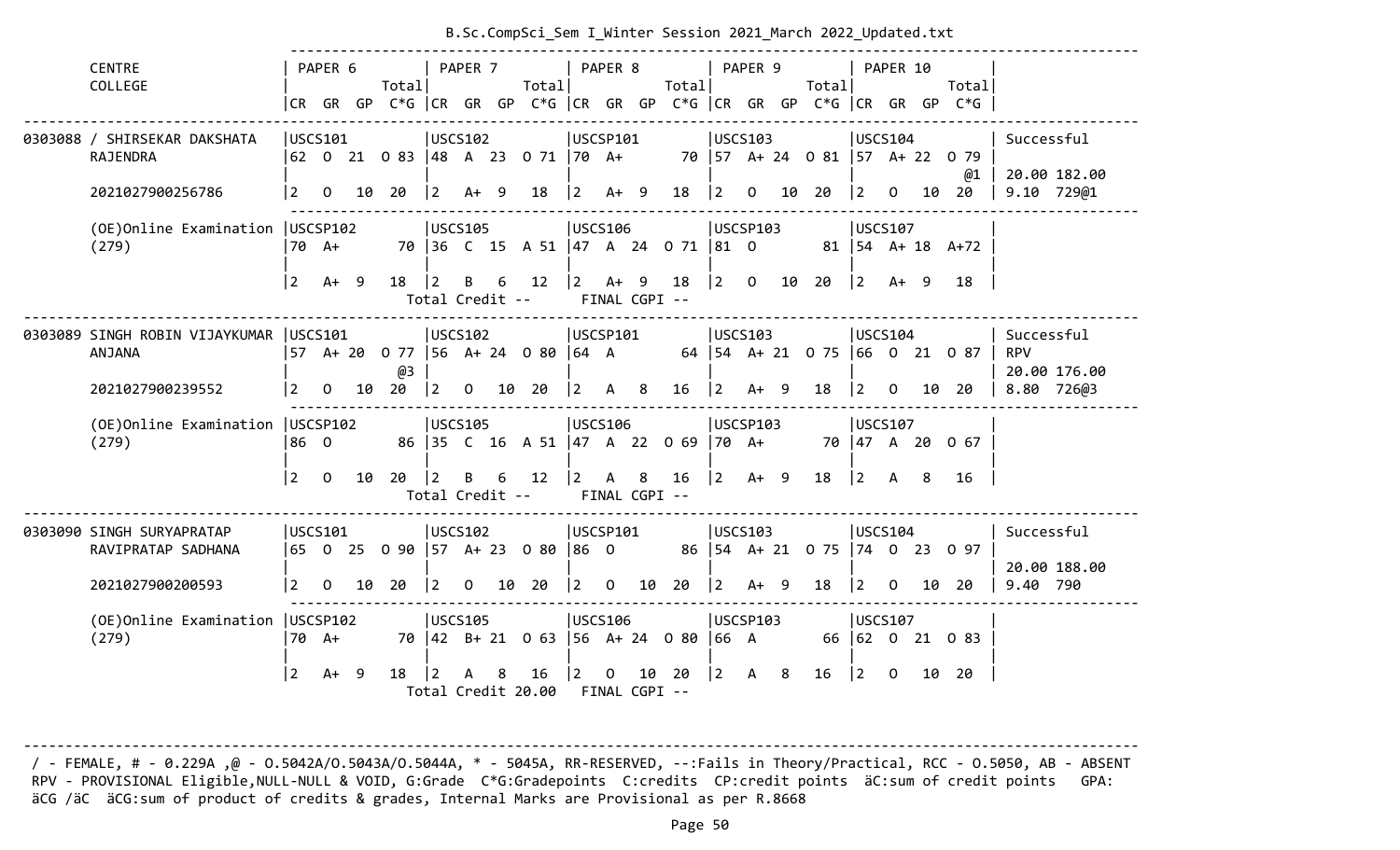|                       |                                                                                                                                                                                                                                                                                                                                                                                            |                                    |                                                                      |                             |                                                                                | B.Sc.CompSci_Sem I Winter Session 2021 March 2022 Updated.txt                             |                                                                                                                                                                                                                                                              |                                          |
|-----------------------|--------------------------------------------------------------------------------------------------------------------------------------------------------------------------------------------------------------------------------------------------------------------------------------------------------------------------------------------------------------------------------------------|------------------------------------|----------------------------------------------------------------------|-----------------------------|--------------------------------------------------------------------------------|-------------------------------------------------------------------------------------------|--------------------------------------------------------------------------------------------------------------------------------------------------------------------------------------------------------------------------------------------------------------|------------------------------------------|
| MARKS<br><b>GRADE</b> | : 80 to 100<br>$\colon 0$<br>GRADE POINT : 10.00                                                                                                                                                                                                                                                                                                                                           | 70 to 79.99<br>A+<br>9.00          | 60 to 69.99<br>A<br>8.00                                             | 55 to 59.99<br>$B+$<br>7.00 | 50 to 54.99<br>B<br>6.00                                                       | 45 to 49.99<br>C<br>5.00                                                                  | 40 to 44.99<br>D<br>4.00                                                                                                                                                                                                                                     | 0 to 39.99<br>F<br>0.00                  |
|                       | 26/5/2022                                                                                                                                                                                                                                                                                                                                                                                  |                                    |                                                                      |                             |                                                                                |                                                                                           |                                                                                                                                                                                                                                                              | Page No.30                               |
|                       |                                                                                                                                                                                                                                                                                                                                                                                            |                                    | B.Sc. Computer Science - Sem I HELD IN Winter Session 2021           |                             |                                                                                | University of Mumbai, Institute of Distance and Open Learning, Mumbai                     | OFFICE REGISTER OF THE B.Sc. Computer Science(with credits) - Distance Education - CBCS Pattern(No Branch)- F.Y.                                                                                                                                             |                                          |
|                       | USCS101-Computer Organization and Design: ThEA 75/30 ThIA 2   USCS102-Programming with Python I: ThEA 75/30 ThIA 25/10 100/0<br>$5/10$ 100/0<br>USCSP101-Practical of USCS101+USCS102: PrEA 100/40 100/0<br>USCS104-Database Systems: ThEA 75/30 ThIA 25/10 100/0<br>USCS105-Discrete Mathematics: ThEA 75/30 ThIA 25/10 100/0<br>USCSP103-Practical of USCS105+USCS106: PrEA 100/40 100/0 |                                    |                                                                      |                             | 00/0                                                                           | : ThEA 75/30 ThIA 25/10 100/0                                                             | USCS103-Free and Open Source Software: ThEA 75/30 ThIA 25/10 1<br>USCSP102-Practical of USCS103+USCS104: PrEA 100/40 100/0<br>USCS106-Descriptive Statistics and Introduction to Probability<br>USCS107-Soft Skills Development: ThEA 75/30 ThIA 25/10 100/0 |                                          |
| SEAT<br>NO.           | NAME OF THE CANDIDATE<br>PRN.                                                                                                                                                                                                                                                                                                                                                              | PAPER 1                            | PAPER 2<br>Total                                                     | Total                       | PAPER 3<br>Total                                                               | PAPER 4<br>Total                                                                          | PAPER 5<br> CR GR GP C*G  CR GR GP C*G  CR GR GP C*G  CR GR GP C*G  CR GR GP C*G   SGPI GRD TOTAL                                                                                                                                                            | <b>RESULT</b><br>Total  CR C*G           |
|                       | <b>CENTRE</b><br>COLLEGE                                                                                                                                                                                                                                                                                                                                                                   | PAPER 6                            | PAPER 7<br>Total                                                     | Total                       | PAPER 8<br>Total                                                               | PAPER 9<br>Total<br> CR GR GP C*G  CR GR GP C*G  CR GR GP C*G  CR GR GP C*G  CR GR GP C*G | PAPER 10<br>Totall                                                                                                                                                                                                                                           |                                          |
|                       | 0303091 SINGH UPENDRA<br>RAMNAGINA SHANTI<br>2021027900169526                                                                                                                                                                                                                                                                                                                              | USCS101<br>10<br>2<br>$\mathbf{0}$ | USCS102 <br>60 0 25 0 85 69 0 25 0 94 64 A<br>20<br>$ 2\rangle$<br>0 | 10 20<br>$\vert$ 2          | USCSP101<br>16<br>$\mathsf{A}$<br>- 8                                          | USCS103<br>64 60 0 25 0 85 57 A+ 19 A+76<br>$ 2\rangle$<br>20<br>$\Omega$<br>10           | USCS104<br>$ 2\rangle$<br>18<br>A+ 9                                                                                                                                                                                                                         | Successful<br>20.00 190.00<br>9.50 796@3 |
|                       | (OE)Online Examination<br>(279)                                                                                                                                                                                                                                                                                                                                                            | USCSP102<br>71 A+<br>$A+ 9$<br>2   | USCS105<br>18<br>$ 2\rangle$<br>$A+ 9$                               | 18<br>$\vert$ 2             | USCS106<br>71   50 A 22 0 72   65 0 22 0 87   85 0<br>10<br>20<br>$\mathbf{0}$ | USCSP103<br>$ 2\rangle$<br>20<br>$\overline{0}$<br>10                                     | USCS107<br>85   57 A+ 20<br>0 77<br>@3<br>10 20<br> 2 <br>$\mathbf{0}$                                                                                                                                                                                       |                                          |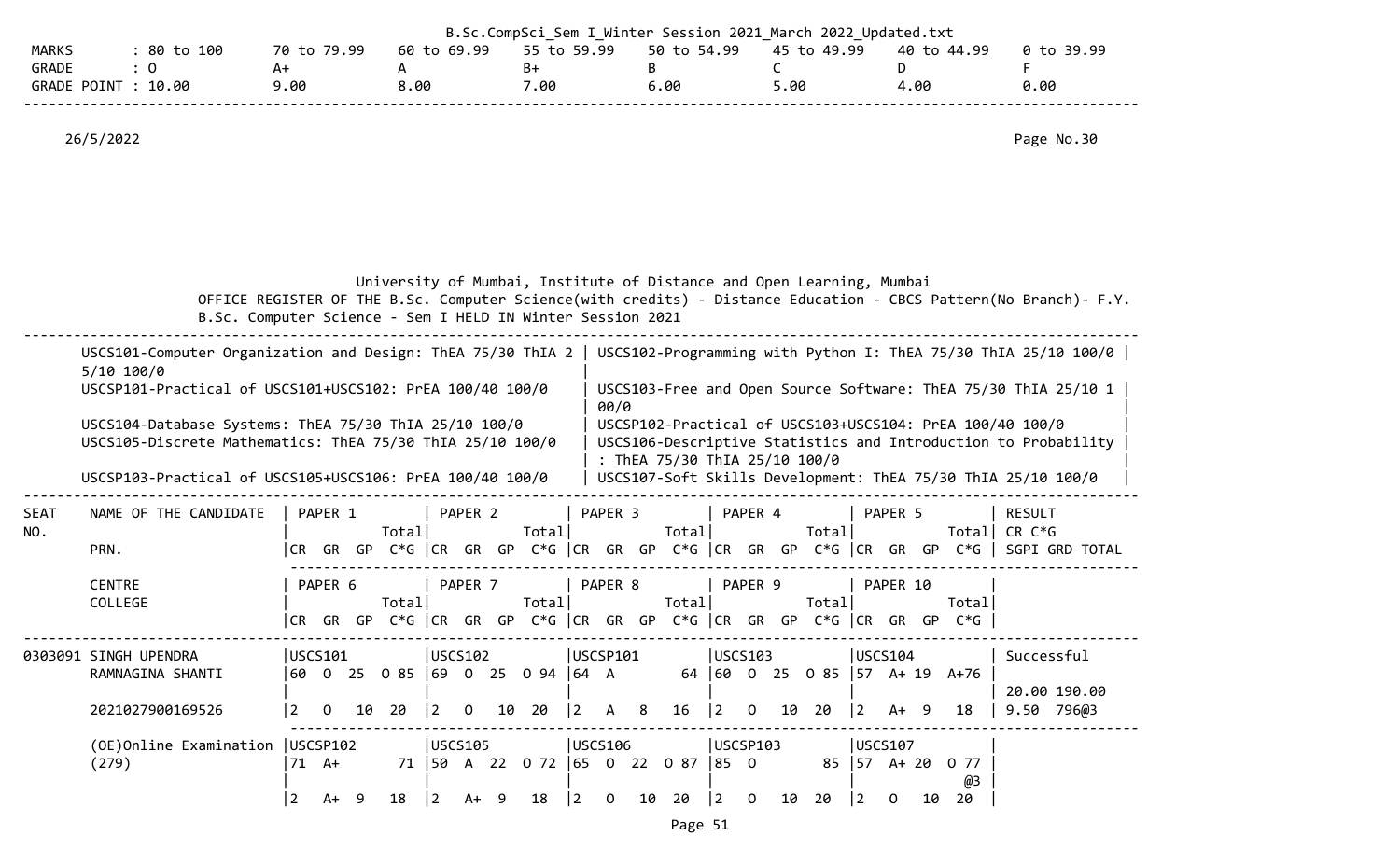|              |                                                                                                                                                                                                                                                                                                                                                                                      |                    |        |   |           | Total Credit --              |   | B.Sc.CompSci_Sem I_Winter Session 2021_March 2022_Updated.txt |                 |              | FINAL CGPI --      |             |                 |          |            |                                     |                 |                |      |                     |                   |
|--------------|--------------------------------------------------------------------------------------------------------------------------------------------------------------------------------------------------------------------------------------------------------------------------------------------------------------------------------------------------------------------------------------|--------------------|--------|---|-----------|------------------------------|---|---------------------------------------------------------------|-----------------|--------------|--------------------|-------------|-----------------|----------|------------|-------------------------------------|-----------------|----------------|------|---------------------|-------------------|
|              | 0303092 SURVE RUPESH SUDHAKAR<br><b>VIDYA</b>                                                                                                                                                                                                                                                                                                                                        | USCS101            |        |   |           | USCS102                      |   | AB F 22E O 22  AB F 20E O 20  AB F                            | USCSP101        |              |                    |             |                 | USCS103  |            | AB   AB F 22E 0 22   AB F 19E A+19  |                 | USCS104        |      |                     | Unsuccessful Fail |
|              | 2021027900249813                                                                                                                                                                                                                                                                                                                                                                     | $\overline{2}$     |        | a |           |                              |   | 0                                                             | $\vert 2 \vert$ | F.           | 0                  | AB          | 12              |          |            |                                     |                 |                |      | 0                   | $-- 137$          |
|              | (OE)Online Examination<br>(279)                                                                                                                                                                                                                                                                                                                                                      | USCSP102<br>AB F   |        |   |           | <b>USCS105</b>               |   | AB   AB F 15E A 15   AB F 22E 0 22   AB F                     | <b>USCS106</b>  |              |                    |             |                 | USCSP103 |            |                                     |                 | <b>USCS107</b> |      | AB   AB F 17E A 17  |                   |
|              |                                                                                                                                                                                                                                                                                                                                                                                      | 2                  | F.     | 0 | AB        | $\vert$ 2<br>Total Credit -- | Ø | - 0                                                           | $ 2 -$          | -F           | 0<br>FINAL CGPI -- | 0           | $ 2\rangle$     | F.       | 0          | AB                                  | $ 2\rangle$     |                | Ø.   | ø                   |                   |
|              | 0303093 SURYAVANSHI AMIT<br>SUKRAM LATA                                                                                                                                                                                                                                                                                                                                              | USCS101            |        |   |           | USCS102                      |   | 32E D AB F 32  53E A+ AB F 53  62E A                          | USCSP101        |              |                    |             |                 | USCS103  |            | 62   53E A+ AB F 53   71E O AB F 71 |                 | USCS104        |      |                     | Unsuccessful Fail |
|              | 2021027900200121                                                                                                                                                                                                                                                                                                                                                                     | 2                  |        | g | a         | 2                            |   | 0                                                             | <u> 2</u>       | $\mathsf{A}$ | 8 <sup>8</sup>     | 16          | l 2             |          | g          | Ø                                   | 2               |                |      | ø                   | $- - 531$         |
|              | (OE)Online Examination<br>(279)                                                                                                                                                                                                                                                                                                                                                      | USCSP102<br>76E A+ |        |   |           | <b>IUSCS105</b>              |   | 76   14F F AB F 14   47E A AB F 47   64E A                    | USCS106         |              |                    |             |                 | USCSP103 |            |                                     |                 | USCS107        |      | 64   59E A+ AB F 59 |                   |
|              |                                                                                                                                                                                                                                                                                                                                                                                      | 2                  | $A+ 9$ |   | 18        | 2 <br>Total Credit --        | 0 | - 0                                                           | $\vert 2 \vert$ | F            | 0<br>FINAL CGPI -- | 0           | $\vert 2 \vert$ |          | A 8        | 16                                  | $\vert 2 \vert$ |                | 0    | 0                   |                   |
| <b>MARKS</b> | / - FEMALE, # - 0.229A ,@ - 0.5042A/0.5043A/0.5044A, * - 5045A, RR-RESERVED, --:Fails in Theory/Practical, RCC - 0.5050, AB - ABSENT<br>RPV - PROVISIONAL Eligible, NULL-NULL & VOID, G:Grade C*G:Gradepoints C:credits CP:credit points äC:sum of credit points GPA:<br>äCG /äC äCG:sum of product of credits & grades, Internal Marks are Provisional as per R.8668<br>: 80 to 100 | 70 to 79.99        |        |   |           | 60 to 69.99                  |   | 55 to 59.99                                                   |                 |              |                    | 50 to 54.99 |                 |          |            | 45 to 49.99                         |                 |                |      | 40 to 44.99         | 0 to 39.99        |
| GRADE        | $\therefore$ 0<br>GRADE POINT : 10.00                                                                                                                                                                                                                                                                                                                                                | $A+$<br>9.00       |        |   | A<br>8.00 |                              |   | $B+$<br>7.00                                                  |                 |              | B.                 | 6.00        |                 |          | C.<br>5.00 |                                     |                 | D              | 4.00 |                     | F.<br>0.00        |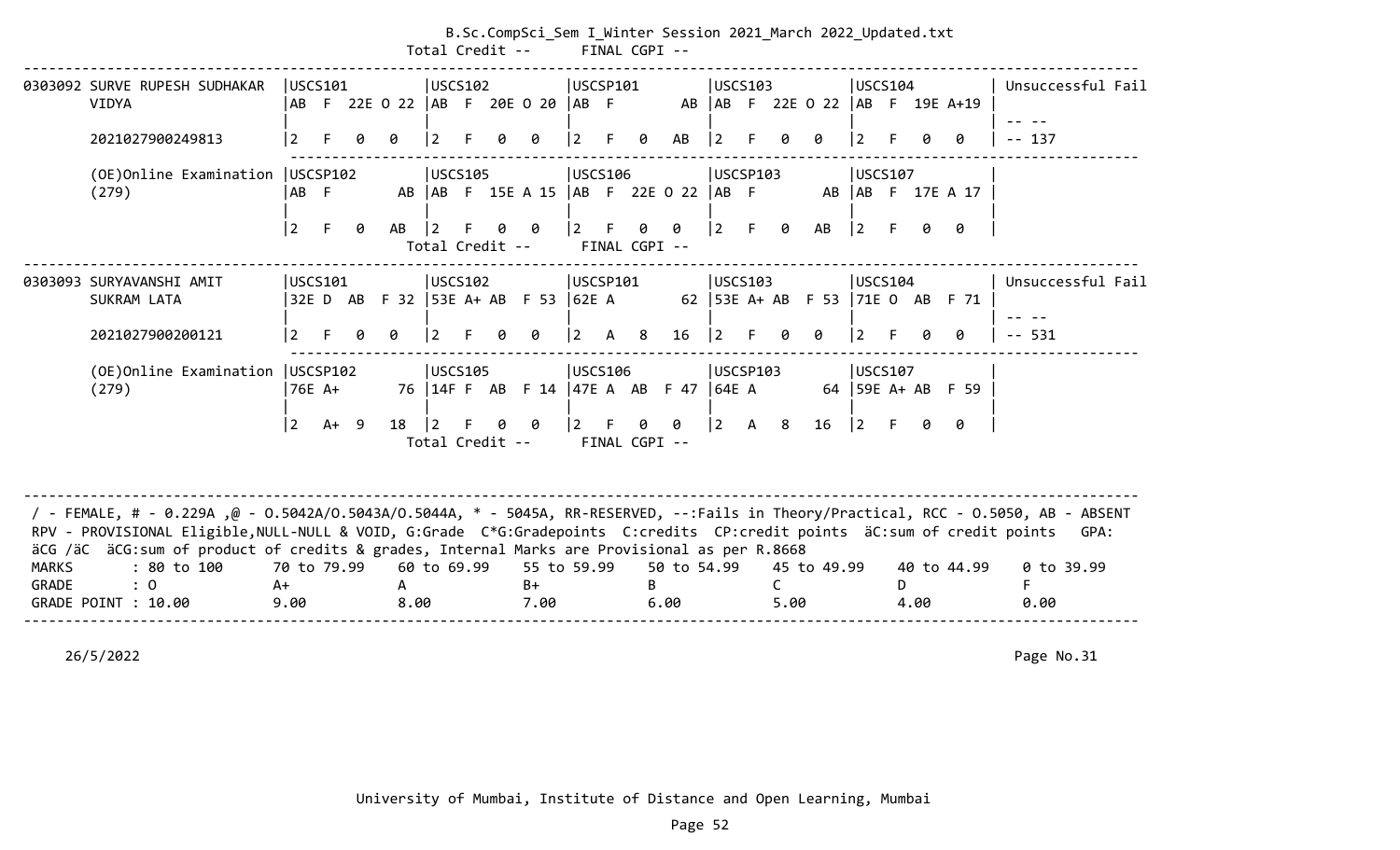# B.Sc.CompSci\_Sem I\_Winter Session 2021\_March 2022\_Updated.txt

 OFFICE REGISTER OF THE B.Sc. Computer Science(with credits) - Distance Education - CBCS Pattern(No Branch)- F.Y. B.Sc. Computer Science - Sem I HELD IN Winter Session 2021

|             | USCS101-Computer Organization and Design: ThEA 75/30 ThIA 2<br>$5/10$ 100/0                                        |                 |                      |     |                                                                    |                 |                    |   |                                                                    |                                                                 |                       |   |                               |                                       |          |    |                                       |                |          |    |                                                                      | USCS102-Programming with Python I: ThEA 75/30 ThIA 25/10 100/0                                                             |
|-------------|--------------------------------------------------------------------------------------------------------------------|-----------------|----------------------|-----|--------------------------------------------------------------------|-----------------|--------------------|---|--------------------------------------------------------------------|-----------------------------------------------------------------|-----------------------|---|-------------------------------|---------------------------------------|----------|----|---------------------------------------|----------------|----------|----|----------------------------------------------------------------------|----------------------------------------------------------------------------------------------------------------------------|
|             | USCSP101-Practical of USCS101+USCS102: PrEA 100/40 100/0                                                           |                 |                      |     |                                                                    |                 |                    |   |                                                                    |                                                                 | 00/0                  |   |                               |                                       |          |    |                                       |                |          |    |                                                                      | USCS103-Free and Open Source Software: ThEA 75/30 ThIA 25/10 1                                                             |
|             | USCS104-Database Systems: ThEA 75/30 ThIA 25/10 100/0<br>USCS105-Discrete Mathematics: ThEA 75/30 ThIA 25/10 100/0 |                 |                      |     |                                                                    |                 |                    |   |                                                                    |                                                                 |                       |   | : ThEA 75/30 ThIA 25/10 100/0 |                                       |          |    |                                       |                |          |    |                                                                      | USCSP102-Practical of USCS103+USCS104: PrEA 100/40 100/0<br>USCS106-Descriptive Statistics and Introduction to Probability |
|             | USCSP103-Practical of USCS105+USCS106: PrEA 100/40 100/0                                                           |                 |                      |     |                                                                    |                 |                    |   |                                                                    |                                                                 |                       |   |                               |                                       |          |    |                                       |                |          |    |                                                                      | USCS107-Soft Skills Development: ThEA 75/30 ThIA 25/10 100/0                                                               |
| SEAT<br>NO. | NAME OF THE CANDIDATE                                                                                              |                 | PAPER 1              |     | Total                                                              |                 | PAPER 2            |   | Total                                                              |                                                                 | PAPER 3               |   | Total                         |                                       | PAPER 4  |    | Total                                 |                | PAPER 5  |    | Total                                                                | <b>RESULT</b><br>CR C*G                                                                                                    |
|             | PRN.                                                                                                               |                 |                      |     |                                                                    |                 |                    |   |                                                                    |                                                                 |                       |   |                               |                                       |          |    |                                       |                |          |    | CR GR GP C*G  CR GR GP C*G  CR GR GP C*G  CR GR GP C*G  CR GR GP C*G | SGPI GRD TOTAL                                                                                                             |
|             | <b>CENTRE</b><br>COLLEGE                                                                                           |                 | PAPER 6<br>ICR GR GP |     | Total<br>C*G $ CR$ GR GP C*G $ CR$ GR GP C*G $ CR$ GR GP C*G $ CR$ |                 | PAPER <sub>7</sub> |   | Total                                                              |                                                                 | PAPER 8               |   | Total                         |                                       | PAPER 9  |    | Total                                 |                | PAPER 10 |    | Total<br>GR GP C*G                                                   |                                                                                                                            |
|             |                                                                                                                    |                 |                      |     |                                                                    |                 |                    |   |                                                                    |                                                                 |                       |   |                               |                                       |          |    |                                       |                |          |    |                                                                      |                                                                                                                            |
|             | 0303094 SURYAWANSHI HEMANTH<br>SURESH MEENA                                                                        |                 | USCS101              |     | 60E 0 22E 0 82                                                     | USCS102         |                    |   | 50E A 21E O 71  AB F                                               | USCSP101                                                        |                       |   |                               | <b>USCS103</b>                        |          |    | AB   53E A+ 23E 0 76   69E 0 17E A 86 | <b>USCS104</b> |          |    |                                                                      | Unsuccessful Fail                                                                                                          |
|             | 2021027900229445                                                                                                   | 2               | $\Omega$             | 10  | 20                                                                 | 2               | A+                 | 9 | 18                                                                 |                                                                 | F                     | 0 | AB                            | 2                                     | A+       | 9  | 18                                    | $\overline{2}$ | 0        | 10 | 20                                                                   | $- - 507$                                                                                                                  |
|             | (OE) Online Examination   USCSP102<br>(279)                                                                        | AB              | - F                  |     |                                                                    | USCS105         |                    |   | AB 24F F 10E D 34 56E A+ 22E 0 78                                  |                                                                 | USCS106               |   |                               | USCSP103<br>$AB$ F                    |          |    | AB                                    | USCS107        |          |    | 60E 0 20E 0 80                                                       |                                                                                                                            |
|             |                                                                                                                    | $\vert 2 \vert$ | F.                   | 0   | AB                                                                 | Total Credit -- |                    |   | ø                                                                  | $\overline{2}$                                                  | $A+$<br>FINAL CGPI -- | 9 | 18                            | $\vert 2 \vert$                       | F.       | 0  | AB                                    | $\overline{2}$ | $\Omega$ |    | 10 20                                                                |                                                                                                                            |
|             | 0303095 / SUTAR PRERNA SUNIL<br>SWATI                                                                              |                 | USCS101              |     | 53E A+ 21E 0 74   47E A 19E A+66   AB F                            | USCS102         |                    |   |                                                                    | USCSP101                                                        |                       |   | AB                            | <b>USCS103</b>                        |          |    | 60E 0 23E 0 83                        | USCS104        |          |    | $ 62E \tO \t21E \tO \t83$                                            | Unsuccessful Fail                                                                                                          |
|             | 2021027900220052                                                                                                   | 2               | A+                   | - 9 | 18                                                                 | $\vert 2 \vert$ | A                  | 8 | 16                                                                 | l 2                                                             | F.                    | 0 | AB                            | 2                                     | $\Omega$ | 10 | 20                                    | $\overline{2}$ | $\Omega$ | 10 | 20                                                                   | 487                                                                                                                        |
|             | (OE) Online Examination   USCSP102<br>(279)                                                                        | AB F            |                      |     |                                                                    | USCS105         |                    |   | AB   39E B 16E A 55   39E B 22E O 61   AB F                        | USCS106                                                         |                       |   |                               | <b>USCSP103</b>                       |          |    |                                       | USCS107        |          |    | AB   45E A 20E O 65                                                  |                                                                                                                            |
|             |                                                                                                                    | $ 2\rangle$     | F.                   | 0   | AB                                                                 |                 |                    |   | $\begin{vmatrix} 2 & B+ & 7 & 14 \end{vmatrix}$<br>Total Credit -- | $\begin{vmatrix} 2 & A & 8 & 16 \end{vmatrix}$<br>FINAL CGPI -- |                       |   |                               | $\begin{vmatrix} 2 & F \end{vmatrix}$ |          | 0  | AB                                    | 2              | A        | 8  | 16                                                                   |                                                                                                                            |
|             | 0303096 TALEKAR KAUSTUBH                                                                                           | USCS101         |                      |     |                                                                    | USCS102         |                    |   |                                                                    | USCSP101                                                        |                       |   |                               | USCS103                               |          |    |                                       | USCS104        |          |    |                                                                      | Successful                                                                                                                 |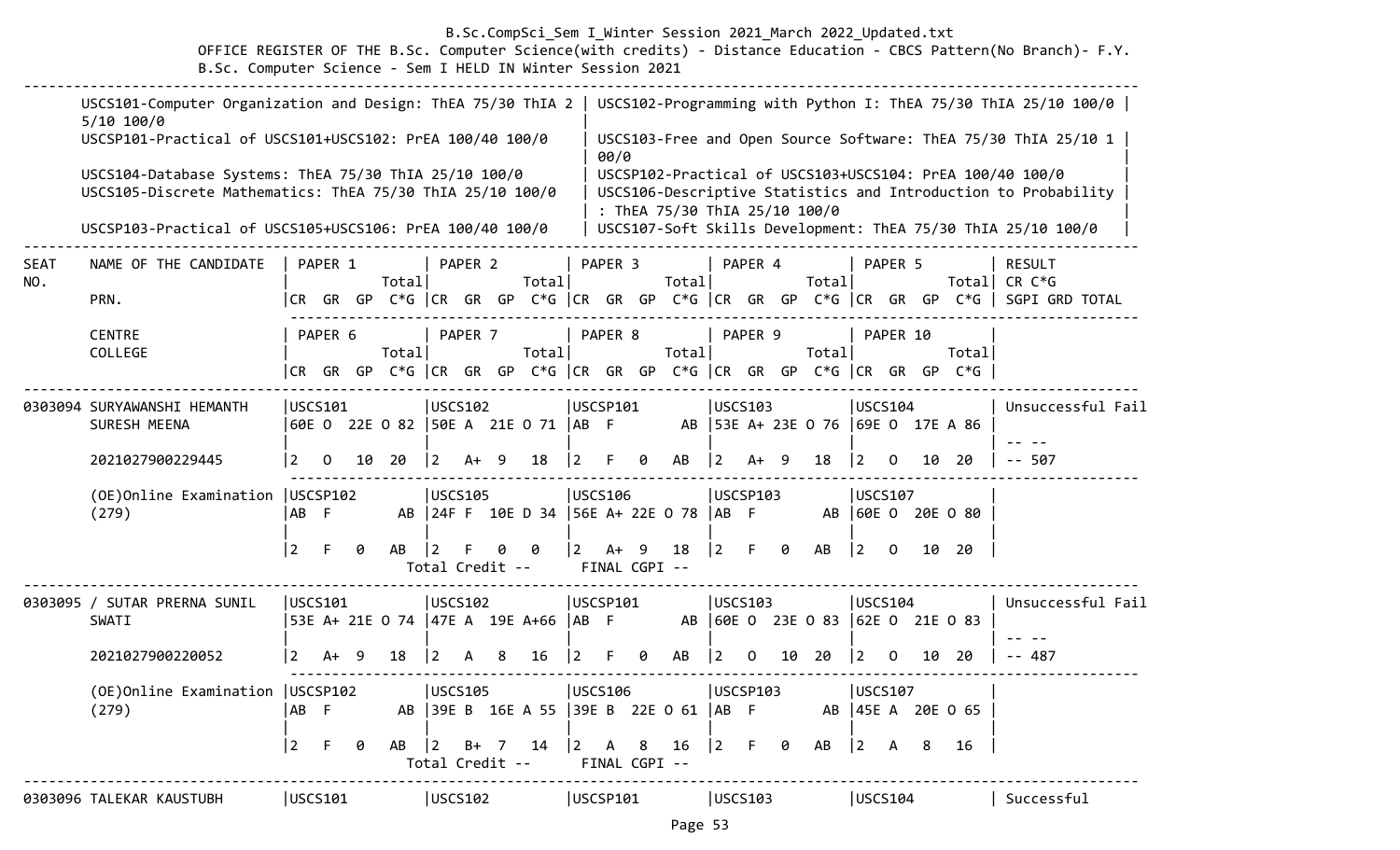| B.Sc.CompSci_Sem I Winter Session 2021 March 2022 Updated.txt<br>75 62 0 23 0 85 69 0 23 0 92<br>50 A 23 O 73 53 A+ 25 O 78 75 A+<br>ARVIND ANURADHA<br>20.00 184.00                                                                                           |                |                |        |      |             |                |    |                         |   |        |                                                |             |           |      |      |                                                 |             |                |      |             |      |            |  |
|----------------------------------------------------------------------------------------------------------------------------------------------------------------------------------------------------------------------------------------------------------------|----------------|----------------|--------|------|-------------|----------------|----|-------------------------|---|--------|------------------------------------------------|-------------|-----------|------|------|-------------------------------------------------|-------------|----------------|------|-------------|------|------------|--|
|                                                                                                                                                                                                                                                                |                |                |        |      |             |                |    |                         |   |        |                                                |             |           |      |      |                                                 |             |                |      |             |      |            |  |
|                                                                                                                                                                                                                                                                |                |                |        |      |             |                |    | @2                      |   |        |                                                |             |           |      |      |                                                 |             |                |      |             |      |            |  |
| 2021027900141325                                                                                                                                                                                                                                               | $\overline{2}$ |                | $A+ 9$ | 18   | $ 2\rangle$ | $\overline{0}$ | 10 | 20                      | 2 | $A+ 9$ |                                                | 18          |           |      |      | $\begin{vmatrix} 2 & 0 & 10 & 20 \end{vmatrix}$ | $\vert$ 2   | $\overline{0}$ | 10   | 20          |      | 9.20 769@3 |  |
|                                                                                                                                                                                                                                                                |                |                |        |      |             |                |    |                         |   |        |                                                |             |           |      |      |                                                 |             |                |      |             |      |            |  |
| USCS106<br>(OE)Online Examination   USCSP102<br>USCS105<br>USCSP103<br>USCS107                                                                                                                                                                                 |                |                |        |      |             |                |    |                         |   |        |                                                |             |           |      |      |                                                 |             |                |      |             |      |            |  |
| $\begin{vmatrix} 51 & A & 18 & A+69 \end{vmatrix}$ 39 B 24 0 63 77 A+<br>77 56 A+ 22 0 78<br>(279)<br>79 A+<br>79                                                                                                                                              |                |                |        |      |             |                |    |                         |   |        |                                                |             |           |      |      |                                                 |             |                |      |             |      |            |  |
|                                                                                                                                                                                                                                                                |                |                |        | @1   |             |                |    |                         |   |        |                                                |             |           |      |      |                                                 |             |                |      |             |      |            |  |
|                                                                                                                                                                                                                                                                | $\overline{2}$ | $\overline{0}$ | 10     | 20   | $ 2\rangle$ |                |    | A 8 16                  |   |        | $\begin{vmatrix} 2 & A & 8 & 16 \end{vmatrix}$ |             | $\vert$ 2 | A+ 9 |      | 18                                              | $ 2\rangle$ | $A+ 9$         |      | 18          |      |            |  |
|                                                                                                                                                                                                                                                                |                |                |        |      |             |                |    | Total Credit --         |   |        | FINAL CGPI --                                  |             |           |      |      |                                                 |             |                |      |             |      |            |  |
|                                                                                                                                                                                                                                                                |                |                |        |      |             |                |    |                         |   |        |                                                |             |           |      |      |                                                 |             |                |      |             |      |            |  |
|                                                                                                                                                                                                                                                                |                |                |        |      |             |                |    |                         |   |        |                                                |             |           |      |      |                                                 |             |                |      |             |      |            |  |
|                                                                                                                                                                                                                                                                |                |                |        |      |             |                |    |                         |   |        |                                                |             |           |      |      |                                                 |             |                |      |             |      |            |  |
|                                                                                                                                                                                                                                                                |                |                |        |      |             |                |    |                         |   |        |                                                |             |           |      |      |                                                 |             |                |      |             |      |            |  |
|                                                                                                                                                                                                                                                                |                |                |        |      |             |                |    |                         |   |        |                                                |             |           |      |      |                                                 |             |                |      |             |      |            |  |
| FemaLE, # - 0.229A ,@ - 0.5042A/O.5043A/O.5044A, * - 5045A, RR-RESERVED, --:Fails in Theory/Practical, RCC - 0.5050, AB - ABSENT /<br>RPV - PROVISIONAL Eligible, NULL-NULL & VOID, G:Grade C*G:Gradepoints C:credits CP:credit points äC:sum of credit points |                |                |        |      |             |                |    |                         |   |        |                                                |             |           |      |      |                                                 |             |                |      |             |      |            |  |
| äCG /äC äCG:sum of product of credits & grades, Internal Marks are Provisional as per R.8668                                                                                                                                                                   |                |                |        |      |             |                |    |                         |   |        |                                                |             |           |      |      |                                                 |             |                |      |             |      | GPA:       |  |
| <b>MARKS</b><br>: 80 to 100                                                                                                                                                                                                                                    | 70 to 79.99    |                |        |      |             |                |    | 60 to 69.99 55 to 59.99 |   |        |                                                | 50 to 54.99 |           |      |      | 45 to 49.99                                     |             |                |      | 40 to 44.99 |      | 0 to 39.99 |  |
| GRADE<br>: 0                                                                                                                                                                                                                                                   | A+             |                |        | A    |             |                |    | B+                      |   |        | B                                              |             |           |      | C    |                                                 |             | D              |      |             | F    |            |  |
| GRADE POINT : 10.00                                                                                                                                                                                                                                            | 9.00           |                |        | 8.00 |             |                |    | 7.00                    |   |        | 6.00                                           |             |           |      | 5.00 |                                                 |             |                | 4.00 |             | 0.00 |            |  |
|                                                                                                                                                                                                                                                                |                |                |        |      |             |                |    |                         |   |        |                                                |             |           |      |      |                                                 |             |                |      |             |      |            |  |
|                                                                                                                                                                                                                                                                |                |                |        |      |             |                |    |                         |   |        |                                                |             |           |      |      |                                                 |             |                |      |             |      |            |  |
| 26/5/2022                                                                                                                                                                                                                                                      |                |                |        |      |             |                |    |                         |   |        |                                                |             |           |      |      |                                                 |             |                |      |             |      | Page No.32 |  |
|                                                                                                                                                                                                                                                                |                |                |        |      |             |                |    |                         |   |        |                                                |             |           |      |      |                                                 |             |                |      |             |      |            |  |
|                                                                                                                                                                                                                                                                |                |                |        |      |             |                |    |                         |   |        |                                                |             |           |      |      |                                                 |             |                |      |             |      |            |  |
|                                                                                                                                                                                                                                                                |                |                |        |      |             |                |    |                         |   |        |                                                |             |           |      |      |                                                 |             |                |      |             |      |            |  |

| University of Mumbai, Institute of Distance and Open Learning, Mumbai |  |
|-----------------------------------------------------------------------|--|
|-----------------------------------------------------------------------|--|

|  |                                                            | OFFICE REGISTER OF THE B.Sc. Computer Science(with credits) - Distance Education - CBCS Pattern(No Branch)- F.Y. |
|--|------------------------------------------------------------|------------------------------------------------------------------------------------------------------------------|
|  | B.Sc. Computer Science - Sem I HELD IN Winter Session 2021 |                                                                                                                  |

|             | USCS101-Computer Organization and Design: ThEA 75/30 ThIA 2<br>$5/10$ $100/0$ |                   |                   | USCS102-Programming with Python I: ThEA 75/30 ThIA 25/10 100/0                                  |                   |                  |
|-------------|-------------------------------------------------------------------------------|-------------------|-------------------|-------------------------------------------------------------------------------------------------|-------------------|------------------|
|             | USCSP101-Practical of USCS101+USCS102: PrEA 100/40 100/0                      |                   | 00/0              | USCS103-Free and Open Source Software: ThEA 75/30 ThIA 25/10 1                                  |                   |                  |
|             | USCS104-Database Systems: ThEA 75/30 ThIA 25/10 100/0                         |                   |                   | USCSP102-Practical of USCS103+USCS104: PrEA 100/40 100/0                                        |                   |                  |
|             | USCS105-Discrete Mathematics: ThEA 75/30 ThIA 25/10 100/0                     |                   |                   | USCS106-Descriptive Statistics and Introduction to Probability<br>: ThEA 75/30 ThIA 25/10 100/0 |                   |                  |
|             | USCSP103-Practical of USCS105+USCS106: PrEA 100/40 100/0                      |                   |                   | USCS107-Soft Skills Development: ThEA 75/30 ThIA 25/10 100/0                                    |                   |                  |
| SEAT<br>NO. | NAME OF THE CANDIDATE<br>PAPER 1<br>Total                                     | PAPER 2<br>Totall | PAPER 3<br>Totall | PAPER 4<br>Totall                                                                               | PAPER 5<br>Totall | RESULT<br>CR C*G |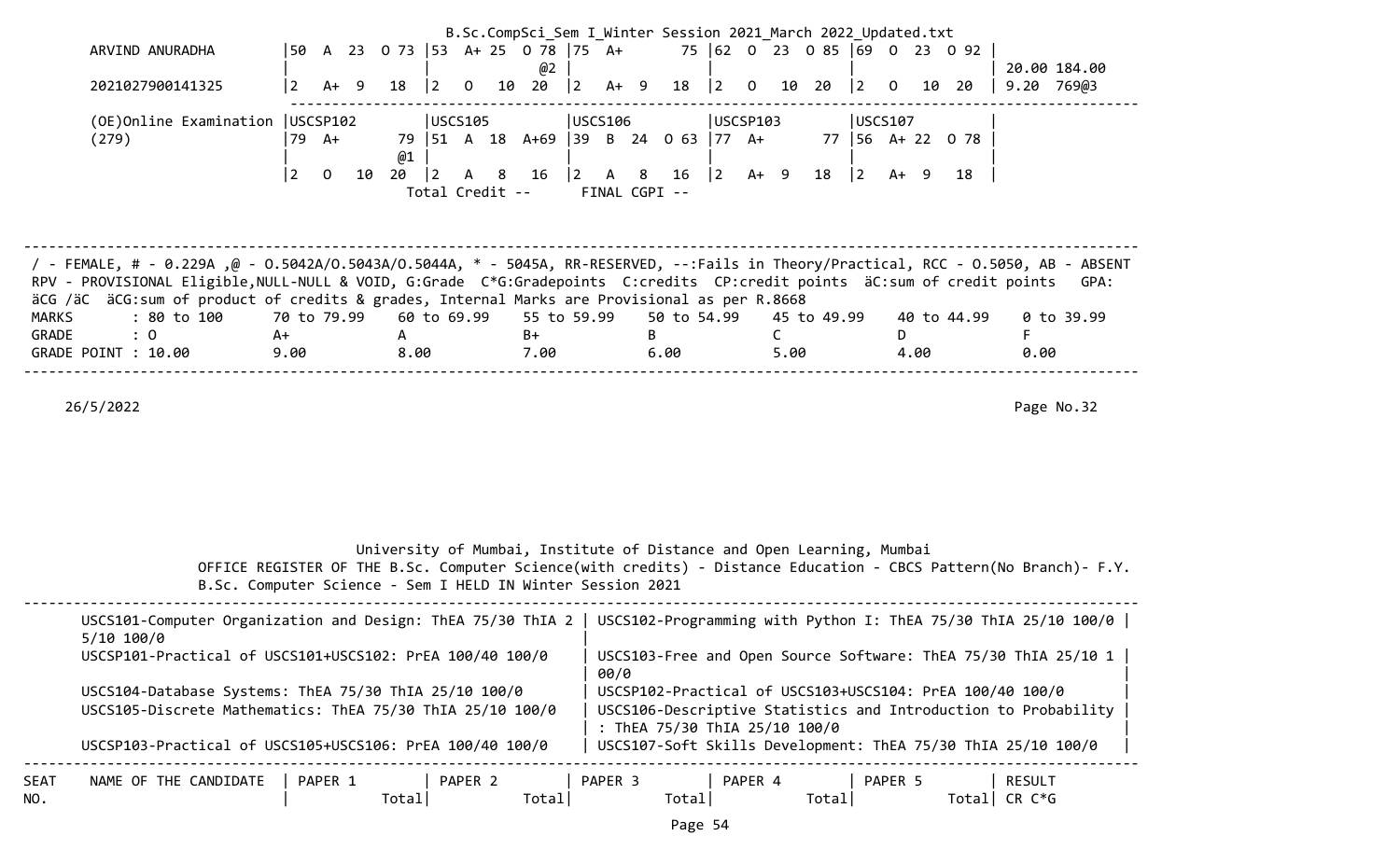|                                             |                |                 |   |                              |                                                     |          |   | B.Sc.CompSci Sem I Winter Session 2021 March 2022 Updated.txt |                                   |         |        |                     |                         |         |   |                                        |                        |          |    |                                                                                |                                                                                       |
|---------------------------------------------|----------------|-----------------|---|------------------------------|-----------------------------------------------------|----------|---|---------------------------------------------------------------|-----------------------------------|---------|--------|---------------------|-------------------------|---------|---|----------------------------------------|------------------------|----------|----|--------------------------------------------------------------------------------|---------------------------------------------------------------------------------------|
| PRN.                                        |                |                 |   |                              |                                                     |          |   |                                                               |                                   |         |        |                     |                         |         |   |                                        |                        |          |    |                                                                                | CR GR GP C*G  CR GR GP C*G  CR GR GP C*G  CR GR GP C*G  CR GR GP C*G   SGPI GRD TOTAL |
| <b>CENTRE</b><br>COLLEGE                    |                | PAPER 6         |   | Total                        |                                                     | PAPER 7  |   | Total                                                         |                                   | PAPER 8 |        | Total               |                         | PAPER 9 |   | Total                                  |                        | PAPER 10 |    | Total<br> CR GR GP C*G  CR GR GP C*G  CR GR GP C*G  CR GR GP C*G  CR GR GP C*G |                                                                                       |
| 0303097 THOLAR PRATHAM<br>KANNAIYA GAURI    |                | USCS101         |   | AB F 25E 0 25   AB F AB F AB | <b>USCS102</b>                                      |          |   |                                                               | USCSP101<br> AB F                 |         |        |                     | <b>USCS103</b>          |         |   | AB   AB F AB F AB   AB F 24E 0 24      | <b>USCS104</b>         |          |    |                                                                                | Unsuccessful Fail                                                                     |
| 2021027900200515                            | 2              |                 | a | ø                            | $\overline{2}$                                      |          | a | AB                                                            | $\overline{2}$                    | F       | 0      | AB                  | 2                       |         | g | AB                                     | 2                      |          |    | 0                                                                              | $-95$                                                                                 |
| (OE) Online Examination   USCSP102<br>(279) | AB F           |                 |   |                              | <b>USCS105</b>                                      |          |   | AB   AB F 21E O 21   AB F 25E O 25   AB F                     | <b>USCS106</b>                    |         |        |                     | USCSP103                |         |   |                                        | USCS107                |          |    | AB AB F AB F AB                                                                |                                                                                       |
|                                             | $\overline{2}$ | F               | 0 | AB                           | $ 2\rangle$<br>Total Credit --                      | F.       | a | 0                                                             | $2^{\circ}$                       | F.      | 0      | 0<br>FINAL CGPI --  | $\vert$ 2               | F.      | 0 | AB                                     | $ 2\rangle$            | F.       | 0  | AB                                                                             |                                                                                       |
| 0303098 ULLENGALA UDAY<br>MUTYALARAO LAXMI  |                | USCS101         |   |                              | <b>USCS102</b>                                      |          |   | 62 0 21 0 83 59 A+ 22 0 81 61 A                               | USCSP101                          |         |        |                     | <b>USCS103</b>          |         |   | 61   56 A + 20 0 76   59 A + 18 A + 77 | USCS104                |          |    |                                                                                | Successful                                                                            |
| 2021027900244681                            | $\overline{2}$ | $\Omega$        |   | 10 20                        | $ 2\rangle$                                         | $\Omega$ |   | 10 20                                                         | <u> 2</u>                         | A 8     |        | $16 \quad  2$       |                         | A+ 9    |   | 18                                     | $\overline{2}$         | $\Omega$ |    | @3<br>10 20                                                                    | 20.00 174.00<br>8.70 711@5                                                            |
| (OE) Online Examination   USCSP102<br>(279) | l 2            | 75 A+<br>$A+ 9$ |   | 18                           | <b>USCS105</b><br>$\overline{2}$<br>Total Credit -- | D        | 4 | 75 30 D 12 C 42 51 A 21 0 72 66 A<br>8                        | <b>USCS106</b><br>$\vert 2 \vert$ |         | $A+ 9$ | 18<br>FINAL CGPI -- | USCSP103<br>$ 2\rangle$ | A 8     |   | 16                                     | USCS107<br>$ 2\rangle$ | 0        | 10 | 66 60 0 18 A+78<br>@2<br>20                                                    |                                                                                       |
| 0303099 VAIRALKAR GOVRAV<br>BHUSHAN SUNITA  |                | USCS101         |   | AB FAB FAB AB FAB FAB        | <b>USCS102</b>                                      |          |   |                                                               | USCSP101<br>AB F                  |         |        |                     | <b>USCS103</b>          |         |   | AB   AB F AB F AB   AB F AB F AB       | luscs104               |          |    |                                                                                | Absent                                                                                |
| 2021027900250492                            | 2              |                 | ø | AB                           | $\overline{2}$                                      |          |   | AB                                                            | $\mathbf{2}^{\prime}$             |         | 0      | AB                  |                         |         |   | AB                                     | 2                      |          |    | AB                                                                             | ø                                                                                     |
| (OE) Online Examination   USCSP102<br>(279) | AB F           |                 |   |                              | USCS105<br>AB   AB                                  |          |   | F AB F AB   AB F AB F AB   AB F                               | <b>USCS106</b>                    |         |        |                     | USCSP103                |         |   |                                        | <b>USCS107</b>         |          |    | AB AB F AB F AB                                                                |                                                                                       |
|                                             | 2              | F               | 0 | AB                           | Total Credit --                                     |          |   | AB                                                            |                                   |         | ø      | AB<br>FINAL CGPI -- | 2                       |         | 0 | AB                                     | 2                      |          | ø  | AB                                                                             |                                                                                       |

-------------------------------------------------------------------------------------------------------------------------------------- / - FEMALE, # - 0.229A ,@ - O.5042A/O.5043A/O.5044A, \* - 5045A, RR-RESERVED, --:Fails in Theory/Practical, RCC - O.5050, AB - ABSENT RPV - PROVISIONAL Eligible,NULL-NULL & VOID, G:Grade C\*G:Gradepoints C:credits CP:credit points äC:sum of credit points GPA: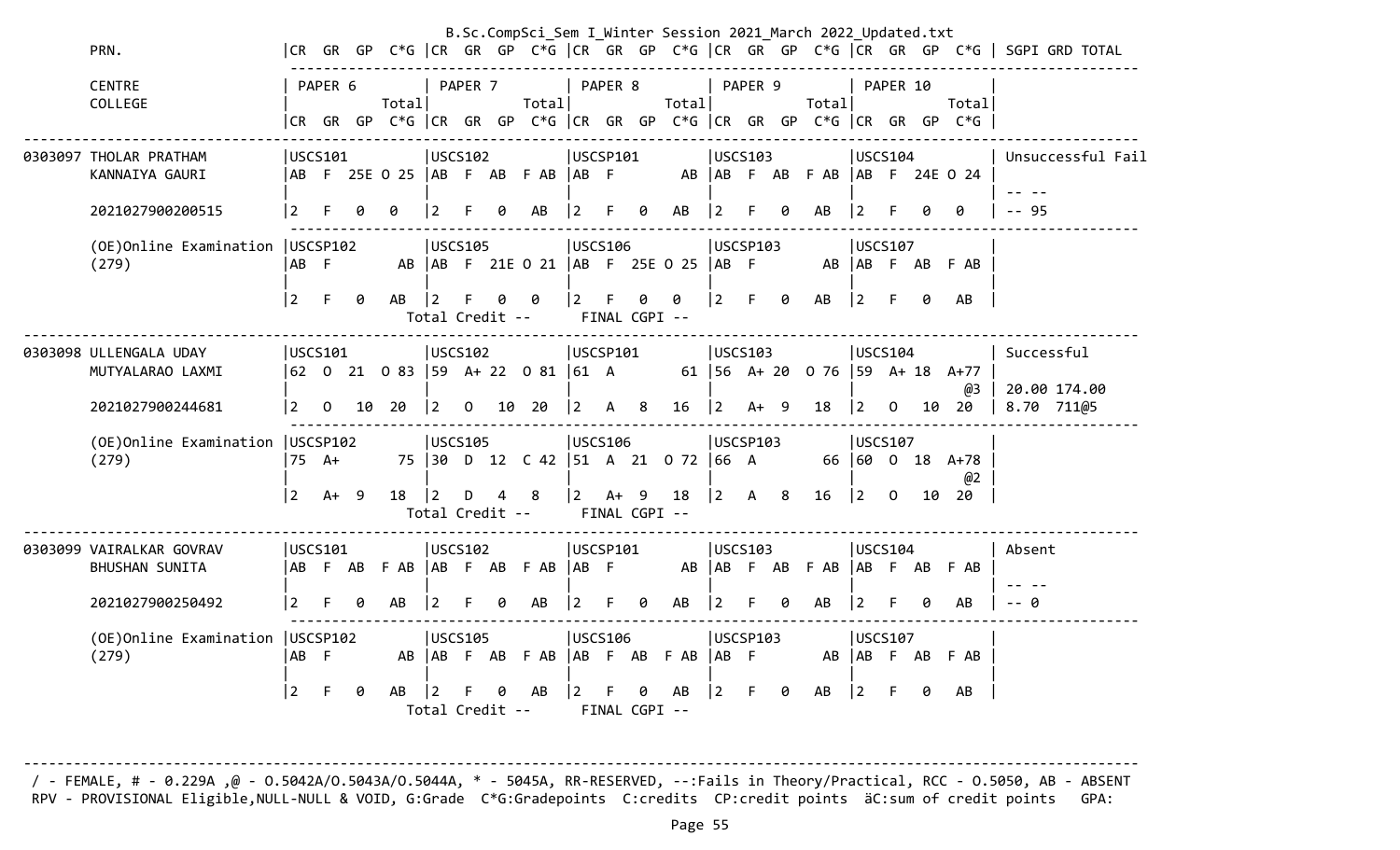| äCG /äC               | äCG: sum of product of credits & grades, Internal Marks are Provisional as per R.8668                                                                                                                      |                   |           |             | B.Sc.CompSci Sem I Winter Session 2021 March 2022 Updated.txt                             |          |         |   |                               |          |              |             |                                       |          |                                                                                               |                                                                                                                            |
|-----------------------|------------------------------------------------------------------------------------------------------------------------------------------------------------------------------------------------------------|-------------------|-----------|-------------|-------------------------------------------------------------------------------------------|----------|---------|---|-------------------------------|----------|--------------|-------------|---------------------------------------|----------|-----------------------------------------------------------------------------------------------|----------------------------------------------------------------------------------------------------------------------------|
| <b>MARKS</b><br>GRADE | : 80 to 100<br>: 0                                                                                                                                                                                         | 70 to 79.99<br>A+ | A         | 60 to 69.99 | 55 to 59.99<br>B+                                                                         |          |         | B | 50 to 54.99                   |          | C            | 45 to 49.99 |                                       | D        | 40 to 44.99                                                                                   | 0 to 39.99<br>F                                                                                                            |
|                       | GRADE POINT : 10.00                                                                                                                                                                                        | 9.00              | 8.00      |             | 7.00                                                                                      |          |         |   | 6.00                          |          | 5.00         |             |                                       | 4.00     |                                                                                               | 0.00                                                                                                                       |
|                       | 26/5/2022                                                                                                                                                                                                  |                   |           |             |                                                                                           |          |         |   |                               |          |              |             |                                       |          |                                                                                               | Page No.33                                                                                                                 |
|                       | B.Sc. Computer Science - Sem I HELD IN Winter Session 2021                                                                                                                                                 |                   |           |             | University of Mumbai, Institute of Distance and Open Learning, Mumbai                     |          |         |   |                               |          |              |             |                                       |          |                                                                                               | OFFICE REGISTER OF THE B.Sc. Computer Science(with credits) - Distance Education - CBCS Pattern(No Branch)- F.Y.           |
|                       | USCS101-Computer Organization and Design: ThEA 75/30 ThIA 2   USCS102-Programming with Python I: ThEA 75/30 ThIA 25/10 100/0  <br>$5/10$ 100/0<br>USCSP101-Practical of USCS101+USCS102: PrEA 100/40 100/0 |                   |           |             |                                                                                           |          |         |   |                               |          |              |             |                                       |          |                                                                                               | USCS103-Free and Open Source Software: ThEA 75/30 ThIA 25/10 1                                                             |
|                       | USCS104-Database Systems: ThEA 75/30 ThIA 25/10 100/0<br>USCS105-Discrete Mathematics: ThEA 75/30 ThIA 25/10 100/0                                                                                         |                   |           |             |                                                                                           |          | 00/0    |   | : ThEA 75/30 ThIA 25/10 100/0 |          |              |             |                                       |          |                                                                                               | USCSP102-Practical of USCS103+USCS104: PrEA 100/40 100/0<br>USCS106-Descriptive Statistics and Introduction to Probability |
|                       | USCSP103-Practical of USCS105+USCS106: PrEA 100/40 100/0                                                                                                                                                   |                   |           |             |                                                                                           |          |         |   |                               |          |              |             |                                       |          |                                                                                               | USCS107-Soft Skills Development: ThEA 75/30 ThIA 25/10 100/0                                                               |
| <b>SEAT</b><br>NO.    | NAME OF THE CANDIDATE                                                                                                                                                                                      | PAPER 1           | Total     | PAPER 2     | Total                                                                                     |          | PAPER 3 |   | Total                         |          | PAPER 4      | Total       |                                       | PAPER 5  |                                                                                               | <b>RESULT</b><br>Total CR $C*G$                                                                                            |
|                       | PRN.                                                                                                                                                                                                       |                   |           |             |                                                                                           |          |         |   |                               |          |              |             |                                       |          |                                                                                               | CR GR GP C*G  CR GR GP C*G  CR GR GP C*G  CR GR GP C*G  CR GR GP C*G   SGPI GRD TOTAL                                      |
|                       | <b>CENTRE</b><br>COLLEGE                                                                                                                                                                                   | PAPER 6<br> CR    | Total     | PAPER 7     | Total                                                                                     |          | PAPER 8 |   | Total                         |          | PAPER 9      | Total       |                                       | PAPER 10 | Totall<br>GR GP $C*G$ $ CR$ GR GP $C*G$ $ CR$ GR GP $C*G$ $ CR$ GR GP $C*G$ $ CR$ GR GP $C*G$ |                                                                                                                            |
|                       |                                                                                                                                                                                                            |                   |           |             |                                                                                           |          |         |   |                               |          |              |             |                                       |          |                                                                                               |                                                                                                                            |
|                       | 0303100 VAISHNAV RAMCHANDRA<br>CHANDANDAS PISTA                                                                                                                                                            | USCS101           |           | USCS102     |                                                                                           | USCSP101 |         |   |                               | USCS103  |              |             | USCS104                               |          | 71 0 23 0 94  66 0 25 0 91  74 A+  74  69 0 24 0 93  72 0 24 0 96                             | Successful                                                                                                                 |
|                       | 2021027900186737                                                                                                                                                                                           |                   | 2 0 10 20 |             | $\begin{vmatrix} 2 & 0 & 10 & 20 \end{vmatrix}$ $\begin{vmatrix} 2 & 4 & 9 \end{vmatrix}$ |          |         |   |                               |          | 18 2 0 10 20 |             | $\begin{vmatrix} 2 & 0 \end{vmatrix}$ |          | 10 20                                                                                         | 20.00 198.00<br>9.90 878@1                                                                                                 |
|                       | (OE)Online Examination   USCSP102<br>(279)                                                                                                                                                                 | 79 A+             | @1        | USCS105     | 79 63 0 20 0 83 72 0 25 0 97 84 0                                                         | USCS106  |         |   |                               | USCSP103 |              |             | USCS107                               |          | 84 65 0 22 0 87                                                                               |                                                                                                                            |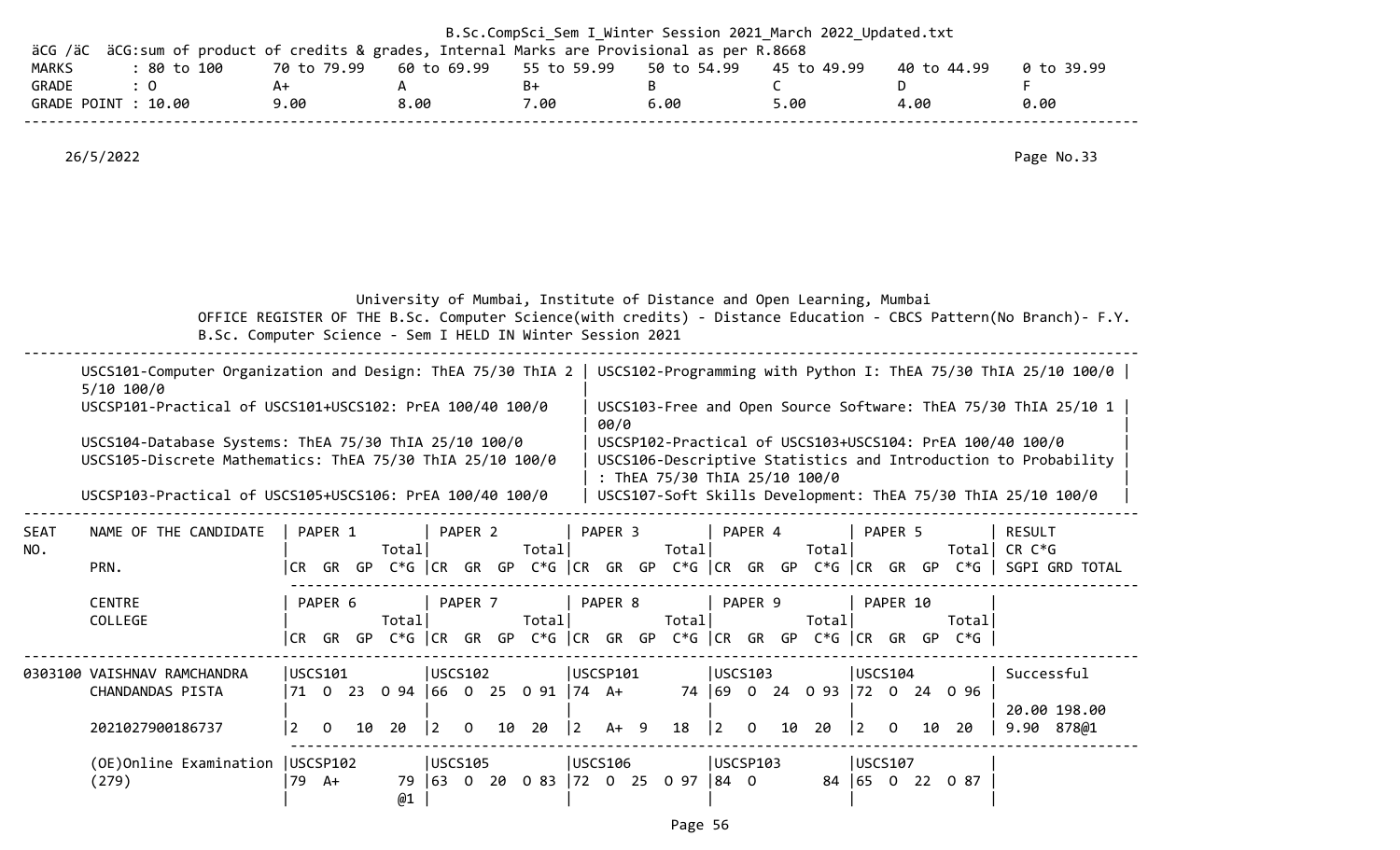|                       |                                                                                                                                                                                                                                                                                                                                                                                                                          | $ 2\rangle$                 |          |    |                      |                 |              |                | B.Sc.CompSci_Sem I Winter Session 2021 March 2022 Updated.txt<br>0 10 20 20 10 20 20 20 20 20 20 20 20 20 20 20 20<br>Total Credit -- |                |              | FINAL CGPI -- |                                                |             |     |                      |                                                                                 |                                       |    |      |                                                 |                                  |
|-----------------------|--------------------------------------------------------------------------------------------------------------------------------------------------------------------------------------------------------------------------------------------------------------------------------------------------------------------------------------------------------------------------------------------------------------------------|-----------------------------|----------|----|----------------------|-----------------|--------------|----------------|---------------------------------------------------------------------------------------------------------------------------------------|----------------|--------------|---------------|------------------------------------------------|-------------|-----|----------------------|---------------------------------------------------------------------------------|---------------------------------------|----|------|-------------------------------------------------|----------------------------------|
|                       | 0303101 VISHWAKARMA PINKU<br>RAJENDRA RAMAVATIDEVI                                                                                                                                                                                                                                                                                                                                                                       | USCS101                     |          |    |                      | USCS102         |              |                | 65E O AB F 65  45E A 24E O 69  20F F                                                                                                  | USCSP101       |              |               |                                                | USCS103     |     |                      |                                                                                 | USCS104                               |    |      | 20   51E A 23E O 74   69E O 23E O 92            | Unsuccessful Fail                |
|                       | 2021027900155766                                                                                                                                                                                                                                                                                                                                                                                                         | $\overline{2}$              | F.       |    |                      | $\sqrt{2}$      | A            | 8 <sup>8</sup> | 16                                                                                                                                    | $ 2\rangle$    | $\mathsf{F}$ | 0             | 0                                              | $ 2 \tA+ 9$ |     |                      | 18                                                                              | $\begin{bmatrix} 2 & 0 \end{bmatrix}$ |    | 10   | 20                                              | $-- 587$                         |
|                       | (OE) Online Examination   USCSP102<br>(279)                                                                                                                                                                                                                                                                                                                                                                              | 23F F                       |          |    |                      | USCS105         |              |                | 23 38E B 21E 0 59 53E A+ 25E 0 78 24F F                                                                                               | <b>USCS106</b> |              |               |                                                | USCSP103    |     |                      |                                                                                 | USCS107                               |    |      | 24 62E 0 21E 0 83                               |                                  |
|                       |                                                                                                                                                                                                                                                                                                                                                                                                                          | l 2                         | F.       | 0  | 0                    | $\vert 2 \vert$ |              |                | B+ 7 14  2 A+ 9<br>Total Credit --                                                                                                    | FINAL CGPI --  |              |               | 18                                             |             |     |                      | $\begin{array}{ccc} \n\boxed{2} & \text{F} & \text{O} & \text{O} \n\end{array}$ |                                       |    |      | $\begin{bmatrix} 2 & 0 & 10 & 20 \end{bmatrix}$ |                                  |
|                       | 0303102 VISHWAKARMA PUSPAK                                                                                                                                                                                                                                                                                                                                                                                               | USCS101                     |          |    |                      | USCS102         |              |                |                                                                                                                                       | USCSP101       |              |               |                                                | USCS103     |     |                      |                                                                                 | USCS104                               |    |      |                                                 | Successful                       |
|                       | AJEET KUMAR SHEETA                                                                                                                                                                                                                                                                                                                                                                                                       |                             |          |    |                      |                 |              |                | 39 B 21 0 60 45 A 22 0 67 79 A+                                                                                                       |                |              |               |                                                |             |     |                      |                                                                                 |                                       |    |      | 79 44 B+ 22 0 66 45 A 19 A+64                   |                                  |
|                       | <b>DEVI</b><br>2021027900219717                                                                                                                                                                                                                                                                                                                                                                                          | <u> 2</u>                   | A 8      |    | 16                   | $\vert 2 \vert$ | $\mathsf{A}$ | 8              | 16                                                                                                                                    | $ 2\rangle$    | $A+ 9$       |               | 18                                             | $ 2\rangle$ | A 8 |                      | 16                                                                              | $\begin{vmatrix} 2 & A \end{vmatrix}$ |    | -8   | 16                                              | 20.00 152.00<br>$7.60$ 647*      |
|                       | (OE)Online Examination   USCSP102                                                                                                                                                                                                                                                                                                                                                                                        |                             |          |    |                      | USCS105         |              |                |                                                                                                                                       | USCS106        |              |               |                                                | USCSP103    |     |                      |                                                                                 | USCS107                               |    |      |                                                 |                                  |
|                       | (279)                                                                                                                                                                                                                                                                                                                                                                                                                    | 96 0                        |          |    |                      |                 |              |                | 96 30 D 10 D 40 24 D 23 0 47 81 0                                                                                                     | $\ast$         |              |               |                                                |             |     |                      |                                                                                 |                                       |    |      | 81 32 D 15 A 47                                 |                                  |
|                       |                                                                                                                                                                                                                                                                                                                                                                                                                          | l 2                         | $\Omega$ | 10 | 20   2               |                 |              | $D$ 4 8        | Total Credit -- FINAL CGPI --                                                                                                         |                |              |               | $\begin{vmatrix} 2 & B & 6 & 12 \end{vmatrix}$ |             |     |                      | $\begin{vmatrix} 2 & 0 & 10 & 20 \end{vmatrix}$                                 | $\begin{vmatrix} 2 & C \end{vmatrix}$ |    | 5    | 10                                              |                                  |
| <b>MARKS</b><br>GRADE | / - FEMALE, # - 0.229A ,@ - 0.5042A/0.5043A/0.5044A, * - 5045A, RR-RESERVED, --:Fails in Theory/Practical, RCC - 0.5050, AB - ABSENT<br>RPV - PROVISIONAL Eligible, NULL-NULL & VOID, G:Grade C*G:Gradepoints C:credits CP:credit points äC:sum of credit points<br>äCG /äC äCG:sum of product of credits & grades, Internal Marks are Provisional as per R.8668<br>: 80 to 100<br>$\therefore$ 0<br>GRADE POINT : 10.00 | 70 to 79.99<br>$A+$<br>9.00 |          |    | $\mathsf{A}$<br>8.00 | 60 to 69.99     |              |                | 55 to 59.99<br>$B+$<br>7.00                                                                                                           |                |              | B.            | 50 to 54.99<br>6.00                            |             |     | $\mathsf{C}$<br>5.00 | 45 to 49.99                                                                     |                                       | D. | 4.00 | 40 to 44.99                                     | GPA:<br>0 to 39.99<br>F.<br>0.00 |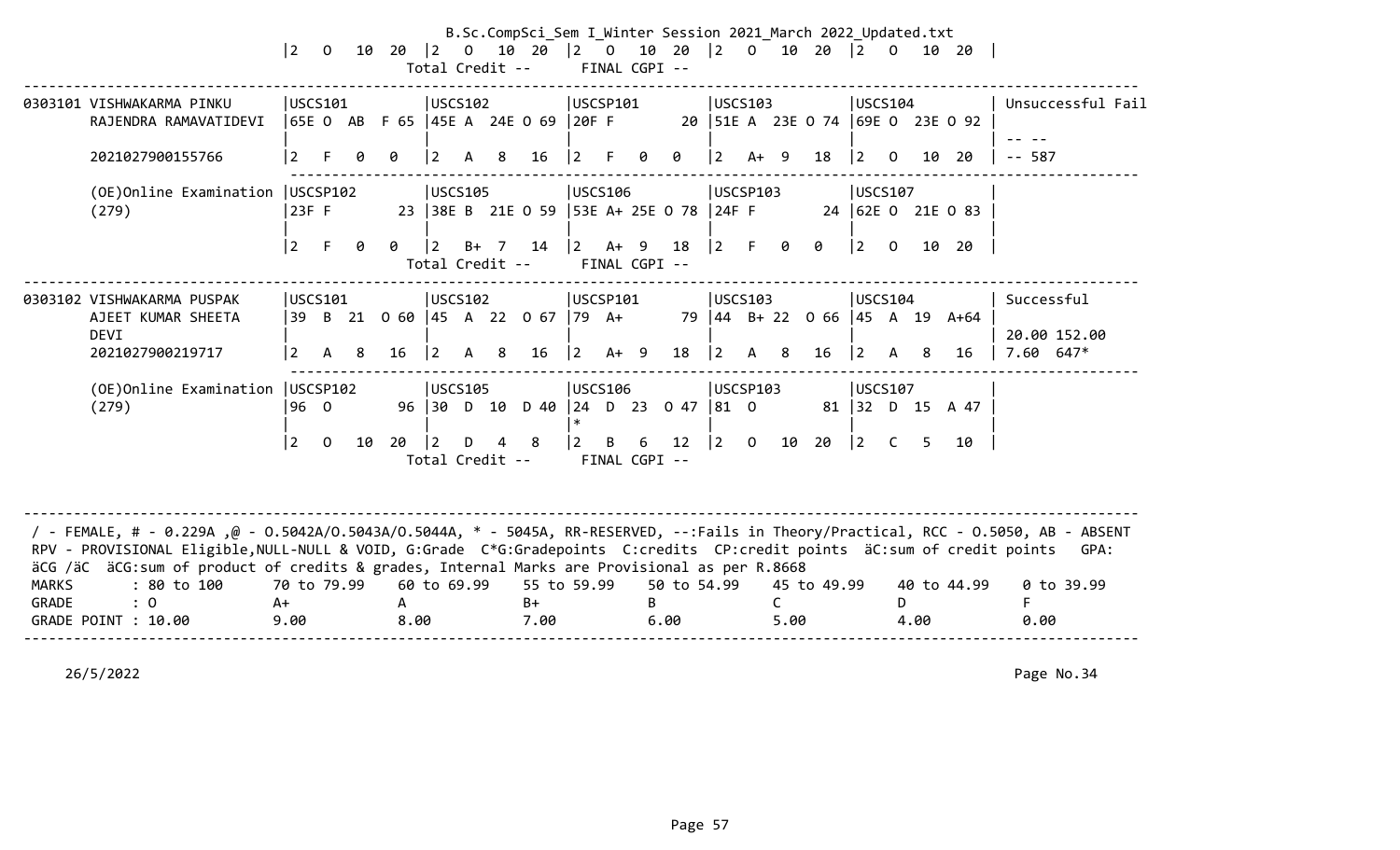### B.Sc.CompSci\_Sem I\_Winter Session 2021\_March 2022\_Updated.txt University of Mumbai, Institute of Distance and Open Learning, Mumbai OFFICE REGISTER OF THE B.Sc. Computer Science(with credits) - Distance Education - CBCS Pattern(No Branch)- F.Y. B.Sc. Computer Science - Sem I HELD IN Winter Session 2021

|             | USCS101-Computer Organization and Design: ThEA 75/30 ThIA 2   USCS102-Programming with Python I: ThEA 75/30 ThIA 25/10 100/0  <br>$5/10$ 100/0 |                 |                |    |                           |                |              |                 |                                         |                  |                         |               |                               |                |                |    |                       |                                          |              |    |                                                                                 |                                                                                                                            |
|-------------|------------------------------------------------------------------------------------------------------------------------------------------------|-----------------|----------------|----|---------------------------|----------------|--------------|-----------------|-----------------------------------------|------------------|-------------------------|---------------|-------------------------------|----------------|----------------|----|-----------------------|------------------------------------------|--------------|----|---------------------------------------------------------------------------------|----------------------------------------------------------------------------------------------------------------------------|
|             | USCSP101-Practical of USCS101+USCS102: PrEA 100/40 100/0                                                                                       |                 |                |    |                           |                |              |                 |                                         |                  | 00/0                    |               |                               |                |                |    |                       |                                          |              |    |                                                                                 | USCS103-Free and Open Source Software: ThEA 75/30 ThIA 25/10 1                                                             |
|             | USCS104-Database Systems: ThEA 75/30 ThIA 25/10 100/0<br>USCS105-Discrete Mathematics: ThEA 75/30 ThIA 25/10 100/0                             |                 |                |    |                           |                |              |                 |                                         |                  |                         |               | : ThEA 75/30 ThIA 25/10 100/0 |                |                |    |                       |                                          |              |    |                                                                                 | USCSP102-Practical of USCS103+USCS104: PrEA 100/40 100/0<br>USCS106-Descriptive Statistics and Introduction to Probability |
|             | USCSP103-Practical of USCS105+USCS106: PrEA 100/40 100/0                                                                                       |                 |                |    |                           |                |              |                 |                                         |                  |                         |               |                               |                |                |    |                       |                                          |              |    |                                                                                 | USCS107-Soft Skills Development: ThEA 75/30 ThIA 25/10 100/0                                                               |
| SEAT<br>NO. | NAME OF THE CANDIDATE                                                                                                                          |                 | PAPER 1        |    | Total                     |                | PAPER 2      |                 | Total                                   |                  | PAPER 3                 |               | Total                         |                | PAPER 4        |    | Total                 |                                          | PAPER 5      |    |                                                                                 | <b>RESULT</b><br>Total  CR C*G                                                                                             |
|             | PRN.                                                                                                                                           |                 |                |    |                           |                |              |                 |                                         |                  |                         |               |                               |                |                |    |                       |                                          |              |    |                                                                                 | CR GR GP C*G   CR GR GP C*G   CR GR GP C*G   CR GR GP C*G   CR GR GP C*G    SGPI GRD TOTAL                                 |
|             | <b>CENTRE</b><br>COLLEGE                                                                                                                       |                 | PAPER 6        |    | Totall                    |                | PAPER 7      |                 | Total                                   |                  | PAPER 8                 |               | Total                         |                | PAPER 9        |    | Total                 |                                          | PAPER 10     |    | Totall<br> CR GR GP C*G  CR GR GP C*G  CR GR GP C*G  CR GR GP C*G  CR GR GP C*G |                                                                                                                            |
|             |                                                                                                                                                |                 |                |    |                           |                |              |                 |                                         |                  |                         |               |                               |                |                |    |                       |                                          |              |    |                                                                                 |                                                                                                                            |
|             | 0303103 WAGHMARE AASHISH AJIT<br>MANISHA                                                                                                       | <b>USCS101</b>  |                |    | 60 0 23 0 83 48 A 21 0 69 | USCS102        |              |                 |                                         | $ 78 \text{ A+}$ | USCSP101                |               | 78                            | <b>USCS103</b> |                |    | $ 50 \tA} 24 \tC} 74$ | USCS104                                  |              |    | $ 54 \tA+19 \tA+73$                                                             | Successful                                                                                                                 |
|             | 2021027900213091                                                                                                                               | $\mathbf{2}$    | $\overline{O}$ |    | 10 20                     | $ 2\rangle$    | A 8          |                 | 16                                      | $ 2\rangle$      | $\overline{\mathbf{0}}$ | 10            | @2<br>20                      | $ 2\rangle$    | $A+ 9$         |    | 18                    | $ 2\rangle$                              | $A+ 9$       |    | 18                                                                              | 20.00 178.00<br>8.90 729@2                                                                                                 |
|             | (OE) Online Examination   USCSP102<br>(279)                                                                                                    | $75$ A+         |                |    |                           | <b>USCS105</b> |              |                 | 75   45 A 14 B+59   50 A 23 0 73   81 0 |                  | <b>USCS106</b>          |               |                               | USCSP103       |                |    |                       | <b>USCS107</b><br>$81 \mid 44 \mid B+20$ |              |    | 0 64                                                                            |                                                                                                                            |
|             |                                                                                                                                                | $2^{\circ}$     | $A+ 9$         |    | 18                        | $\vert$ 2      | $B+ 7$       | Total Credit -- | 14                                      | $ 2\rangle$      | $A+ 9$                  | FINAL CGPI -- | 18                            | $ 2\rangle$    | $\mathbf{O}$   | 10 | 20                    | $ 2\rangle$                              | A            | 8  | 16                                                                              |                                                                                                                            |
|             | 0303104 WALAWALKAR SIDDHESH                                                                                                                    | luscs101        |                |    |                           | USCS102        |              |                 |                                         |                  | USCSP101                |               |                               | USCS103        |                |    |                       | USCS104                                  |              |    |                                                                                 | Successful                                                                                                                 |
|             | SUNIL VANDANA                                                                                                                                  |                 |                |    |                           |                |              |                 | 66 0 25 0 91  66 0 24 0 90  73 A+       |                  |                         |               |                               |                |                |    | 73 69 0 25 0 94       |                                          |              |    | $ 75 \t0 \t25 \t0 \t100 $                                                       |                                                                                                                            |
|             | 2021027900184762                                                                                                                               | $\vert 2 \vert$ | $\mathbf 0$    | 10 | 20                        | $ 2\rangle$    | $\mathbf{0}$ |                 | 10 20                                   | $ 2\rangle$      | $A+ 9$                  |               | 18                            | $ 2\rangle$    | $\mathbf 0$    | 10 | 20                    | $\vert 2 \vert$                          | $\mathbf{0}$ | 10 | -20                                                                             | 20.00 198.00<br>9.90 886                                                                                                   |
|             | (OE) Online Examination   USCSP102                                                                                                             |                 |                |    |                           | <b>USCS105</b> |              |                 |                                         |                  | <b>USCS106</b>          |               |                               | USCSP103       |                |    |                       | USCS107                                  |              |    |                                                                                 |                                                                                                                            |
|             | (279)                                                                                                                                          | 89 0            |                |    |                           |                |              |                 | 89 68 0 22 0 90                         |                  |                         |               | $ 63 \t0 \t25 \t0 \t88$       | $ 86 \t0$      |                |    |                       |                                          |              |    | 86 63 0 22 0 85                                                                 |                                                                                                                            |
|             |                                                                                                                                                | $\overline{2}$  | $\mathbf 0$    | 10 | 20                        | $ 2\rangle$    | $\mathbf{0}$ | 10              | 20<br>Total Credit 20.00                | $ 2\rangle$      | $\mathbf 0$             | FINAL CGPI -- | 10 20                         | $ 2\rangle$    | $\overline{O}$ | 10 | 20                    | $ 2\rangle$                              | $\Omega$     | 10 | -20                                                                             |                                                                                                                            |

--------------------------------------------------------------------------------------------------------------------------------------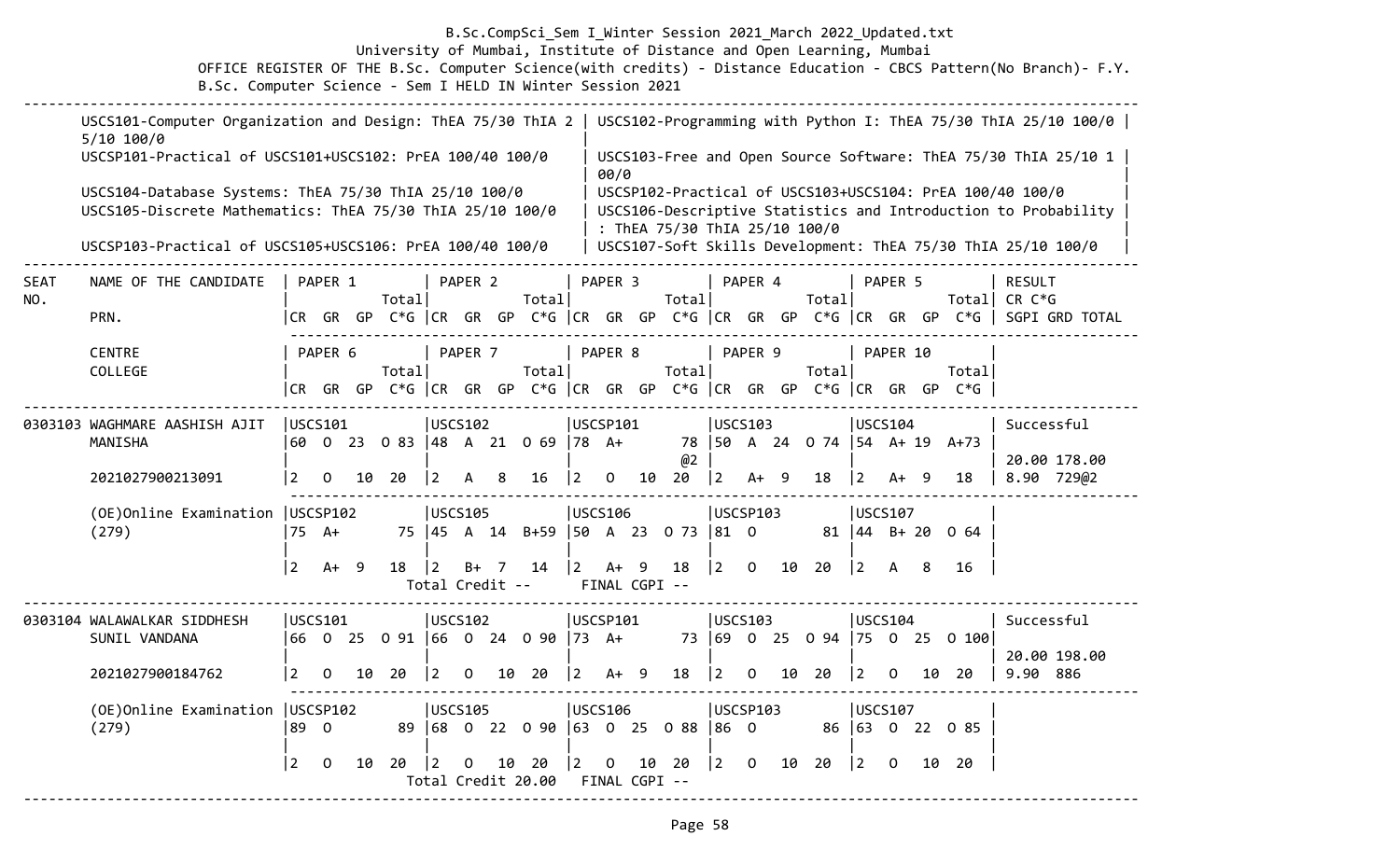|                                                                                                                                    |                                  |       |      |                 |                 |                                |           |                                           | B.Sc.CompSci_Sem I Winter Session 2021 March 2022 Updated.txt         |                                           |             |    |             |              |                                    |                                                                |                                                                                                                  |
|------------------------------------------------------------------------------------------------------------------------------------|----------------------------------|-------|------|-----------------|-----------------|--------------------------------|-----------|-------------------------------------------|-----------------------------------------------------------------------|-------------------------------------------|-------------|----|-------------|--------------|------------------------------------|----------------------------------------------------------------|------------------------------------------------------------------------------------------------------------------|
| 0303105 WALGUDE PRATHAMESH                                                                                                         | USCS101                          |       |      | USCS102         |                 |                                |           | USCSP101                                  |                                                                       | USCS103                                   |             |    |             | USCS104      |                                    | Successful                                                     |                                                                                                                  |
| SANJAY SAVITA                                                                                                                      |                                  |       |      |                 |                 | 60 0 24 0 84 50 A 23 0 73 61 A |           |                                           |                                                                       |                                           |             |    |             |              | 61   51 A 24 0 75   57 A + 22 0 79 |                                                                |                                                                                                                  |
|                                                                                                                                    |                                  |       |      |                 |                 |                                |           |                                           |                                                                       |                                           |             |    |             |              | @1                                 |                                                                | 20.00 170.00                                                                                                     |
| 2021027900195222                                                                                                                   | $\overline{2}$<br>$\mathsf{O}$   | 10 20 |      | $\vert 2 \vert$ | $A+9$           | 18                             |           | $\begin{vmatrix} 2 & A & 8 \end{vmatrix}$ |                                                                       | $16 \quad  2 \quad A+ \quad 9$            |             | 18 | $ 2\rangle$ | $\mathbf{0}$ | 10 20                              | 8.50 694@1                                                     |                                                                                                                  |
|                                                                                                                                    |                                  |       |      |                 |                 |                                |           |                                           |                                                                       |                                           |             |    |             |              |                                    |                                                                |                                                                                                                  |
| (OE) Online Examination   USCSP102                                                                                                 |                                  |       |      | USCS105         |                 |                                |           | USCS106                                   |                                                                       | USCSP103                                  |             |    |             | USCS107      |                                    |                                                                |                                                                                                                  |
| (279)                                                                                                                              | 180 O                            |       |      |                 |                 |                                |           |                                           | 80 32 D 18 A+50 35 C 22 0 57 69 A                                     |                                           |             |    |             |              | 69 45 A 21 0 66                    |                                                                |                                                                                                                  |
|                                                                                                                                    | $\overline{2}$<br>$\overline{0}$ | 10 20 |      | $ 2\rangle$     | B<br>6          | 12                             | $\vert$ 2 | $B+ 7$                                    | 14                                                                    | $\begin{vmatrix} 2 & A & 8 \end{vmatrix}$ |             | 16 | 2           | A 8          | 16                                 |                                                                |                                                                                                                  |
|                                                                                                                                    |                                  |       |      |                 | Total Credit -- |                                |           |                                           | FINAL CGPI --                                                         |                                           |             |    |             |              |                                    |                                                                |                                                                                                                  |
|                                                                                                                                    |                                  |       |      |                 |                 |                                |           |                                           |                                                                       |                                           |             |    |             |              |                                    |                                                                |                                                                                                                  |
|                                                                                                                                    |                                  |       |      |                 |                 |                                |           |                                           |                                                                       |                                           |             |    |             |              |                                    |                                                                |                                                                                                                  |
|                                                                                                                                    |                                  |       |      |                 |                 |                                |           |                                           |                                                                       |                                           |             |    |             |              |                                    |                                                                |                                                                                                                  |
| / FEMALE, # - 0.229A ,@ - 0.5042A/0.5043A/0.5044A, * - 5045A, RR-RESERVED, --:Fails in Theory/Practical, RCC - 0.5050, AB - ABSENT |                                  |       |      |                 |                 |                                |           |                                           |                                                                       |                                           |             |    |             |              |                                    |                                                                |                                                                                                                  |
| RPV - PROVISIONAL Eligible, NULL-NULL & VOID, G:Grade C*G:Gradepoints C:credits CP:credit points äC:sum of credit points           |                                  |       |      |                 |                 |                                |           |                                           |                                                                       |                                           |             |    |             |              |                                    |                                                                | GPA:                                                                                                             |
| äCG /äC äCG:sum of product of credits & grades, Internal Marks are Provisional as per R.8668                                       |                                  |       |      |                 |                 |                                |           |                                           |                                                                       |                                           |             |    |             |              |                                    |                                                                |                                                                                                                  |
| <b>MARKS</b><br>: 80 to 100                                                                                                        | 70 to 79.99                      |       |      | 60 to 69.99     |                 | 55 to 59.99                    |           |                                           | 50 to 54.99                                                           |                                           | 45 to 49.99 |    |             |              | 40 to 44.99                        |                                                                | $0$ to 39.99                                                                                                     |
| $\therefore$ 0<br>GRADE                                                                                                            | A+                               |       | A    |                 |                 | B+                             |           |                                           | B                                                                     | C.                                        |             |    |             | D.           |                                    | F.                                                             |                                                                                                                  |
| GRADE POINT : 10.00                                                                                                                | 9.00                             |       | 8.00 |                 |                 | 7.00                           |           |                                           | 6.00                                                                  |                                           | 5.00        |    |             | 4.00         |                                    | 0.00                                                           |                                                                                                                  |
|                                                                                                                                    |                                  |       |      |                 |                 |                                |           |                                           |                                                                       |                                           |             |    |             |              |                                    |                                                                |                                                                                                                  |
|                                                                                                                                    |                                  |       |      |                 |                 |                                |           |                                           |                                                                       |                                           |             |    |             |              |                                    |                                                                |                                                                                                                  |
| 26/5/2022                                                                                                                          |                                  |       |      |                 |                 |                                |           |                                           |                                                                       |                                           |             |    |             |              |                                    |                                                                | Page No.35                                                                                                       |
|                                                                                                                                    |                                  |       |      |                 |                 |                                |           |                                           |                                                                       |                                           |             |    |             |              |                                    |                                                                |                                                                                                                  |
|                                                                                                                                    |                                  |       |      |                 |                 |                                |           |                                           |                                                                       |                                           |             |    |             |              |                                    |                                                                |                                                                                                                  |
|                                                                                                                                    |                                  |       |      |                 |                 |                                |           |                                           |                                                                       |                                           |             |    |             |              |                                    |                                                                |                                                                                                                  |
|                                                                                                                                    |                                  |       |      |                 |                 |                                |           |                                           |                                                                       |                                           |             |    |             |              |                                    |                                                                |                                                                                                                  |
|                                                                                                                                    |                                  |       |      |                 |                 |                                |           |                                           |                                                                       |                                           |             |    |             |              |                                    |                                                                |                                                                                                                  |
|                                                                                                                                    |                                  |       |      |                 |                 |                                |           |                                           |                                                                       |                                           |             |    |             |              |                                    |                                                                |                                                                                                                  |
|                                                                                                                                    |                                  |       |      |                 |                 |                                |           |                                           | University of Mumbai, Institute of Distance and Open Learning, Mumbai |                                           |             |    |             |              |                                    |                                                                |                                                                                                                  |
|                                                                                                                                    |                                  |       |      |                 |                 |                                |           |                                           |                                                                       |                                           |             |    |             |              |                                    |                                                                | OFFICE REGISTER OF THE B.Sc. Computer Science(with credits) - Distance Education - CBCS Pattern(No Branch)- F.Y. |
| B.Sc. Computer Science - Sem I HELD IN Winter Session 2021                                                                         |                                  |       |      |                 |                 |                                |           |                                           |                                                                       |                                           |             |    |             |              |                                    |                                                                |                                                                                                                  |
|                                                                                                                                    |                                  |       |      |                 |                 |                                |           |                                           |                                                                       |                                           |             |    |             |              |                                    |                                                                |                                                                                                                  |
| USCS101-Computer Organization and Design: ThEA 75/30 ThIA 2   USCS102-Programming with Python I: ThEA 75/30 ThIA 25/10 100/0       |                                  |       |      |                 |                 |                                |           |                                           |                                                                       |                                           |             |    |             |              |                                    |                                                                |                                                                                                                  |
| 5/10 100/0                                                                                                                         |                                  |       |      |                 |                 |                                |           |                                           |                                                                       |                                           |             |    |             |              |                                    |                                                                |                                                                                                                  |
| USCSP101-Practical of USCS101+USCS102: PrEA 100/40 100/0                                                                           |                                  |       |      |                 |                 |                                |           |                                           |                                                                       |                                           |             |    |             |              |                                    |                                                                | USCS103-Free and Open Source Software: ThEA 75/30 ThIA 25/10 1                                                   |
|                                                                                                                                    |                                  |       |      |                 |                 |                                |           | 00/0                                      |                                                                       |                                           |             |    |             |              |                                    |                                                                |                                                                                                                  |
| USCS104-Database Systems: ThEA 75/30 ThIA 25/10 100/0                                                                              |                                  |       |      |                 |                 |                                |           |                                           |                                                                       |                                           |             |    |             |              |                                    | USCSP102-Practical of USCS103+USCS104: PrEA 100/40 100/0       |                                                                                                                  |
| USCS105-Discrete Mathematics: ThEA 75/30 ThIA 25/10 100/0                                                                          |                                  |       |      |                 |                 |                                |           |                                           |                                                                       |                                           |             |    |             |              |                                    | USCS106-Descriptive Statistics and Introduction to Probability |                                                                                                                  |
|                                                                                                                                    |                                  |       |      |                 |                 |                                |           |                                           |                                                                       |                                           |             |    |             |              |                                    |                                                                |                                                                                                                  |
| USCSP103-Practical of USCS105+USCS106: PrEA 100/40 100/0                                                                           |                                  |       |      |                 |                 |                                |           |                                           | : ThEA 75/30 ThIA 25/10 100/0                                         |                                           |             |    |             |              |                                    |                                                                |                                                                                                                  |
|                                                                                                                                    |                                  |       |      |                 |                 |                                |           |                                           |                                                                       |                                           |             |    |             |              |                                    | USCS107-Soft Skills Development: ThEA 75/30 ThIA 25/10 100/0   |                                                                                                                  |
| NAME OF THE CANDIDATE<br><b>SEAT</b>                                                                                               | PAPER 1                          |       |      |                 | PAPER 2         |                                |           | PAPER 3                                   |                                                                       | PAPER 4                                   |             |    |             | PAPER 5      |                                    | <b>RESULT</b>                                                  |                                                                                                                  |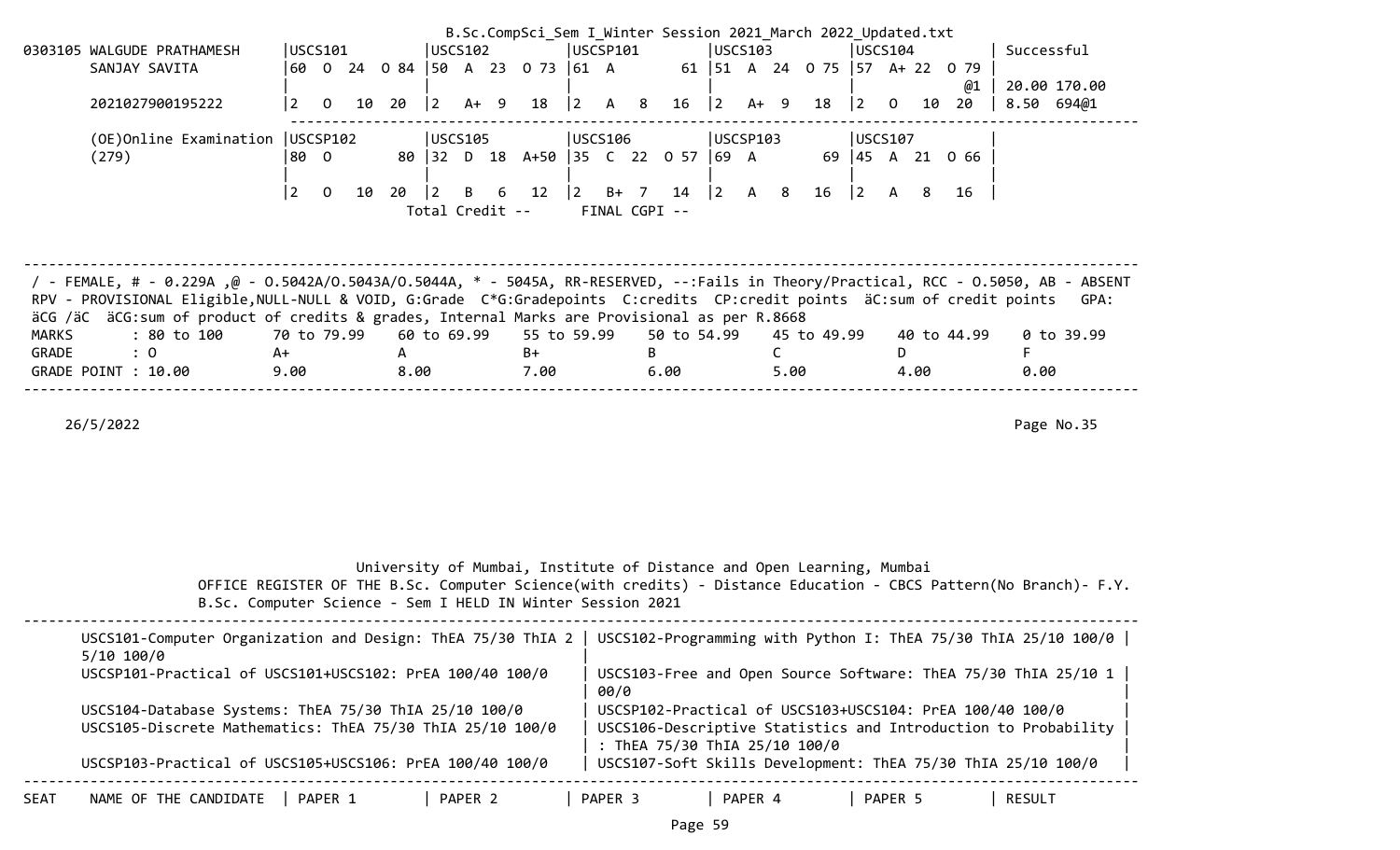|     |                                   |          |                |    |                                             |                 |   |                               |                                           |   |                                                         |             |   | B.Sc.CompSci_Sem I_Winter Session 2021_March 2022_Updated.txt           |              |  |                                                                      |                                                                                                                         |
|-----|-----------------------------------|----------|----------------|----|---------------------------------------------|-----------------|---|-------------------------------|-------------------------------------------|---|---------------------------------------------------------|-------------|---|-------------------------------------------------------------------------|--------------|--|----------------------------------------------------------------------|-------------------------------------------------------------------------------------------------------------------------|
| NO. |                                   |          |                |    | Totall                                      |                 |   |                               |                                           |   |                                                         |             |   |                                                                         |              |  |                                                                      | Total Total Total Total Total Total CR C*G                                                                              |
|     | PRN.                              |          |                |    |                                             |                 |   |                               |                                           |   |                                                         |             |   |                                                                         |              |  |                                                                      | CR GR GP C*G  CR GR GP C*G  CR GR GP C*G  CR GR GP C*G  CR GR GP C*G   SGPI GRD TOTAL                                   |
|     |                                   |          |                |    |                                             |                 |   |                               |                                           |   |                                                         |             |   |                                                                         |              |  |                                                                      |                                                                                                                         |
|     | <b>CENTRE</b>                     |          | PAPER 6        |    | PAPER 7           PAPER 8           PAPER 9 |                 |   |                               |                                           |   |                                                         |             |   | <b>PAPER 10</b>                                                         |              |  |                                                                      |                                                                                                                         |
|     | COLLEGE                           |          |                |    | Totall                                      |                 |   |                               |                                           |   |                                                         |             |   |                                                                         |              |  | Total                                                                |                                                                                                                         |
|     |                                   |          |                |    |                                             |                 |   |                               |                                           |   |                                                         |             |   |                                                                         |              |  | CR GR GP C*G  CR GR GP C*G  CR GR GP C*G  CR GR GP C*G  CR GR GP C*G |                                                                                                                         |
|     | 0303106 YADAV ATISH GIRDHARI      |          |                |    |                                             |                 |   |                               |                                           |   |                                                         |             |   |                                                                         |              |  |                                                                      | USCS101               USCS102            USCSP101           USCS103              USCS104              Unsuccessful Fail |
|     | PREMA                             |          |                |    |                                             |                 |   |                               |                                           |   |                                                         |             |   |                                                                         |              |  | 59EA + ABF 59  42EB + ABF 42  20FF 20  44EB + ABF 44  71EOABF 71     |                                                                                                                         |
|     |                                   |          |                |    |                                             |                 |   |                               |                                           |   |                                                         |             |   |                                                                         |              |  |                                                                      |                                                                                                                         |
|     | 2021027900156603                  | l 2 i    | $-$ F          |    | - 0                                         | $\vert 2 \vert$ |   | 0                             | $\vert 2 \vert$                           | F | 0 0                                                     | 2           |   | $\theta$                                                                | $ 2 \rangle$ |  | ø                                                                    | $-- 317$                                                                                                                |
|     |                                   |          |                |    |                                             |                 |   |                               |                                           |   |                                                         |             |   |                                                                         |              |  |                                                                      |                                                                                                                         |
|     | (OE)Online Examination   USCSP102 |          |                |    | $ USCS105$ $ USCS106$                       |                 |   |                               |                                           |   |                                                         | USCSP103    |   |                                                                         | USCS107      |  |                                                                      |                                                                                                                         |
|     | (279)                             | IAB F    |                |    |                                             |                 |   |                               |                                           |   |                                                         |             |   | AB 21 FF AB F21 39 E AB F39 AB F AB 21 FF AB F21                        |              |  |                                                                      |                                                                                                                         |
|     |                                   |          |                |    |                                             |                 |   |                               |                                           |   |                                                         |             |   |                                                                         |              |  |                                                                      |                                                                                                                         |
|     |                                   | l 2      |                |    | F 0 AB  2 F 0 0                             |                 |   |                               | $ 2 \tF$                                  |   | 0 0                                                     |             |   |                                                                         |              |  | <b>0</b>                                                             |                                                                                                                         |
|     |                                   |          |                |    |                                             |                 |   | Total Credit -- FINAL CGPI -- |                                           |   |                                                         |             |   |                                                                         |              |  |                                                                      |                                                                                                                         |
|     |                                   |          |                |    |                                             |                 |   |                               |                                           |   |                                                         |             |   |                                                                         |              |  |                                                                      |                                                                                                                         |
|     | 0303107 ZOQI MOHD FAIZ MOHD       |          |                |    | USCS101  USCS102  USCSP101  USCS103         |                 |   |                               |                                           |   |                                                         |             |   |                                                                         |              |  |                                                                      | USCS104   Unsuccessful Fail                                                                                             |
|     | AMJAD AYESHA                      |          |                |    |                                             |                 |   |                               |                                           |   |                                                         |             |   | 62E O AB F 62  56E A+ AB F 56  64E A 64  56E A+ AB F 56  59E A+ AB F 59 |              |  |                                                                      |                                                                                                                         |
|     |                                   |          |                |    |                                             |                 |   |                               |                                           |   |                                                         |             |   |                                                                         |              |  |                                                                      |                                                                                                                         |
|     | 2021027900253157                  | l2 F 0 0 |                |    |                                             | $\overline{2}$  | 0 | 0                             | $\begin{vmatrix} 2 & A & 8 \end{vmatrix}$ |   | 16                                                      | $ 2\rangle$ | 0 | 0                                                                       | 12 F         |  | ø                                                                    | $- - 600$                                                                                                               |
|     | (OE)Online Examination   USCSP102 |          |                |    |                                             | USCS105         |   |                               |                                           |   | <b>USCS106</b>                                          | USCSP103    |   |                                                                         | USCS107      |  |                                                                      |                                                                                                                         |
|     | (279)                             |          |                |    |                                             |                 |   |                               |                                           |   |                                                         |             |   | 80E0        80  50EA AB F50  48EA AB F48  69EA      69  56EA+AB F56     |              |  |                                                                      |                                                                                                                         |
|     |                                   |          |                |    |                                             |                 |   |                               |                                           |   |                                                         |             |   |                                                                         |              |  |                                                                      |                                                                                                                         |
|     |                                   | l 2      | $\overline{0}$ | 10 | -20                                         |                 |   | 12 F 0 0                      |                                           |   | $\begin{bmatrix} 2 & F & \theta & \theta \end{bmatrix}$ |             |   |                                                                         |              |  |                                                                      |                                                                                                                         |
|     |                                   |          |                |    |                                             |                 |   | Total Credit -- FINAL CGPI -- |                                           |   |                                                         |             |   |                                                                         |              |  |                                                                      |                                                                                                                         |
|     |                                   |          |                |    |                                             |                 |   |                               |                                           |   |                                                         |             |   |                                                                         |              |  |                                                                      |                                                                                                                         |

/ - FEMALE, # - 0.229A ,@ - O.5042A/O.5043A/O.5044A, \* - 5045A, RR-RESERVED, --:Fails in Theory/Practical, RCC - O.5050, AB - ABSENT

--------------------------------------------------------------------------------------------------------------------------------------